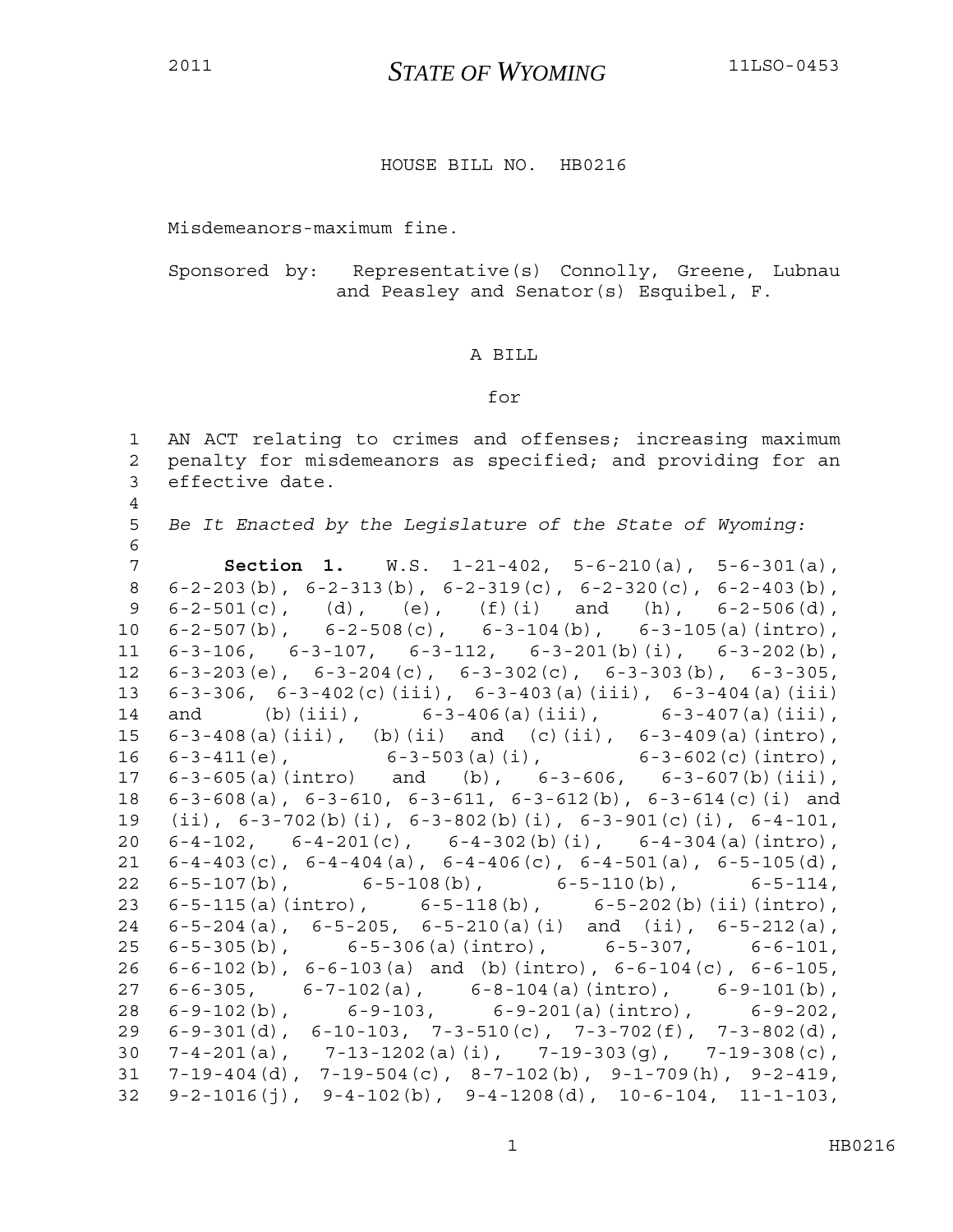1 11-5-117, 11-7-133, 11-7-406, 11-8-102, 11-9-109(a), 2 11-11-117, 11-12-125(a), 11-15-112, 11-19-204, 11-19-210, 3 11-19-306, 11-23-305, 11-24-103, 11-28-103(a), 11-28-107, 4 11-30-106(a), 11-30-115(b), 11-31-104, 11-34-130,  $11-35-116(b)$ ,  $11-37-108$ ,  $12-2-505$ ,  $12-3-101(c)$ , 6  $12-5-203(c)$ ,  $12-6-102(b)$ ,  $12-8-101$ ,  $12-8-102$ ,  $12-10-101(c)$ , 7 13-10-101, 13-10-102(c), 13-10-103(b), 13-10-106, 8 13-10-107(c) and (e), 14-2-710(e) and (f), 14-3-107(b), 9 14-3-108(b),  $14-3-205(c)$  and (d),  $14-3-214(a)$ ,  $14-3-427(q)$ , 10 14-4-111, 14-5-108, 14-6-227(g), 14-6-427(g), 15-5-121, 11 15-5-314, 16-4-124, 16-4-205, 16-4-408(a), 16-6-111, 12 16-6-206, 18-3-205, 18-3-206(a) and (c), 18-3-607(c), 13 18-3-703(c), 18-3-813, 18-9-201(a)(i), 18-11-102, 14 19-8-104(b), 19-8-105, 19-9-203(b), 19-12-106(e), 15 19-12-110(c), 20-1-108, 20-3-101(b)(i) and (ii), 21-3-124, 16 22-24-111, 22-24-123(a), 23-4-104, 23-6-204(d), 17 24-1-109(a), 24-1-113, 24-1-133(c), 24-6-110(b), 18 25-10-126(b), 26-13-120(b), 26-29-237(a) and (c), 18 25-10-126(b), 26-13-120(b), 26-29-237(a) and (c),<br>19 26-32-103, 26-44-113(b), 27-1-107, 27-1-108, 20 27-3-702(a)(i), 27-3-703(a), 27-3-704, 27-4-103, 27-4-105, 21 27-4-116(b), 27-5-110, 27-6-113(a), 27-6-116, 27-8-111, 22 27-14-506(c), 27-14-510(a)(i), (b)(i), (c)(i) and (d)(i), 23 27-14-608(b), 27-14-805(c), 28-7-102, 29-1-601(c), 24 29-3-108, 29-5-106, 29-7-102(b), 29-7-207, 30-1-123, 25 30-2-103, 30-2-108(d), 30-2-203, 30-2-205(c), 31-2-104(f), 26 31-2-110, 31-2-507(c), 31-2-702(c), 31-4-103(a), 27 31-5-233(e), 31-5-234(e), 31-5-956(j), 31-5-959(c), 28 31-5-1201(e), 31-5-1206(c), 31-7-119(d), 31-7-134(a) and 29 (c), 31-7-136, 31-7-404(c)(i) and (ii), 31-8-105(b), 30 31-11-102, 31-11-106, 31-12-102, 31-16-112(a), 31 31-18-208(b), 31-18-701(a), 31-18-703, 31-18-805(a), 31 31-18-208(b), 31-18-701(a), 31-18-703, 31-18-805(a),<br>32 31-19-107(a), 33-3-130, 33-6-103, 33-6-107, 33-7-112, 33 33-9-113, 33-10-116, 33-11-115(a), 33-12-127(d), 33-14-103, 34 33-16-108, 33-16-110, 33-16-206, 33-16-317, 33-16-409, 35 33-17-105, 33-20-209, 33-21-145(b), 33-23-115(a), 36 33-25-114, 33-26-410(a) and (c), 33-26-511, 33-27-119(b), 37 33-28-114(a), 33-29-137(b), 33-30-214(a), 33-30-221, 38 33-33-308, 33-34-109(a), 33-36-113, 33-37-113, 39 33-38-110(e), 33-39-129(a), 33-40-117, 33-41-120(a), 40 33-45-112(a), 33-46-106, 34-1-144, 34-16-103, 34-17-102, 41 34-17-104, 34-17-105, 34-17-106, 35-1-103, 35-1-106, 42 35-2-909, 35-4-101, 35-4-109, 35-4-130(c), 35-4-202, 43 35-4-504, 35-4-603, 35-4-702, 35-5-216, 35-6-118(f), 44 35-7-113(a), 35-7-366(a), 35-7-1031(a)(iv), (b)(iv), 45 (c)(i)(intro) and (v), 35-7-1033(b)(i) and (ii), 35-7-1039, 46 35-7-1041, 35-7-1059(k), 35-8-105, 35-9-304, 35-9-506, 47 35-10-102, 35-10-207, 35-10-402, 35-10-403, 35-10-405,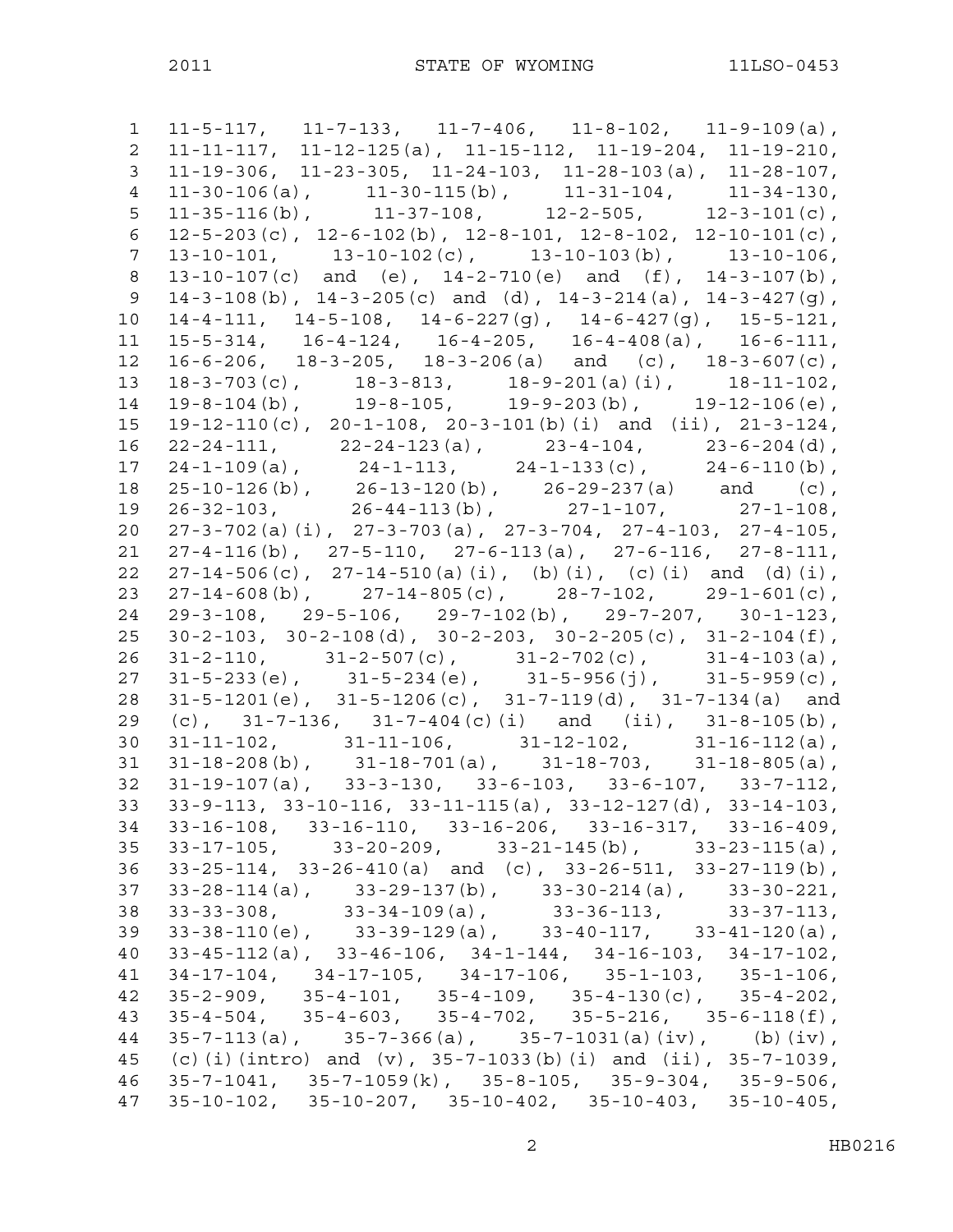1 35-10-407, 35-10-409(b), 35-11-509(d), 35-13-203, 2 35-13-206(a), 35-18-109(b), 35-20-111(b), 35-20-112(a), 3  $35-20-113$ ,  $35-28-105$ ,  $36-1-112$ (b),  $36-1-116$ (a), 4 36-1-119(c), 36-2-107(b)(intro), 36-4-115(d), 36-4-121(j), 5 36-8-105, 36-8-309, 36-8-315, 36-8-316, 37-5-109, 37-9-406, 6 37-9-505(c), 37-9-802, 37-12-105, 37-12-124(a)(ii), 7 37-12-202, 37-12-203, 37-12-207, 39-13-108(c)(i)(B), 8 39-15-108(c)(iv)(A), 39-17-102(c), 39-17-202(c), 9 39-17-208(c)(vii), 39-19-102(e), 40-7-104, 40-10-133, 10 40-12-206(a), 40-13-113, 40-14-604(f) and (g), 40-16-103, 11 40-19-118(e) and (f), 41-13-111(c), 41-13-216, 12  $42-2-112(k)(ii)$ ,  $42-4-111(b)(ii)$  and  $(c)$  and  $42-4-112(c)$ 13 are amended to read: 14 15 **1-21-402. Endorsement of payments and satisfaction**  16 **and release; penalty.**  17 18 Every person who collects or is paid any money or other 19 thing of value upon any judgment rendered in any circuit 20 court who fails to comply with the provisions of W.S. 21 1-21-401 is guilty of a misdemeanor and upon conviction 22 shall be punished by a fine for each offense of not less 23 than twenty-five dollars (\$25.00) nor more than two hundred 24 dollars (\$200.00) one thousand dollars (\$1,000.00). 25 26 **5-6-210. Punishment regulated by ordinance; maximum**  27 **fine and imprisonment.**  28 29 (a) Any person convicted by a municipal judge of any 30 offense under any ordinance of the city shall be punished 31 by fine or imprisonment or both as provided by ordinance. 32 Except as provided in subsection (b) of this section, no 33 fine shall exceed seven hundred fifty dollars (\$750.00) one 34 thousand dollars (\$1,000.00) for any one (1) offense 35 recoverable with costs, and no imprisonment shall exceed 36 six (6) months. 37 38 **5-6-301. Punishment of persons convicted before judge;**  39 **maximum penalty permitted; power to punish for contempt.**  40 41 (a) A person convicted before a municipal judge shall 42 be fined and imprisoned as provided by ordinance. Except as 43 provided by W.S. 15-1-103(a)(xli) or subsection (c) of this 44 section, no fine shall exceed seven hundred fifty dollars 45 (\$750.00) one thousand dollars (\$1,000.00), and no 46 imprisonment shall exceed six (6) months. 47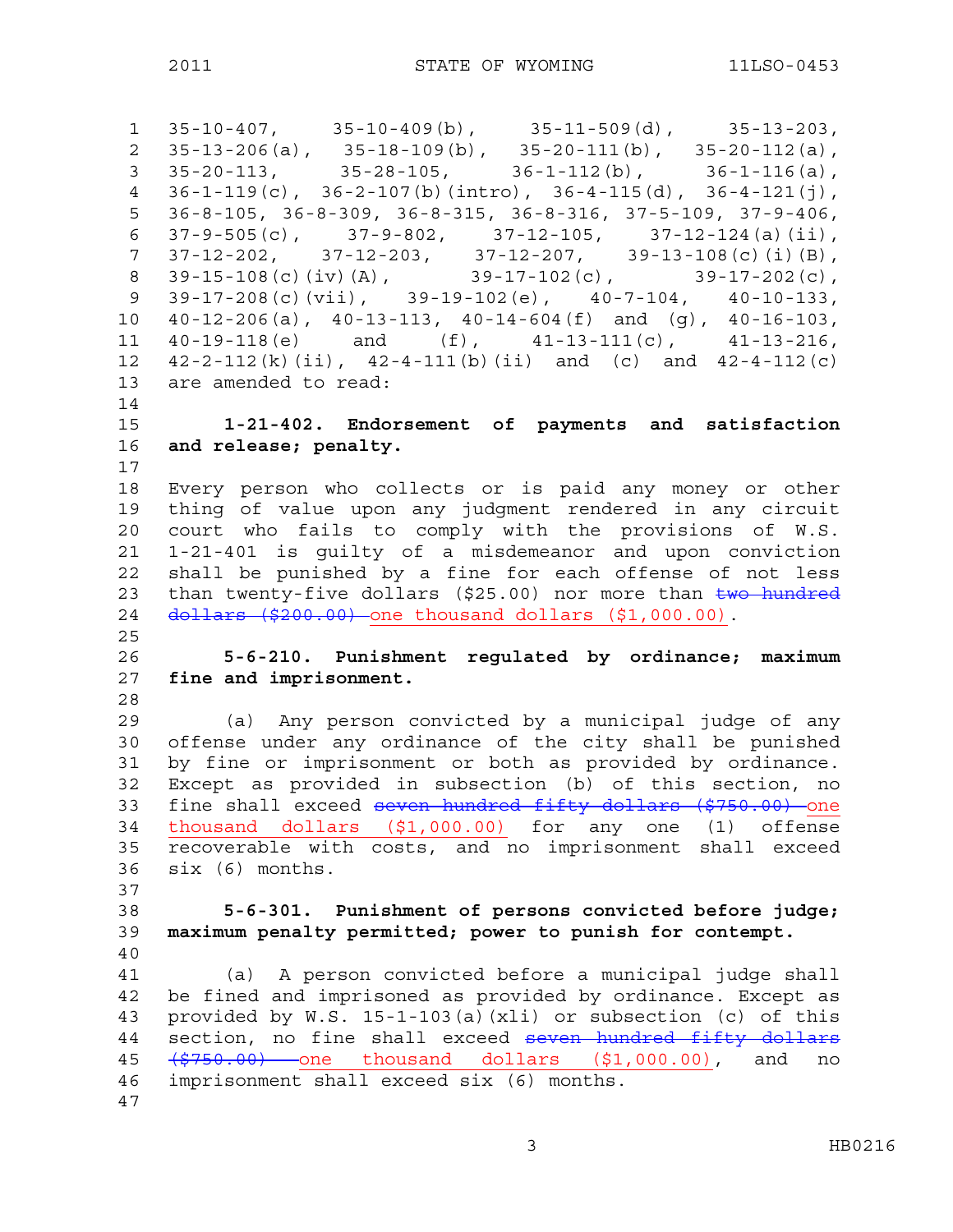1 **6-2-203. False imprisonment; penalties.**  2 3 (b) False imprisonment is a misdemeanor punishable by 4 imprisonment for not more than one (1) year, a fine of not 5 more than one thousand dollars (\$1,000.00) one thousand 6 five hundred dollars (\$1,500.00), or both. 7 8 **6-2-313. Sexual battery.**  9 10 (b) Sexual battery is a misdemeanor punishable by 11 imprisonment for not more than one (1) year, a fine of not 12 more than <del>one thousand dollars (\$1,000.00)</del> one thousand 13 five hundred dollars (\$1,500.00), or both. 14 15 **6-2-319. Names not to be released; restrictions on**  16 **disclosures or publication of information; violations;**  17 **penalties.**  18 19 (c) Any person who willfully violates subsection (a) 20 of this section is guilty of a misdemeanor and upon 21 conviction shall be fined not more than seven hundred fifty 22 <del>dollars (\$750.00)</del> one thousand dollars (\$1,000.00) or be 23 imprisoned in the county jail not more than ninety (90) 24 days, or both. 25 26 **6-2-320. Prohibited access to school facilities by**  27 **adult sex offenders; exceptions; penalties; definitions.**  28 29 (c) Any person who violates the provisions of 30 subsection (a) of this section is guilty of a misdemeanor 31 and upon conviction, shall be punished by imprisonment for 32 not more than  $six$  (6) months, a fine of not more than  $seven$ 33 hundred fifty dollars (\$750.00) one thousand dollars 34 (\$1,000.00), or both. 35 36 **6-2-403. Intimidation in furtherance of the interests**  37 **of a criminal street gang.**  38 39 (b) Intimidation in furtherance of the interests of a 40 criminal street gang is a high misdemeanor punishable by 41 imprisonment of up to one (1) year, a fine of up to one 42 thousand dollars (\$1,000.00) one thousand five hundred 43 dollars (\$1,500.00), or both. 44 45 **6-2-501. Simple assault; battery; penalties.**  46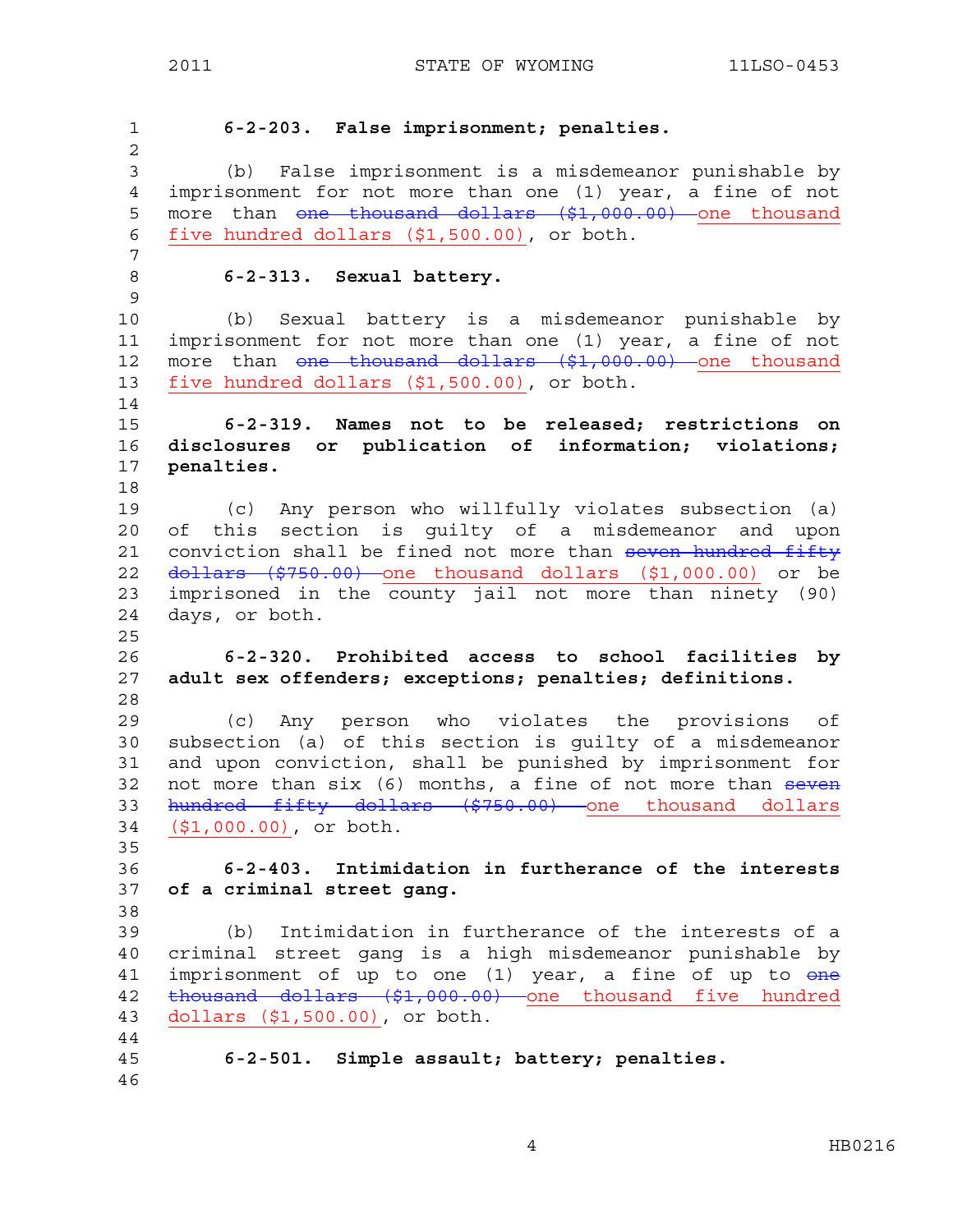1 (c) Except as provided by subsection (e) of this 2 section, simple assault is a misdemeanor punishable by a 3 fine of not more than seven hundred fifty dollars (\$750.00) 4 one thousand dollars (\$1,000.00). 5 6 (d) Except as provided by subsection (f) of this 7 section, battery is a misdemeanor punishable by 8 imprisonment for not more than six (6) months, a fine of 9 not more than seven hundred fifty dollars (\$750.00) one 10 thousand dollars (\$1,000.00), or both. Notwithstanding any 11 other provision of law, the term of probation imposed by a 12 judge under this subsection may exceed the maximum term of 13 imprisonment established for the offense under this 14 subsection provided the term of probation, together with 15 any extension thereof, shall in no case exceed one (1) 16 year. 17 18 (e) A household member as defined by W.S. 35-21-102 19 who is convicted upon a plea of guilty or no contest or 20 found guilty of simple assault against any other household 21 member, after having been convicted upon a plea of guilty 22 or no contest or found guilty of a violation of W.S. 23 6-2-501(a), (b), (e) or (f), 6-2-502, 6-2-503, 6-2-504 or 24 other substantially similar law of this or any other state, 25 tribe or territory against any other household member, is 26 guilty of a misdemeanor punishable by imprisonment for not 27 more than six (6) months, a fine of not more than seven 28 hundred fifty dollars (\$750.00) one thousand dollars 29 (\$1,000.00), or both. 30 31 (f) A household member as defined by W.S. 35-21-102 32 who commits a second or subsequent battery against any 33 other household member shall be punished as follows: 34 35 (i) A person convicted upon a plea of guilty or 36 no contest or found guilty of a second offense under this 37 subsection against any other household member, after having 38 been convicted upon a plea of guilty or no contest or found 39 guilty of a violation of W.S. 6-2-501(a), (b), (e) through 40 (g), 6-2-502, 6-2-503, 6-2-504 or other substantially 41 similar law of this or any other state, tribe or territory 42 against any other household member within the previous five 43 (5) years is guilty of a misdemeanor punishable by 44 imprisonment for not more than one (1) year, a fine of not 45 more than <del>one thousand dollars (\$1,000.00)</del> one thousand 46 five hundred dollars (\$1,500.00), or both. Notwithstanding 47 any other provision of law, the term of probation imposed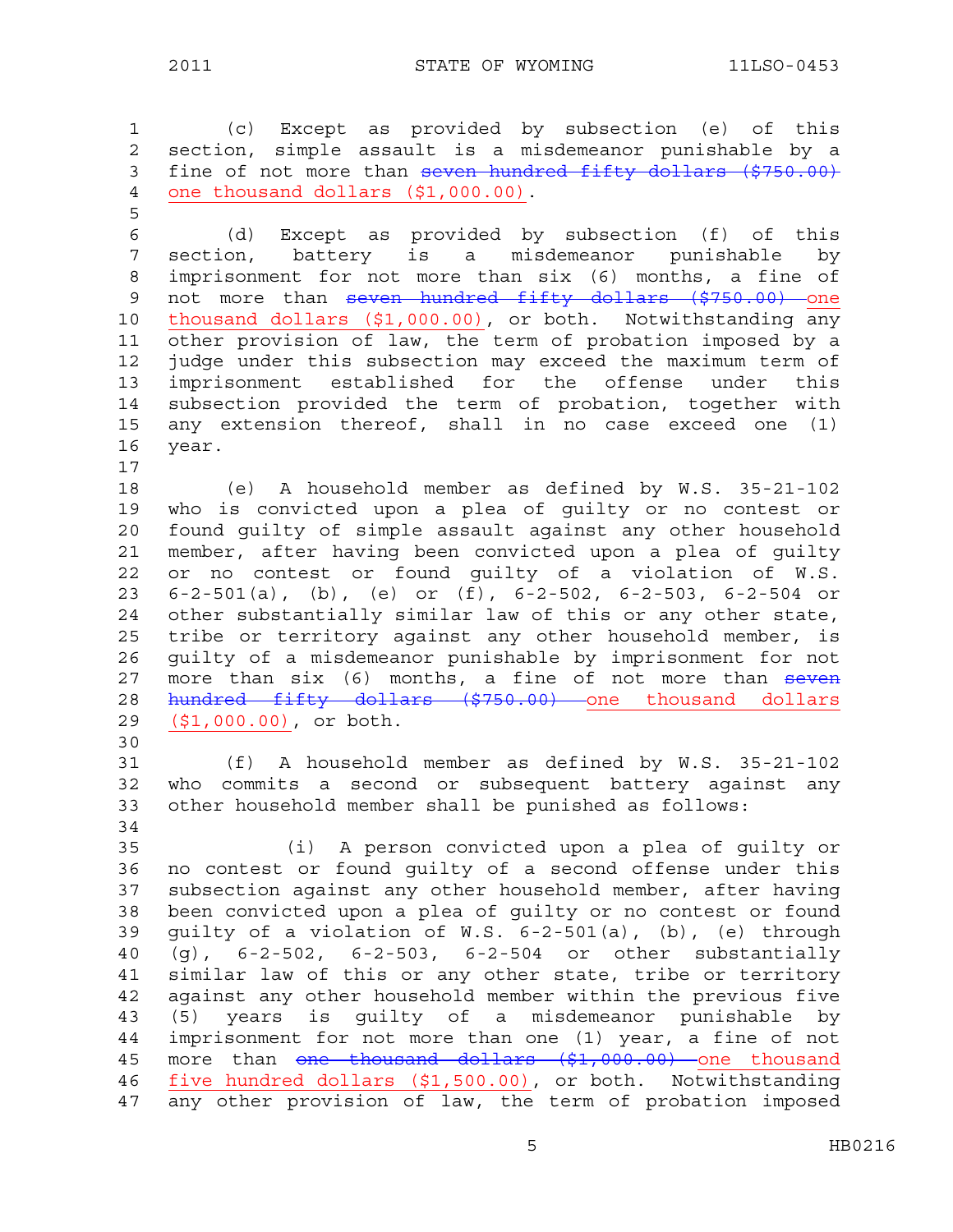1 by a court under this paragraph may exceed the maximum term 2 of imprisonment established for this offense under this 3 paragraph provided the term of probation, together with any 4 extension thereof, shall in no case exceed two (2) years; 5 6 (h) An unlawful contact under subsection (g) of this 7 section is a misdemeanor punishable by imprisonment for not 8 more than six (6) months, a fine of not more than seven 9 hundred fifty dollars (\$750.00) one thousand dollars 10 (\$1,000.00) or both. 11 12 **6-2-506. Stalking; penalty.**  13 14 (d) Except as provided under subsection (e) of this 15 section, stalking is a misdemeanor punishable by 16 imprisonment for not more than six (6) months, a fine of 17 not more than seven hundred fifty dollars (\$750.00) one 18 thousand dollars (\$1,000.00), or both. 19 20 **6-2-507. Abuse, neglect, abandonment, intimidation or**  21 **exploitation of a vulnerable adult; penalties.**  22 23 (b) Reckless abuse, neglect, abandonment, intimidation 24 or exploitation of a vulnerable adult is a misdemeanor, 25 punishable by not more than one (1) year in jail, a fine of 26 one thousand dollars (\$1,000.00) one thousand five hundred 27 dollars (\$1,500.00), or both, and registration of the 28 offender's name on the central registry. 29 30 **6-2-508. Assault and battery on corrections or**  31 **detention officer; penalties; definitions.**  32 33 (c) A violation of subsection (a) of this section is 34 a misdemeanor punishable by a fine of not more than seven 35 hundred fifty dollars (\$750.00) one thousand dollars 36 (\$1,000.00), imprisonment for not more than six (6) months, 37 or both. 38 39 **6-3-104. Arson; fourth degree; penalties.**  40 41 (b) Fourth-degree arson is a misdemeanor punishable 42 by imprisonment for not more than one (1) year, a fine of 43 not more than seven hundred fifty dollars (\$750.00) one 44 thousand dollars (\$1,000.00), or both. 45 46 **6-3-105. Negligently burning woods, prairie or**  47 **grounds; penalties.** 

6 HB0216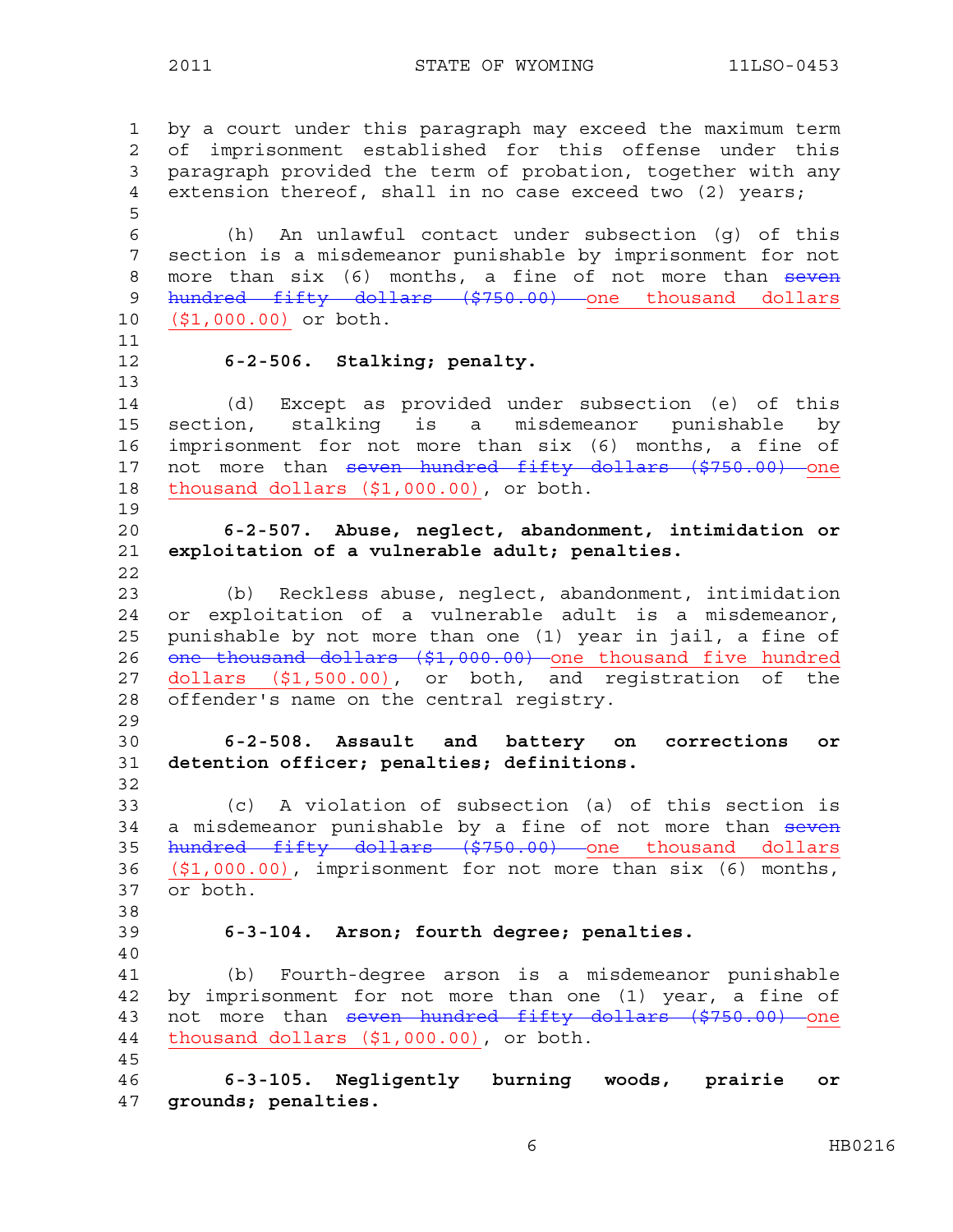1 2 (a) A person is guilty of a misdemeanor punishable by 3 imprisonment for not more than six (6) months, a fine of 4 not more than seven hundred fifty dollars (\$750.00) one 5 thousand dollars (\$1,000.00), or both, if he, without 6 permission of the owner and acting with criminal 7 negligence: 8 9 **6-3-106. Failure to extinguish or contain fire in**  10 **woods or prairie; penalty.** 11 12 A person is guilty of a misdemeanor punishable by a fine of 13 not more than seven hundred fifty dollars (\$750.00) one 14 thousand dollars (\$1,000.00) if he lights a fire in any 15 woods or on any prairie and leaves the vicinity of the fire 16 without extinguishing it or containing it so it does not 17 spread and is not likely to spread. 18 19 **6-3-107. Throwing burning substance from vehicle;**  20 **penalties.**  21 22 A person who throws a burning substance from a vehicle is 23 guilty of a misdemeanor punishable by imprisonment for not 24 more than  $six$  (6) months, a fine of not more than  $seven$ 25 hundred fifty dollars (\$750.00) one thousand dollars 26 (\$1,000.00), or both. 27 28 **6-3-112. Preventing or obstructing extinguishment of**  29 **fire; interference with firefighter; penalties.**  30 31 (a) A person who willfully injures, destroys, removes 32 or in any manner interferes with the use of any vehicle, 33 tools, equipment, water supplies, hydrants, towers, 34 buildings, communications facilities, or other instruments 35 or facilities used in the detection, reporting, suppression 36 or extinguishing of fire is guilty of a misdemeanor. Upon 37 conviction, he shall be punished by imprisonment for not 38 more than one (1) year, a fine of not more than one 39 thousand dollars (\$1,000.00) one thousand five hundred 40 dollars (\$1,500.00), or both. 41 42 (b) A person who willfully and unreasonably hinders or 43 interferes with a firefighter in the performance of his 44 official duties, or attempts to do so with the intention of 45 interfering with the firefighting effort, is guilty of a 46 misdemeanor and, upon conviction, shall be punished by

47 imprisonment for not more than one (1) year, a fine of not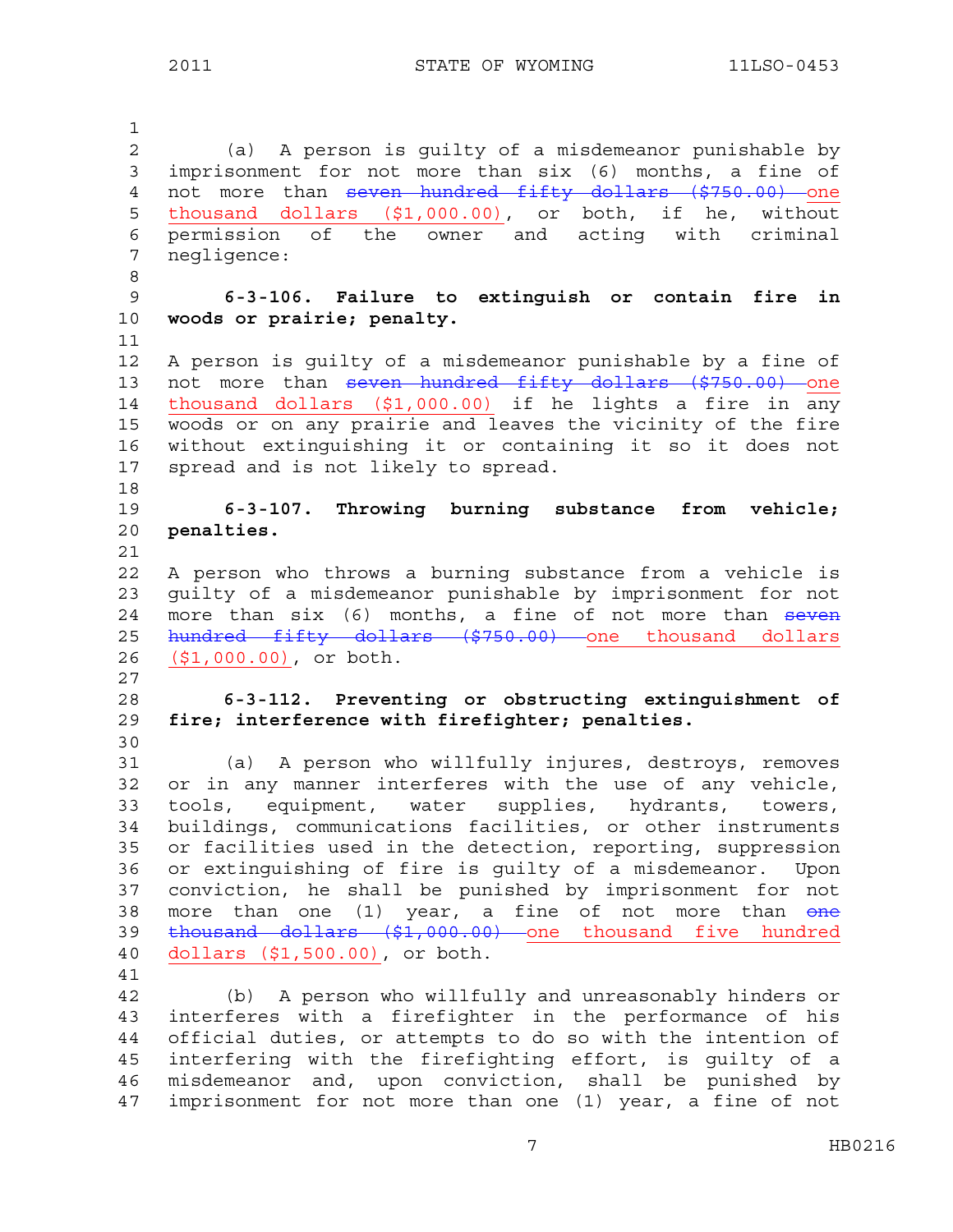1 more than <del>one thousand dollars (\$1,000.00)</del> one thousand 2 five hundred dollars (\$1,500.00), or both. 3 4 **6-3-201. Property destruction and defacement;**  5 **grading; penalties; aggregated costs or values.**  6 7 (b) Property destruction and defacement is: 8 9 (i) A misdemeanor punishable by imprisonment for 10 not more than six (6) months, a fine of not more than seven 11 hundred fifty dollars (\$750.00) one thousand dollars 12 (\$1,000.00), or both, if the cost of restoring injured 13 property or the value of the property if destroyed is less 14 than one thousand dollars (\$1,000.00); 15 16 **6-3-202. Altering landmarks; penalties.**  17 18 (b) Altering landmarks is a misdemeanor punishable by 19 imprisonment for not more than six (6) months, a fine of 20 not more than seven hundred fifty dollars (\$750.00) one 21 thousand dollars (\$1,000.00), or both. 22 23 **6-3-203. Cruelty to animals; penalties; limitation on**  24 **manner of destruction.**  25 26 (e) Unless punishable under subsection (n) of this 27 section, a violation of this section is a misdemeanor 28 punishable by imprisonment for not more than six (6) 29 months, a fine of not more than seven hundred fifty dollars 30 (\$750.00) one thousand dollars (\$1,000.00), or both except 31 that a subsequent offense is a high misdemeanor punishable 32 by not more than one (1) year imprisonment, a fine of not 33 more than five thousand dollars (\$5,000.00), or both. 34 35 **6-3-204. Littering; penalties.**  36 37 (c) Littering is a misdemeanor punishable by 38 imprisonment for not more than six (6) months, a fine of 39 not more than seven hundred fifty dollars (\$750.00) one 40 thousand dollars (\$1,000.00), or both. Littering, 41 involving the disposal of a container with body fluids 42 along a highway right of way, is a misdemeanor punishable 43 by imprisonment for not more than nine (9) months, a fine 44 of not more than one thousand dollars (\$1,000.00), or both. 45 The court may suspend all or a part of a sentence imposed 46 under this section and require the person convicted of 47 littering to perform up to forty (40) hours of labor in the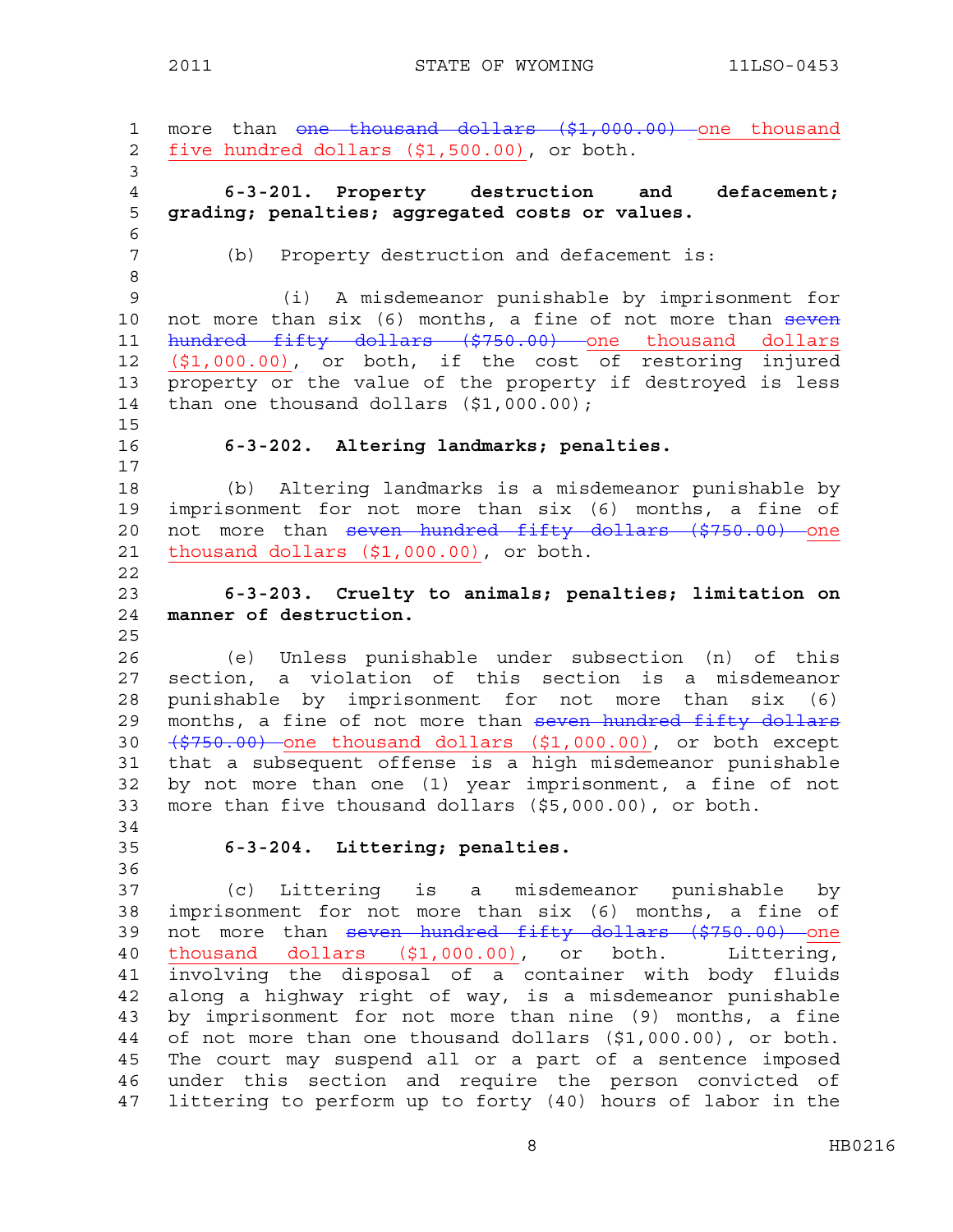1 form of cleaning litter debris from public roads, parks or 2 other public areas or facilities. 3 4 **6-3-302. Criminal entry; penalties; affirmative**  5 **defenses.**  6 7 (c) Criminal entry is a misdemeanor punishable by 8 imprisonment for not more than six (6) months, a fine of 9 not more than seven hundred fifty dollars (\$750.00) one 10 thousand dollars (\$1,000.00), or both. 11 12 **6-3-303. Criminal trespass; penalties.**  13 14 (b) Criminal trespass is a misdemeanor punishable by 15 imprisonment for not more than six (6) months, a fine of 16 not more than seven hundred fifty dollars (\$750.00) one 17 thousand dollars (\$1,000.00), or both. 18 19 **6-3-305. Breaking, opening or entering of coin machine**  20 **with intent to commit larceny; penalties.**  21 22 A person is guilty of a misdemeanor punishable by 23 imprisonment for not more than one (1) year, a fine of not 24 more than one thousand dollars (\$1,000.00) one thousand 25 five hundred dollars (\$1,500.00), or both, if he breaks, 26 opens or enters a coin machine with intent to commit 27 larceny. 28 29 **6-3-306. Forcible entry or detainer; penalty.** 30 31 A person is guilty of a misdemeanor punishable by a fine of 32 not more than seven hundred fifty dollars (\$750.00) one 33 thousand dollars (\$1,000.00), if he violently takes or 34 keeps possession of land without authority of law. 35 36 **6-3-402. Larceny; livestock rustling; theft of fuel;**  37 **penalties.**  38 39 (c) Except as provided by subsections (e) and (f) of 40 this section, larceny is: 41 42 (iii) A misdemeanor punishable by imprisonment 43 for not more than six (6) months, a fine of not more than 44 seven hundred fifty dollars (\$750.00) one thousand dollars 45 (\$1,000.00), or both, if the value of the property is less 46 than one thousand dollars (\$1,000.00). 47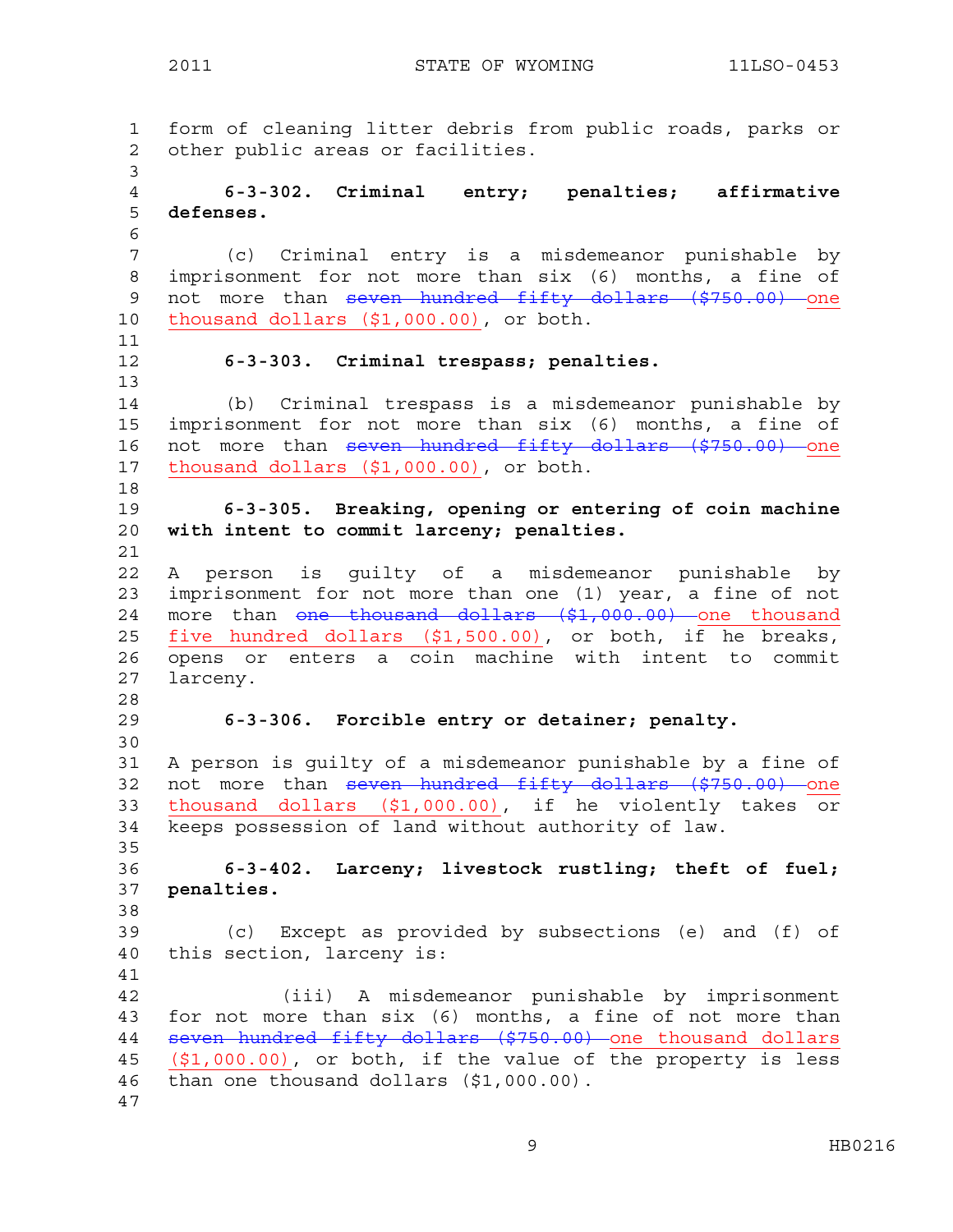1 **6-3-403. Wrongful taking or disposing of property;**  2 **venue of indictment.**  3 4 (a) A person who buys, receives, conceals or disposes 5 of property which he knows, believes or has reasonable 6 cause to believe was obtained in violation of law is guilty 7 of: 8 9 (iii) A misdemeanor punishable by imprisonment 10 for not more than six (6) months, a fine of not more than 11 seven hundred fifty dollars (\$750.00) one thousand dollars 12 (\$1,000.00), or both, if the value of the property is less 13 than one thousand dollars (\$1,000.00). 14 15 **6-3-404. Shoplifting; altering or removing price tags**  16 **and markers; penalties.**  17 18 (a) A person who willfully conceals or takes 19 possession of property offered for sale by a wholesale or 20 retail store without the knowledge or consent of the owner 21 and with intent to convert the property to his own use 22 without paying the purchase price is guilty of: 23 24 (iii) A misdemeanor punishable by imprisonment 25 for not more than six (6) months, a fine of not more than 26 seven hundred fifty dollars (\$750.00) one thousand dollars 27  $(1,000.00)$ , or both, if the value of the property is less 28 than one thousand dollars (\$1,000.00). 29 30 (b) A person who alters, defaces, changes or removes 31 a price tag or marker on or about property offered for sale 32 by a wholesale or retail store with intent to obtain the 33 property at less than the marked or listed price is guilty 34 of: 35 36 (iii) A misdemeanor punishable by imprisonment 37 for not more than six (6) months, a fine of not more than 38 seven hundred fifty dollars (\$750.00) one thousand dollars 39 (\$1,000.00), or both, if the difference between the marked 40 or listed price and the amount actually paid is less than 41 one thousand dollars (\$1,000.00). 42 43 **6-3-406. Defrauding an innkeeper; penalties;**  44 **definitions.**  45 46 (a) A person who, with intent to defraud, procures 47 food, drink or accommodations at a public establishment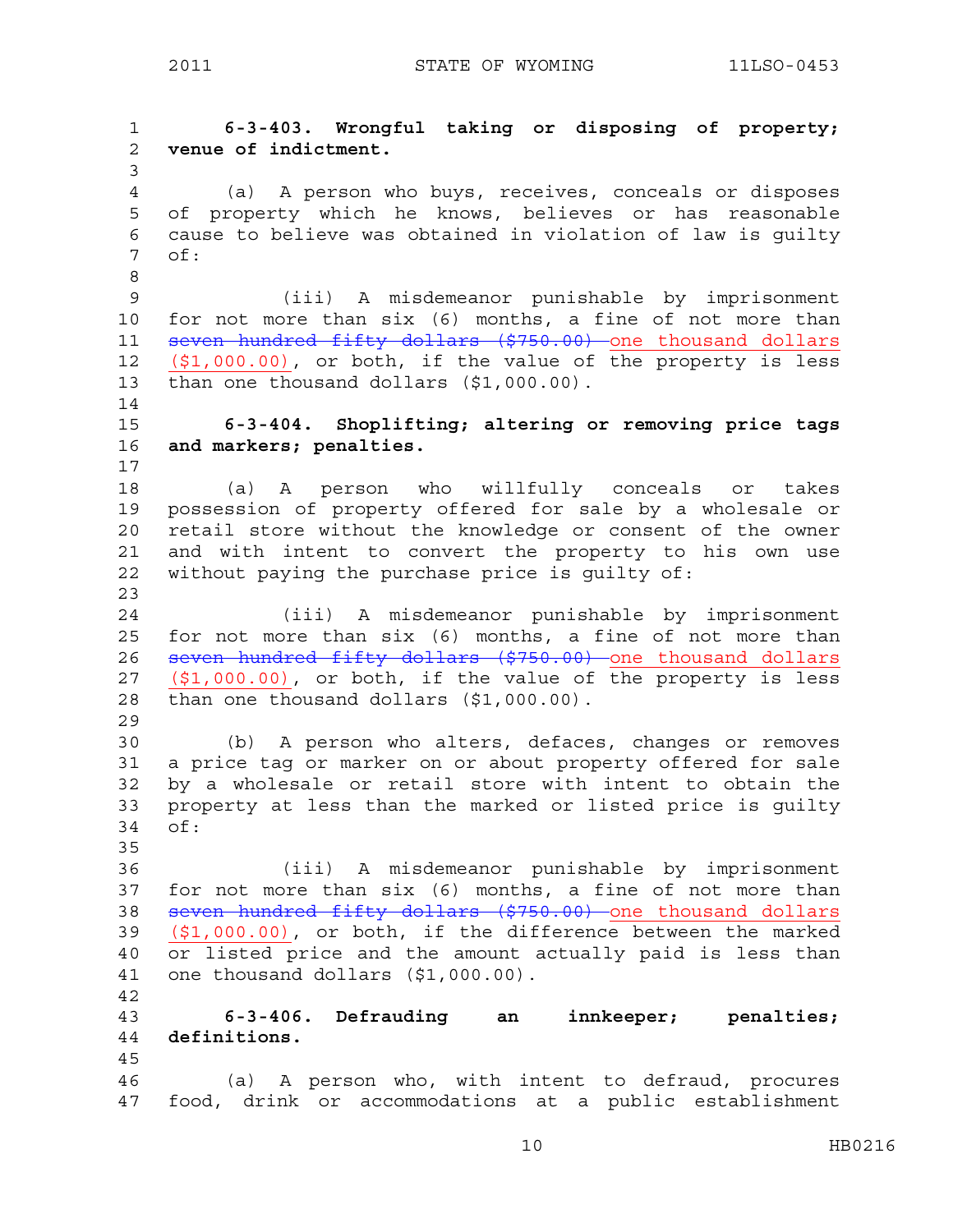1 without paying in accordance with his agreement with the 2 public establishment is guilty of: 3 4 (iii) A misdemeanor punishable by imprisonment 5 for not more than six (6) months, a fine of not more than 6 seven hundred fifty dollars (\$750.00) one thousand dollars 7 (\$1,000.00), or both, if the value of the food, drink or 8 accommodations is less than one thousand dollars 9 (\$1,000.00). 10 11 **6-3-407. Obtaining property by false pretenses;**  12 **penalties.**  13 14 (a) A person who knowingly obtains property from 15 another person by false pretenses with intent to defraud 16 the person is guilty of: 17 18 (iii) A misdemeanor punishable by imprisonment 19 for not more than six (6) months, a fine of not more than 20 seven hundred fifty dollars (\$750.00) one thousand dollars 21 (\$1,000.00), or both, if the value of the property is less 22 than one thousand dollars (\$1,000.00). 23 24 **6-3-408. Theft of services; penalties.**  25 26 (a) A person who, with intent to defraud, obtains 27 services which he knows are available only for 28 compensation, without paying for the services is guilty of: 29 30 (iii) A misdemeanor punishable by imprisonment 31 for not more than six (6) months, a fine of not more than 32 seven hundred fifty dollars (\$750.00) one thousand dollars 33 (\$1,000.00), or both, if the value of the services is less 34 than one thousand dollars (\$1,000.00). 35 36 (b) A person who tampers or otherwise interferes with 37 or connects to, by any means, whether mechanical, 38 electrical, acoustical or otherwise, any cables, wires or 39 other devices used for distribution of services for the 40 purposes of committing a violation of subsection (a) of 41 this section is guilty of: 42 43 (ii) A misdemeanor punishable by imprisonment 44 for not more than six (6) months, a fine of not more than 45 seven hundred fifty dollars (\$750.00) one thousand dollars 46 (\$1,000.00), or both, if the value of the services is less 47 than one thousand dollars (\$1,000.00).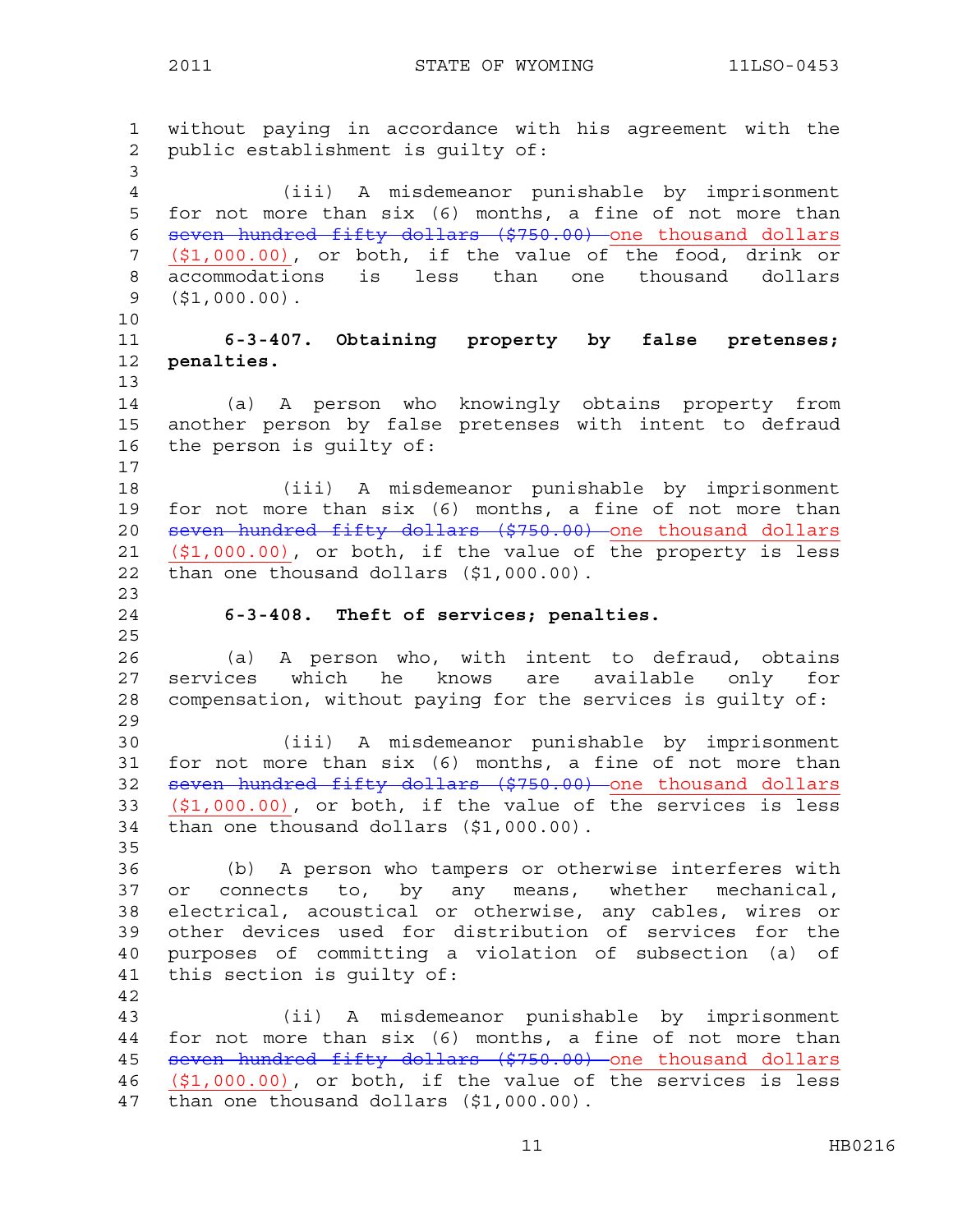1 2 (c) A person who knowingly manufactures, distributes, 3 sells, or offers for sale, rental or use any decoding or 4 descrambling device or any plan or kit for such device, 5 designed with intent to facilitate an act which constitutes 6 a violation of subsection (a) of this section is guilty of: 7 8 (ii) A misdemeanor punishable by imprisonment 9 for not more than six (6) months, a fine of not more than 10 seven hundred fifty dollars (\$750.00) one thousand dollars 11 (\$1,000.00), or both, if the value of the services is less 12 than one thousand dollars (\$1,000.00). 13 14 **6-3-409. Fraudulently obtaining telecommunications**  15 **services deemed misdemeanor.**  16 17 (a) A person is guilty of a misdemeanor punishable by 18 imprisonment for not more than six (6) months, a fine of 19 not more than seven hundred fifty dollars (\$750.00) one 20 thousand dollars (\$1,000.00), or both, if, with intent to 21 defraud or to aid and abet another to defraud any other 22 person of the lawful charge, in whole or in part, for any 23 telecommunications service, he obtains, attempts to obtain 24 or aids and abets another to obtain or to attempt to obtain 25 any telecommunications service: 26 27 **6-3-411. Unlawful use of theft detection shielding**  28 **devices; penalty.**  29 30 (e) A person who commits any of the offenses 31 specified under subsections (a) through (d) of this section 32 shall be guilty of a misdemeanor punishable by imprisonment 33 for not more than six (6) months, a fine of not more than 34 seven hundred fifty dollars (\$750.00) one thousand dollars 35 (\$1,000.00), or both. 36 37 **6-3-503. Crimes against computer equipment or**  38 **supplies; interruption or impairment of governmental**  39 **operations or public services; penalties.**  40 41 (a) A person commits a crime against computer 42 equipment or supplies if he knowingly and without 43 authorization, modifies equipment or supplies used or 44 intended to be used in a computer, computer system or 45 computer network. A crime against computer equipment or 46 supplies is: 47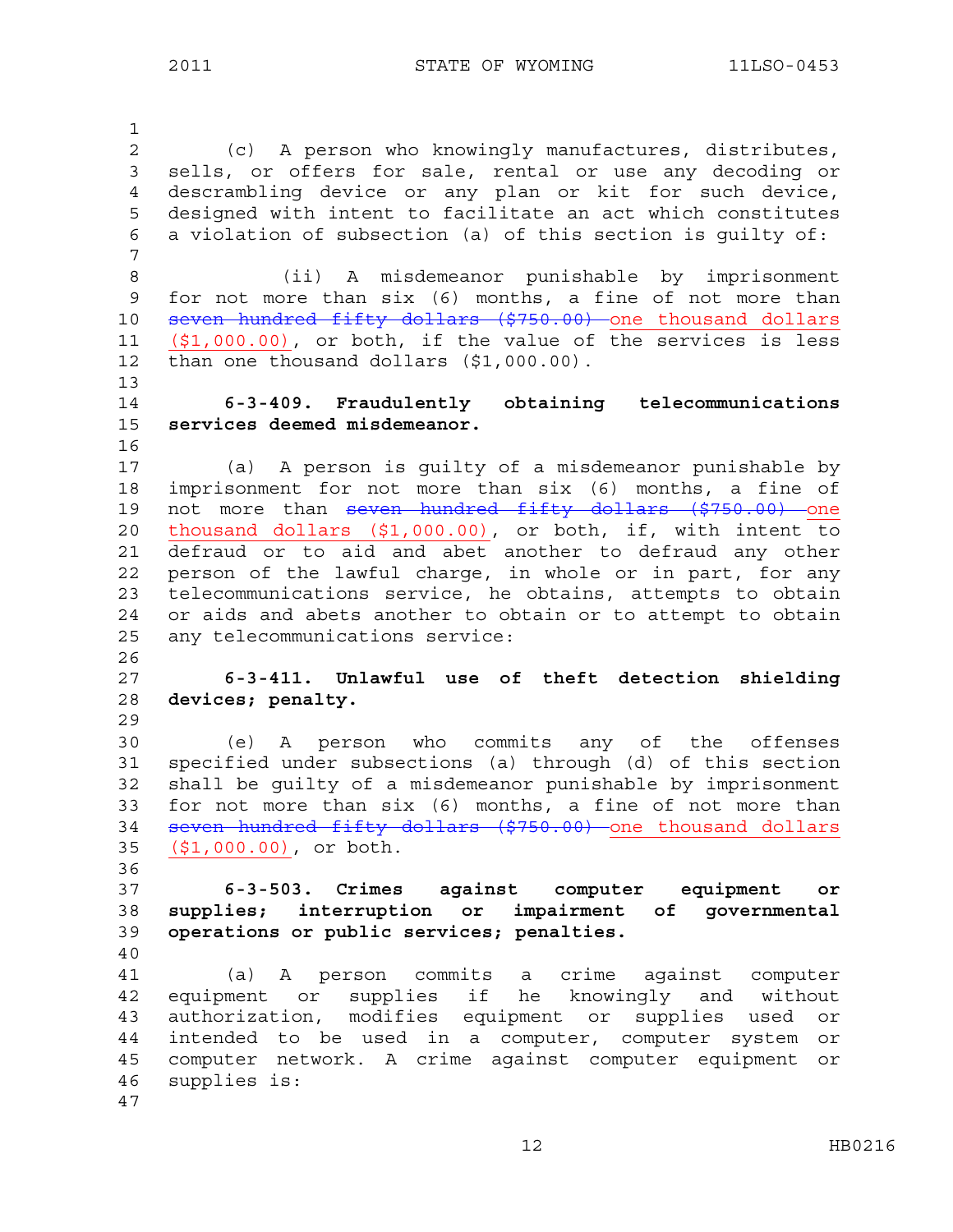1 (i) A misdemeanor punishable by imprisonment for 2 not more than six (6) months, a fine of not more than seven 3 hundred fifty dollars (\$750.00) one thousand dollars 4 (\$1,000.00), or both, except as provided in paragraph (ii) 5 of this subsection; 6 7 **6-3-602. Forgery; penalties.**  8 9 (c) Forgery is a misdemeanor punishable by 10 imprisonment for not more than six (6) months, a fine of 11 not more than seven hundred fifty dollars (\$750.00) one 12 thousand dollars  $($1,000.00)$ , or both, if the writing is  $\overline{a:}$ 13 14 **6-3-605. Operation of coin machine by slug or without**  15 **required legal tender; manufacture or distribution of**  16 **slugs; penalties; "slug" defined.**  17 18 (a) A person is guilty of a misdemeanor punishable by 19 imprisonment for not more than six (6) months, a fine of 20 not more than seven hundred fifty dollars (\$750.00) one 21 thousand dollars (\$1,000.00), or both, if knowingly and 22 without authorization, he: 23 24 (b) A person is guilty of a misdemeanor punishable by 25 imprisonment for not more than six (6) months, a fine of 26 not more than seven hundred fifty dollars (\$750.00) one 27 thousand dollars (\$1,000.00), or both, if he manufactures 28 or distributes slugs knowing or reasonably believing they 29 will be used for fraudulent or unlawful purposes. 30 31 **6-3-606. Impersonation of a peace officer; penalties.**  32 33 A person is guilty of impersonation of a peace officer if 34 he falsely represents himself to be a peace officer with 35 intent to compel action or inaction by any person against 36 his will. Impersonation of a peace officer is a misdemeanor 37 punishable by imprisonment for not more than one (1) year, 38 a fine of not more than one thousand dollars (\$1,000.00) 39 one thousand five hundred dollars (\$1,500.00), or both. 40 41 **6-3-607. Defrauding creditors; penalties.**  42 43 (b) Defrauding creditors is: 44 45 (iii) A misdemeanor punishable by imprisonment 46 for not more than six (6) months, a fine of not more than 47 seven hundred fifty dollars (\$750.00) one thousand dollars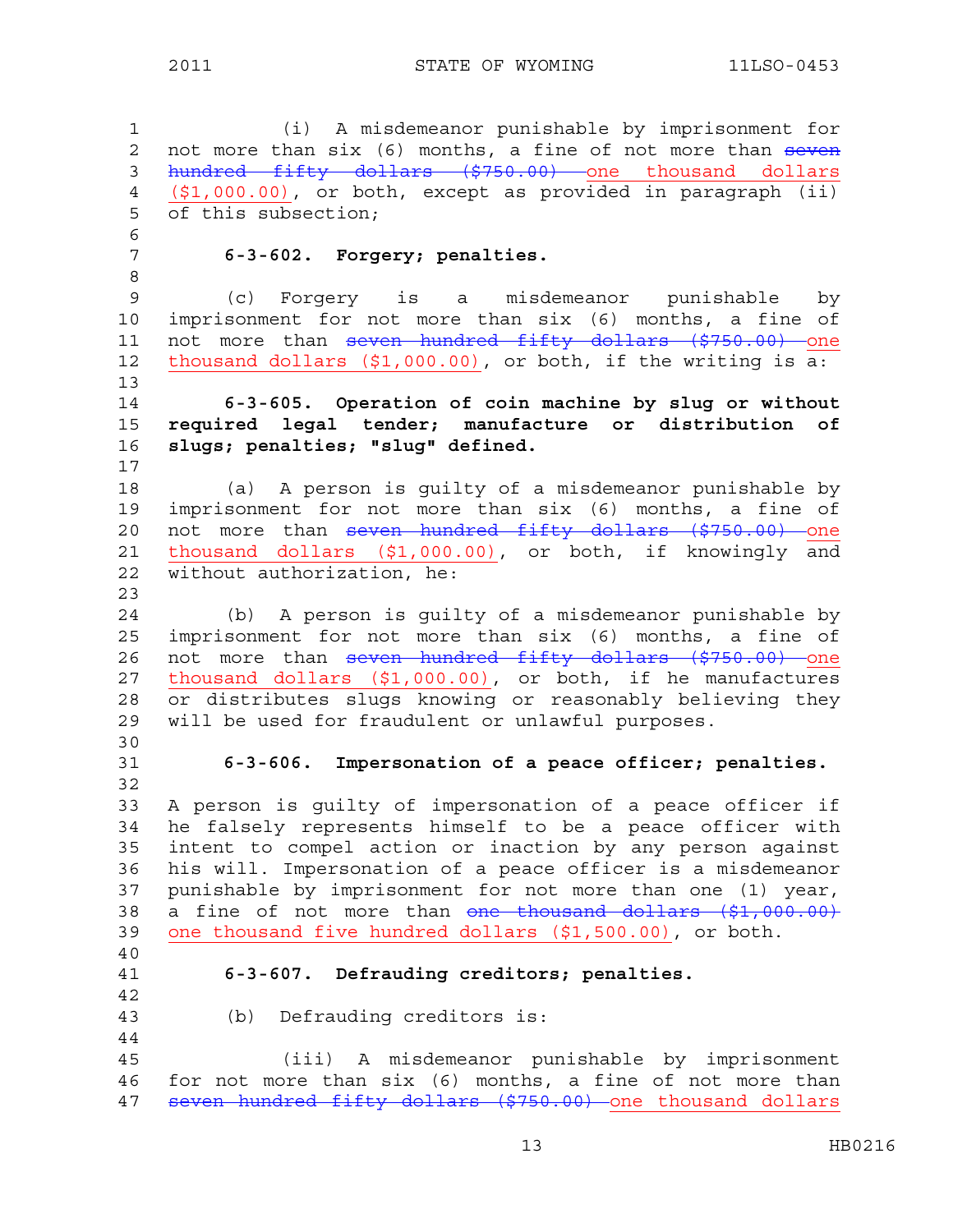1 (\$1,000.00), or both, if the mortgagee's or secured party's 2 interest is of a value of less than one thousand dollars 3 (\$1,000.00). 4 5 **6-3-608. Fraudulent use of materials; fraudulent**  6 **obtaining of money by contractor; penalties.**  7 8 (a) A contractor or subcontractor who purchases 9 materials on credit and represents that they will be used 10 in a designated building or improvement and who knowingly 11 and with intent to defraud the seller uses the materials or 12 allows them to be used in a building or improvement other 13 than the one designated is guilty of a misdemeanor 14 punishable by imprisonment for not more than six (6) 15 months, a fine of not more than seven hundred fifty dollars 16 <del>(\$750.00)</del> one thousand dollars (\$1,000.00), or both. 17 18 **6-3-610. Mislabeling merchandise; penalty.** 19 20 A person commits a misdemeanor punishable by a fine of not 21 more than seven hundred fifty dollars (\$750.00) one 22 thousand dollars (\$1,000.00) if, with intent to promote 23 the purchase or sale of a commodity, he knowingly brands, 24 labels, stamps or marks the commodity in a false, 25 misleading or deceptive manner. 26 27 **6-3-611. False, misleading or deceptive advertising;**  28 **penalty.** 29 30 A person who disseminates to the public an advertisement 31 which he knows is false, misleading or deceptive, with 32 intent to promote the purchase or sale of property or the 33 acceptance of employment, is guilty of a misdemeanor 34 punishable by a fine of not more than seven hundred fifty 35 dollars (\$750.00) one thousand dollars (\$1,000.00). 36 37 **6-3-612. False written statements to obtain property**  38 **or credit; penalties.**  39 40 (b) A person is guilty of a misdemeanor punishable by 41 imprisonment for not more than one (1) year, a fine of not 42 more than <del>one thousand dollars (\$1,000.00)</del> one thousand 43 five hundred dollars (\$1,500.00) or the amount of the 44 credit sought or obtained, whichever is greater, or by both 45 fine and imprisonment, if he knowingly makes or uses a 46 false written statement to a pawnbroker with respect to the 47 ownership of property with intent that the statement be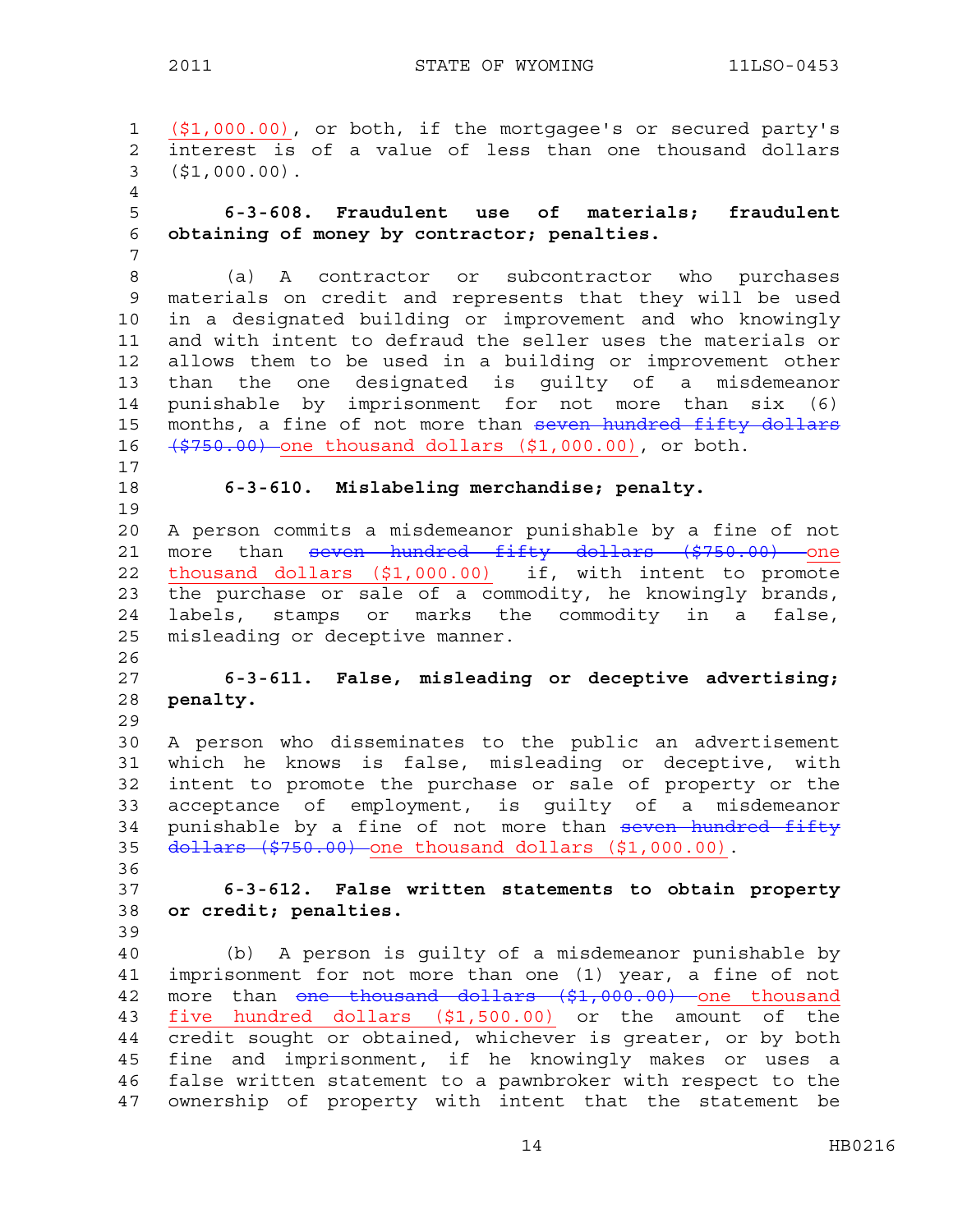1 relied upon to procure from the pawnbroker the payment of 2 cash, the making of a loan, the extension of credit or the 3 discount of an account receivable for the benefit of 4 himself or another person. 5 6 **6-3-614. Defrauding drug and alcohol screening tests;**  7 **penalties.**  8 9 (c) A person who violates any provision of subsection 10 (a) of this section is guilty of: 11 12 (i) A misdemeanor for a first offense and, upon 13 conviction, shall be subject to imprisonment for not more 14 than six (6) months, a fine of not more than seven hundred 15 fifty dollars (\$750.00) one thousand dollars (\$1,000.00), 16 or both; 17 18 (ii) A misdemeanor for a second or subsequent 19 offense and, upon conviction, shall be subject to 20 imprisonment for not less than seven (7) days nor more than 21 six (6) months, a fine of not more than seven hundred fifty 22 <del>dollars (\$750.00)</del> one thousand dollars (\$1,000.00), or 23 both. 24 25 **6-3-702. Fraud by check; penalties.**  26 27 (b) Fraud by check is: 28 29 (i) A misdemeanor punishable by imprisonment for 30 not more than six (6) months, a fine of not more than seven 31 hundred fifty dollars (\$750.00) one thousand dollars 32 (\$1,000.00), or both, if the fraudulent check was for a sum 33 of less than one thousand dollars (\$1,000.00); or 34 35 **6-3-802. Unlawful use of credit card; penalties.**  36 37 (b) Unlawful use of a credit card is: 38 39 (i) A misdemeanor punishable by imprisonment for 40 not more than six (6) months, a fine of not more than seven 41 hundred fifty dollars (\$750.00) one thousand dollars 42 (\$1,000.00), or both, if the value of the property or 43 services purchased or obtained is less than one thousand 44 dollars (\$1,000.00); or 45 46 **6-3-901. Unauthorized use of personal identifying**  47 **information; penalties; restitution.**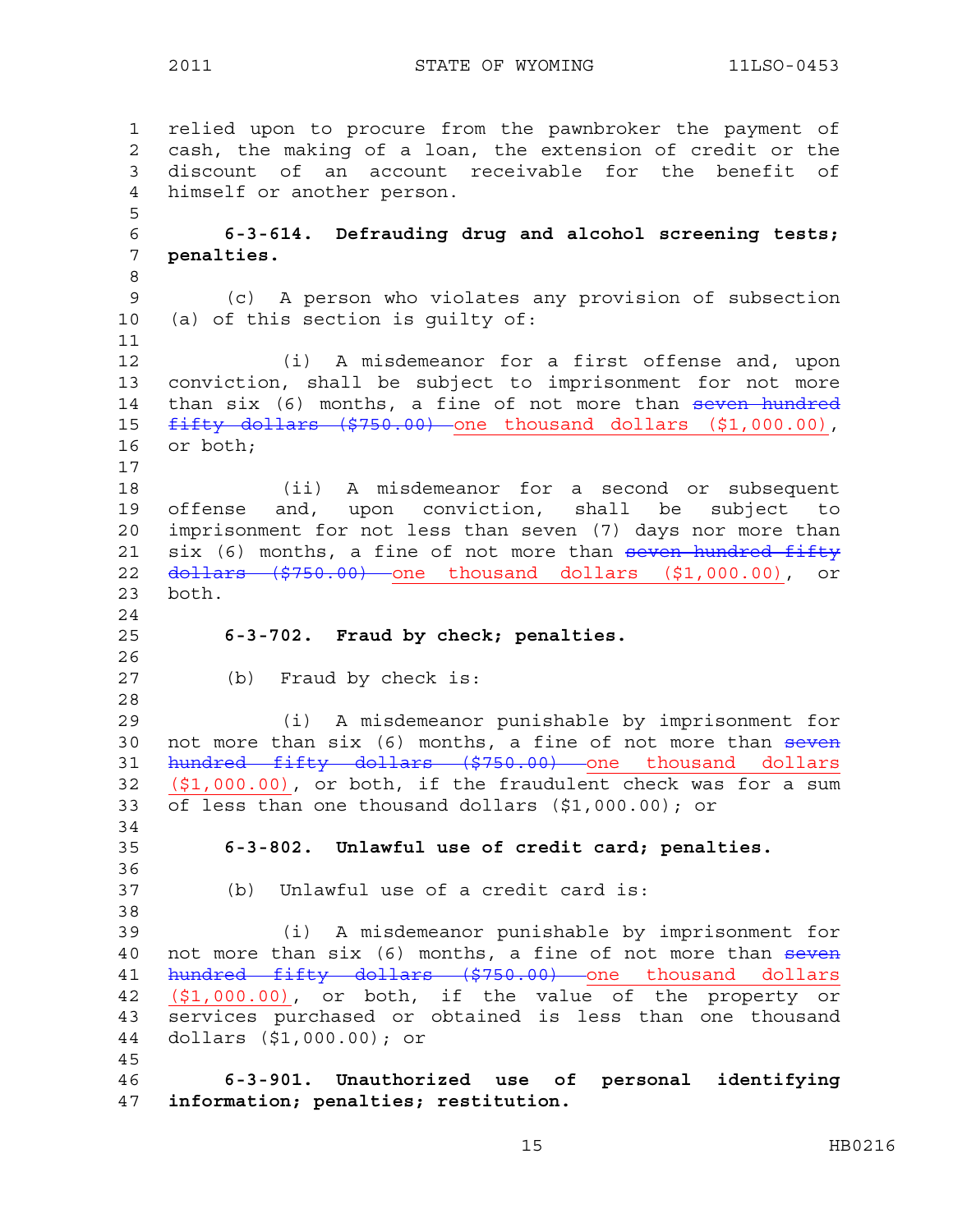1 2 (c) Theft of identity is: 3 4 (i) A misdemeanor punishable by imprisonment for 5 not more than six (6) months, a fine of not more than seven 6 hundred fifty dollars (\$750.00) one thousand dollars 7 (\$1,000.00), or both, if no economic benefit was gained or 8 was attempted to be gained, or if an economic benefit of 9 less than one thousand dollars (\$1,000.00) was gained or 10 was attempted to be gained by the defendant; or 11 12 **6-4-101. Prostitution; penalties.** 13 14 A person who knowingly or intentionally performs or 15 permits, or offers or agrees to perform or permit an act of 16 sexual intrusion, as defined by W.S. 6-2-301(a)(vii), for 17 money or other property commits prostitution which is a 18 misdemeanor punishable by imprisonment for not more than 19 six (6) months, a fine of not more than seven hundred fifty 20 dollars (\$750.00) one thousand dollars (\$1,000.00), or 21 both. 22 23 **6-4-102. Soliciting an act of prostitution;**  24 **penalties.**  25 26 A person is guilty of soliciting an act of prostitution if, 27 with the intent that an act of sexual intrusion as defined 28 by W.S. 6-2-301(a)(vii) be committed, that person knowingly 29 or intentionally pays, or offers or agrees to pay money or 30 other property to another person under circumstances 31 strongly corroborative of the intention that an act of 32 prostitution be committed. Soliciting an act of 33 prostitution is a misdemeanor punishable by imprisonment 34 for not more than six (6) months, a fine of not more than 35 seven hundred fifty dollars (\$750.00) one thousand dollars 36 (\$1,000.00), or both. 37 38 **6-4-201. Public indecency; exception; penalties.**  39 40 (c) Public indecency is a misdemeanor punishable by 41 imprisonment for not more than six (6) months, a fine of 42 not more than seven hundred fifty dollars (\$750.00) one 43 thousand dollars (\$1,000.00), or both. 44 45 **6-4-302. Promoting obscenity; penalties**. 46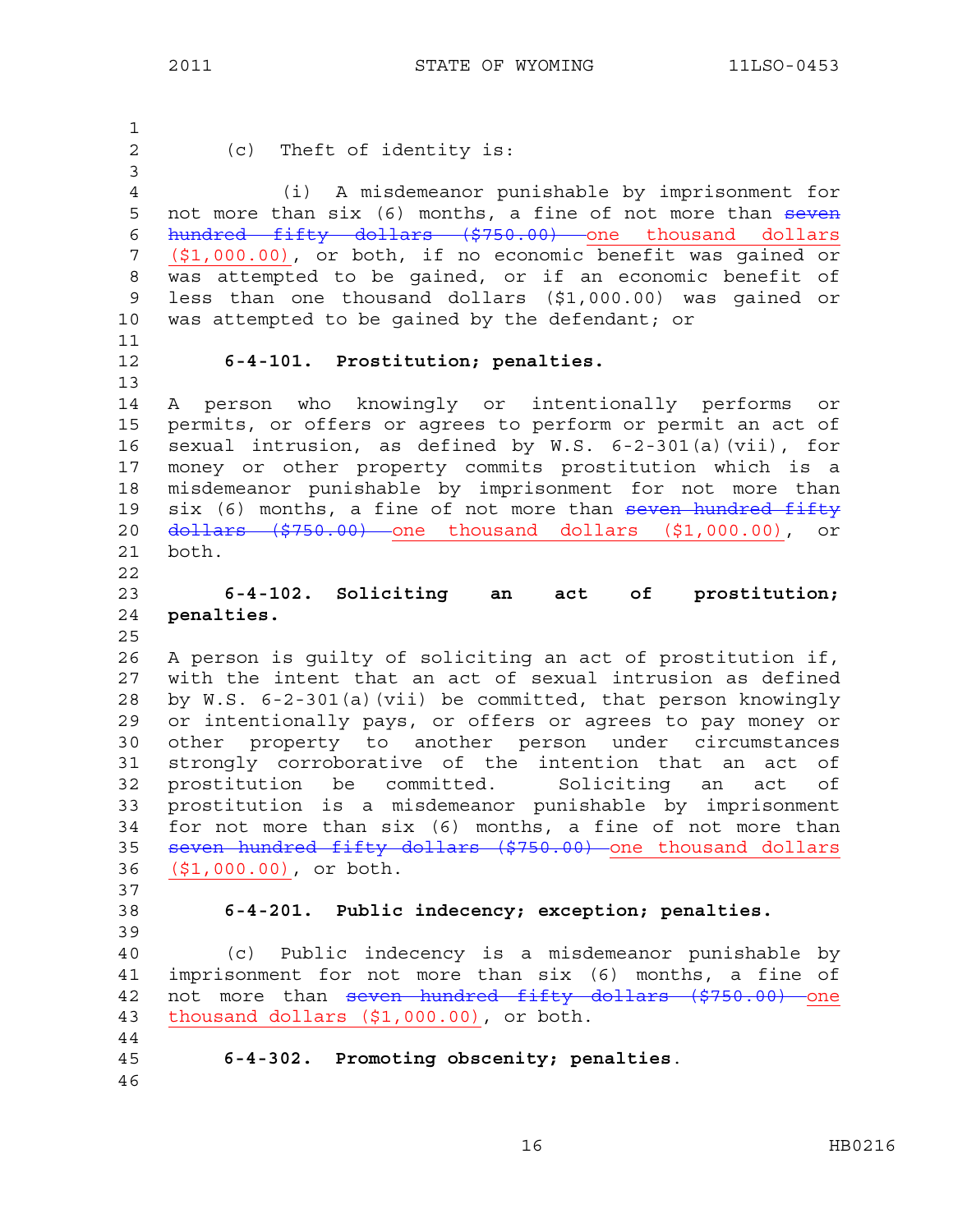1 (b) Promoting obscenity is a misdemeanor punishable 2 upon conviction as follows: 3 4 (i) If to an adult, by a fine not to exceed one 5 thousand dollars (\$1,000.00) one thousand five hundred 6 dollars (\$1,500.00) or by imprisonment for not to exceed 7 one (1) year, or both; 8 9 **6-4-304. Voyeurism; penalties.**  10 11 (a) A person is guilty of a misdemeanor punishable by 12 imprisonment for not more than six (6) months, a fine of 13 not more than seven hundred fifty dollars (\$750.00) one 14 thousand dollars (\$1,000.00), or both, if he, without the 15 consent of the person being viewed, commits the crime of 16 voyeurism by looking in a clandestine, surreptitious, 17 prying or secretive nature into an enclosed area where the 18 person being viewed has a reasonable expectation of 19 privacy, including, but not limited to: 20 21 **6-4-403. Abandoning or endangering children;**  22 **penalties; "child"; disclosure or publication of**  23 **identifying information; "minor victim".**  24 25 (c) A person violating this section is guilty of a 26 misdemeanor punishable by imprisonment for not more than 27 one (1) year, a fine of not more than one thousand dollars 28  $(\frac{1}{2}, 000.00)$  one thousand five hundred dollars  $(1, 500.00)$ , 29 or both. A person convicted of a second violation of this 30 section is guilty of a felony punishable by imprisonment 31 for not more than five (5) years, a fine of not more than 32 five thousand dollars (\$5,000.00), or both. 33 34 **6-4-404. Violation of order of protection; penalty.**  35 36 (a) Any person who willfully violates a protection 37 order or valid foreign protection order as defined in W.S. 38 35-21-109(a), is guilty of a misdemeanor punishable by 39 imprisonment for not more than six (6) months, a fine of 40 not more than seven hundred fifty dollars (\$750.00) one 41 thousand dollars (\$1,000.00), or both. 42 43 **6-4-406. Permitting house parties where minors are**  44 **present; exceptions; penalties.**  45 46 (c) Any person violating any provision of this 47 section is guilty of a misdemeanor and, upon conviction,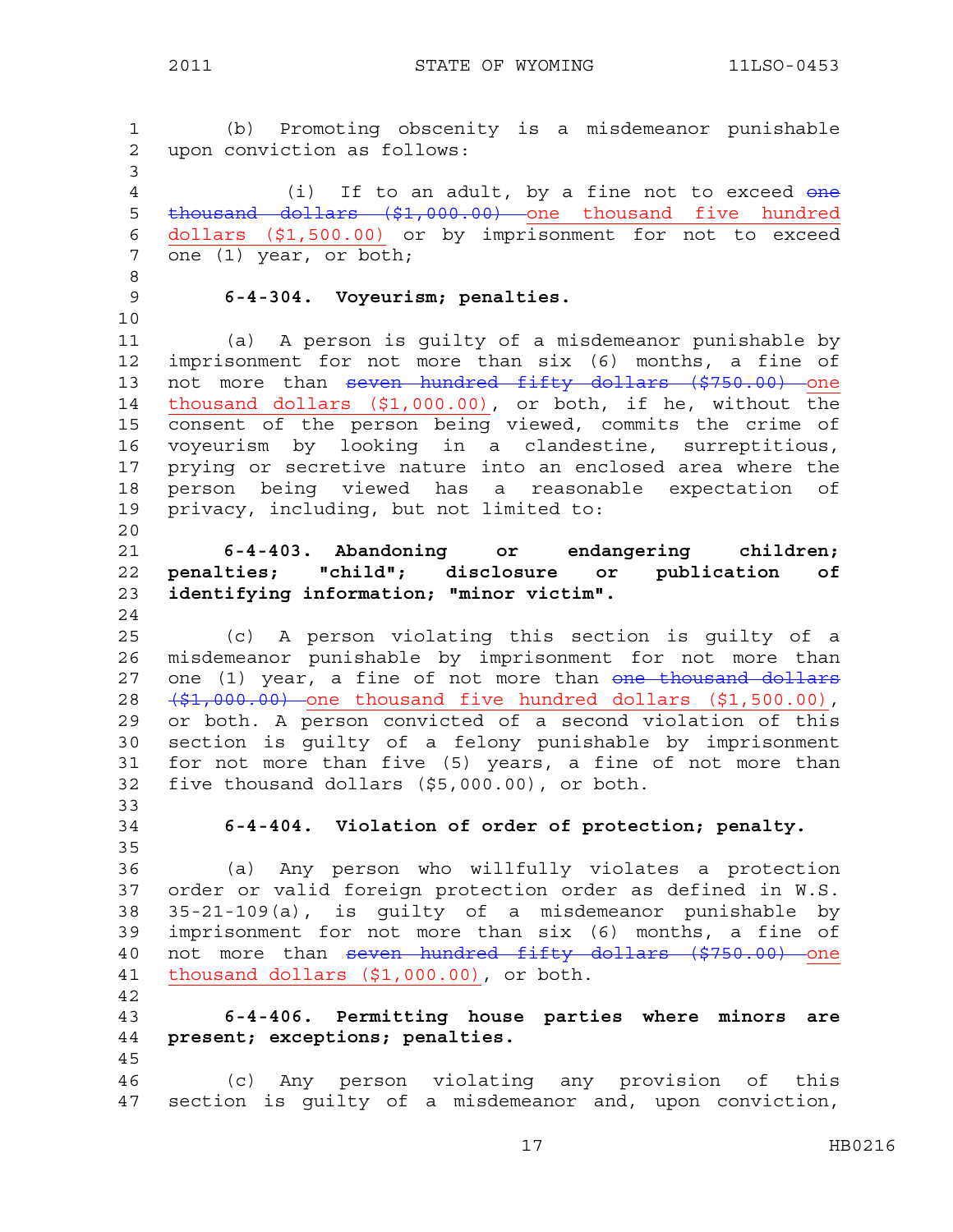1 shall be punished by imprisonment for not more than six (6) 2 months, a fine of not more than seven hundred fifty dollars 3 (\$750.00) one thousand dollars (\$1,000.00), or both. 4 5 **6-4-501. Opening graves and removing bodies; penalty;**  6 **exception.**  7 8 (a) A person who opens a grave or tomb and removes a 9 body or remains of a deceased person for any purpose 10 without the knowledge and consent of near relations of the 11 deceased commits a misdemeanor punishable by a fine of not 12 more than <del>seven hundred fifty dollars (\$750.00)</del> one 13 thousand dollars (\$1,000.00). 14 15 **6-5-105. Designation of supplier; penalties;**  16 **affirmative defense.**  17 18 (d) Designating a supplier is a misdemeanor 19 punishable by imprisonment for not more than six (6) 20 months, a fine of not more than seven hundred fifty dollars 21  $(5750.00)$  one thousand dollars  $(51,000.00)$ , or both. 22 23 **6-5-107. Official misconduct; penalties.**  24 25 (b) A public officer commits a misdemeanor punishable 26 by a fine of not more than seven hundred fifty dollars 27 (\$750.00) one thousand dollars (\$1,000.00) if he 28 intentionally fails to perform a duty in the manner and 29 within the time prescribed by law. 30 31 **6-5-108. Issuing false certificate; penalties.**  32 33 (b) A public servant commits a misdemeanor punishable 34 by imprisonment for not more than one (1) year, a fine of 35 not more than one thousand dollars (\$1,000.00) one thousand 36 five hundred dollars  $(51,500.00)$ , or both, if he makes and 37 issues an official certificate or other official written 38 instrument which he is authorized to make and issue 39 containing a statement which he knows to be false. 40 41 **6-5-110. Wrongful appropriation of public property;**  42 **penalties.**  43 44 (b) Wrongful appropriation is a misdemeanor punishable 45 by imprisonment for not more than one (1) year, a fine of 46 not more than one thousand dollars (\$1,000.00) one thousand 47 five hundred dollars (\$1,500.00), or both.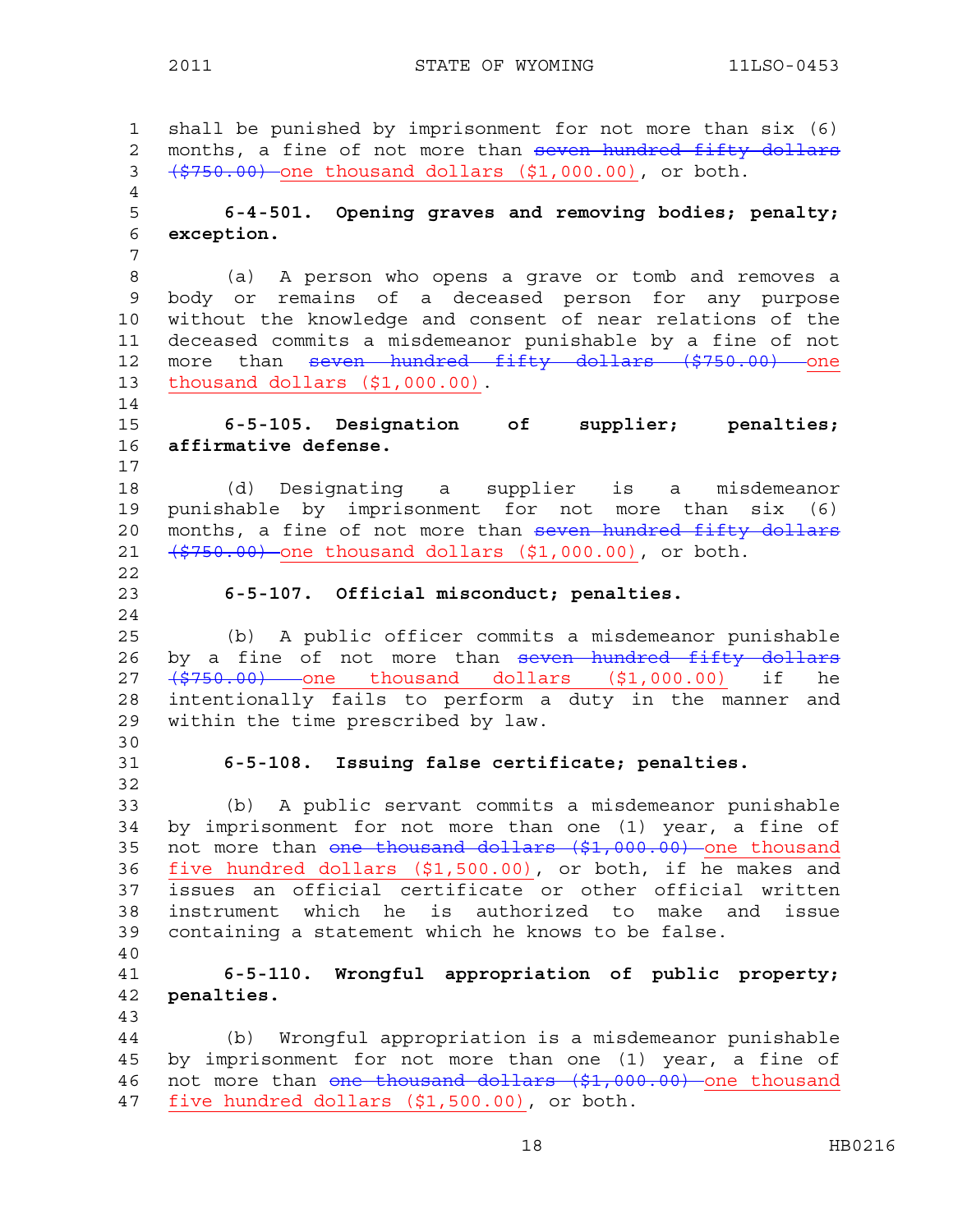1 2 **6-5-114. Notaries public; issuance of certificate**  3 **without proper acknowledgment; penalties.** 4 5 A notary public commits a misdemeanor punishable by 6 imprisonment for not more than six (6) months, a fine of 7 not more than seven hundred fifty dollars (\$750.00) one 8 thousand dollars (\$1,000.00), or both, if he signs and 9 affixes his seal to a certificate of acknowledgment when 10 the party executing the instrument has not first 11 acknowledged the execution of the instrument before the 12 notary public, if by law the instrument is required to be 13 recorded or filed and cannot be filed without a certificate 14 of acknowledgment signed and sealed by a notary public. 15 16 **6-5-115. Neglect or refusal of ministerial officer to**  17 **perform duty in criminal case; unnecessary delay in serving**  18 **warrant; penalties.**  19 20 (a) A person commits a misdemeanor punishable by 21 imprisonment for not more than six (6) months, a fine of 22 not more than five hundred dollars (\$500.00) one thousand 23 dollars (\$1,000.00), or both, if he is: 24 25 **6-5-118. Conflict of interest; public investments;**  26 **disclosure required; penalty; definitions.**  27 28 (b) A violation of subsection (a) of this section is 29 a misdemeanor punishable by imprisonment for not more than 30 six (6) months, a fine of not more than seven hundred fifty 31 dollars (\$750.00) one thousand dollars (\$1,000.00), or 32 both. 33 34 **6-5-202. Accessory after the fact; penalties.**  35 36 (b) An accessory after the fact commits: 37 38 (ii) A misdemeanor punishable by imprisonment 39 for not more than six (6) months, a fine of not more than 40 seven hundred fifty dollars (\$750.00) one thousand dollars 41 (\$1,000.00), or both, if: 42 43 **6-5-204. Interference with peace officer; disarming**  44 **peace officer; penalties.**  45 46 (a) A person commits a misdemeanor punishable by 47 imprisonment for not more than one (1) year, a fine of not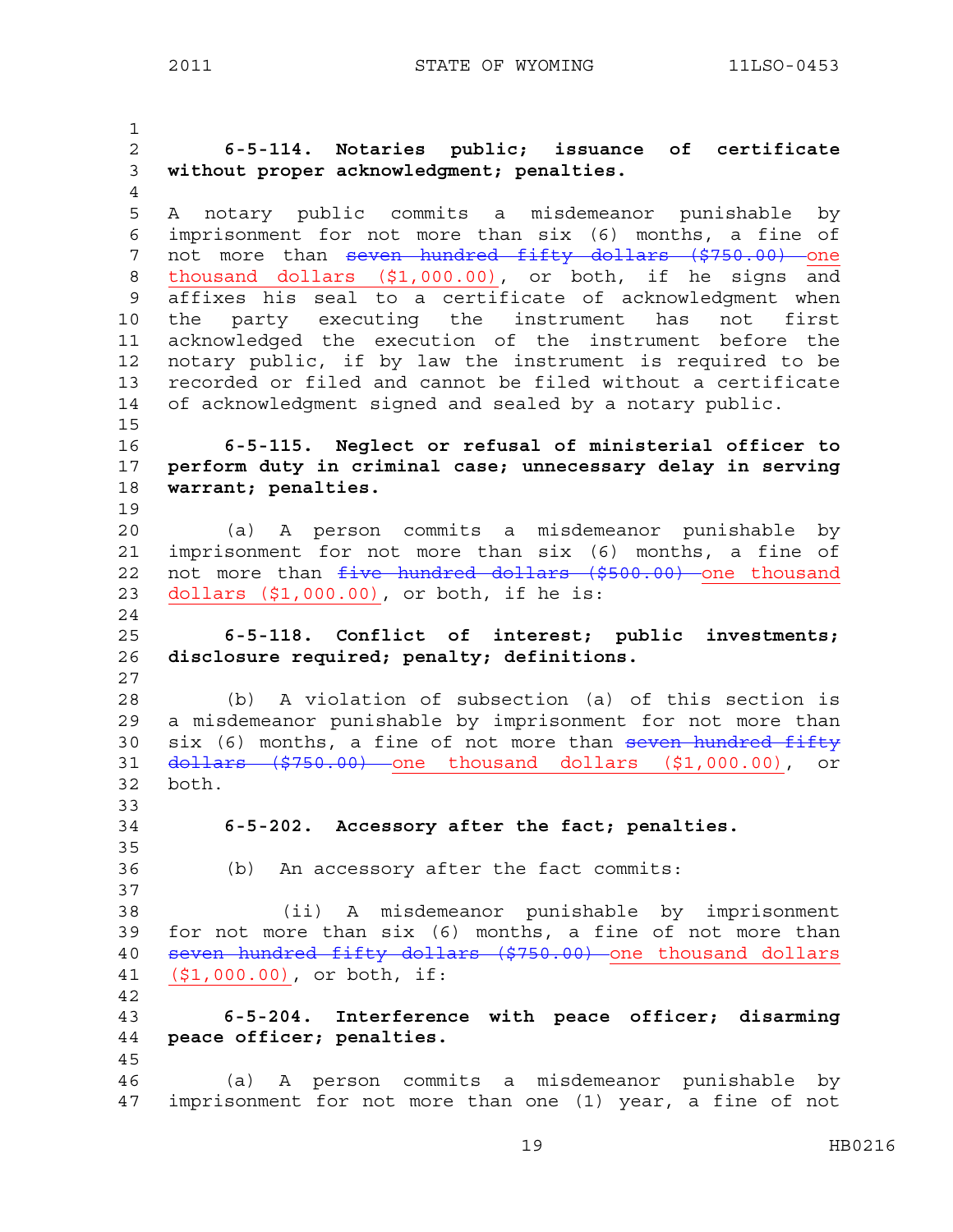1 more than <del>one thousand dollars (\$1,000.00)</del> one thousand 2 five hundred dollars (\$1,500.00), or both, if he knowingly 3 obstructs, impedes or interferes with or resists arrest by 4 a peace officer while engaged in the lawful performance of 5 his official duties. 6 7 **6-5-205. Running manned roadblock; penalties.** 8 9 A person commits a misdemeanor punishable by imprisonment 10 for not more than six (6) months, a fine of not more than 11 seven hundred fifty dollars (\$750.00) one thousand dollars 12 (\$1,000.00), or both, if he proceeds or travels through a 13 roadblock which is supervised by a uniformed peace officer 14 without stopping and obeying the instructions of the peace 15 officer. 16 17 **6-5-210. False reporting to authorities; penalties.**  18 19 (a) A person who knowingly reports falsely to a law 20 enforcement agency or a fire department that: 21 22 (i) A crime has been committed is guilty of a 23 misdemeanor punishable by imprisonment for not more than 24 six (6) months, a fine of not more than seven hundred fifty 25 <del>dollars (\$750.00)</del> one thousand dollars (\$1,000.00), or 26 both; 27 28 (ii) An emergency exists is guilty of a 29 misdemeanor punishable by imprisonment for not more than 30 one (1) year, a fine of not more than <del>one thousand dollars</del>  $31$   $(\frac{51}{1000.00})$  one thousand five hundred dollars (\$1,500.00), 32 or both; 33 34 **6-5-212. Interference with emergency calls.**  35 36 (a) A person commits a misdemeanor punishable by 37 imprisonment for not more than six (6) months, a fine of 38 not more than seven hundred fifty dollars (\$750.00) one 39 thousand dollars (\$1,000.00), or both, if he knowingly 40 obstructs, prevents, hinders or otherwise interferes with 41 the making or completion of a telephone call to a 911 42 emergency reporting system or other telephone or radio 43 communication by another person to any law enforcement 44 agency to request protection or other assistance from the 45 law enforcement agency or to report the commission of a 46 crime. 47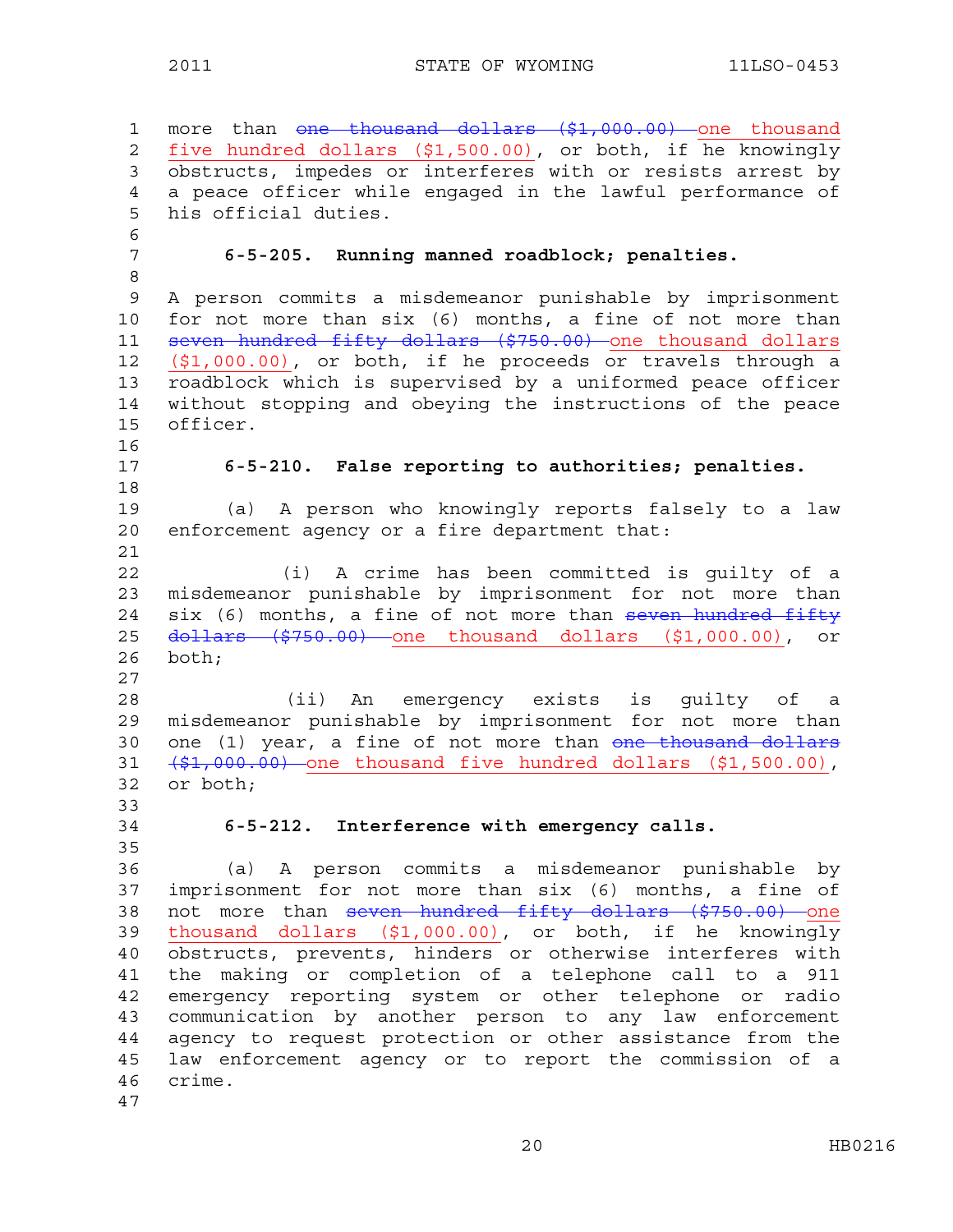1 **6-5-305. Influencing, intimidating or impeding jurors,**  2 **witnesses and officers; obstructing or impeding justice;**  3 **penalties.**  4 5 (b) A person commits a misdemeanor punishable by 6 imprisonment for not more than one (1) year, a fine of not 7 more than <del>one thousand dollars (\$1,000.00)</del> one thousand 8 five hundred dollars  $($1,500.00)$ , or both, if, by threats 9 or force, he obstructs or impedes the administration of 10 justice in a court. 11 12 **6-5-306. Refusal to appear or testify; avoidance of**  13 **service; penalties; summary proceedings for contempt.**  14 15 (a) A person is guilty of a misdemeanor punishable by 16 imprisonment for not more than six (6) months, a fine of 17 not more than seven hundred fifty dollars (\$750.00) one 18 thousand dollars (\$1,000.00), or both, if he: 19 20 **6-5-307. Usurpation; penalties.** 21 22 A person is guilty of usurpation if he falsely represents 23 himself to be a public servant with the intent to induce 24 anyone to submit to the pretended official authority or to 25 act in reliance upon the pretense to his detriment. 26 Usurpation is a misdemeanor punishable by imprisonment for 27 not to exceed six (6) months, a fine of not more than seven 28 hundred fifty dollars (\$750.00) one thousand dollars 29 (\$1,000.00), or both. 30 31 **6-6-101. Fighting in public; penalties.** 32 33 A person commits a misdemeanor punishable by imprisonment 34 for not more than six (6) months, a fine of not more than 35 seven hundred fifty dollars (\$750.00) one thousand dollars 36 (\$1,000.00), or both, if, by agreement, he fights with one 37 (1) or more persons in public. 38 39 **6-6-102. Breach of the peace; penalties.**  40 41 (b) Breach of the peace is a misdemeanor punishable 42 by imprisonment for not more than six (6) months, a fine of 43 not more than seven hundred fifty dollars (\$750.00) one 44 thousand dollars (\$1,000.00), or both. 45 46 **6-6-103. Telephone calls; unlawful acts; penalties;**  47 **place of commission of crime.**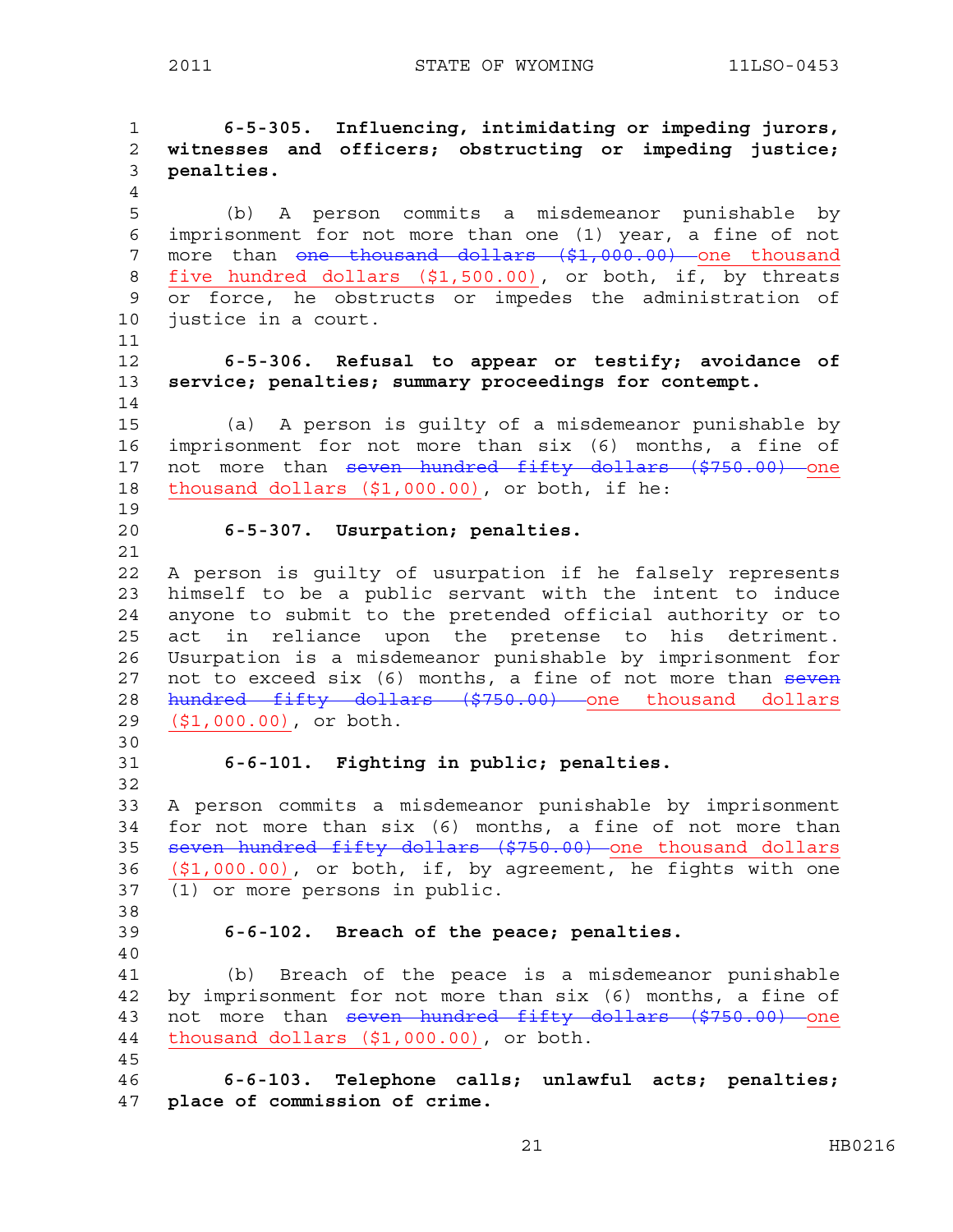1 2 (a) A person commits a misdemeanor punishable by 3 imprisonment for not more than one (1) year, a fine of not 4 more than one thousand dollars (\$1,000.00) one thousand 5 five hundred dollars (\$1,500.00), or both, if he telephones 6 another anonymously or under a false or fictitious name and 7 uses obscene, lewd or profane language or suggests a lewd 8 or lascivious act with intent to terrify, intimidate, 9 threaten, harass, annoy or offend. 10 11 (b) A person commits a misdemeanor punishable by 12 imprisonment for not more than one (1) year, a fine of not 13 more than <del>one thousand dollars (\$1,000.00)</del> one thousand 14 five hundred dollars (\$1,500.00), or both, if: 15 16 **6-6-104. Unlawful automated telephone solicitation;**  17 **exceptions; penalties.**  18 19 (c) Any person violating subsection (a) of this 20 section is guilty of a misdemeanor punishable by 21 imprisonment for not more than six (6) months, a fine of 22 not more than seven hundred fifty dollars (\$750.00) one 23 thousand dollars (\$1,000.00), or both. 24 25 **6-6-105. Unlawful protesting at a funeral; penalties.**  26 27 A person commits a misdemeanor punishable by imprisonment 28 for not more than six (6) months, a fine of not more than 29 seven hundred fifty dollars (\$750.00) one thousand dollars 30 (\$1,000.00), or both, if he protests, pickets, or otherwise 31 causes a breach of the peace within three hundred (300) 32 feet of a cemetery, church, building or other facility at 33 which a funeral or memorial service is being conducted, and 34 if the protest, picket or other action occurs within one 35 (1) hour prior to, during or within one (1) hour after the 36 funeral or memorial service. 37 38 **6-6-305. Penalties for violations of article.** 39 40 Any person violating any provision of W.S. 6-6-301 through 41 6-6-307 is guilty of a misdemeanor, and, upon conviction 42 thereof, shall be punished by a fine of not more than seven 43 hundred fifty dollars (\$750.00) one thousand dollars 44 (\$1,000.00), or by imprisonment in the county jail for a 45 period not to exceed sixty (60) days, or both. 46 47 **6-7-102. Gambling; professional gambling; penalties.** 

22 HB0216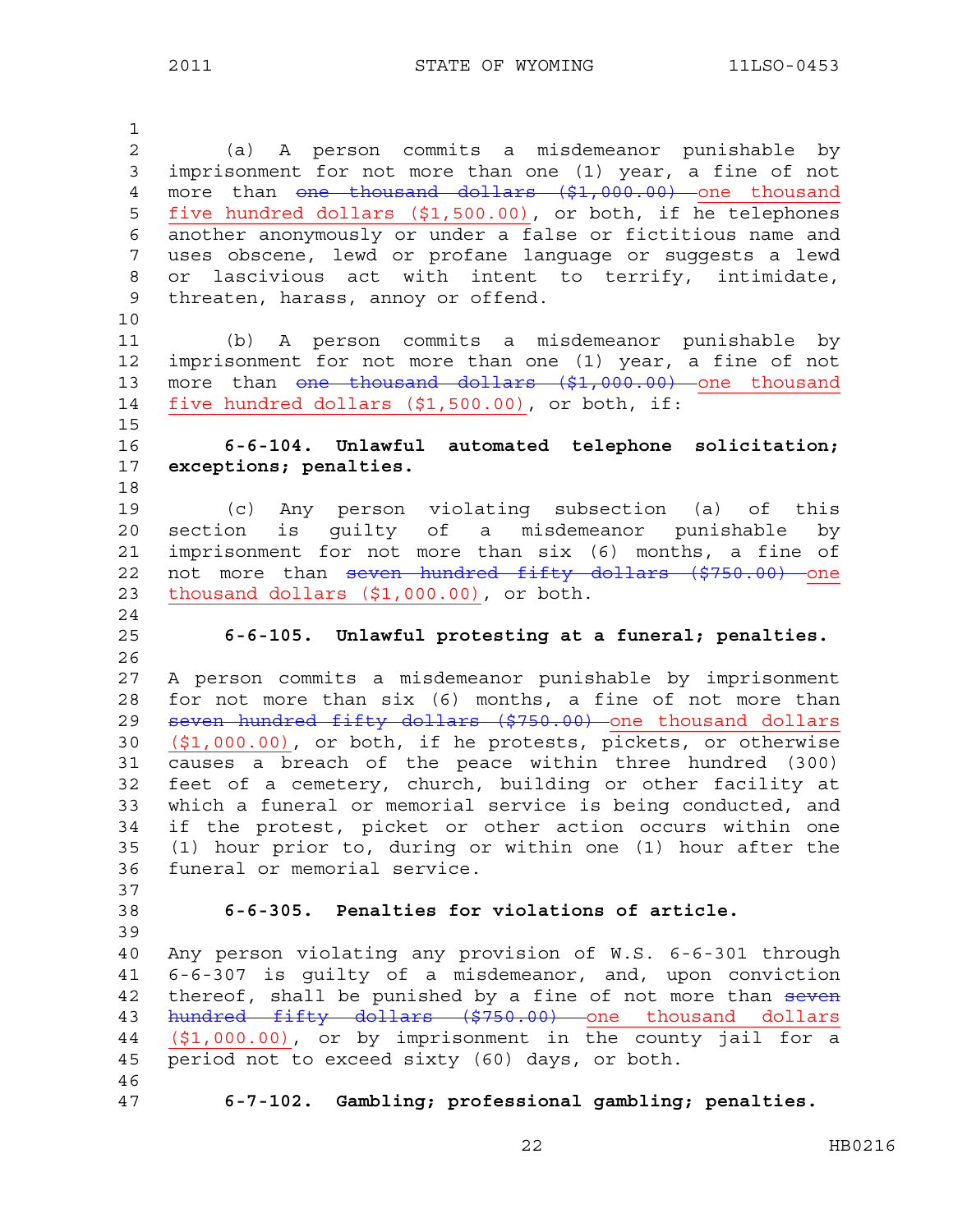1 2 (a) A person who engages in gambling commits a 3 misdemeanor punishable by imprisonment for not more than 4 six (6) months, a fine of not more than seven hundred fifty 5 dollars (\$750.00) one thousand dollars (\$1,000.00), or 6 both. 7 8 **6-8-104. Wearing or carrying concealed weapons;**  9 **penalties; exceptions; permits.**  10 11 (a) A person who wears or carries a concealed deadly 12 weapon is guilty of a misdemeanor punishable by a fine of 13 not more than seven hundred fifty dollars (\$750.00) one 14 thousand dollars (\$1,000.00), imprisonment in the county 15 jail for not more than six (6) months, or both, unless: 16 17 **6-9-101. Equal enjoyment of public accommodations and**  18 **facilities; penalties.**  19 20 (b) A person who intentionally violates this section 21 commits a misdemeanor punishable by imprisonment for not 22 more than six (6) months, a fine of not more than seven 23 hundred fifty dollars (\$750.00) one thousand dollars 24 (\$1,000.00), or both. 25 26 **6-9-102. Discrimination prohibited; penalties.**  27 28 (b) A person who violates this section commits a 29 misdemeanor punishable by imprisonment for not more than 30  $six$  (6) months, a fine of not more than  $seven$  hundred fifty 31 dollars (\$750.00) one thousand dollars (\$1,000.00), or 32 both. 33 34 **6-9-103. Charging for public toilet facilities;**  35 **penalty.** 36 37 A person commits a misdemeanor punishable by a fine of not 38 more than one hundred dollars (\$100.00) one thousand 39 dollars (\$1,000.00) if he charges for use of toilet 40 facilities which are generally available to the public. 41 42 **6-9-201. Trespass on closed or unsafe areas within**  43 **ski areas; penalty; exceptions.**  44 45 (a) A person is guilty of a misdemeanor punishable by 46 a fine of not more than one hundred dollars (\$100.00) one 47 thousand dollars (\$1,000.00) if he: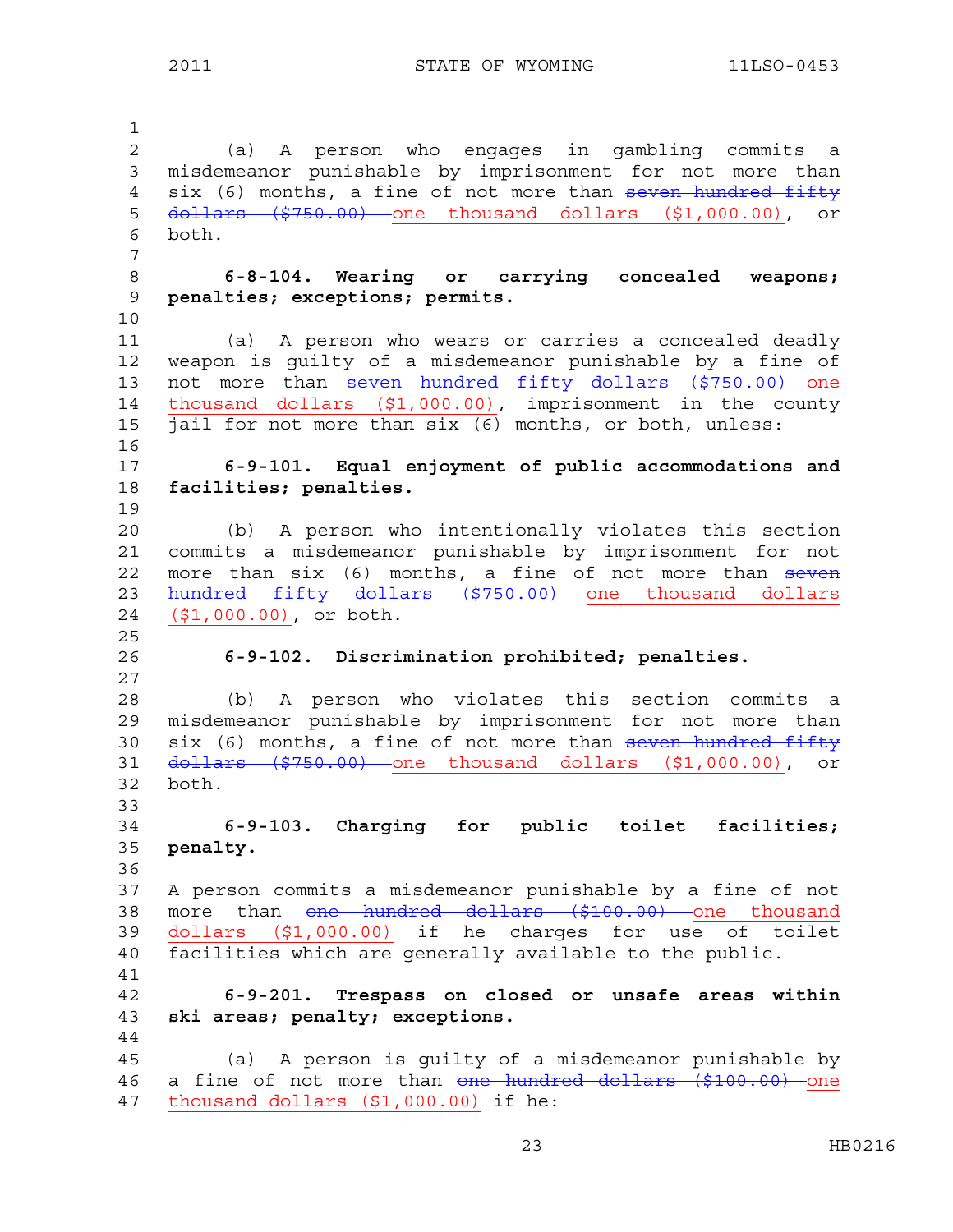1 2 **6-9-202. Neglect to close fences; penalty.** 3 4 A person is guilty of a misdemeanor punishable by a fine of 5 not more than seven hundred fifty dollars (\$750.00) one 6 thousand dollars (\$1,000.00) if he opens and neglects to 7 close a gate or replace bars in a fence which crosses a 8 private road or a river, stream or ditch. 9 10 **6-9-301. Skier safety; skiing while impaired; unsafe**  11 **skiing; collisions; penalties.**  12 13 (d) Any person violating this section is guilty of a 14 misdemeanor punishable by imprisonment for not more than 15 twenty (20) days, a fine of not more than two hundred 16 dollars (\$200.00) one thousand dollars (\$1,000.00), or 17 both. 18 19 **6-10-103. Penalties for misdemeanors where not**  20 **prescribed by statute; court automation fee; indigent civil**  21 **legal services fee.**  22 23 Unless a different penalty is prescribed by law, every 24 crime declared to be a misdemeanor is punishable by 25 imprisonment in the county jail for not more than six (6) 26 months, a fine of not more than seven hundred fifty dollars 27 (\$750.00) one thousand dollars (\$1,000.00), or both. The 28 court shall impose a court automation fee of ten dollars 29 (\$10.00) in every criminal case wherein the defendant is 30 found guilty, enters a plea of guilty or no contest or is 31 placed on probation under W.S. 7-13-301. The fee shall be 32 remitted as provided by W.S. 5-3-205. In addition to the 33 court automation fee the court shall impose an indigent 34 civil legal services fee of ten dollars (\$10.00) in every 35 criminal case wherein the defendant is found guilty, enters 36 a plea of guilty or no contest or is placed on probation 37 under W.S. 7-13-301. The indigent civil legal services fee 38 shall be remitted as provided in W.S. 5-3-205(a)(ii). 39 40 **7-3-510. Service of order; duration and extension of**  41 **order; violation; remedies not exclusive.**  42 43 (c) Willful violation of a temporary order of 44 protection issued under W.S. 7-3-508 or of an order of 45 protection issued under W.S. 7-3-509 is a misdemeanor 46 punishable by imprisonment for not more than six (6) 47 months, a fine of not more than seven hundred fifty dollars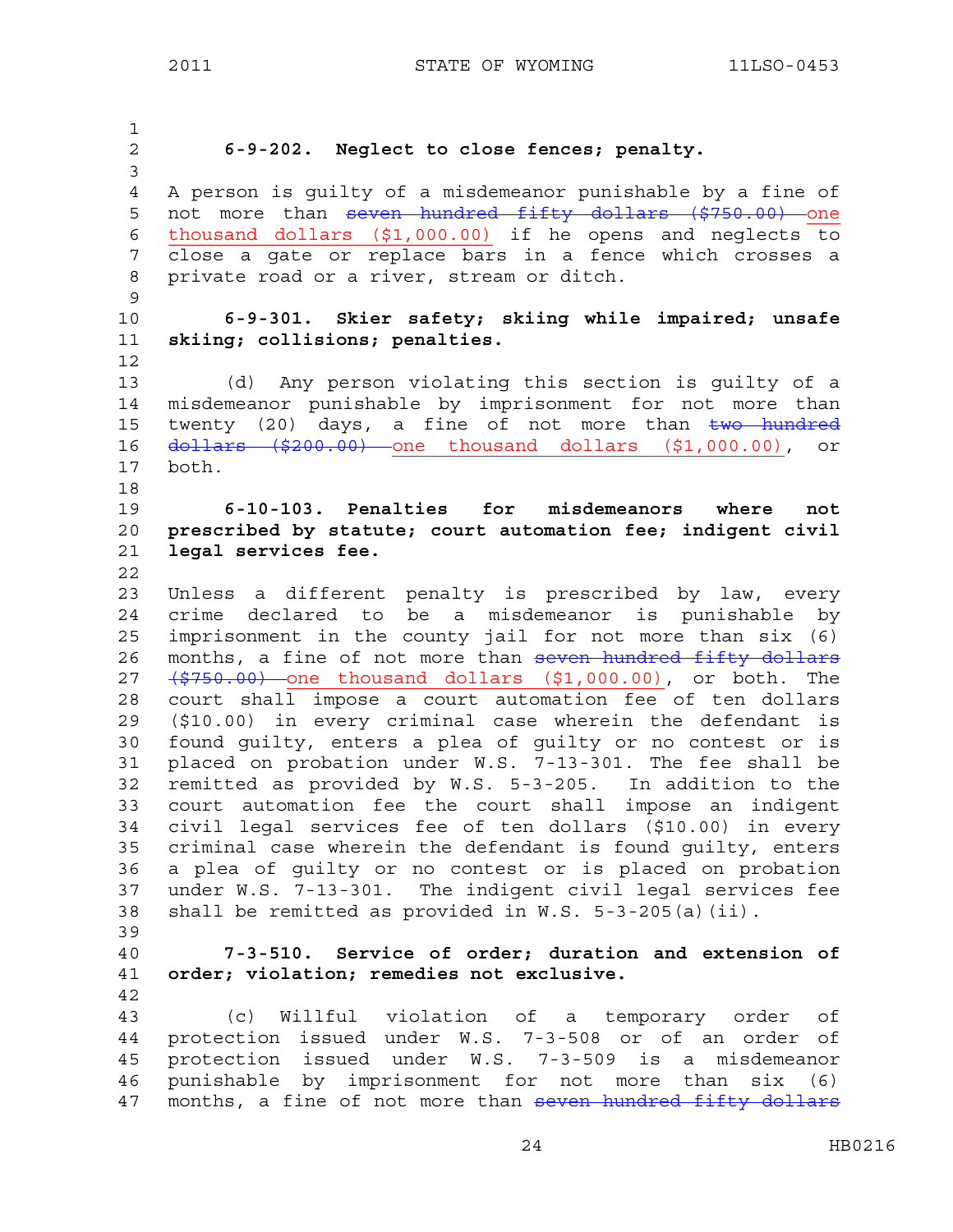1 (\$750.00) one thousand dollars (\$1,000.00), or both. A 2 temporary order of protection issued under W.S. 7-3-508 and 3 an order of protection issued under W.S. 7-3-509 shall have 4 statewide applicability and a criminal prosecution under 5 this subsection may be commenced in any county in which the 6 respondent commits an act in violation of the order.

8 **7-3-702. Prohibition against interception or**  9 **disclosure of wire, oral or electronic communications;**  10 **exceptions; penalties.** 

11 12 (f) Except as otherwise provided in this subsection, 13 any person who violates this section is guilty of a felony 14 punishable by a fine of not more than one thousand dollars 15 (\$1,000.00), imprisonment for not more than five (5) years, 16 or both. If the intercepted communication is the radio 17 portion of a cellular telephone communication, a cordless 18 telephone communication that is transmitted between the 19 cordless handset and the base unit, a public land mobile 20 radio service communication or a paging service 21 communication, a violation of this section is a misdemeanor 22 punishable by a fine of not more than seven hundred fifty 23 <del>dollars (\$750.00)</del> one thousand dollars (\$1,000.00), 24 imprisonment for not more than six (6) months, or both.

26 **7-3-802. General prohibition on pen register and trap**  27 **and trace device use; exception.** 

29 (d) Whoever knowingly violates subsection (a) of this 30 section shall be fined not more than one thousand dollars  $31 \quad {\text{\#}}1,000.00$  one thousand five hundred dollars (\$1,500.00), 32 imprisoned not more than one (1) year, or both.

34 **7-4-201. Reports of death; investigation; summoning**  35 **of jurors; fees and costs; inspection of medical records.**  36

37 (a) When any person is found dead and the death 38 appears to have occurred under circumstances indicating the 39 death is a coroner's case, the person who discovers the 40 death shall report it immediately to law enforcement 41 authorities who shall in turn notify the coroner. A person 42 who knowingly violates this section is guilty of a 43 misdemeanor punishable by imprisonment for not more than 44 six (6) months, a fine of not more than seven hundred fifty 45 dollars (\$750.00) one thousand dollars (\$1,000.00), or 46 both. 47

7

25

28

33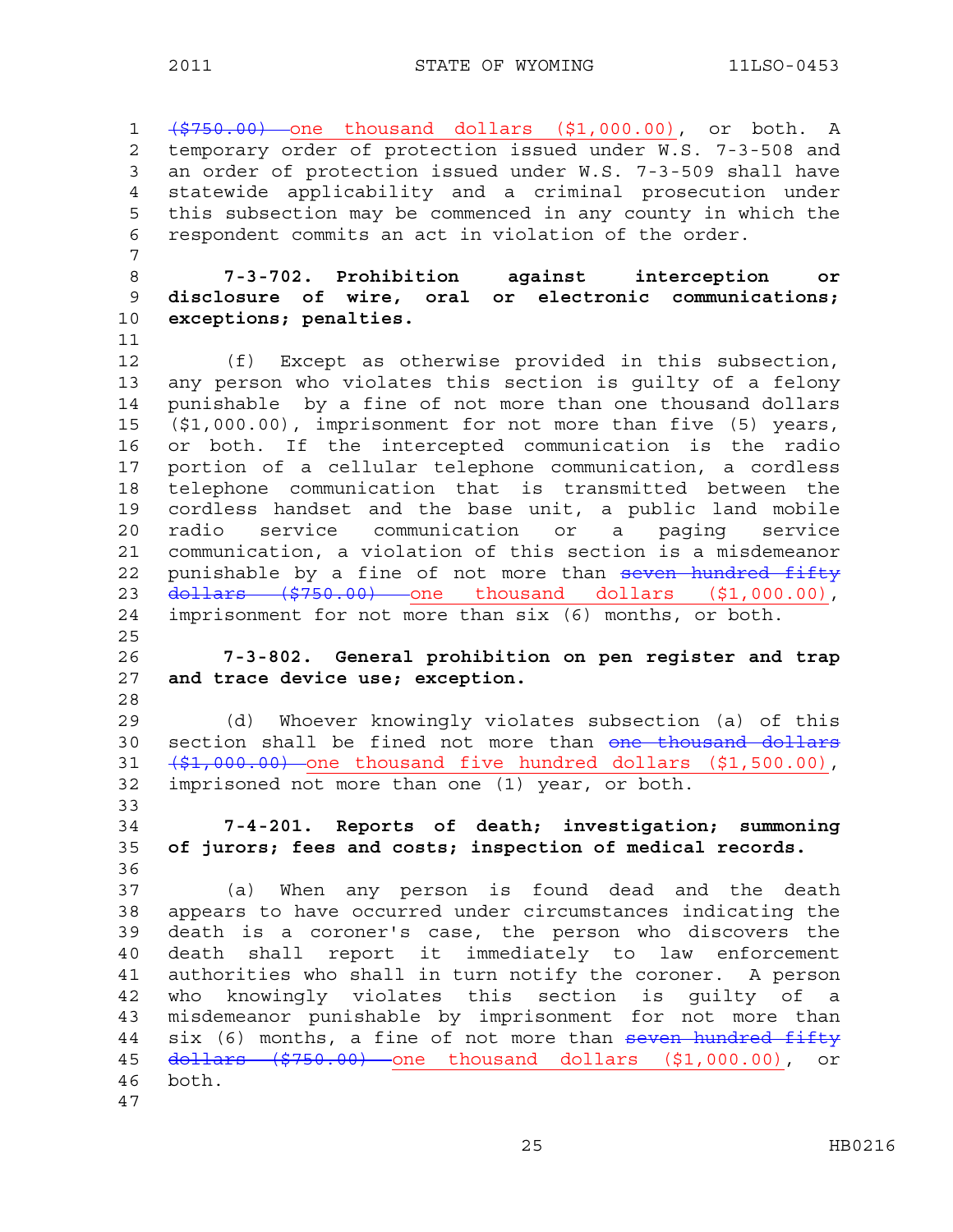1 **7-13-1202. Definitions.**  2 3 (a) As used in this act: 4 5 (i) "Minor offense" means any crime punishable 6 as a misdemeanor or the violation of any municipal 7 ordinance, provided the maximum penalty authorized by law 8 for the offense does not exceed imprisonment for more than 9 six (6) months and a fine of not more than seven hundred 10 fifty dollars (\$750.00) one thousand dollars (\$1,000.00); 11 12 **7-19-303. Offenders central registry; dissemination**  13 **of information.**  14 15 (g) Any person who, by virtue of employment or 16 official position has possession of, or access to, 17 registration information furnished pursuant to this act or 18 victim identifying information, and willfully discloses it 19 in any manner to any person or agency not entitled to 20 receive the information is guilty of a misdemeanor 21 punishable by imprisonment for not more than six (6) 22 months, a fine of not more than seven hundred fifty dollars 23  $(5750.00)$  one thousand dollars  $(51,000.00)$ , or both. 24 25 **7-19-308. Harboring a sex offender; penalties;**  26 **exceptions.**  27 28 (c) A violation of subsection (a) of this section 29 shall be a misdemeanor punishable by imprisonment for not 30 more than six (6) months, a fine of not more than seven 31 hundred fifty dollars (\$750.00) one thousand dollars 32 (\$1,000.00), or both. 33 34 **7-19-404. Access to database; information authorized**  35 **to be stored.**  36 37 (d) Any person who, by virtue of employment or 38 official position, has possession of or access to, a DNA 39 record and willfully discloses it in any manner to any 40 person or agency not entitled to receive the record is 41 guilty of a misdemeanor punishable by imprisonment for not 42 more than six (6) months, a fine of not more than seven 43 hundred fifty dollars (\$750.00) one thousand dollars 44 (\$1,000.00), or both. Any person who, without 45 authorization, willfully obtains or attempts to obtain any 46 DNA record, or tampers with or attempts to tamper with any 47 DNA sample, is guilty of a misdemeanor punishable by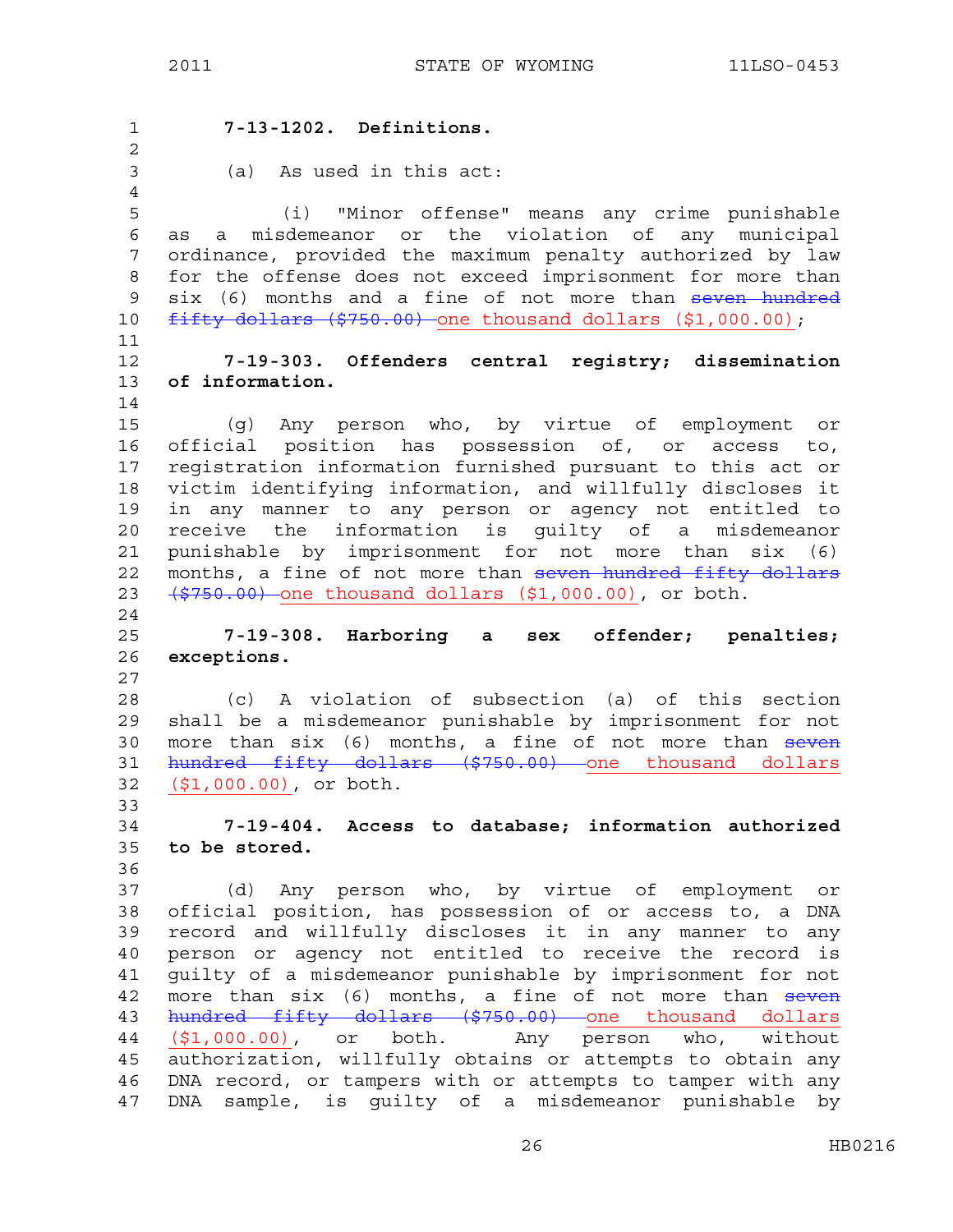1 imprisonment for not more than six (6) months, a fine of 2 not more than seven hundred fifty dollars (\$750.00) one 3 thousand dollars (\$1,000.00), or both. 4 5 **7-19-504. Access to and dissemination of information.**  6 7 (c) Any person who willfully violates subsection (a) 8 or (b) of this section is guilty of a misdemeanor and upon 9 conviction shall be fined not more than  $f$ ive hundred 10 <del>dollars (\$500.00)</del> one thousand dollars (\$1,000.00). Any 11 person or entity who violates subsection (a) of this 12 section shall be denied further access to the system. 13 14 **8-7-102. Prohibited acts; penalties.**  15 16 (b) Any person who violates any provision of 17 subsection (a) of this section is guilty of a misdemeanor 18 punishable by a fine of not more than seven hundred fifty 19  $d$ ollars (\$750.00) one thousand dollars (\$1,000.00), by 20 imprisonment for not more than ninety (90) days, or both. 21 22 **9-1-709. Peace officers; retirement and disability**  23 **credentials.**  24 25 (h) Any person who violates any provision of 26 subsection (g) of this section is guilty of a misdemeanor 27 punishable by a fine of not more than seven hundred fifty 28 <del>dollars (\$750.00)</del> one thousand dollars (\$1,000.00), by 29 imprisonment for not more than ninety (90) days, or both. 30 31 **9-2-419. Marking, defacing, removing or tampering**  32 **with certain materials; penalty.** 33 34 Any person marking, defacing, removing or tampering in any 35 manner whatsoever with any property acquired under W.S. 36 9-2-404 through 9-2-415, by the director or, acquired under 37 W.S. 9-2-1026.5 through 9-2-1026.7 by the state librarian 38 or state library board is guilty of a misdemeanor 39 punishable by a fine of not more than one hundred dollars 40 (\$100.00) one thousand dollars (\$1,000.00). 41 42 **9-2-1016. General services division.**  43 44 (j) Any state or county employee or officer using a 45 state vehicle without authorization or for purposes other 46 than official business is guilty of a misdemeanor 47 punishable by a fine of not less than fifty dollars

27 HB0216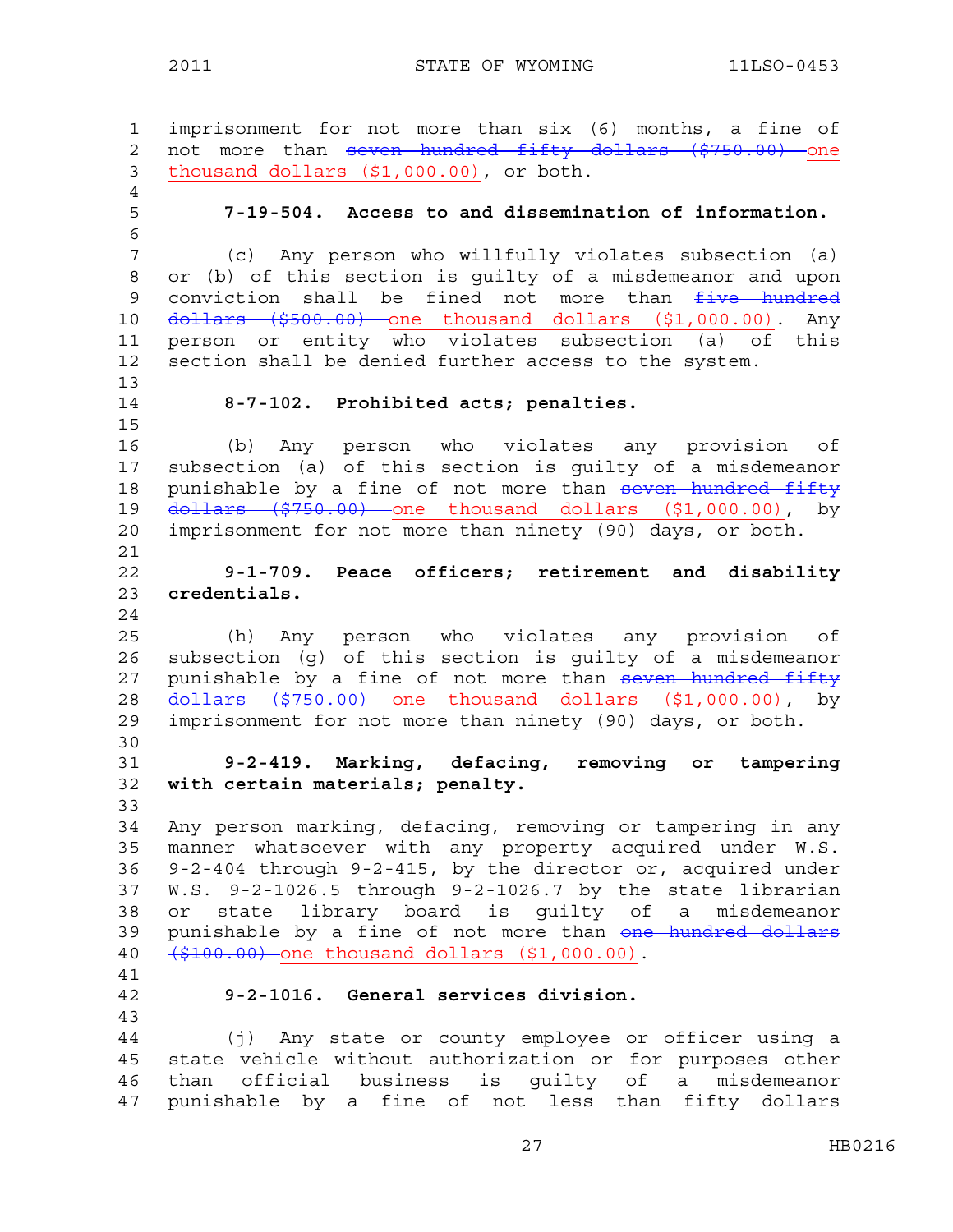1 (\$50.00) or more than two hundred dollars (\$200.00) one 2 thousand dollars (\$1,000.00). 3 4 **9-4-102. Creation of expense in excess of**  5 **appropriation; liability of officer therefor; penalty for**  6 **violation.**  7 8 (b) Any person or board, who violates this section is 9 guilty of a misdemeanor and shall be fined not to exceed 10 two hundred dollars (\$200.00) one thousand dollars 11 (\$1,000.00) and may be removed from office. 12 13 **9-4-1208. Penalties and other remedies.**  14 15 (d) No person shall sell or distribute cigarettes or 16 acquire, hold, own, possess, transport, import or cause to 17 be imported cigarettes that the person knows or should know 18 are intended for distribution or sale in this state in 19 violation of W.S. 9-4-1205(k). Any person who violates this 20 section is guilty of a misdemeanor punishable by a fine of 21 not more than one hundred dollars (\$100.00) one thousand 22 dollars (\$1,000.00), imprisonment for not more than six (6) 23 months, or both. 24 25 **10-6-104. Penalty for violation of W.S. 10-4-101**  26 **through 10-4-303.** 27 28 A person who violates any provision of W.S. 10-4-101 29 through 10-4-303 is guilty of a misdemeanor and upon 30 conviction shall be punished by a fine not to exceed  $f$ ive 31 hundred dollars (\$500.00) one thousand dollars (\$1,000.00), 32 by imprisonment for not more than six (6) months, or both. 33 34 **11-1-103. Penalty for violations.**  35 36 A person who violates any of the following sections commits 37 a misdemeanor punishable by imprisonment for not more than 38 six (6) months, a fine of not more than seven hundred fifty 39 dollars (\$750.00) one thousand dollars (\$1,000.00), or both 40 for the first offense, or by imprisonment for not more than 41 one (1) year, a fine of not more than one thousand five 42 hundred dollars (\$1,500.00), or both for second or 43 subsequent offenses: W.S. 11-6-210(a) or (f), 11-18-112, 44 11-19-101, 11-19-102, 11-19-111, 11-19-401, 11-20-114, 45 11-20-117, 11-20-229, 11-20-230, 11-21-104, 11-22-118, 46 11-23-106, 11-23-207, 11-24-106 and 11-30-114. A person who 47 violates board rules promulgated pursuant to W.S.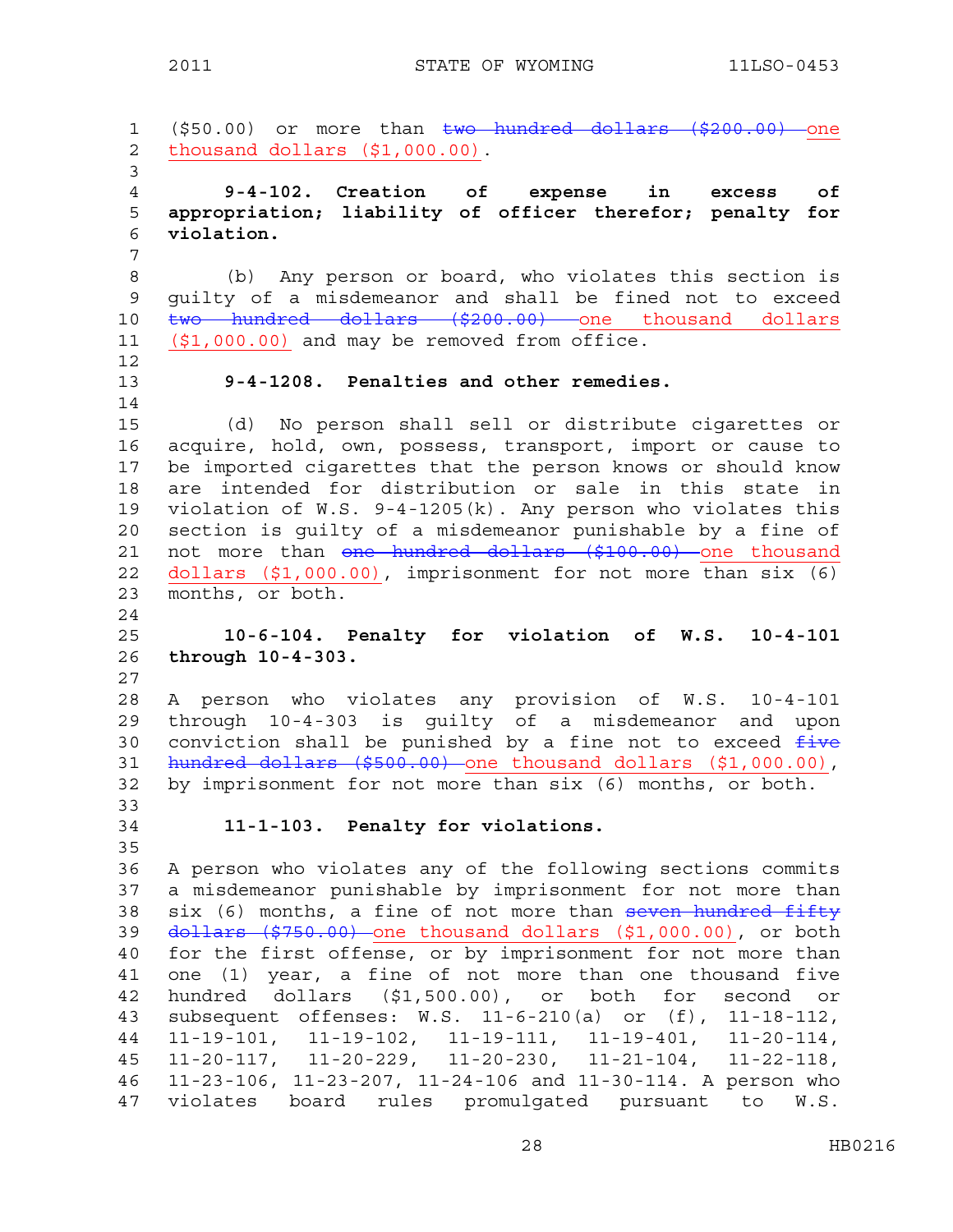1 11-18-103(a)(v) shall be subject to the penalties specified 2 in this section. 3 4 **11-5-117. Criminal provision; penalty.**  5 6 Any person violating any provision of this act is guilty of 7 a misdemeanor, and shall be fined not more than one hundred 8 dollars (\$100.00) one thousand dollars (\$1,000.00) in 9 addition to fines provided for in W.S. 11-5-109(e). 10 11 **11-7-133. Penalties.**  12 13 Any person who violates any provision of this chapter is 14 guilty of a misdemeanor and upon conviction shall be fined 15 not more than five hundred dollars (\$500.00) one thousand 16 dollars (\$1,000.00) or imprisoned in the county jail for 17 not more than six (6) months, or both. Each day the 18 violation continues constitutes a separate offense. 19 20 **11-7-406. Penalty.**  21 22 Any person who violates this act is guilty of a misdemeanor 23 punishable by a fine of not more than seven hundred fifty 24 <del>dollars (\$750.00)</del> one thousand dollars (\$1,000.00). Each 25 day a violation of this act continues is a separate 26 offense. 27 28 **11-8-102. Penalty.**  29 30 A violation of W.S. 11-8-101 is a misdemeanor, and any 31 person convicted thereof shall be fined not more than one 32 hundred dollars (\$100.00) one thousand dollars (\$1,000.00), 33 imprisoned in the county jail not more than ninety (90) 34 days, or both. 35 36 **11-9-109. Penalty for violation of provisions.**  37 38 (a) Any person who violates any provision of W.S. 39 11-9-101 through 11-9-109 or any rule or regulation issued 40 pursuant thereto is guilty of a misdemeanor and shall be 41 fined not more than seven hundred fifty dollars (\$750.00) 42 one thousand dollars (\$1,000.00) for each offense, and may 43 have any license issued to them under such statutes 44 suspended or revoked. Each day shall constitute a separate 45 violation. 46 47 **11-11-117. Prohibited acts; penalties for violations.**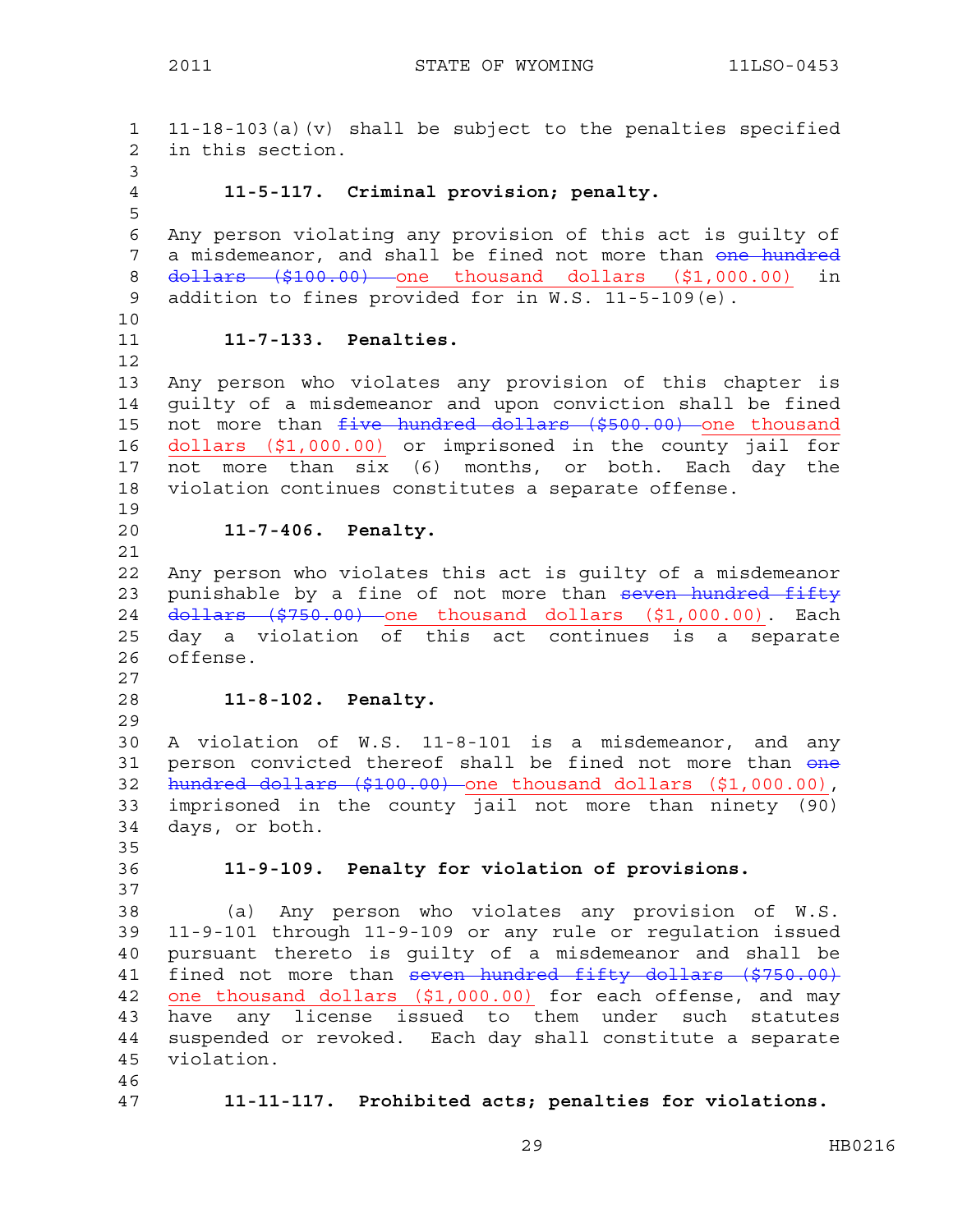1 2 (a) Any person who engages in or carries on any grain 3 warehousing business without first having obtained a 4 license, or who continues to engage in or carry on such 5 business after his license has been suspended, revoked or 6 expires is guilty of a misdemeanor and shall be fined not 7 less than one hundred dollars (\$100.00) nor more than  $f$ ive 8 hundred dollars (\$500.00) one thousand dollars (\$1,000.00) 9 for each offense. Each day that such unlicensed business 10 is carried on is a separate offense. 11 12 (b) Any warehouseman or person operating a warehouse 13 who converts to his own use or that of another, any grain 14 stored or accepted for storage of the value of one thousand 15 dollars (\$1,000.00) or more, is guilty of a felony and 16 shall be fined not less than five hundred dollars (\$500.00) 17 one thousand dollars (\$1,000.00) for each day of violation 18 and imprisoned for not to exceed fourteen (14) years. If 19 the value of the grain converted is less than one thousand 20 dollars (\$1,000.00), the warehouseman or person operating a 21 warehouse is guilty of a misdemeanor and shall be fined not 22 to exceed five hundred dollars (\$500.00) one thousand 23 dollars (\$1,000.00) or imprisoned not to exceed six (6) 24 months, or both. 25 26 **11-12-125. Penalties; director authorized to**  27 **investigate and file complaint.**  28 29 (a) Any person violating any provision of this act is 30 guilty of a misdemeanor and shall be fined not more than 31 seven hundred fifty dollars (\$750.00) one thousand dollars 32 (\$1,000.00), or imprisoned for not more than six (6) 33 months, or both for each offense. Each day shall 34 constitute a separate violation. 35 36 **11-15-112. Prohibited acts; penalties.**  37 38 Whoever removes any inspection certificate before a car is 39 entirely unloaded, or whoever except an authorized 40 inspector alters any inspection certificate, or whoever 41 without using reasonable diligence to secure inspection 42 fails or neglects to have potatoes inspected before 43 shipping, or whoever hinders, molests or attempts to 44 influence any inspector in the performance of his duties, 45 or whoever violates this act is guilty of a misdemeanor and 46 shall be fined for each violation not exceeding  $f$ ive 47 hundred dollars (\$500.00) one thousand dollars (\$1,000.00)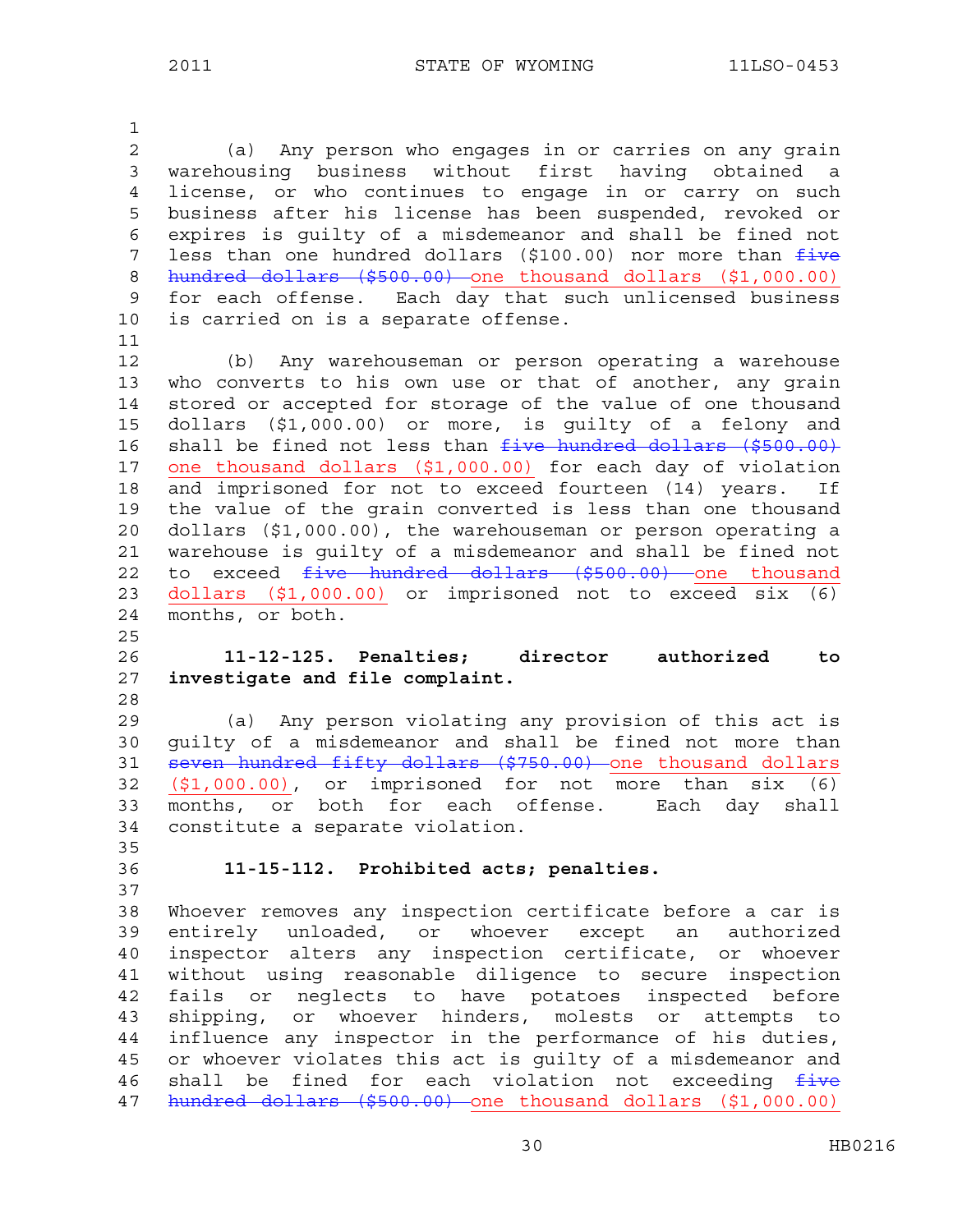1 and the costs of the prosecution, or shall be imprisoned 2 not exceeding six (6) months, or both. Any inspector who 3 fails or neglects to perform the duties imposed by this act 4 shall suffer the penalty herein provided. 5 6 **11-19-204. When test to be made; quarantine; penalty**  7 **for failure to comply.**  8 9 All cows in Wyoming supplying milk or cream in cities or 10 towns or to creameries in the state, and all bulls exposed 11 or known to have been exposed to such cows shall be tested 12 for tuberculosis. If necessary, the state veterinarian may 13 order the quarantine of animals suspected of being diseased 14 with tuberculosis. Any person violating the quarantine is 15 guilty of a misdemeanor and shall be fined not less than 16 ten dollars (\$10.00) nor more than one hundred dollars 17 (\$100.00) one thousand dollars (\$1,000.00) for each 18 offense. 19 20 **11-19-210. Veterinarian's certificate or special**  21 **permit; required to sell milk or cream; penalty for failure**  22 **to comply.**  23 24 No person selling milk or cream in cities or towns or to 25 creameries in this state, may sell such milk or cream 26 unless they possess a certificate or special permit from 27 the state veterinarian. Any person violating this section 28 is guilty of a misdemeanor and shall be fined not less than 29 ten dollars (\$10.00) nor more than one hundred dollars 30  $\left(\frac{2100.00}{7}\right)$  one thousand dollars  $(51,000.00)$  for each 31 offense. 32 33 **11-19-306. Penalties for violation of rules and**  34 **regulations.**  35 36 Any person who violates any lawful rule or regulation made 37 by the state veterinarian pursuant to W.S. 11-19-305 is 38 guilty of a misdemeanor and upon conviction, shall be 39 punished by imprisonment for not more than one (1) year, or 40 by a fine of not more than one hundred dollars (\$100.00) 41 one thousand dollars (\$1,000.00), or both. 42 43 **11-23-305. Penalty.**  44 45 Violation of any provision of W.S. 11-23-301 through 46 11-23-304 is a misdemeanor punishable by a fine of not less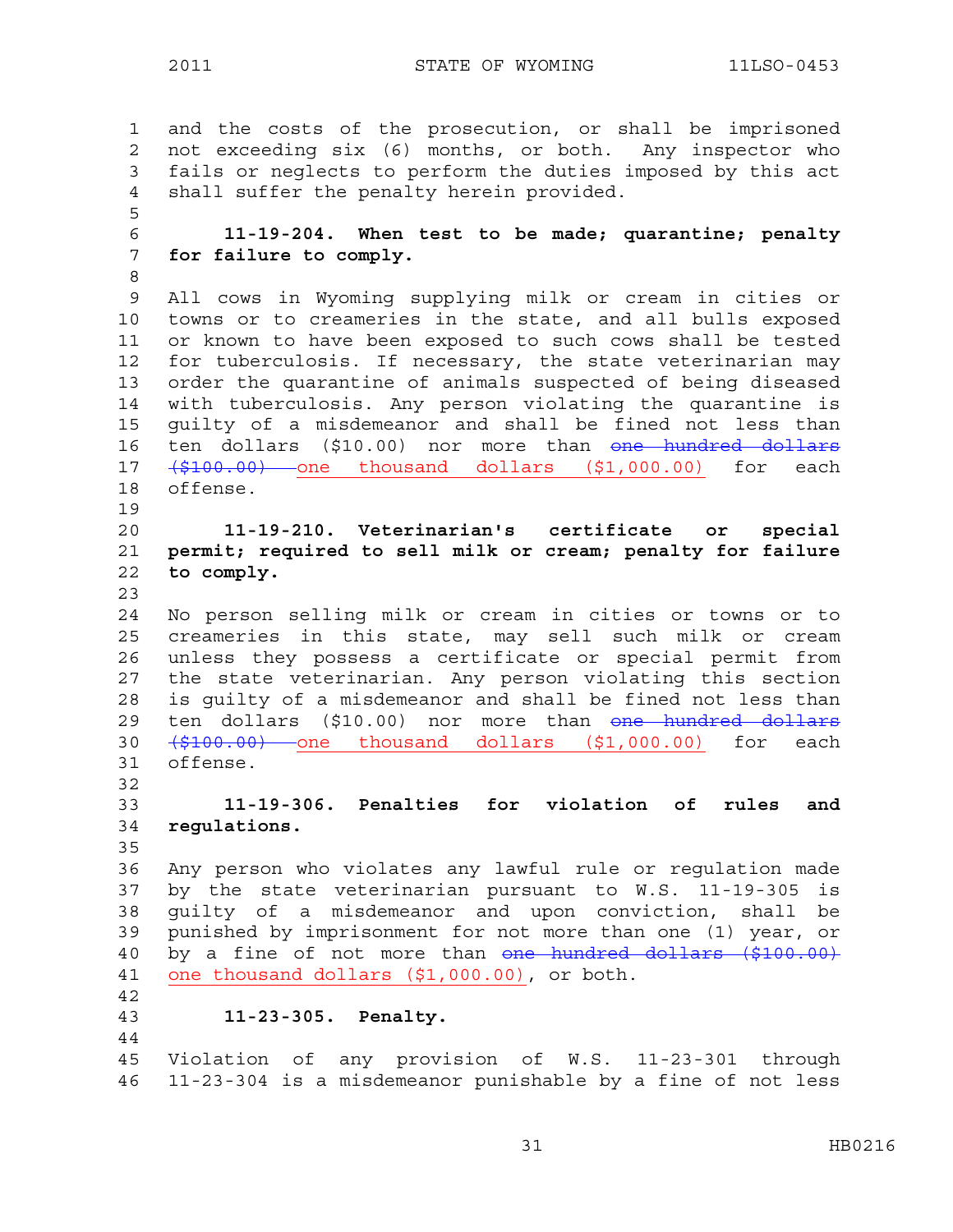1 than twenty-five dollars (\$25.00) nor more than one hundred 2 dollars (\$100.00) one thousand dollars (\$1,000.00). 3 4 **11-24-103. Taking up estrays; penalties.**  5 6 Any person who takes up or retains possession of any estray 7 without the owner's knowledge or consent, or who in any 8 manner restrains from liberty for the purpose of using or 9 making use of any estray without the knowledge and consent 10 of the owner, is guilty of a misdemeanor and shall be fined 11 not less than ten dollars (\$10.00) nor more than <del>one</del> 12 hundred dollars (\$100.00) one thousand dollars (\$1,000.00), 13 imprisoned for not exceeding sixty (60) days, or both. 14 15 **11-28-103. Constructing of unlawful wire fence;**  16 **liability and penalty; reconstruction required; penalty for**  17 **failure.**  18 19 (a) Any person who constructs or maintains any 20 unlawful wire fence contrary to this act, is liable in a 21 civil action for all damages to animals that may occur by 22 reason of the unlawful enclosure. The owner of any unlawful 23 wire fence is guilty of a misdemeanor and shall be fined 24 not less than five dollars (\$5.00) nor more than 25 twenty-five dollars (\$25.00), and for each subsequent 26 offense the fine shall not be less than twenty-five dollars 27 (\$25.00) nor more than one hundred dollars (\$100.00) one 28 thousand dollars (\$1,000.00). 29 30 **11-28-107. Prohibited acts; penalties.**  31 32 Any person who willfully or negligently leaves open, breaks 33 down or destroys any bars or gate provided for the use and 34 convenience of the public, or willfully tears down, throws 35 down or destroys in any manner any lawful fence, is guilty 36 of a misdemeanor and shall be fined not more than one 37 hundred dollars (\$100.00) one thousand dollars (\$1,000.00), 38 or imprisoned not more than three (3) months, or both. 39 40 **11-30-106. Removing skins from carcasses without**  41 **permission prohibited; exception as to railroads.**  42 43 (a) Any person who skins or removes from a carcass 44 any part of the skin, hide or pelt of any cattle, sheep, 45 horses, mules or goats found dead, without permission from 46 the owner, is guilty of a misdemeanor and shall be fined 47 not less than fifty dollars (\$50.00) nor more than five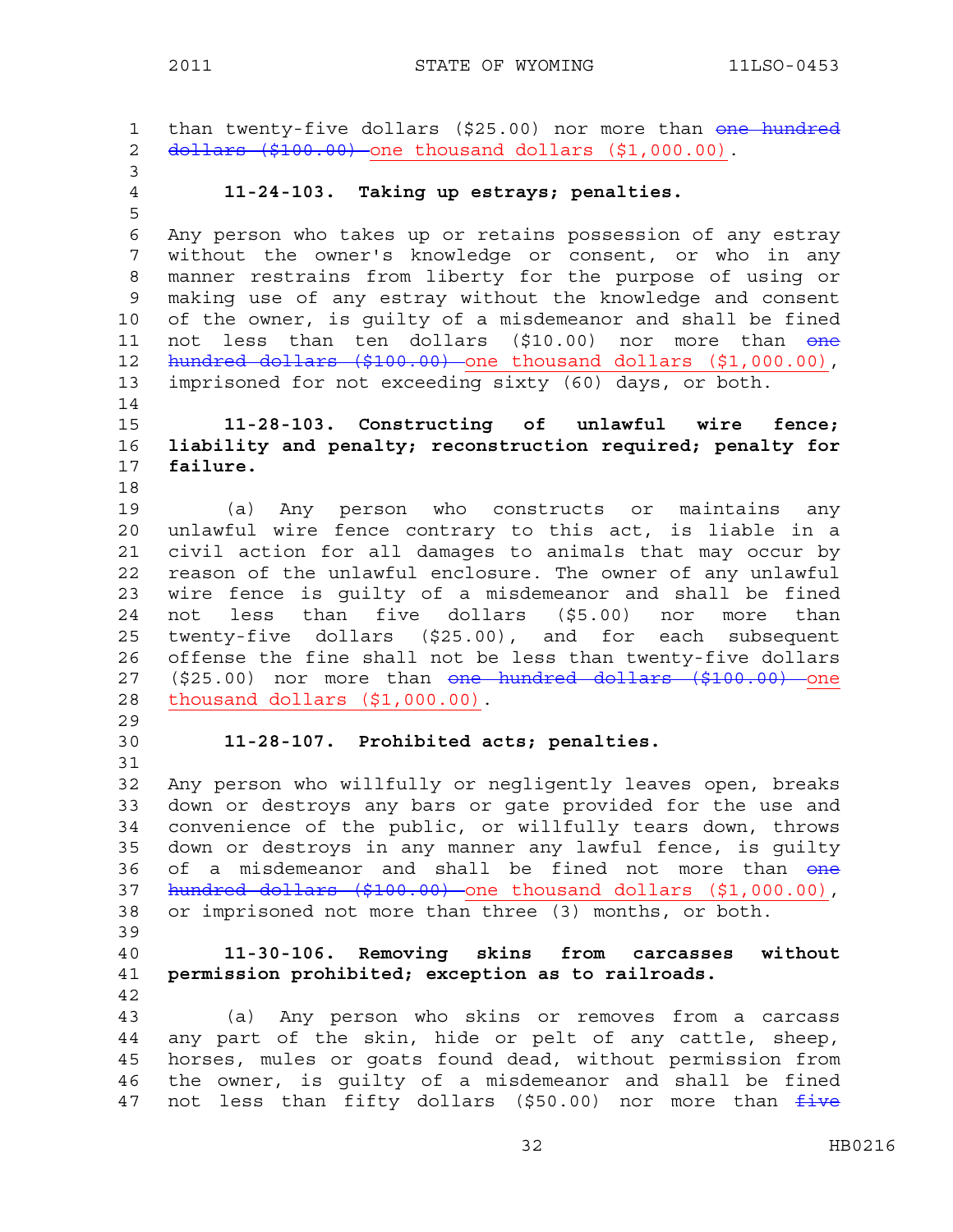1 hundred dollars (\$500.00) one thousand dollars (\$1,000.00), 2 or imprisoned not more than six (6) months, or both. 3 4 **11-30-115. Unlawful killing of wild horses.**  5 6 (b) Any person, without legal justification, who 7 willfully and maliciously kills a wild horse is guilty of a 8 misdemeanor punishable by a fine of not more than seven 9 hundred fifty dollars (\$750.00) one thousand dollars 10 (\$1,000.00), imprisonment for not more than six (6), months 11 or both. 12 13 **11-31-104. Penalties for poisoning or killing with**  14 **ground glass.**  15 16 Whoever within the limits of any incorporated city or town 17 willfully poisons or kills any dog by means of ground glass 18 is guilty of a misdemeanor and shall be fined not less than 19 one hundred dollars (\$100.00) nor more than one thousand 20 <del>dollars (\$1,000.00)</del> one thousand five hundred dollars 21 (\$1,500.00), or imprisoned not less than one (1) month nor 22 more than one (1) year, or both. 23 24 **11-34-130. Trespass upon lands owned by board**  25 **prohibited; penalties.**  26 27 Whoever knowingly and willfully commits a trespass upon 28 lands owned by the board or upon lands mortgaged to the 29 board, either by cutting down or destroying or carrying 30 away any timber or wood standing or growing thereon or by 31 grazing, mowing, cutting or removing any hay, grass or 32 growing or matured crops thereon or who, without right, 33 injures or removes any building, fence, improvements or 34 other property belonging or appertaining to the lands, or 35 unlawfully occupies, plows or cultivates any of the land, 36 or aids or abets any trespass or injury, is guilty of a 37 misdemeanor and shall be fined not less than twenty-five 38 dollars (\$25.00) or more than five hundred dollars 39 (\$500.00) one thousand dollars (\$1,000.00), imprisoned not 40 less than thirty (30) days or more than six (6) months, or 41 both. 42 43 **11-35-116. Administration and enforcement; penalty**  44 **for violation; hearing upon complaint; disposition thereof;**  45 **subsequent prosecution; injunctions.**  46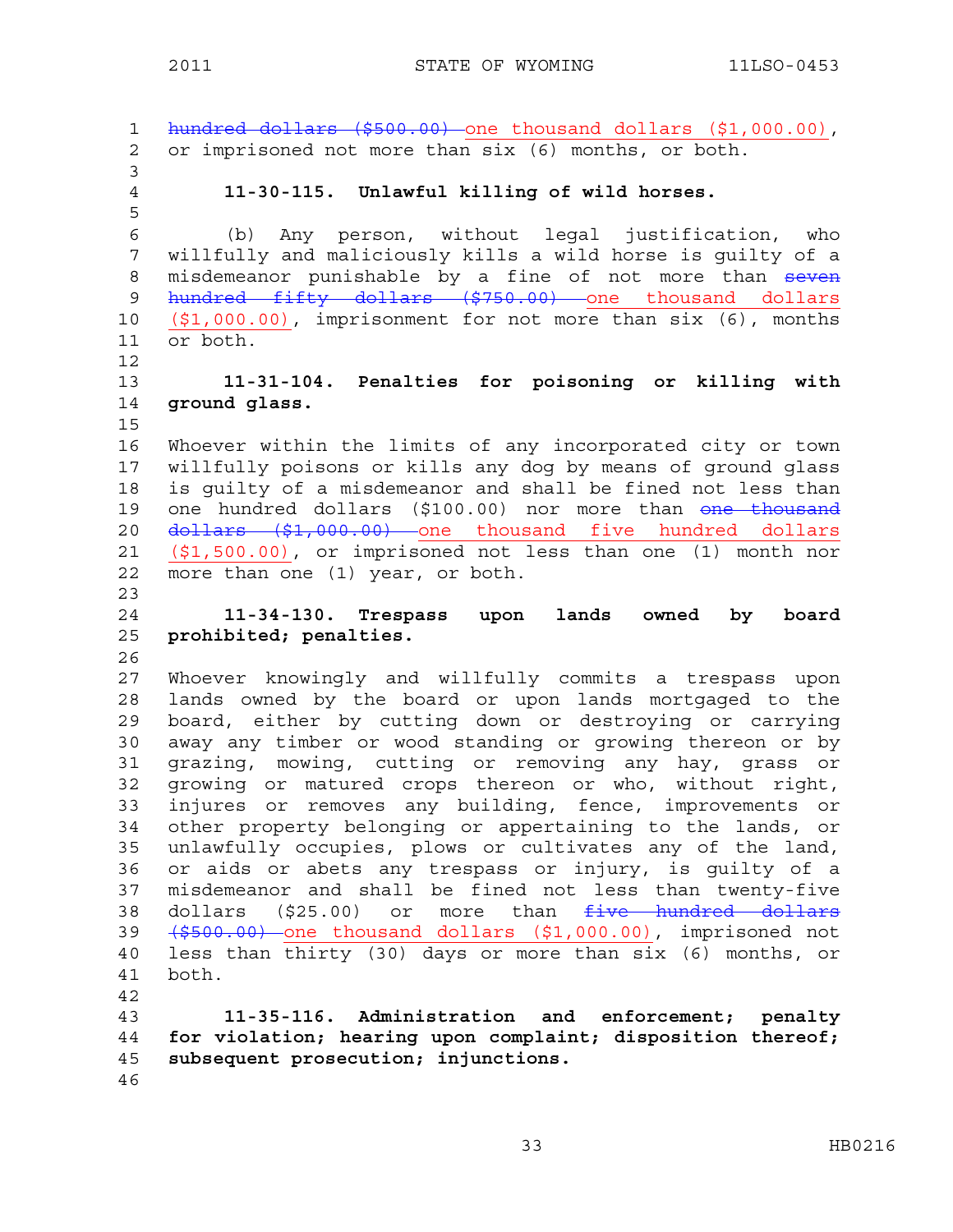1 (b) Every person who violates this act or any 2 provisions of any marketing order or agreement issued by 3 the board, is guilty of a misdemeanor and shall be fined 4 not less than twenty-five dollars (\$25.00) nor more than 5 one hundred dollars (\$100.00) one thousand dollars 6 (\$1,000.00). 7 8 **11-37-108. Failure to pay or remit monies due or**  9 **collected; penalty.**  10 11 Any person who fails to pay or remit any monies, due or 12 collected, as provided in this act, is guilty of a 13 misdemeanor and upon conviction may be fined not to exceed 14 seven hundred fifty dollars (\$750.00) one thousand dollars 15 (\$1,000.00). 16 17 **12-2-505. Violation.**  18 19 (a) A person who is required to record information 20 shall not knowingly make a materially false entry in the 21 book or register required under W.S. 12-2-503. Any person 22 who violates this subsection is guilty of a misdemeanor 23 punishable by a fine of not more than  $f$ ive hundred dollars 24 (\$500.00) one thousand dollars (\$1,000.00). 25 26 (b) Any person who removes or alters an 27 identification tag or label affixed to a beer keg as 28 required by W.S. 12-2-502, other than the licensee acting 29 in accordance with W.S. 12-2-502, is guilty of a 30 misdemeanor punishable by a fine of not more than  $f$ ive 31 hundred dollars (\$500.00) one thousand dollars (\$1,000.00). 32 33 **12-3-101. Excise tax to be paid; limitation on liquor**  34 **or malt beverage importation; penalties.**  35 36 (c) Any licensee or permittee who violates subsection 37 (b) of this section is guilty of a misdemeanor and upon 38 conviction shall be fined not more than five hundred 39 dollars (\$500.00) one thousand dollars (\$1,000.00), 40 imprisoned for not more than one (1) year, or both. 41 42 **12-5-203. Minors restricted from dispensing room;**  43 **exception; penalty.**  44 45 (c) Any person violating subsection (a) of this 46 section or aiding, abetting or inciting any violation 47 thereof is guilty of a misdemeanor and upon conviction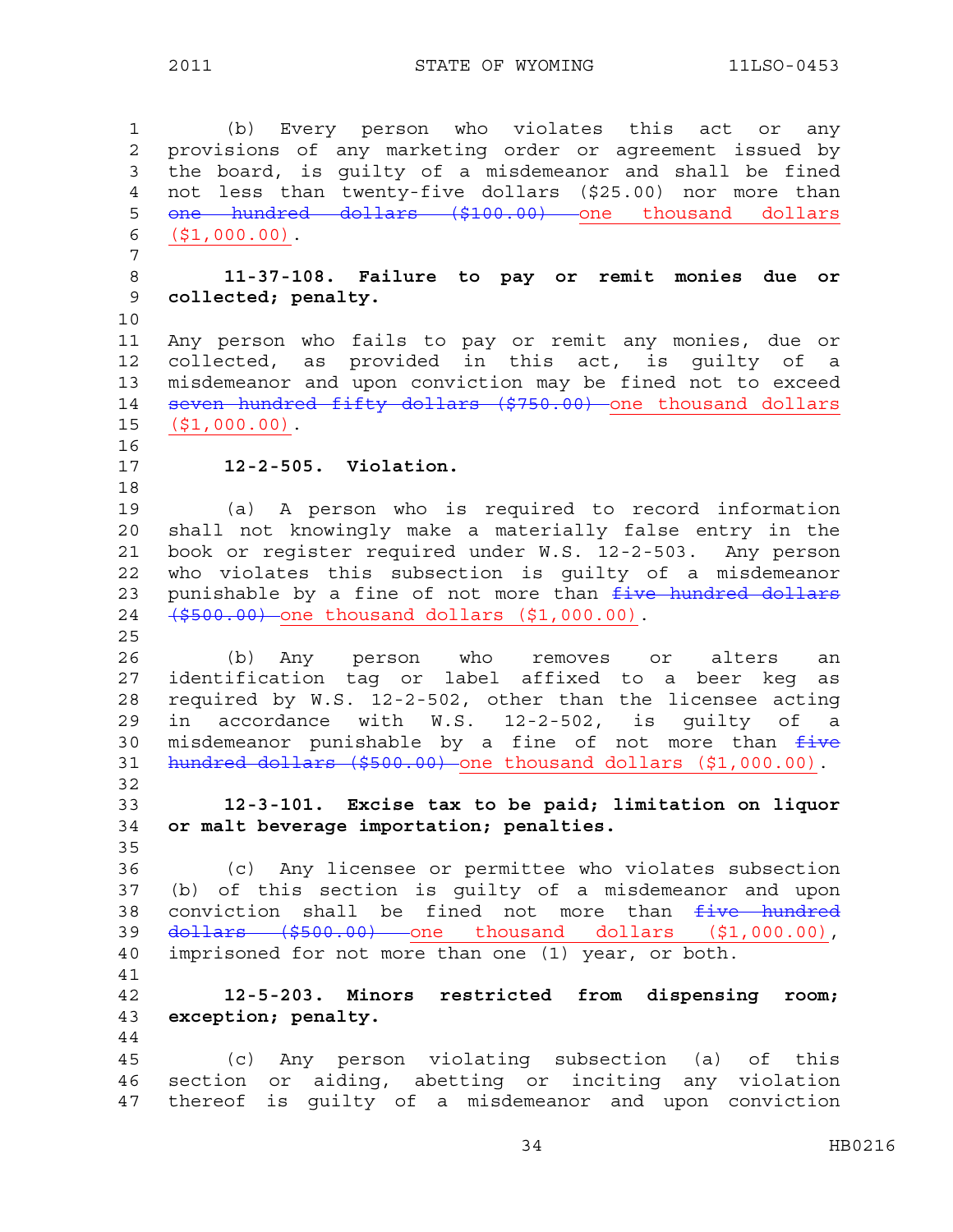1 shall be fined not more than seven hundred fifty dollars 2 (\$750.00) one thousand dollars (\$1,000.00), imprisoned for 3 not more than six (6) months, or both. 4 5 **12-6-102. Transporting or possessing in motor vehicle**  6 **with intent to furnish to person under 21; penalties.**  7 8 (b) Any person who violates subsection (a) of this 9 section is guilty of a misdemeanor and upon conviction 10 shall be punished by a fine of not less than one hundred 11 dollars (\$100.00) nor more than <del>one thousand dollars</del> 12  $(\frac{1}{2}, 000.00)$  one thousand five hundred dollars  $(1, 500.00)$ , 13 imprisonment in the county jail for not more than one (1) 14 year, or both. Upon a second or any subsequent conviction 15 under this subsection the person is guilty of a felony and 16 shall be punished by imprisonment in the state penitentiary 17 for a term not exceeding five (5) years. 18 19 **12-8-101. General penalty for violations.** 20 21 Any person who violates any provision of this title for 22 which no specific penalty is provided is guilty of a 23 misdemeanor punishable by a fine of not more than seven 24 hundred fifty dollars (\$750.00) one thousand dollars 25 (\$1,000.00), imprisonment for not more than six (6) months, 26 or both. 27 28 **12-8-102. Manufacturing, rectifying or sale without**  29 **license or permit; penalties.**  30 31 (a) Any person who manufactures or rectifies any 32 alcoholic beverage without holding a manufacturer's license 33 or who possesses a still without holding a manufacturer's 34 license is guilty of a misdemeanor punishable by a fine of 35 not more than one thousand dollars (\$1,000.00) one thousand 36 five hundred dollars (\$1,500.00), imprisonment for not more 37 than one (1) year, or both. Any equipment possessed and 38 used in an illegal manner shall be confiscated by the state 39 and disposed of as directed by the court. Nothing in this 40 subsection shall prohibit any person from manufacturing 41 fermented or malt beverages in limited quantities for his 42 sole personal consumption. 43 44 (b) Any person who sells any alcoholic liquor or malt 45 beverage without holding a license or permit authorizing 46 the sale is guilty of a misdemeanor punishable by a fine of 47 not more than one thousand dollars (\$1,000.00) one thousand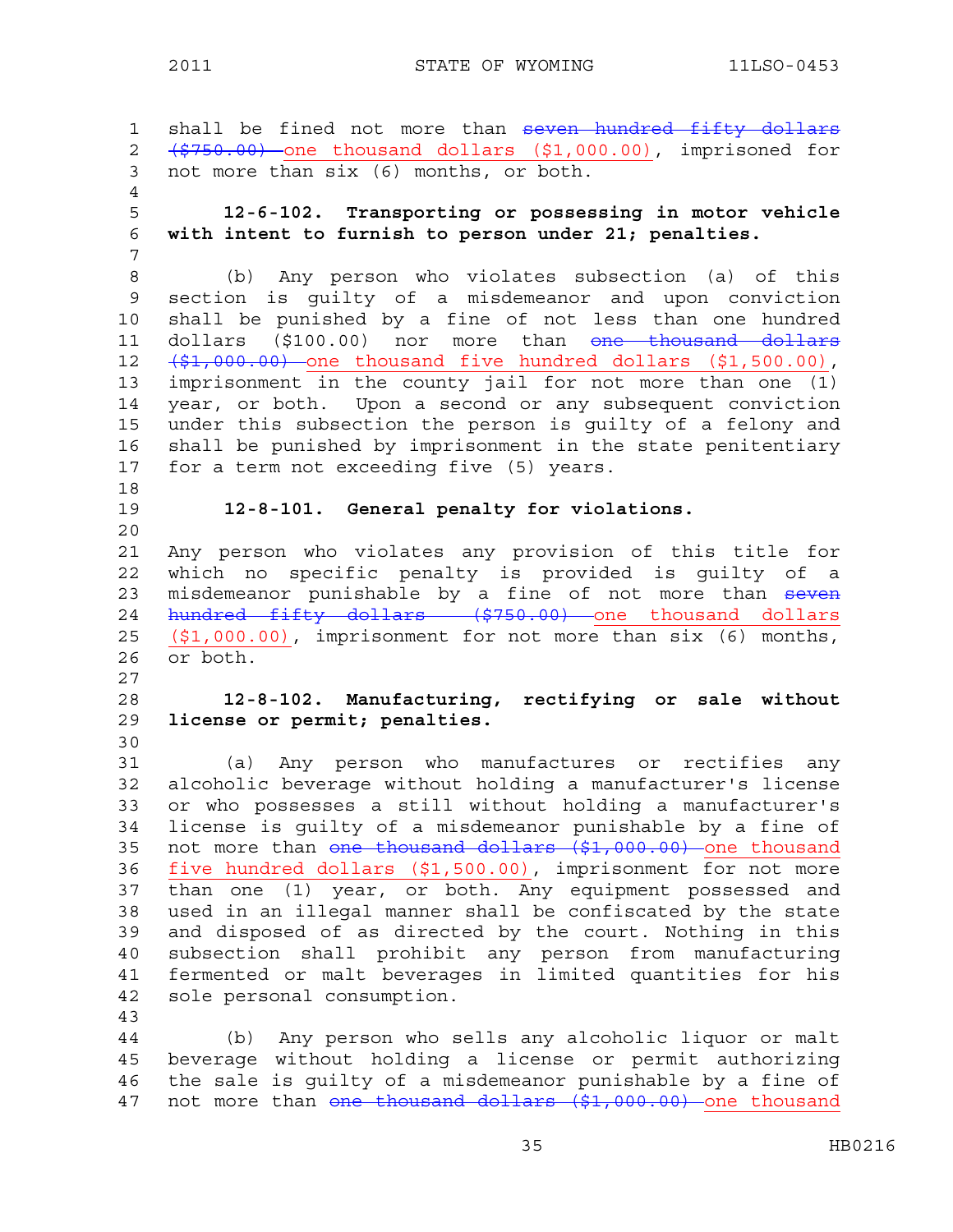```
1 five hundred dollars ($1,500.00), imprisonment for not more 
2 than one (1) year, or both. 
3 
4 12-10-101. Possessing, purchasing or selling an 
5 alcohol without liquid device prohibited; exception; 
6 definition; penalties. 
7 
8 (c) Any person who violates subsection (a) of this 
9 section is guilty of a misdemeanor punishable by a fine of 
10 up to two hundred fifty dollars ($250.00) one thousand
11 dollars ($1,000.00) for the first offense and not more than 
12 seven hundred fifty dollars ($750.00) one thousand dollars
13 ($1,000.00), imprisonment for not more than six (6) months, 
14 or both, for second and subsequent offenses. 
15 
16 13-10-101. General penalty. 
17 
18 Any officer, director, owner or employee of a financial 
19 institution who willfully and knowingly violates any 
20 provision of this act for which a penalty is not expressly 
21 provided is guilty of a misdemeanor punishable by a fine of 
22 not less than one hundred dollars ($100.00) nor more than 
23 <del>one thousand dollars ($1,000.00)</del> one thousand five hundred
24 dollars ($1,500.00), imprisonment for not more than one (1) 
25 year, or both. 
26 
27 13-10-102. False statements. 
28 
29 (c) Any person who willfully and knowingly makes, 
30 circulates or transmits any false statement or rumor to 
31 another which is directly or indirectly derogatory to the 
32 financial condition or affects the solvency or financial 
33 standing of a financial institution doing business in 
34 Wyoming is guilty of a misdemeanor punishable by a fine of 
35 not more than seven hundred fifty dollars ($750.00) one
36 thousand dollars ($1,000.00), imprisonment for not more 
37 than six (6) months, or both. 
38 
39 13-10-103. Fraudulent insolvency. 
40 
41 (b) Any officer or director of a financial institution 
42 who participates in a fraudulent insolvency of a financial 
43 institution is guilty of a misdemeanor punishable by a fine 
44 of not less than one hundred dollars ($100.00) nor more 
45 than one thousand dollars ($1,000.00) one thousand five
46 hundred dollars ($1,500.00), imprisonment for not less than 
47 one (1) month nor more than one (1) year, or both.
```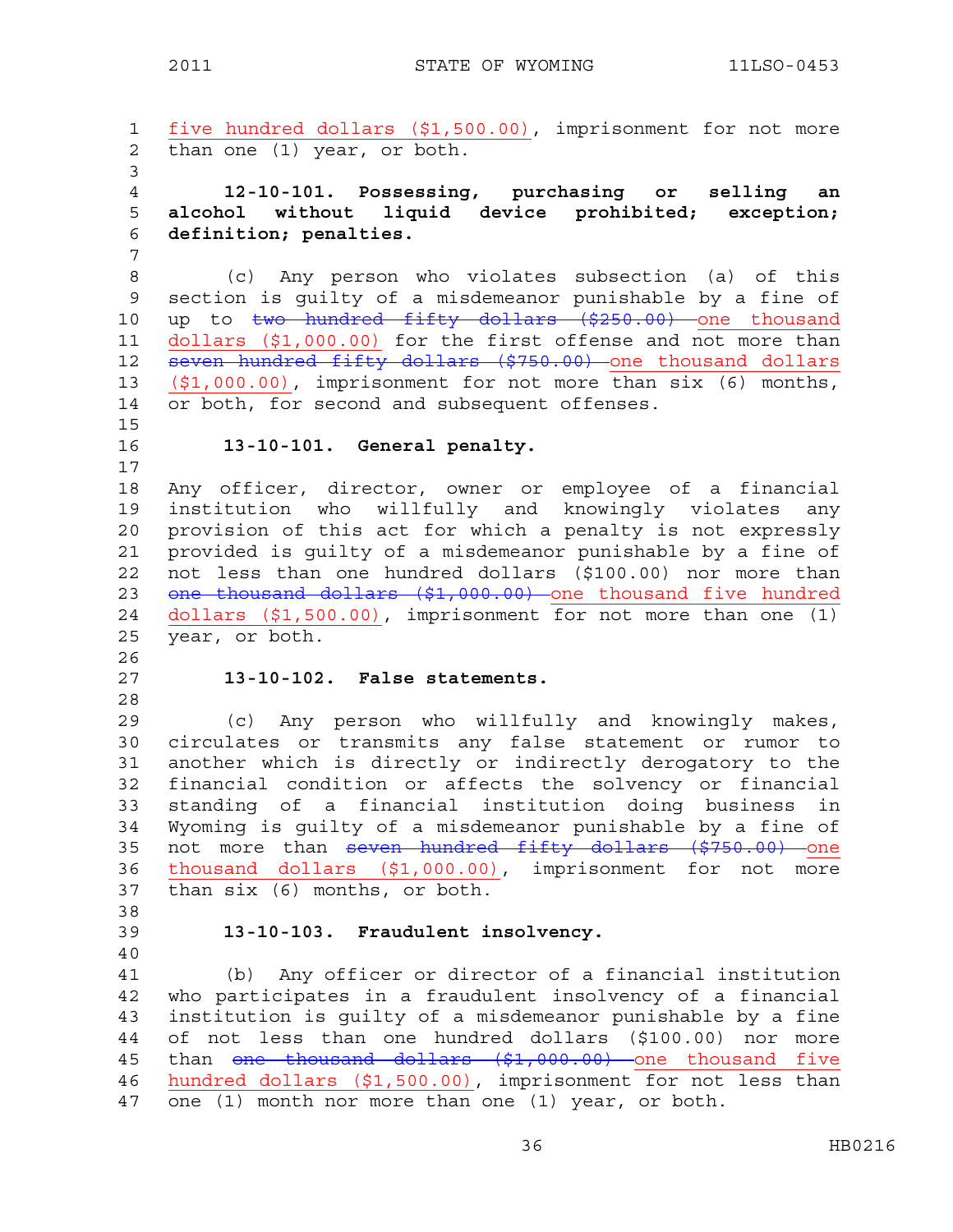1 2 **13-10-106. Transactions exceeding liability limits;**  3 **concealing or failing to report transactions.**  4 5 (a) Any officer, director or agent of a financial 6 institution who makes or delivers any guarantee or 7 endorsement on behalf of the financial institution whereby 8 the financial institution may become liable upon any of the 9 financial institution's discounted notes, bills or 10 obligations in an amount exceeding the amount of loans or 11 discounts which the financial institution may make under 12 this act is guilty of a misdemeanor punishable by a fine of 13 not less than five hundred dollars (\$500.00) nor more than 14 <del>one thousand dollars (\$1,000.00)</del> one thousand five hundred 15 dollars (\$1,500.00), imprisonment for not less than one (1) 16 month nor more than one (1) year, or both. 17 18 (b) Any director of a financial institution who 19 concurs in any vote or act of the board of directors or any 20 director of the financial institution whereby it is 21 intended to make a loan or discount to a director of the 22 financial institution or upon an instrument on which a 23 director is liable, exceeding the amount allowed under this 24 act, is guilty of a misdemeanor punishable by a fine of not 25 less than five hundred dollars (\$500.00) nor more than one 26 thousand dollars (\$1,000.00) one thousand five hundred 27 dollars (\$1,500.00), imprisonment for not less than one (1) 28 month nor more than one (1) year, or both. 29 30 (c) Any officer, director or employee of a financial 31 institution who intentionally conceals any discounts or 32 loans, purchases of securities or sale of financial 33 institution securities by the financial institution from 34 the officers or directors of the financial institution, or 35 who knowingly fails to report all discounts, loans or 36 purchases of securities by the financial institution to the 37 board of directors when required to do so by law, is guilty 38 of a misdemeanor punishable by a fine of not less than five 39 hundred dollars (\$500.00) nor more than one thousand 40 <del>dollars (\$1,000.00)</del> one thousand five hundred dollars 41 (\$1,500.00), imprisonment for not less than one (1) month 42 nor more than one (1) year, or both. 43 44 **13-10-107. Failure to report or cooperate with state**  45 **banking commissioner.**  46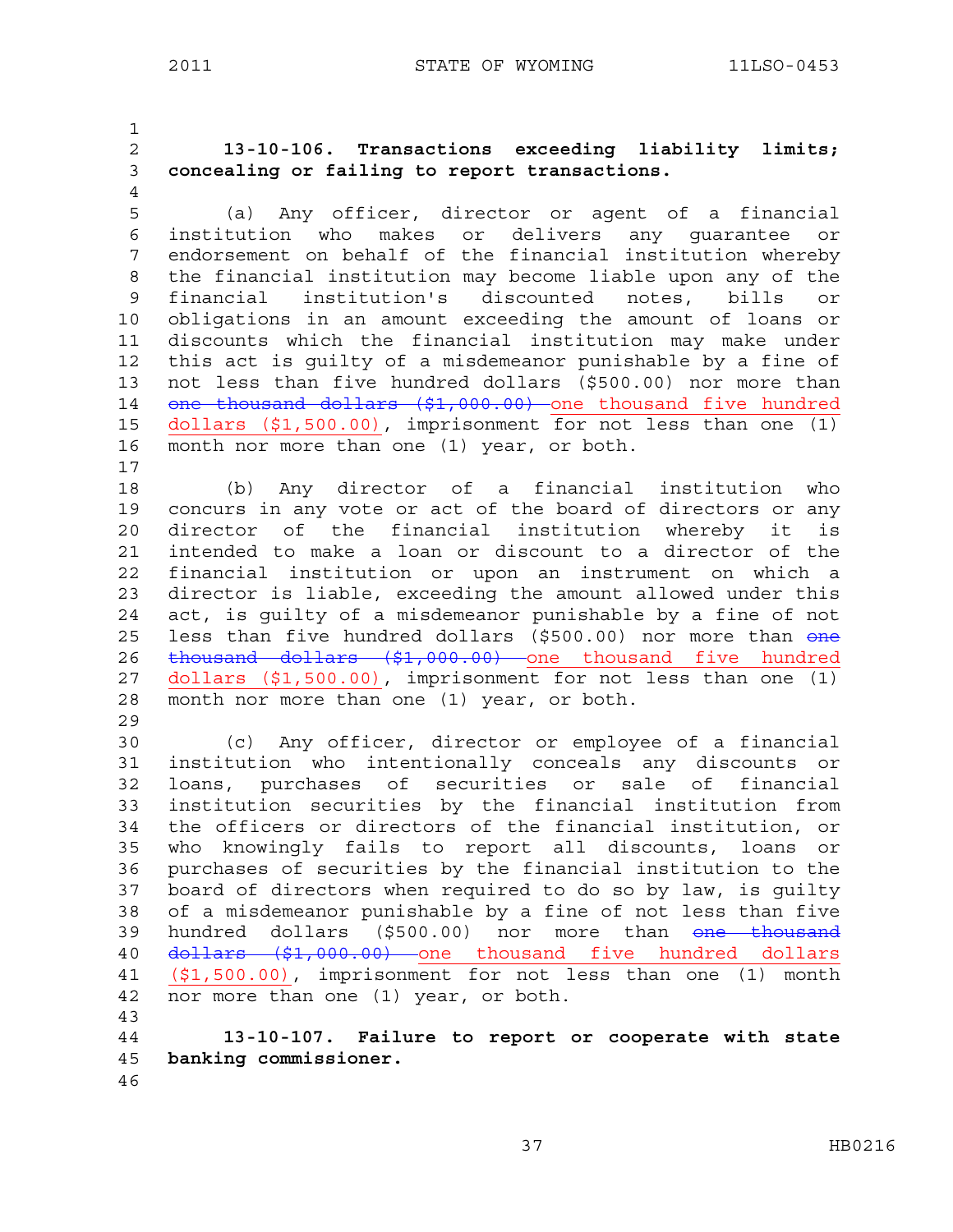| $\overline{\phantom{a}}$ | C<br>۱ |  |  |
|--------------------------|--------|--|--|
|                          |        |  |  |

1 (c) Any officer, director or employee of a financial 2 institution or bank holding company who willfully and 3 knowingly fails to report any transfer of ownership 4 interests of the financial institution or a bank holding 5 company to the commissioner as required by this act is 6 guilty of a misdemeanor punishable by a fine of not more 7 than one thousand dollars (\$1,000.00) one thousand five 8 hundred dollars (\$1,500.00), imprisonment for not less than 9 six (6) months nor more than one (1) year, or both. 10 11 (e) Any person refusing or obstructing access to the 12 state banking commissioner to any books, records or papers, 13 refusing to furnish any required information, or hindering 14 a full examination of the books, accounts, papers and 15 finances of a financial institution is guilty of a felony 16 punishable by a fine of not less than one thousand dollars 17  $(\frac{1}{2}, 000.00)$  one thousand five hundred dollars  $(1, 500.00)$ , 18 imprisonment for a period of not less than one (1) year, or 19 both. 20 21 **14-2-710. Confidentiality of genetic testing.**  22 23 (e) Release of any information obtained in paternity 24 testing without the written consent of the individual from 25 whom the genetic material is obtained to anyone not 26 directly involved in the paternity determination shall be a 27 misdemeanor and upon conviction shall be punishable by a 28 fine of not more than one thousand dollars (\$1,000.00) one 29 thousand five hundred dollars (\$1,500.00), imprisonment for 30 not more than one (1) year, or both fine and imprisonment. 31 32 (f) An individual who intentionally releases an 33 identifiable specimen of another individual for any purpose 34 other than that relevant to the proceeding regarding 35 parentage without a court order or the written permission 36 of the individual who furnished the specimen commits a 37 misdemeanor and upon conviction shall be punished by a fine 38 of not more than one thousand dollars (\$1,000.00) one 39 thousand five hundred dollars (\$1,500.00), imprisonment for 40 not more than one (1) year, or both fine and imprisonment. 41 42 **14-3-107. Performing body-art on persons who have not**  43 **reached the age of majority; penalties; definition.**  44 45 (b) Any person violating this section is guilty of a 46 misdemeanor punishable by imprisonment for not more than 47 six (6) months, a fine of not more than seven hundred fifty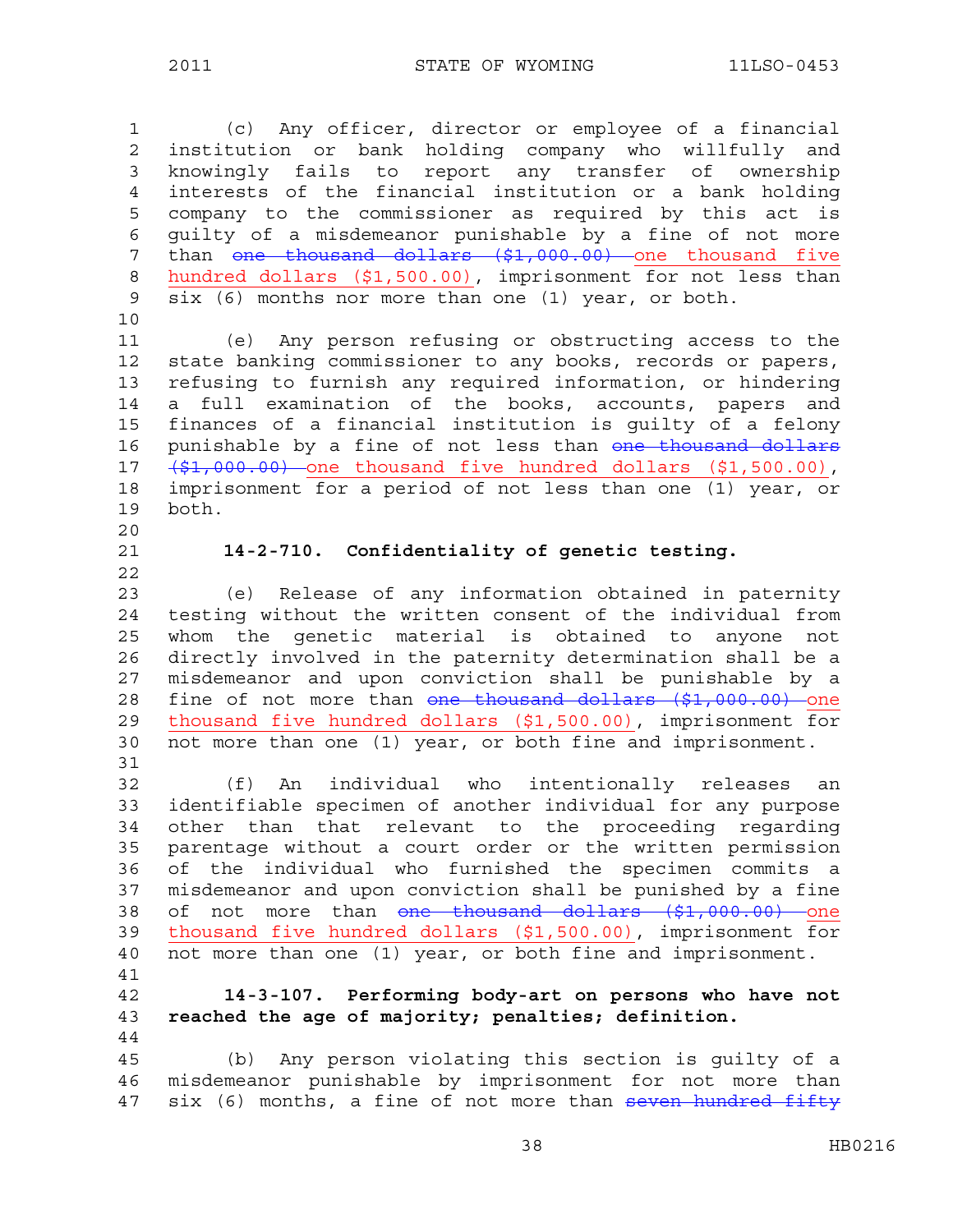2011 STATE OF WYOMING 11LSO-0453

1 dollars (\$750.00) one thousand dollars (\$1,000.00), or 2 both. 3 4 **14-3-108. Use of ultraviolet tanning devices by**  5 **persons who have not reached the age of majority; presence**  6 **required; consent required; penalty.**  7 8 (b) Any person violating this section is guilty of a 9 misdemeanor punishable by a fine of not more than  $\frac{1}{2}$ 10 hundred fifty dollars (\$250.00) one thousand dollars 11 (\$1,000.00). 12 13 **14-3-205. Child abuse or neglect; persons required to**  14 **report.**  15 16 (c) Any employer, public or private, who discharges, 17 suspends, disciplines or penalizes an employee solely for 18 making a report of neglect or abuse under W.S. 14-3-201 19 through 14-3-215 is guilty of a misdemeanor punishable by 20 imprisonment for not more than six (6) months, a fine of 21 not more than seven hundred fifty dollars (\$750.00) one 22 thousand dollars (\$1,000.00), or both. 23 24 (d) Any person who knowingly and intentionally makes 25 a false report of child abuse or neglect, or who encourages 26 or coerces another person to make a false report of child 27 abuse or neglect, is guilty of a misdemeanor punishable by 28 imprisonment for not more than six (6) months, a fine of 29 not more than seven hundred fifty dollars (\$750.00) one 30 thousand dollars (\$1,000.00), or both. 31 32 **14-3-214. Confidentiality of records; penalties;**  33 **access to information; attendance of school officials at**  34 **interviews; access to central registry records pertaining**  35 **to child protection cases.**  36 37 (a) All records concerning reports and investigations 38 of child abuse or neglect are confidential except as 39 provided by W.S. 14-3-201 through 14-3-215. Any person who 40 willfully violates this subsection is guilty of a 41 misdemeanor and upon conviction shall be fined not more 42 than *five hundred dollars (\$500.00)* one thousand dollars 43 (\$1,000.00) or imprisoned in the county jail not more than 44 six (6) months, or both. 45 46 **14-3-427. Predisposition studies and reports.**  47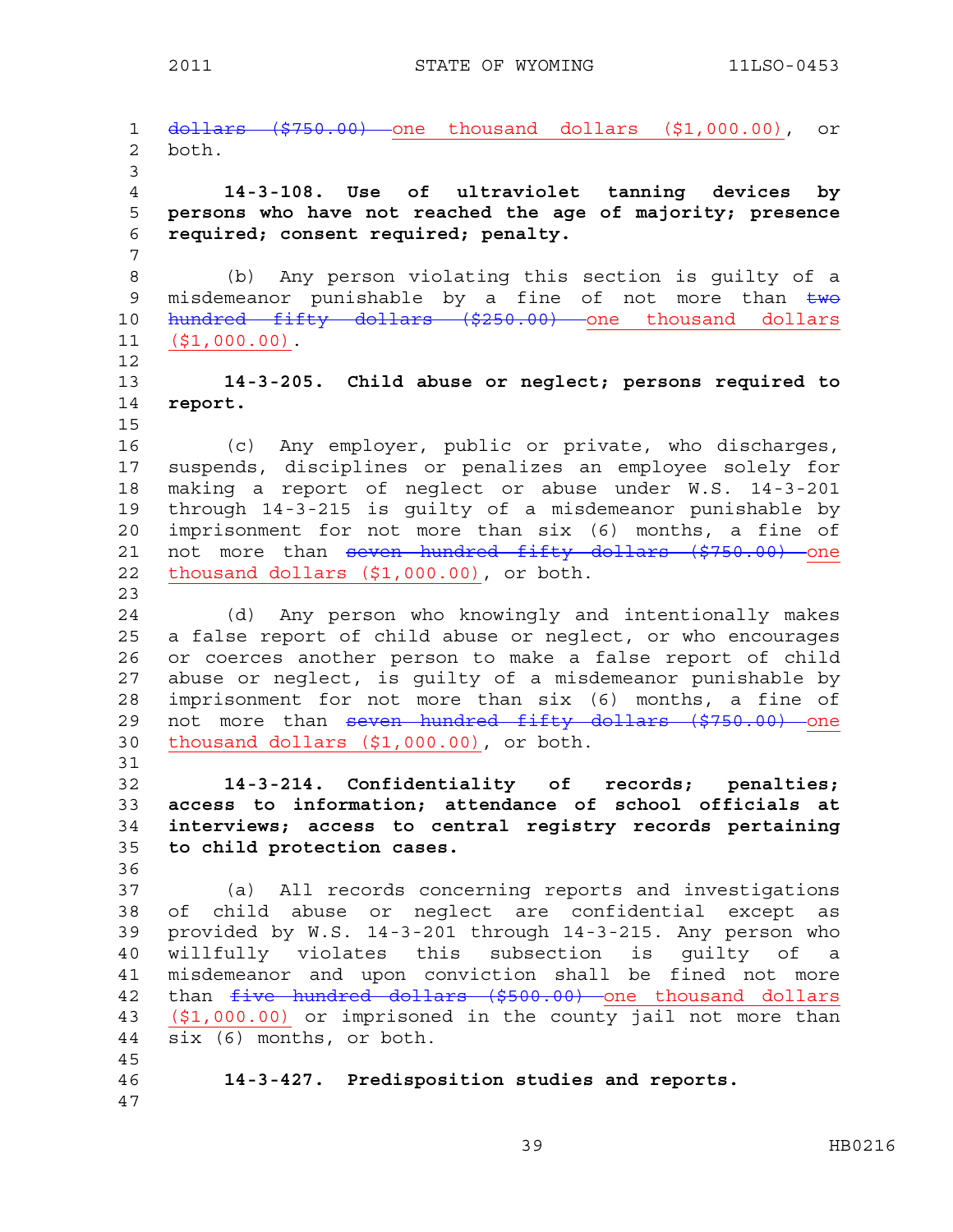1 (g) All records, reports and case planning 2 recommendations of the multidisciplinary team are 3 confidential except as provided by this section. Any 4 person who willfully violates this subsection is guilty of 5 a misdemeanor and upon conviction shall be fined not more 6 than five hundred dollars (\$500.00) one thousand dollars 7 (\$1,000.00). 8 9 **14-4-111. Penalty for uncertified operation**. 10 11 Any child caring facility operating without certification 12 under W.S. 14-4-101 through 14-4-111 is guilty of a 13 misdemeanor and shall be fined not less than fifty dollars 14 (\$50.00) nor more than two hundred dollars (\$200.00) one 15 thousand dollars (\$1,000.00) for each offense. Each day of 16 operation without certification is a separate offense. 17 18 **14-5-108. Penalties for violations**. 19 20 Any person, firm or corporation which places a child in the 21 state of Wyoming or receives a child in this state without 22 meeting the requirements of W.S. 14-5-101 through 14-5-107 23 is quilty of a misdemeanor and shall be fined one hundred 24 <del>dollars (\$100.00)</del> one thousand dollars (\$1,000.00) or 25 imprisoned in the county jail for a maximum of thirty (30) 26 days, or both. Each day of violation is a separate offense. 27 28 **14-6-227. Predisposition studies and reports.**  29 30 (g) All records, reports and sanction recommendations 31 of the multidisciplinary team are confidential except as 32 provided by this section. Any person who willfully 33 violates this subsection is guilty of a misdemeanor and 34 upon conviction shall be fined not more than  $f$ ive hundred 35 dollars (\$500.00) one thousand dollars (\$1,000.00). 36 37 **14-6-427. Predisposition studies and reports.**  38 39 (g) All records, reports and case planning 40 recommendations of the multidisciplinary team are 41 confidential except as provided by this section. Any 42 person who willfully violates this subsection is guilty of 43 a misdemeanor and upon conviction shall be fined not more 44 than  $five$  hundred dollars (\$500.00) one thousand dollars 45 (\$1,000.00). 46 47 **15-5-121. Penalties.**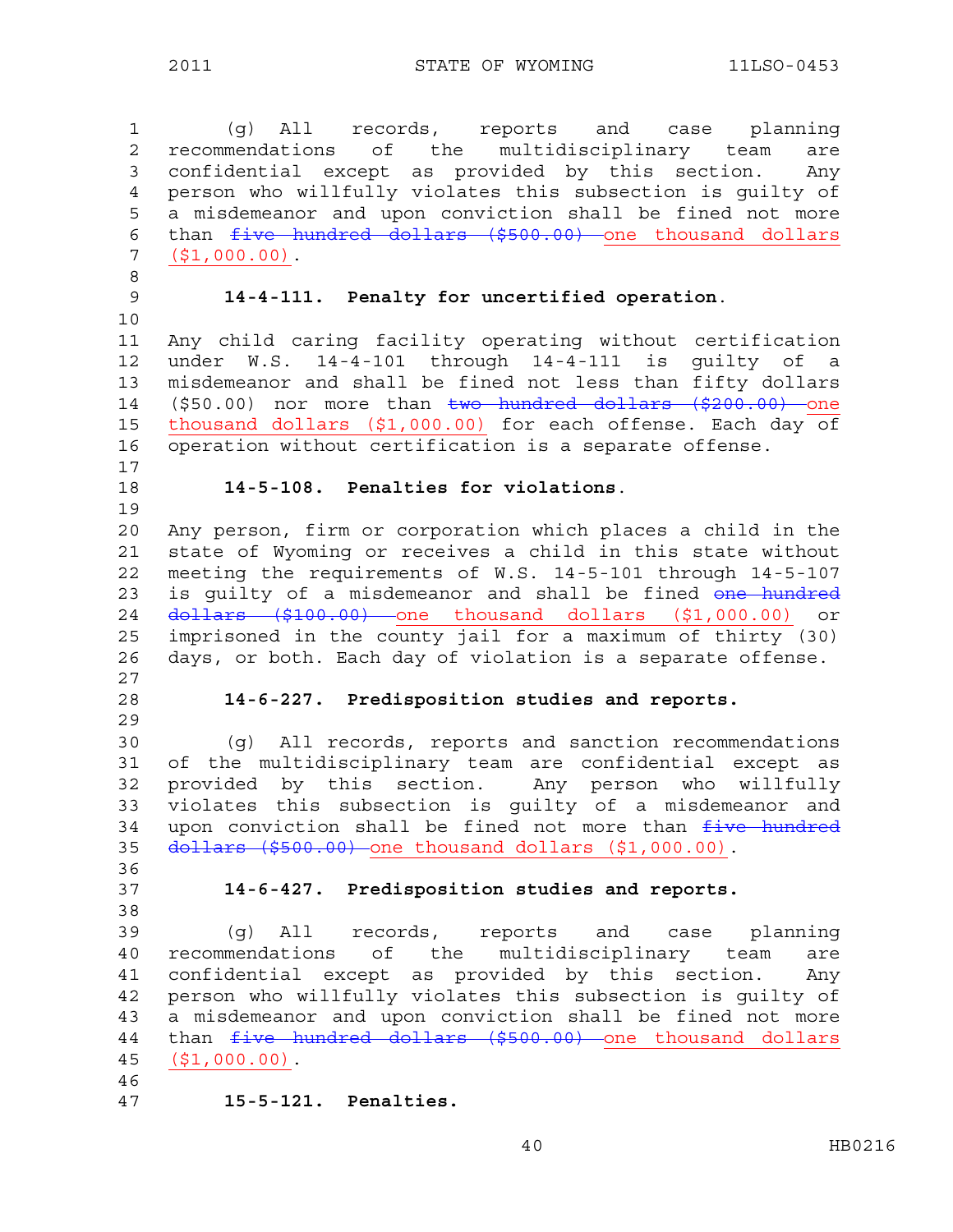1 2 Any person who violates any provision of this article is 3 guilty of a misdemeanor, and upon conviction shall be 4 punished by a fine of not more than one hundred dollars 5 (\$100.00) one thousand dollars (\$1,000.00), or imprisonment 6 for not more than thirty (30) days, or both. 7 8 **15-5-314. Penalties.**  9 10 Any person who violates any provision of this article is 11 guilty of a misdemeanor and upon conviction shall be 12 punished by a fine of not more than one hundred dollars 13 (\$100.00) one thousand dollars (\$1,000.00), or imprisonment 14 for not more than thirty (30) days, or both. 15 16 **16-4-124. Payment of expenses to conventions or**  17 **meetings; required specific appropriation; violation.**  18 19 It is unlawful for any board of county commissioners or any 20 town or city council to allow or pay out of the county or 21 city funds, any bill for expenses incurred by any county 22 officer or representative of the county, or of any 23 municipal officer, representative or employee incurred 24 while attending any convention or meeting of any peace 25 officers or other convention or meeting of officers, 26 employees or representatives either within or without the 27 state of Wyoming, unless the adopted budget for the city, 28 town or county provides for the payment of actual expense 29 of any officer while attending meetings or conventions 30 within or without the state of Wyoming and then only after 31 the city or town council or board of county commissioners, 32 as the case may be, shall specifically appropriate for 33 those purposes. Any person violating this section is guilty 34 of a misdemeanor and upon conviction thereof shall be 35 punished by a fine of not less than one hundred dollars 36 (\$100.00), nor more than five hundred dollars (\$500.00) one 37 thousand dollars (\$1,000.00), imprisoned in the county jail 38 for a period of not less than thirty (30) days, nor more 39 than ninety (90) days, or both. 40

42

41 **16-4-205. Penalty.** 

43 Any person who willfully and knowingly violates the 44 provisions of this act is guilty of a misdemeanor and upon 45 conviction thereof, shall be punished by a fine not to 46 exceed seven hundred fifty dollars (\$750.00) one thousand 47 dollars (\$1,000.00).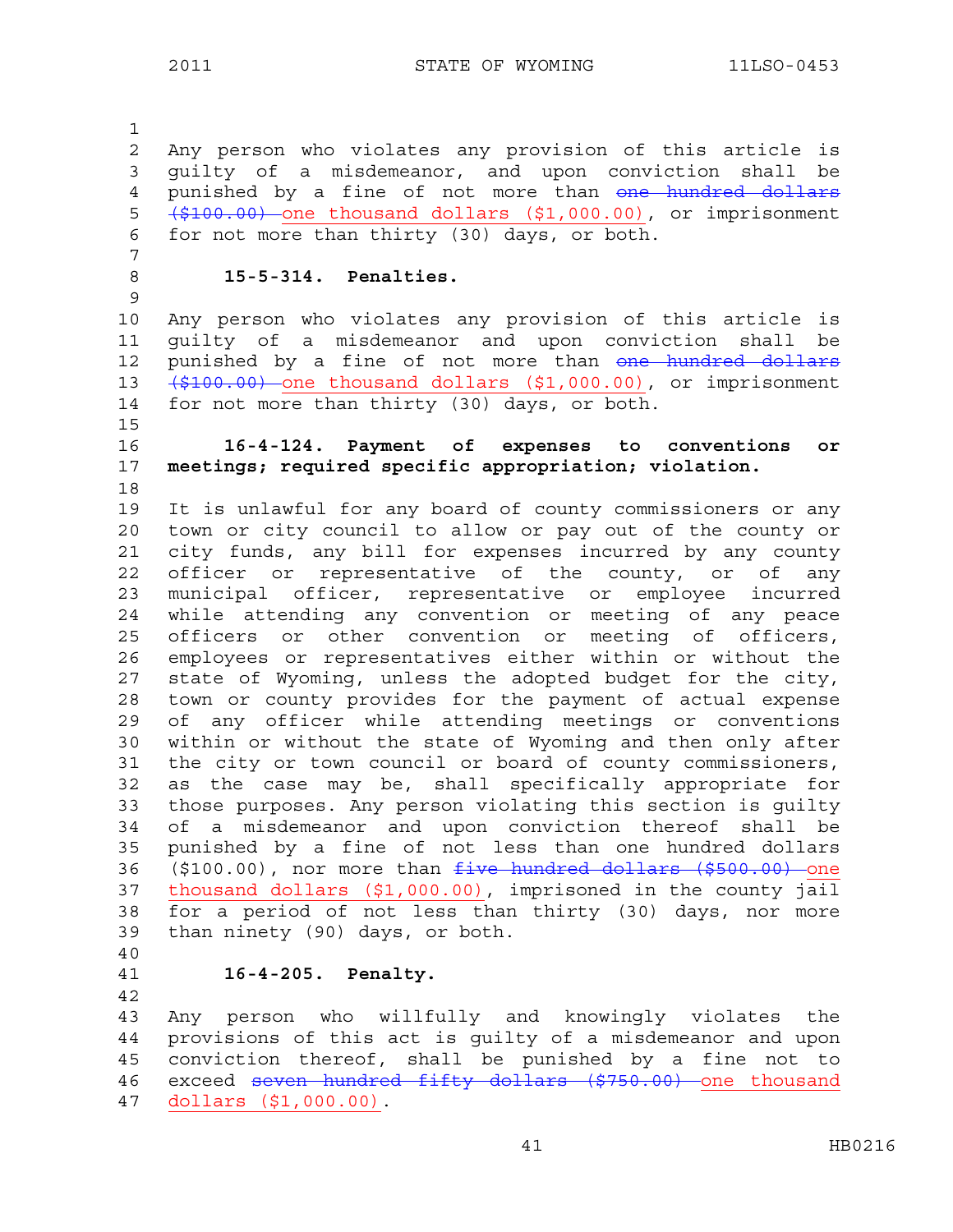1 2 **16-4-408. Penalty.**  3 4 (a) Any member or members of an agency who knowingly 5 and willfully takes an action in violation of or conspires 6 to take an action in violation of this act shall be guilty 7 of a misdemeanor. Any member of the governing body of an 8 agency who attends or remains at a meeting where an action 9 is taken knowing that the action is in violation of this 10 act shall be guilty of a misdemeanor unless minutes were 11 taken during the meeting and the parts thereof recording 12 the member's objections are made public or at the next 13 regular public meeting the member objects to the meeting 14 where the violation occurred and asks that the objection be 15 recorded in the minutes. Either misdemeanor violation 16 under this subsection is punishable upon conviction by a 17 fine of not more than seven hundred fifty dollars (\$750.00) 18 one thousand dollars (\$1,000.00). 19 20 **16-6-111. Penalty for violating work hours**  21 **provisions.**  22 23 Any person who violates this act is guilty of a misdemeanor 24 punishable by a fine of not more than *five hundred dollars* 25 (\$500.00) one thousand dollars (\$1,000.00), imprisonment in 26 the county jail for not more than six (6) months, or both. 27 28 **16-6-206. Failure to employ state laborers; penalty.**  29 30 A person who willfully or intentionally fails to use 31 Wyoming laborers as required in this act is guilty of a 32 misdemeanor punishable by a fine of not more than five 33 hundred dollars (\$500.00) one thousand dollars (\$1,000.00) 34 or by imprisonment for not more than thirty (30) days. Each 35 separate case of failure to employ Wyoming laborers on 36 public works projects constitutes a separate offense. 37 38 **18-3-205. Interfering with assessor; failure to**  39 **return property; penalties.**  40 41 (a) Any person interfering with the county assessor 42 or deputy county assessor in the discharge of his duties, 43 or any person refusing to allow the county assessor, deputy 44 county assessor or representative of the department of 45 revenue to examine any property pursuant to W.S. 46 39-13-103(b)(v), is guilty of a misdemeanor, and upon 47 conviction shall be fined not more than seven hundred fifty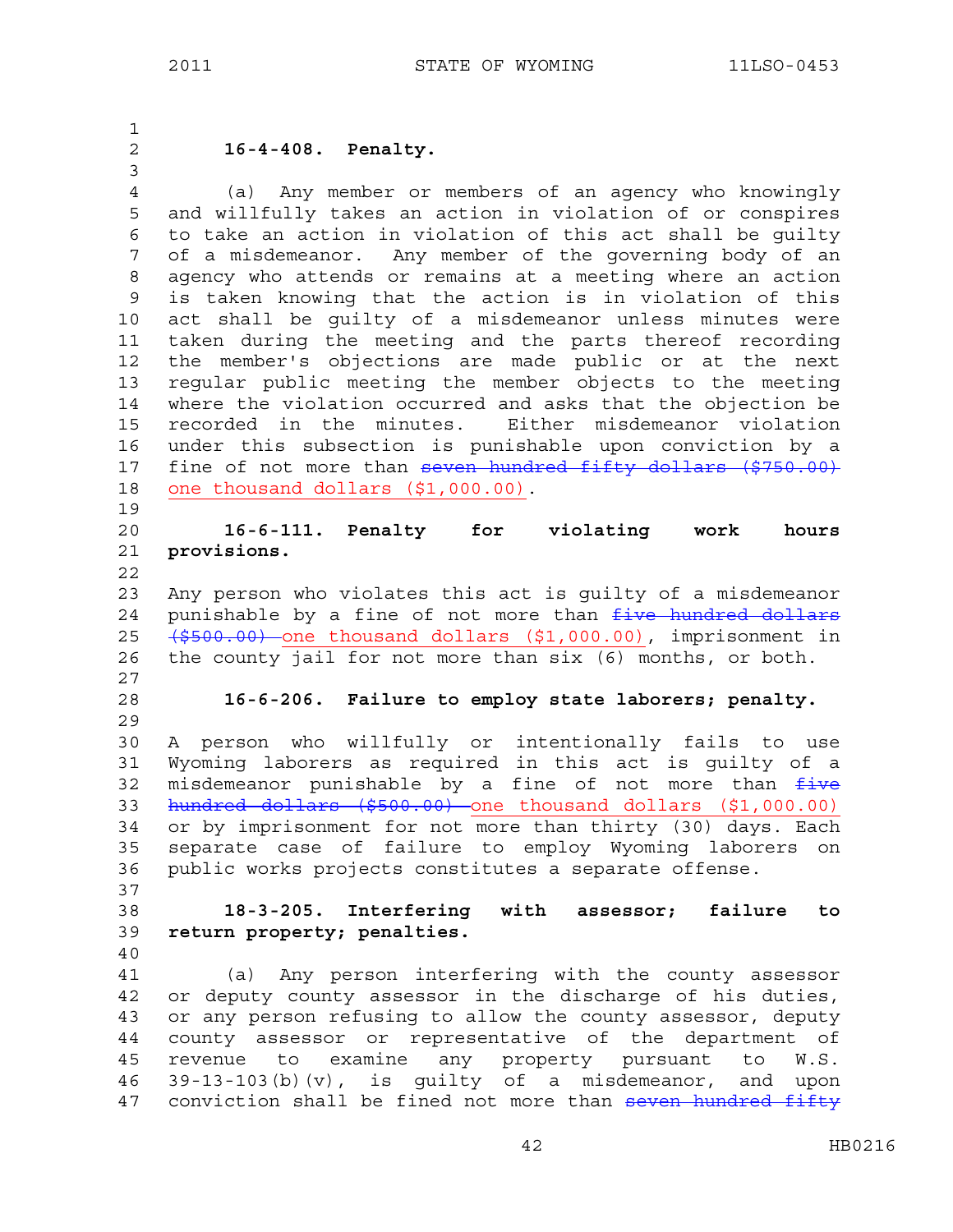1 <del>dollars (\$750.00)</del> one thousand dollars (\$1,000.00), or 2 imprisoned for not more than six (6) months in jail, or 3 both. 4 5 (b) Any person who fails to return any taxable 6 property owned by him or under his control is guilty of a 7 misdemeanor and upon conviction shall be fined not 8 exceeding five hundred dollars (\$500.00) one thousand 9 dollars (\$1,000.00), imprisoned in the county jail not 10 exceeding ninety (90) days, or both. 11 12 **18-3-206. Penalties.**  13 14 (a) Any county assessor who fails to perform the 15 duties provided by W.S. 18-3-201 through 18-3-206 is guilty 16 of a misdemeanor and upon conviction shall be fined not 17 exceeding five hundred dollars (\$500.00) one thousand 18 dollars (\$1,000.00). 19 20 (c) Any county assessor, deputy assessor or member of 21 any county board of equalization who knowingly and 22 willfully values or equalizes taxable property at other 23 than its fair value is guilty of a misdemeanor and upon 24 conviction shall be fined not exceeding  $f$ ive hundred 25 <del>dollars (\$500.00)</del> one thousand dollars (\$1,000.00), 26 imprisoned in the county jail not exceeding ninety (90) 27 days or both, and shall forfeit his office. 28 29 **18-3-607. Cash book to be kept by sheriff as ex**  30 **officio county collector; entries to be made; inspection;**  31 **receipts; penalties.**  32 33 (c) Any county sheriff or deputy who fails to perform 34 the duties specified in subsections (a) and (b) of this 35 section or who fails to perform any other duties required 36 by law is guilty of a misdemeanor and upon conviction shall 37 be fined not less than fifty dollars (\$50.00) nor more than 38 five hundred dollars (\$500.00) one thousand dollars 39 (\$1,000.00). In addition the court may adjudge that the 40 sheriff be removed from office. 41 42 **18-3-703. Records to be kept; copies to be furnished**  43 **upon request; duty to file plats, maps and records of**  44 **surveys made for county with county clerk; penalty for**  45 **failure to file such records; authority of county**  46 **commissioners to purchase records of private surveys.** 

47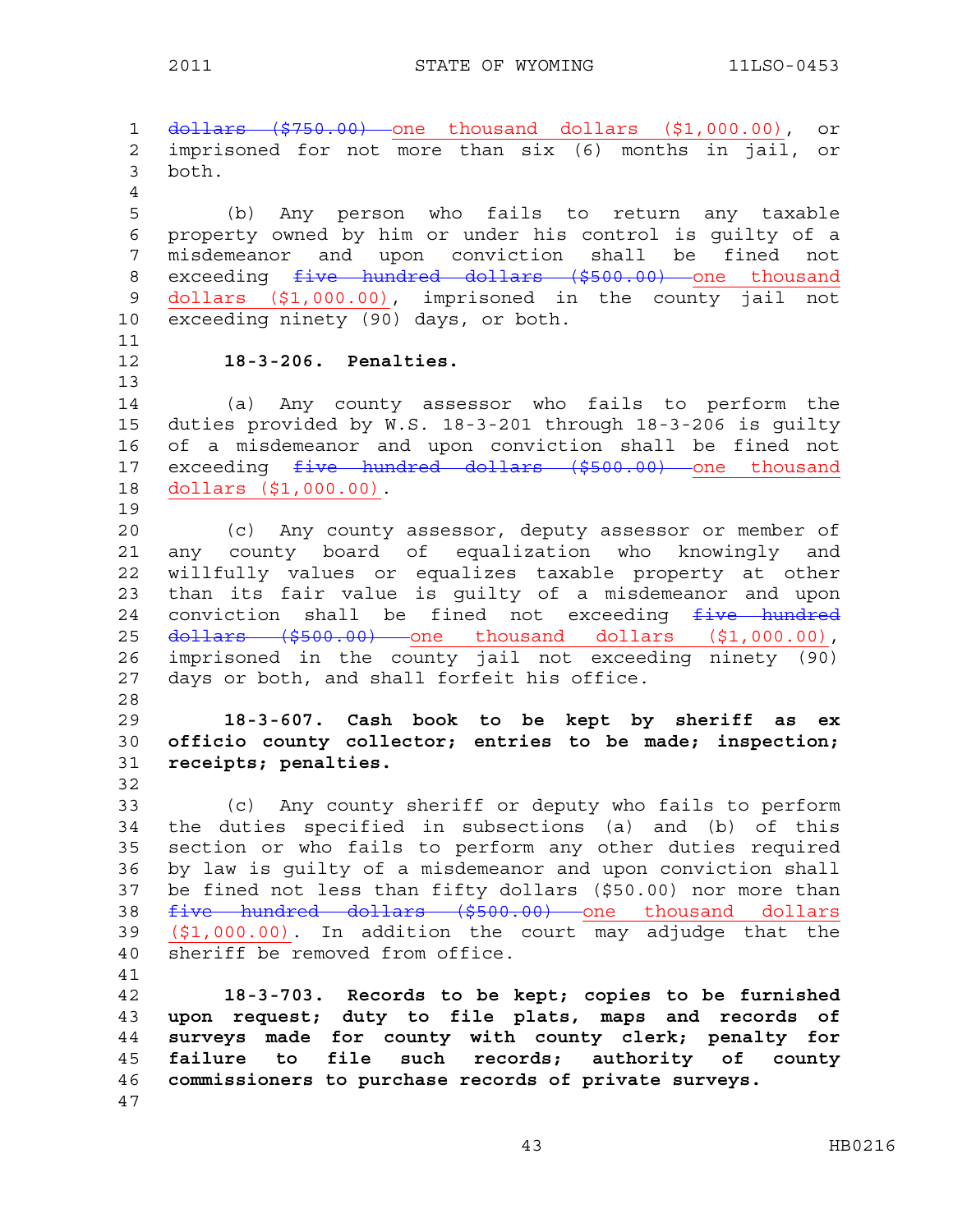2011 STATE OF WYOMING 11LSO-0453

1 (c) It is unlawful for any county surveyor to fail to 2 file plats, maps and survey records of surveys made as 3 provided herein within thirty (30) days of the completion 4 of the survey. Violators of this section are guilty of a 5 misdemeanor and may be fined not more than one hundred 6 dollars (\$100.00) one thousand dollars (\$1,000.00) or 7 imprisoned in the county jail not more than thirty (30) 8 days, or both. 9 10 **18-3-813. Malfeasance of treasurer or deputy.**  11 12 Every county treasurer or deputy county treasurer who does 13 not keep in his office a register of county orders as 14 required by W.S. 18-3-811, or does not enter at the time of 15 presentation every county order presented to him for 16 payment, or makes any false entry therein, or does not pay 17 any order presented to him for payment, there being money 18 in the treasury appropriated for that purpose or from which 19 by law the same ought to be paid is guilty of a misdemeanor 20 and upon conviction shall be fined not less than fifty 21 dollars (\$50.00) nor more than five hundred dollars 22  $(\frac{2500.00}{\pi})$  one thousand dollars  $(\frac{21}{\pi}, 000.00)$ , and the court 23 may adjudge that such treasurer be removed from office. 24 25 **18-9-201. Recreational facilities and systems of**  26 **public recreation; authority to establish and maintain;**  27 **joint action by political subdivision; tax levies.**  28 29 (a) The governing body of any city, town, county or 30 school district either independently or jointly through any 31 combination thereof, may establish a system of public 32 recreation as provided by W.S. 18-9-101(a)(i) through (iii) 33 and, if it does so, shall appoint a board of trustees to 34 control, maintain and supervise the properties. In 35 administering properties under this section, the board may: 36 37 (i) Adopt reasonable rules and regulations for 38 the governance and the preservation of property within the 39 area. All rules and regulations adopted shall be 40 promulgated as provided by the Wyoming Administrative 41 Procedure Act and shall be available for inspection in the 42 office of the board of county commissioners. Any person 43 violating any rule or regulation adopted under this 44 paragraph is guilty of a misdemeanor punishable by a fine 45 of not more than one hundred dollars (\$100.00) one thousand 46 dollars (\$1,000.00), imprisonment for not more than thirty 47 (30) days, or both;

44 HB0216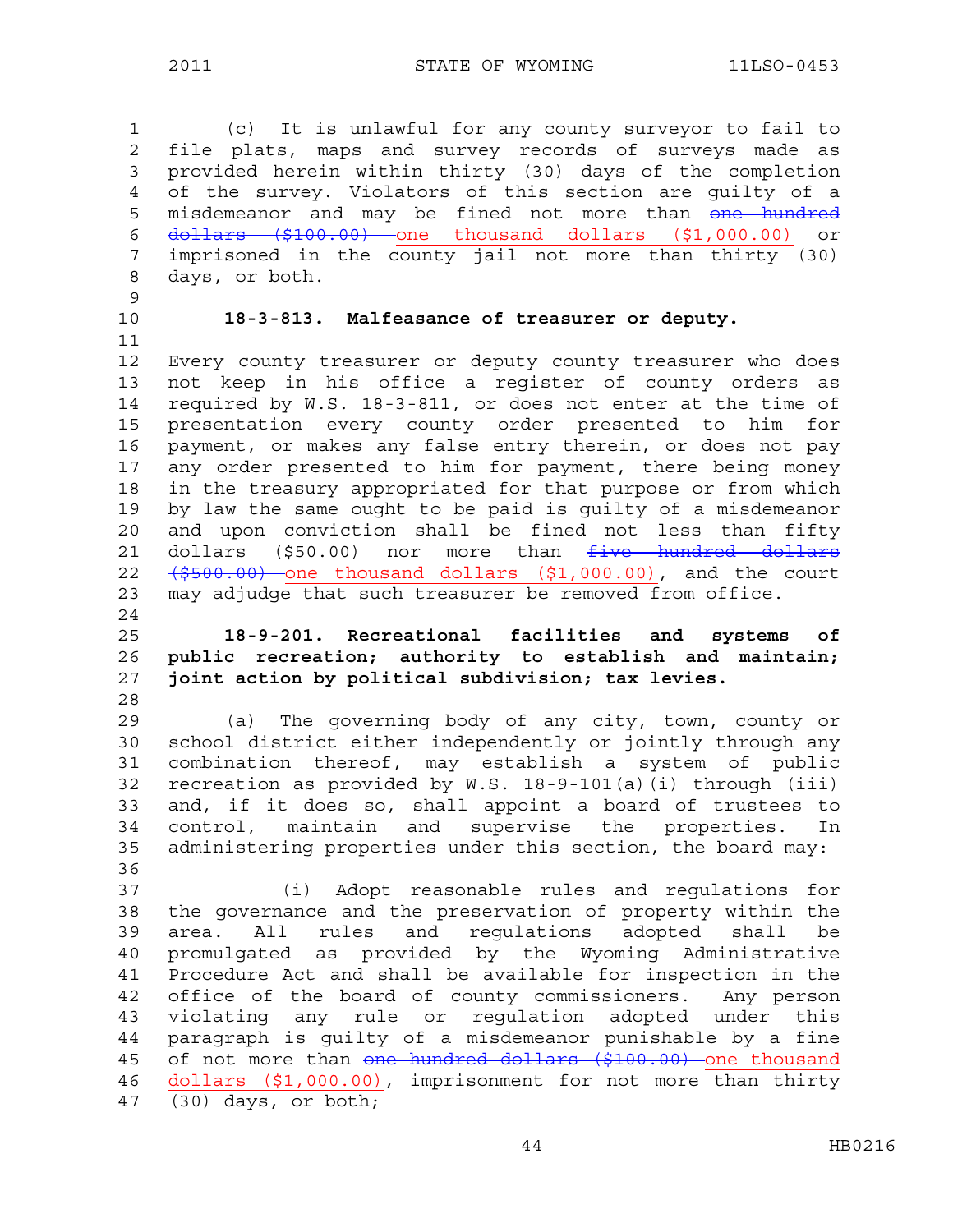1 2 **18-11-102. Powers; management; rates; penalty for**  3 **violation of rules.**  4 5 Following the creation of a solid waste disposal district 6 the board of county commissioners shall appoint not less 7 than three (3) nor more than nine (9) residents of the 8 district to constitute the governing board of the district. 9 Appointees shall serve a term of three (3) years and may be 10 reappointed for three (3) additional terms. Terms of 11 office shall be staggered. The governing board may exercise 12 all powers granted to cities and towns by W.S. 13 15-1-103(a)(xxi) and (xl) and shall adopt rules and 14 regulations in managing the disposal of solid wastes within 15 the district. Violation of a rule or regulation of the 16 governing board requiring disposal of solid wastes in 17 designated sites constitutes a misdemeanor punishable upon 18 conviction by a fine not to exceed seven hundred fifty 19 <del>dollars (\$750.00)</del> one thousand dollars (\$1,000.00) or 20 imprisonment not exceeding six (6) months or both. A 21 governing board may also enforce its rules and regulations 22 by appropriate legal proceedings and expend and generate 23 revenue relative to the purpose of a solid waste disposal 24 district. The governing board may permit persons or 25 entities not included within the district to utilize the 26 facilities of the district. The governing board may impose 27 fees upon persons or entities included within or outside of 28 the district for the privilege of utilizing the facilities 29 of the district at rates established by the governing board 30 and any revenue generated in this manner shall only be used 31 to operate the district. 32 33 **19-8-104. Other organizations parading with arms** 

34 **prohibited; penalty.**  35

36 (b) Any person violating subsection (a) of this 37 section or who belongs to or parades with any unauthorized 38 group or assembly of persons with arms shall be punished by 39 a fine not exceeding one thousand dollars (\$1,000.00) one 40 thousand five hundred dollars (\$1,500.00), by imprisonment 41 for a term not exceeding one (1) year, or both, for each 42 offense. 43

44 **19-8-105. Penalty for refusing to deliver military**  45 **properties.**  46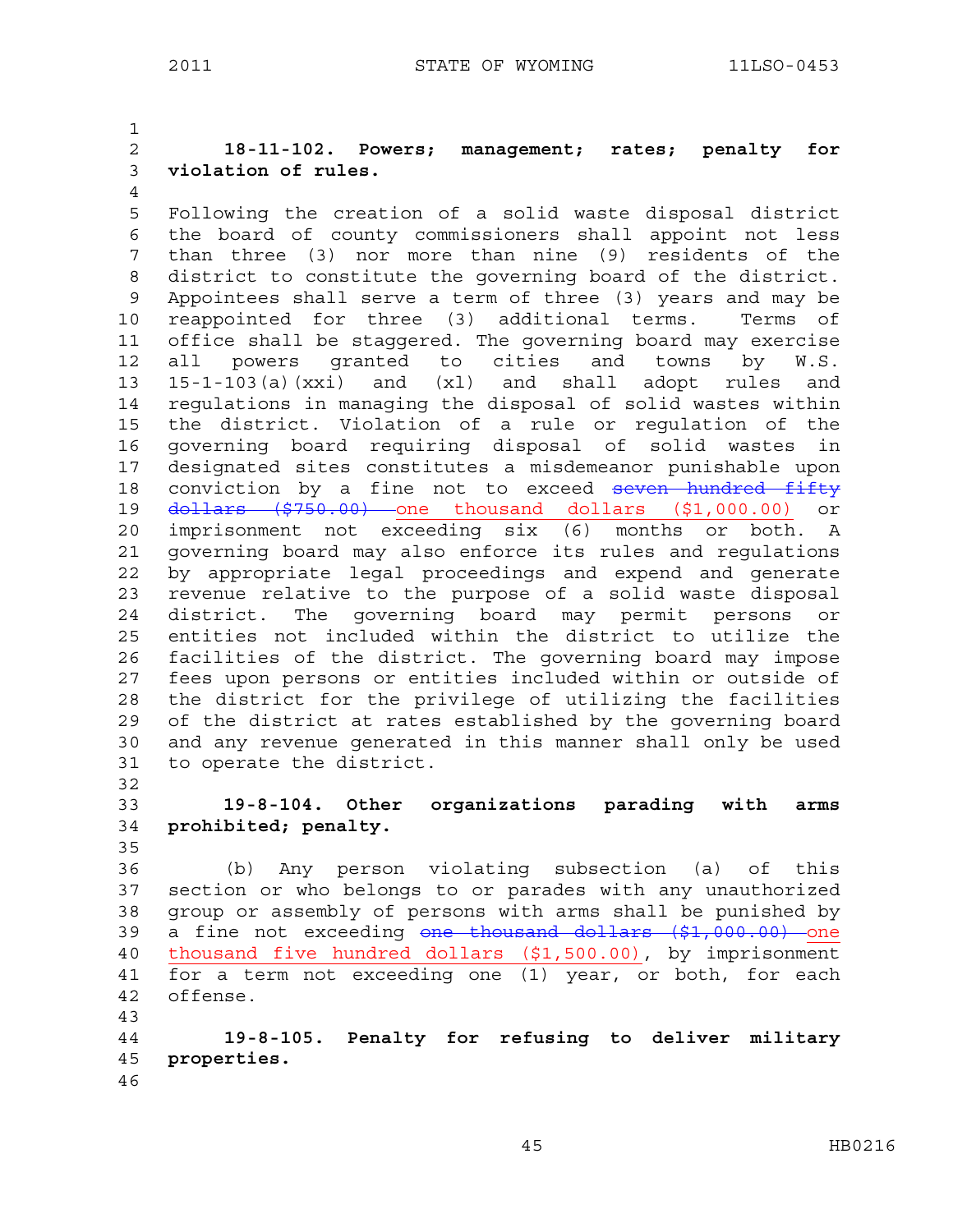1 Any person who purchases, retains or possesses without 2 right, any military properties belonging to the state or 3 United States government and refuses to deliver the 4 property to any officer entitled to take possession thereof 5 is guilty of a misdemeanor and shall be fined not more than 6 seven hundred fifty dollars (\$750.00) one thousand dollars 7 (\$1,000.00), imprisoned in the county jail not more than 8 six (6) months, or both. 9

**19-9-203. Establishing bounds for annual field training and other missions; entry without leave; disorderly conduct; interrupting, molesting, insulting or obstructing officer or soldier; penalties.** 

15 (b) Any person who interrupts, molests, insults by 16 abusive words or behavior, or obstructs any member of the 17 national guard while on duty on active state service or for 18 drills, parades or other military duty, is guilty of a 19 misdemeanor and in addition to prosecution for the offense 20 may be immediately put under guard by the officer in 21 command until the duty is concluded. Any civilian so placed 22 under guard will be placed into the custody of the local 23 county sheriff without delay. Upon conviction the person so 24 offending shall be fined not more than seven hundred fifty 25 dollars (\$750.00) one thousand dollars (\$1,000.00), 26 confined in the county jail for up to six (6) months, or 27 both.

**19-12-106. Disobedience of order to appear before courts-martial; issuance of subpoena; warrant of attachment; service of warrants; neglecting or refusing to obey subpoena or order; confinement of prisoners.** 

34 (e) Any person who willfully and without justifiable 35 excuse neglects or refuses to obey a subpoena or order is 36 guilty of a misdemeanor and may be prosecuted in any court 37 of this state as for other misdemeanors. Upon conviction 38 the offender shall be fined not more than seven hundred 39 fifty dollars (\$750.00) one thousand dollars (\$1,000.00), 40 imprisoned in the county jail not to exceed six (6) months, 41 or both.

42 43 **19-12-110. Trial and punishment for certain offenses**  44 **by members of national guard in state courts.**  45 46 (c) Any member of the national guard tried and found 47 guilty by a civil court of any of the offenses identified

14

28

33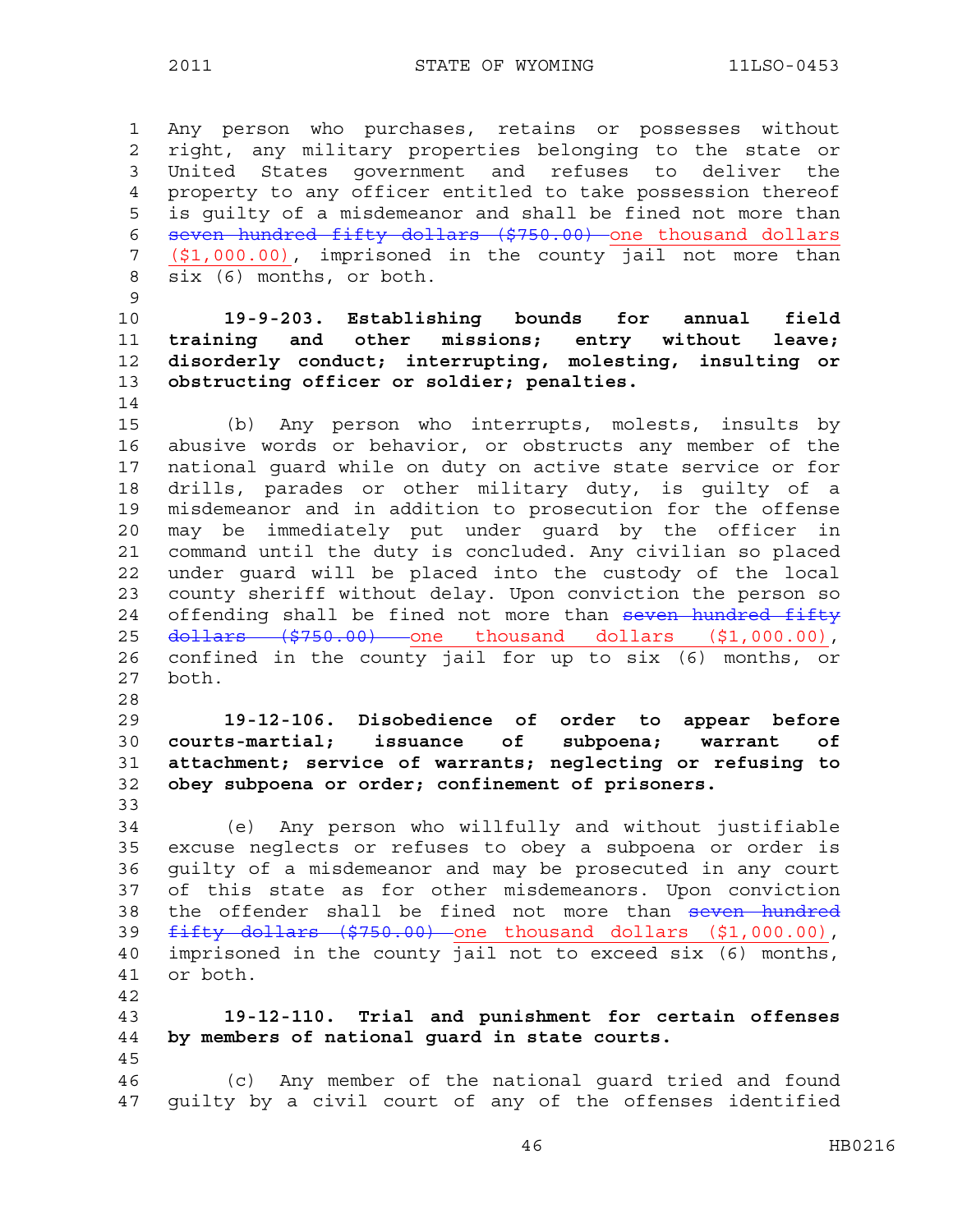1 in subsection (a) of this section shall be deemed guilty of 2 a misdemeanor and shall be punished by a fine of not more 3 than seven hundred fifty dollars (\$750.00) one thousand 4 dollars (\$1,000.00), imprisonment in the county jail not to 5 exceed six (6) months, or both. Upon a second or subsequent 6 conviction the person convicted shall be fined not less 7 than two hundred fifty dollars (\$250.00) nor more than one 8 thousand dollars (\$1,000.00) to which may be added 9 imprisonment in the county jail for not to exceed six (6) 10 months. The fine and sentence on a second or subsequent 11 conviction shall not be suspended. 12 13 **20-1-108. Offenses relating to marriage generally.**  14 15 If the county clerk neglects to record a marriage 16 certificate, or if any person performs a marriage ceremony 17 knowing that he is not legally authorized to do so or 18 knowing of any legal impediment to the proposed marriage, 19 he is guilty of a misdemeanor and shall be punished by a 20 fine not exceeding five hundred dollars (\$500.00) one 21 thousand dollars (\$1,000.00) or imprisonment for not 22 exceeding one (1) year. 23 24 **20-3-101. Desertion generally; penalty; public**  25 **welfare funds; prisoner's earnings; temporary order for**  26 **support.**  27 28 (b) Any person who without just cause or legal excuse 29 intentionally fails, refuses or neglects to provide 30 adequate support which the person knows or reasonably 31 should know the person is legally obligated to provide to a 32 child under eighteen (18) years of age is guilty of: 33 34 (i) A misdemeanor punishable by imprisonment for 35 not more than six (6) months, a fine of not more than seven 36 hundred fifty dollars (\$750.00) one thousand dollars 37 (\$1,000.00), or both; 38 39 (ii) A misdemeanor punishable by imprisonment for 40 not less than seven (7) days nor more than one (1) year, a 41 fine of not more than one thousand dollars (\$1,000.00) one 42 thousand five hundred dollars (\$1,500.00), or both, if: 43 44 **21-3-124. Failure to perform duty by officer or**  45 **member of board of trustees.**  46

47 HB0216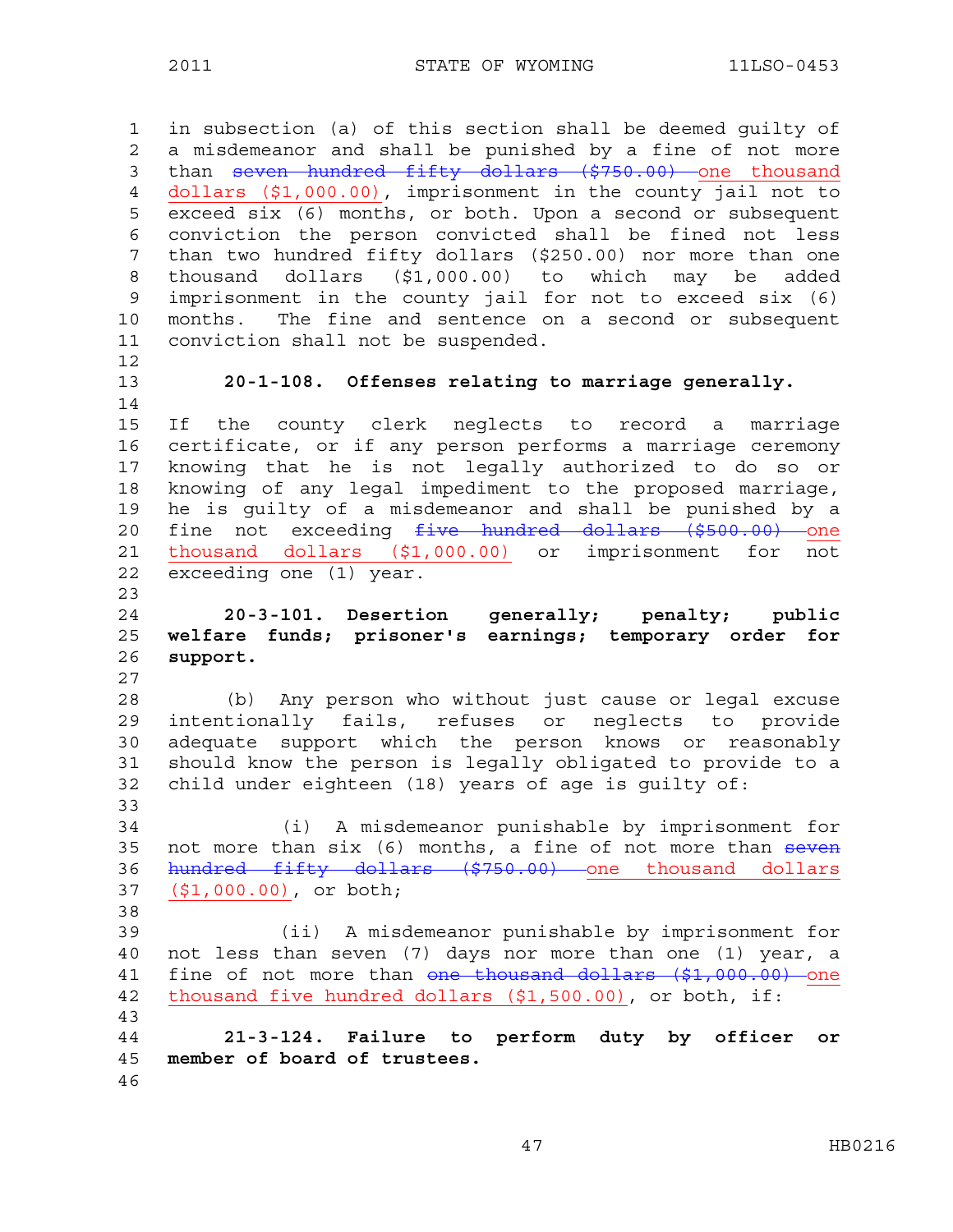1 Any member or officer of a board of trustees of a school 2 district who willfully fails, refuses, or neglects to 3 perform any duty imposed upon him by the provisions of this 4 code shall be guilty of a misdemeanor, and shall be 5 punished by a fine of not more than one hundred dollars 6 (\$100.00) one thousand dollars (\$1,000.00) or by 7 imprisonment in the county jail for a period of not more 8 than thirty (30) days or by both such fine and 9 imprisonment.

- 10
- 12

#### 11 **22-24-111. Petitions; statement of warning.**

13 Each petition shall include a statement of warning that a 14 person who signs a name other than his own on the petition, 15 or who knowingly signs his name more than once for the same 16 proposition at one (1) election, or who signs the petition 17 knowing that he is not a qualified registered voter, upon 18 conviction, is punishable by a fine of not more than one 19 thousand dollars (\$1,000.00) one thousand five hundred 20 dollars (\$1,500.00) or by imprisonment for not more than 21 one (1) year or both.

22

#### 23 **22-24-123. Penalties.**

24

25 (a) Any person who signs a name other than his own on 26 a petition for initiative or on a petition for referendum, 27 or who knowingly signs his name more than once for the same 28 proposition at one (1) election, or who signs such petition 29 knowing that he is not a qualified registered voter, upon 30 conviction shall be fined not more than one thousand 31 <del>dollars (\$1,000.00)</del> one thousand five hundred dollars 32 (\$1,500.00) or imprisoned for not more than one (1) year, 33 or both.

34

36

### 35 **23-4-104. Fish hatchery protection; penalty**.

37 Any person who, without consent of the owner, intentionally 38 removes, destroys or introduces a substance into the waters 39 of another with intent to destroy, any fish in a fish 40 hatchery, artificial lake, pond including a catch out pond 41 being used as a commercial aqua-culture operation is guilty 42 of a misdemeanor punishable by imprisonment for not more 43 than six (6) months, a fine of not more than seven hundred 44 fifty dollars (\$750.00) one thousand dollars (\$1,000.00), 45 or both, if the value of the fish destroyed is not more 46 than five hundred dollars (\$500.00), or a felony punishable 47 by imprisonment for not more than ten (10) years, a fine of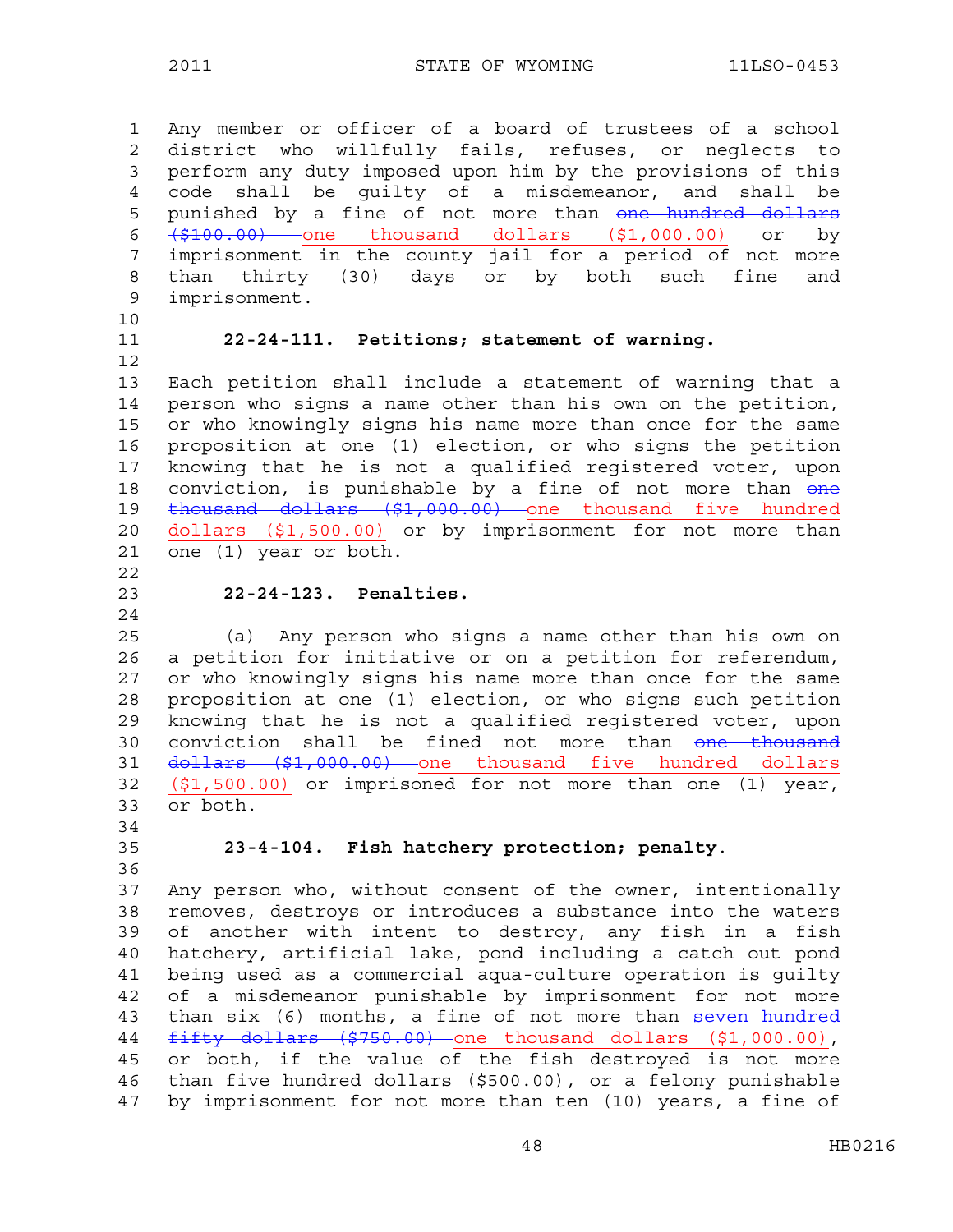1 not more than ten thousand dollars (\$10,000.00), or both, 2 if the value of the fish destroyed is more than five 3 hundred dollars (\$500.00). 4 5 **23-6-204. Penalty for violations generally.**  6 7 (d) In addition to any other penalty imposed under 8 this act, any person who takes any wildlife for competition 9 in any hunting or fishing event at which rewards or prizes 10 are offered as part of the competition and the wildlife is 11 taken in violation of this act is guilty of a misdemeanor 12 subject to a fine of not less than two hundred dollars 13  $(\frac{200.00}{\sqrt{200.00}})$  one thousand dollars  $(\frac{21}{\sqrt{00.00}})$  or two  $(2)$  times 14 the amount of the competition reward or prize, whichever is 15 greater. 16 17 **24-1-109. Closing or restricting use; failure to**  18 **observe signs and markers; exceptions.**  19 20 (a) Any person who willfully fails to observe any 21 sign, marker, warning, notice, or direction, placed or 22 given under W.S. 24-1-108 is guilty of a misdemeanor, and 23 upon conviction thereof by any court of competent 24 jurisdiction, shall be subject to a fine of not more than 25 seven hundred fifty dollars (\$750.00) one thousand dollars 26 (\$1,000.00) or to imprisonment for a period not to exceed 27 thirty (30) days, or to both such fine and imprisonment. 28 29 **24-1-113. Owner of unnatural canal to construct and**  30 **maintain bridge at road crossing; subsequent assumption and**  31 **maintenance by county.**  32 33 Any person, company, corporation or association of persons, 34 operating or maintaining in whole or in part, either as 35 owners, agent, occupant or appropriator any ditch, canal or 36 watercourse, not being a natural stream, for irrigation or 37 any other, and different purpose, shall put in, construct, 38 maintain and keep in repair at his, her, its or their 39 expense for one (1) year, where the same crosses any public 40 highway or publicly traveled road, a good substantial 41 bridge, not less than fourteen (14) feet in width, over 42 such ditch, canal or watercourse where it crosses such 43 road. Any violation of the provisions of this section shall 44 be a misdemeanor, and upon conviction thereof, the person 45 so offending shall pay a fine in any sum not exceeding one 46 hundred dollars (\$100.00) one thousand dollars (\$1,000.00) 47 for each day such ditch, canal or watercourse shall be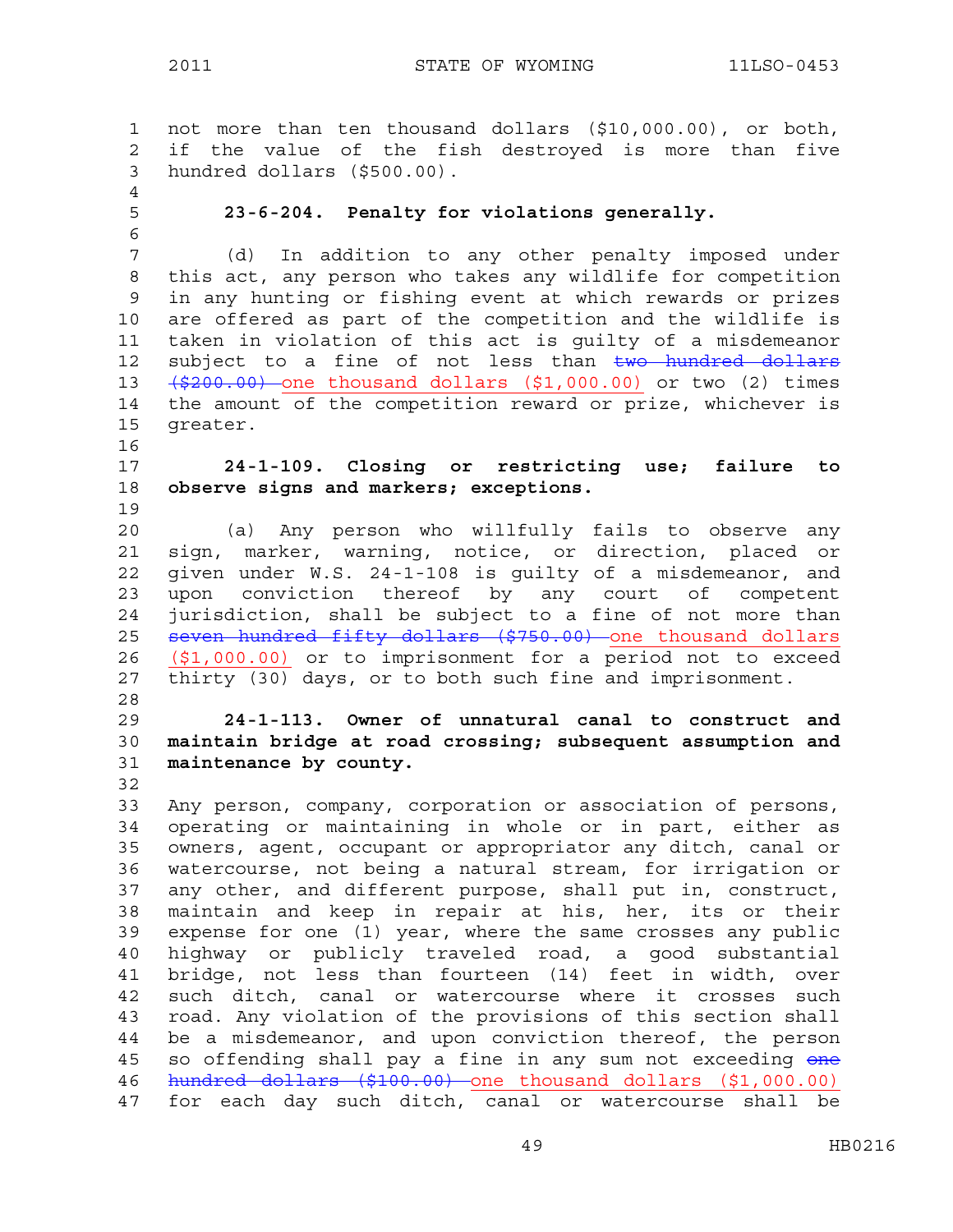1 unbridged, insufficiently bridged, or permitted to remain 2 out of repair; provided, that after the expiration of one 3 (1) year, from the construction of said bridge, the road 4 supervisor of the road district in which said bridge is 5 located, shall upon being notified by the owner or owners 6 of the ditch, canal or watercourse over which said bridge 7 is constructed, at once inspect said bridge, and if found 8 in a good and lawful condition, shall accept the same for 9 the county in which it is located, and said bridge shall 10 thereafter be maintained by the said county.

11

14

# 12 **24-1-133. Posting notice of restrictions to public**  13 **roads and adjacent lands; restrictions; penalties.**

15 (c) The governing body or its authorized 16 representative having jurisdiction over the public road 17 shall issue a written demand to any person who unlawfully 18 posts a notice in violation of subsection (a) of this 19 section directing that the notice be removed within three 20 (3) days following receipt of the notice. The demand shall 21 be delivered in person by a peace officer or mailed by both 22 first class mail and certified mail return receipt 23 requested to the person's last known mailing address. Any 24 person who knowingly posts an illegal notice or who fails 25 to remove an illegal notice within three (3) days after 26 receiving the demand from the governing body is guilty of a 27 misdemeanor. If the person cannot be personally served 28 because he deliberately made himself unavailable for 29 service, or refused to accept delivery of the demand by 30 certified mail, then he shall be guilty of a misdemeanor if 31 he fails to remove the illegal notice within five (5) days 32 after the demand was mailed to him by the governing body. 33 Any person convicted of a misdemeanor under this section 34 shall be punished by a fine up to six hundred dollars 35 (\$600.00) one thousand dollars (\$1,000.00) for each day the 36 person fails to remove the illegal notice. For a second or 37 subsequent offense, the penalty shall be a fine of not more 38 than six hundred dollars (\$600.00) one thousand dollars 39 (\$1,000.00) per day, and up to six (6) months in jail, or 40 both.

- 41
- 

#### 42 **24-6-110. Prohibited acts.**

43

44 (b) The performance of a prohibited act shall not be 45 unlawful if necessitated by an emergency resulting from the 46 then existing condition of such access facility or local 47 service road. If access to the facility is made by means of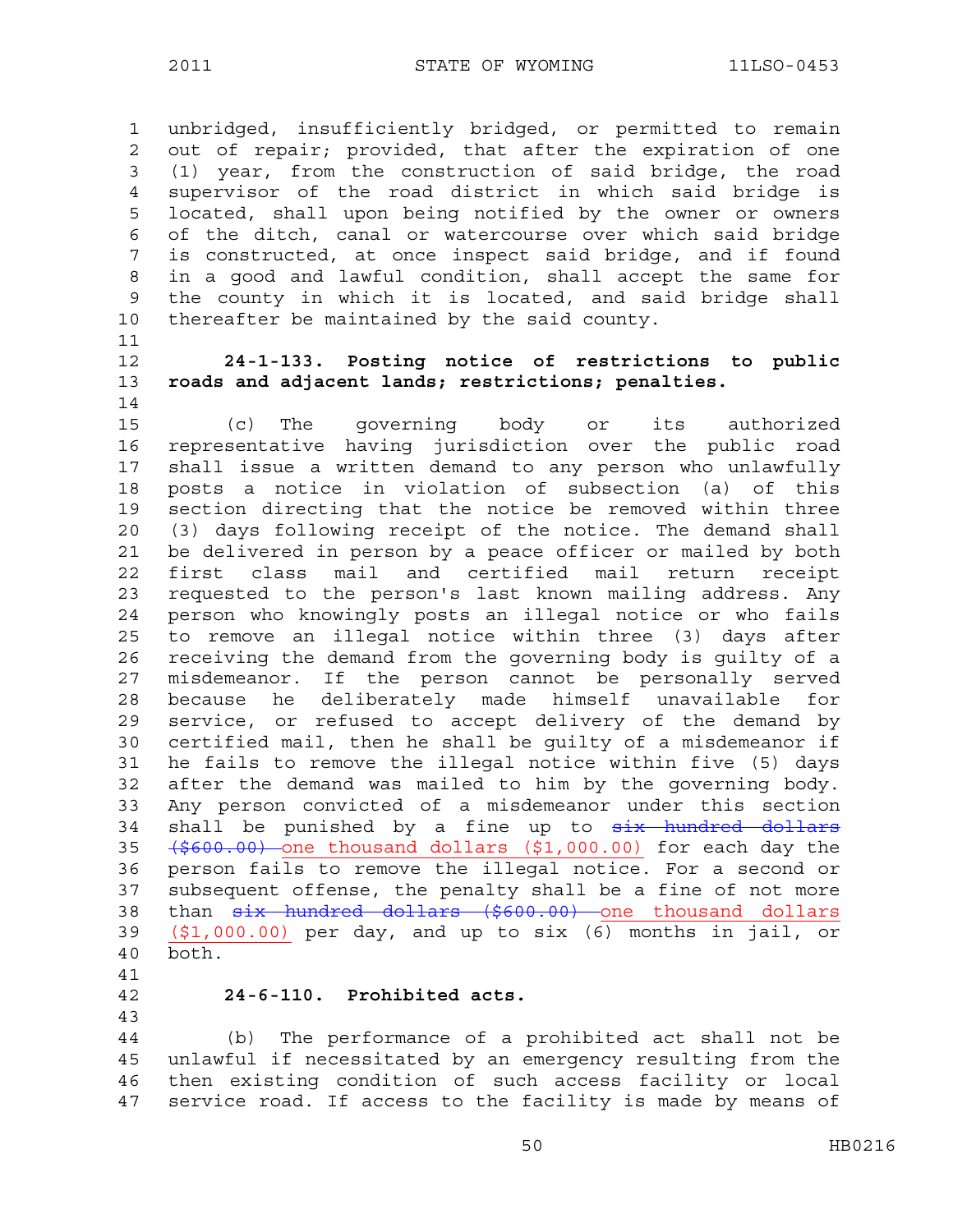1 cutting or removal of a fence or gate, the person so doing 2 shall be liable for its repair or replacement under the 3 direction of the department of transportation. Any person 4 who violates any of the provisions of this section shall be 5 guilty of a misdemeanor and upon arrest and conviction 6 shall be punished by a fine of not less than five dollars 7 (\$5.00) nor more than one hundred dollars (\$100.00) one 8 thousand dollars (\$1,000.00). 9 10 **25-10-126. Penalties for unwarranted hospitalization**  11 **or denial of rights.**  12 13 (b) A person who willfully denies any individual any 14 of the rights accorded to him under this act is guilty of a 15 misdemeanor punishable by a fine not exceeding seven 16 hundred fifty dollars (\$750.00) one thousand dollars 17 (\$1,000.00) or imprisonment not exceeding six (6) months, 18 or both. 19 20 **26-13-120. Political contributions prohibited;**  21 **penalty.**  22 23 (b) Any officer, director, stockholder, attorney or 24 agent of any insurer which violates this section, who 25 participates in, aids, abets, advises or consents to any 26 such violation, and any person who solicits or knowingly 27 receives any money or property in violation of this 28 section, is guilty of a misdemeanor and shall be punished 29 by imprisonment for not more than one (1) year and a fine 30 of not more than one thousand dollars (\$1,000.00) one 31 thousand five hundred dollars (\$1,500.00). Any officer or 32 director abetting in any contribution made in violation of 33 this section is liable to the insurer for the amount so 34 contributed. 35 36 **26-29-237. Penalties.**  37 38 (a) Any person who willfully makes a false or 39 fraudulent statement in or relating to an application for 40 membership or for the purpose of obtaining money from or a 41 benefit in any society is guilty of a misdemeanor 42 punishable by a fine of not less than one hundred dollars 43 (\$100.00) or more than five hundred dollars (\$500.00) one 44 thousand dollars (\$1,000.00), or imprisonment for not less 45 than thirty (30) days or more than one (1) year, or both. 46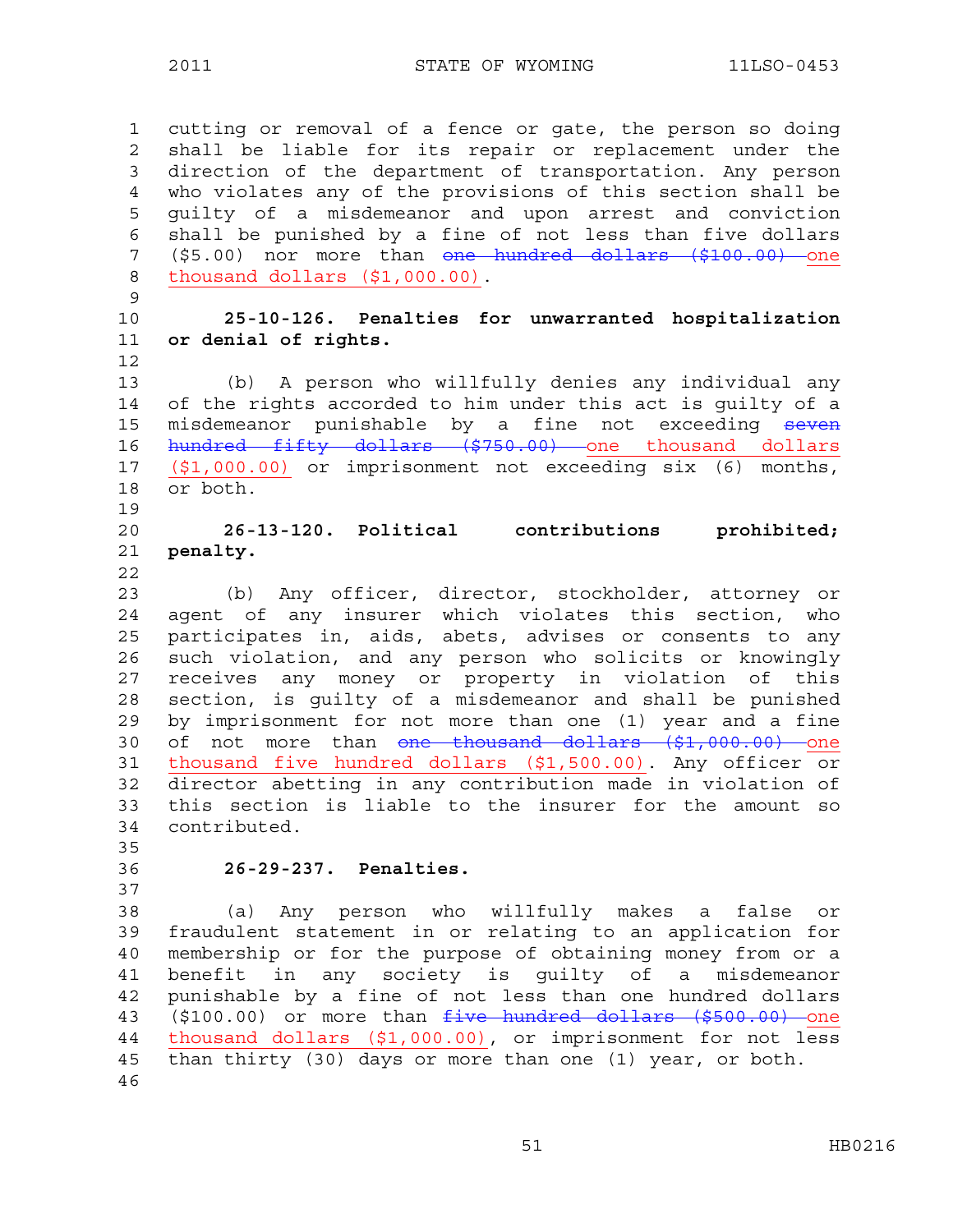1 (c) Any person who solicits membership for, or in any 2 manner assists in procuring membership in, any society not 3 licensed to do business in this state, upon conviction, is 4 guilty of a misdemeanor punishable by a fine of not less 5 than fifty dollars (\$50.00) or more than two hundred 6 dollars (\$200.00) one thousand dollars (\$1,000.00). 7 8 **26-32-103. Penalty.**  9 10 Any person who violates any provision of this chapter is 11 guilty of a misdemeanor, and upon conviction thereof, shall 12 be punished by a fine of not more than  $f$ ive hundred dollars 13  $\left(\frac{2500.00}{7}\right)$  one thousand dollars (\$1,000.00) or by 14 imprisonment for not more than six (6) months, or both. 15 16 **26-44-113. Sanctions.**  17 18 (b) Any director or officer of an insurance holding 19 company system who knowingly violates, participates in, or 20 assents to, or who knowingly permits any of the officers or 21 agents of the insurer to engage in transactions or make 22 investments which violate this act is guilty of a 23 misdemeanor punishable by a fine of not more than one 24 thousand dollars (\$1,000.00) one thousand five hundred 25 dollars (\$1,500.00), imprisonment for not more than one (1) 26 year, or both. 27 28 **27-1-107. Nonresident employers to post bond;**  29 **penalty.** 30 31 Any person or persons, corporation, agent, manager or 32 employer who shall violate any of the provisions of W.S. 33 27-1-106 shall be deemed guilty of a misdemeanor, and upon 34 conviction thereof shall for each offense, be subject to a 35 fine of not more than seven hundred fifty dollars 36 (\$750.00) one thousand dollars (\$1,000.00), imprisonment in 37 the county jail for not more than one (1) year, or both. 38 39 **27-1-108. Penalties generally.**  40 41 Any person who violates or omits to comply with any of the 42 provisions of this act, or any final order of the 43 department of employment is guilty of a misdemeanor and 44 upon conviction shall be punished by a fine of not more 45 than one thousand dollars (\$1,000.00) one thousand five 46 hundred dollars (\$1,500.00), imprisonment in the county 47 jail for not more than one  $(1)$  year, or both.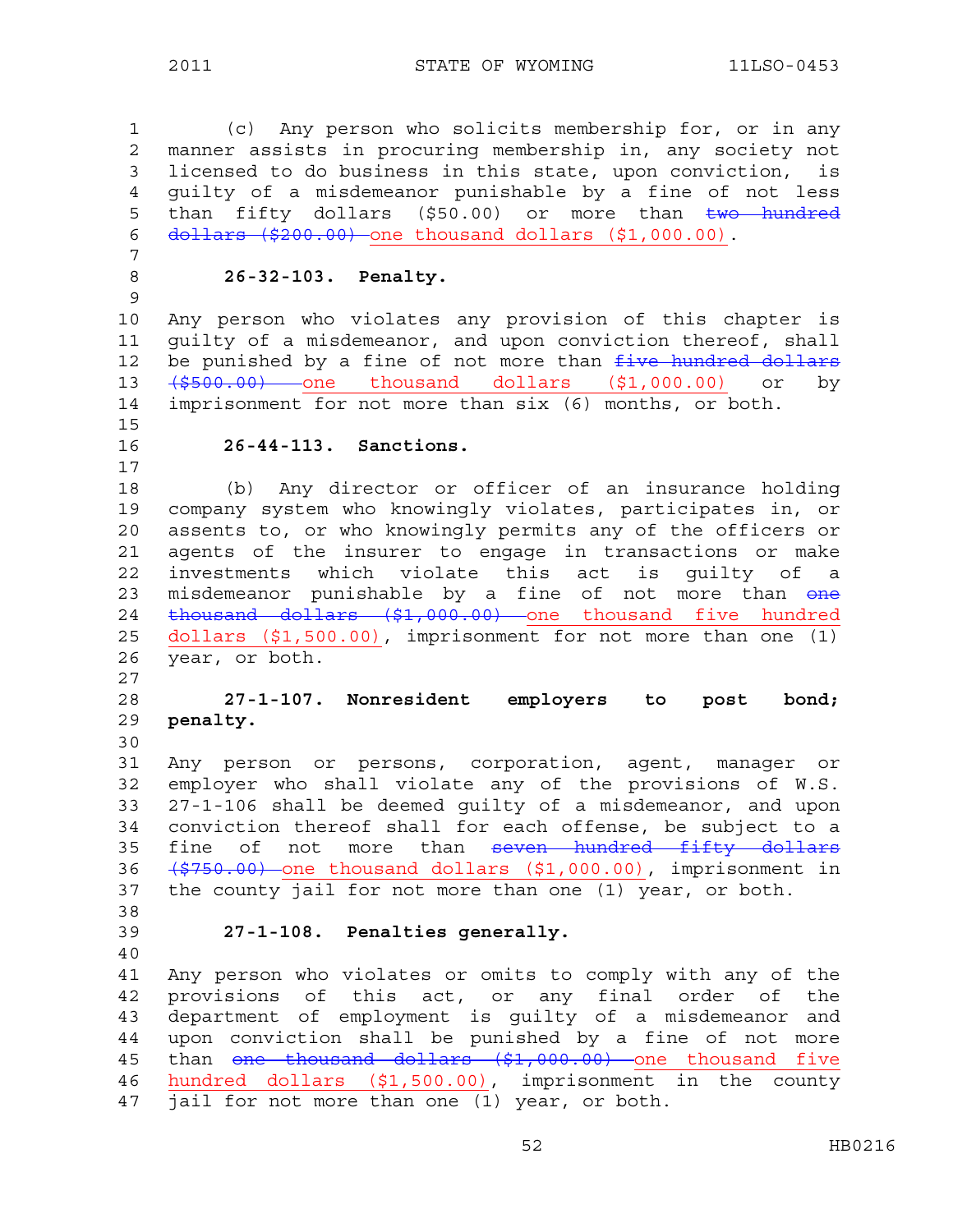1 2 **27-3-702. Obtaining benefits by fraud;**  3 **disqualification of benefits; penalties.**  4 5 (a) No person shall, for himself or any other person, 6 knowingly make a false statement or misrepresentation or 7 knowingly fail to disclose a material fact to obtain or 8 increase benefits or other payments under this act or other 9 state or federal law. Any person violating this section is 10 guilty of: 11 12 (i) A misdemeanor punishable by a fine of not 13 more than seven hundred fifty dollars (\$750.00) one 14 thousand dollars (\$1,000.00), imprisonment for not more 15 than ninety (90) days, or both, if the amount of benefits 16 obtained in violation of this section is less than one 17 thousand dollars (\$1,000.00); or 18 19 **27-3-703. Fraud by employing unit; refusal to furnish**  20 **reports; failure to make required payments; failure to**  21 **comply with injunction order; penalties.**  22 23 (a) No officer, agent or any other individual of an 24 employing unit shall knowingly make a false statement or 25 misrepresentation or knowingly fail to disclose a material 26 fact with the intention of preventing or reducing the 27 payment of benefits to any entitled individual, to avoid 28 being subject to this act or to avoid or reduce any 29 contribution or other payment required from an employing 30 unit under this act, or willfully fail or refuse to make 31 any contribution or other payment. Any such individual 32 violating this subsection is guilty of a misdemeanor 33 punishable by imprisonment for not more than ninety (90) 34 days, a fine of not more than seven hundred fifty dollars 35 (\$750.00) one thousand dollars (\$1,000.00), or both. Each 36 false statement, misrepresentation or failure to disclose a 37 material fact is a separate offense. 38 39 **27-3-704. General penalty.** 40 41 Any person willfully violating this act or any order, rule 42 or regulation under this act for which no specific penalty 43 is provided is guilty of a misdemeanor and shall be fined 44 not more than seven hundred fifty dollars (\$750.00) one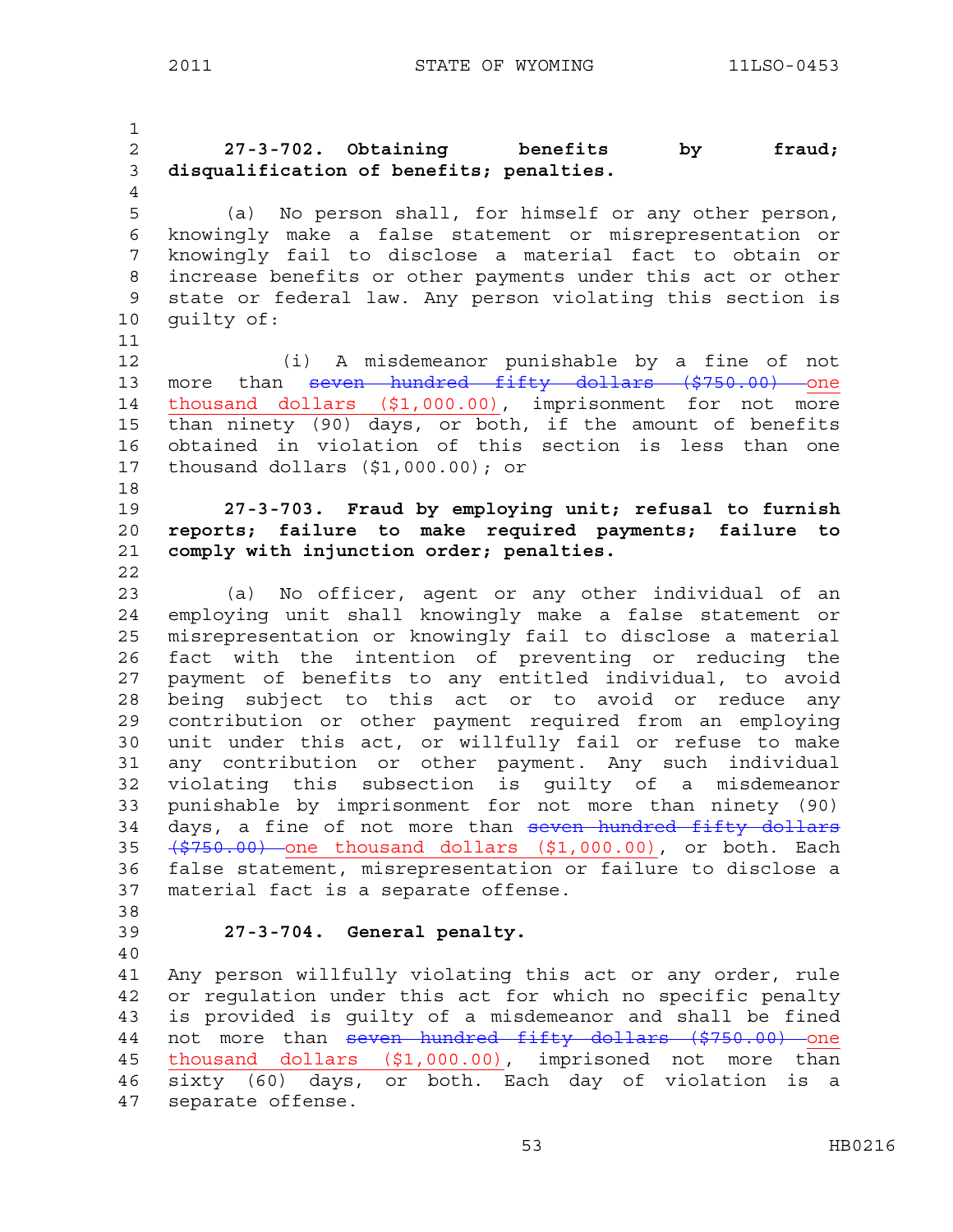1 2 **27-4-103. Semimonthly payments required; penalty.**  3 4 Every person violating any of the provisions of this act, 5 shall be guilty of a misdemeanor and upon conviction 6 thereof, shall be punished by a fine of not more than seven 7 hundred fifty dollars (\$750.00) one thousand dollars 8 (\$1,000.00), or by imprisonment in the county jail for a 9 period of not more than six (6) months, or by both fine and 10 imprisonment. 11 12 **27-4-105. Payment of employee quitting or discharged**  13 **and suit for wages; penalty.** 14 15 Every person, firm or corporation willfully violating any 16 of the provisions of W.S. 27-4-104 is guilty of a 17 misdemeanor and shall be punished by a fine of not less 18 than five hundred dollars (\$500.00) nor more than seven 19 hundred fifty dollars (\$750.00) one thousand dollars 20 (\$1,000.00) for each offense. 21 22 **27-4-116. Employee not liable for dishonored check;**  23 **penalty.**  24 25 (b) Every employer who violates this section is 26 guilty of a misdemeanor punishable by a fine of not more 27 than seven hundred fifty dollars (\$750.00) one thousand 28 dollars (\$1,000.00). 29 30 **27-5-110. Penalties.** 31 32 Any person who violates any of the provisions of this act 33 is guilty of a misdemeanor and upon conviction, for each 34 offense, shall be punished by a fine of not more than  $f$ ive 35 hundred dollars (\$500.00) one thousand dollars (\$1,000.00), 36 or by imprisonment for not more than six (6) months, or 37 both. 38 39 **27-6-113. Children; penalty for violations.** 40 41 (a) Any person employing any child or children in 42 violation of the provisions of this act, or any child, 43 subject hereto, who willfully and intentionally violates 44 the provisions of this act, or any person who permits a 45 violation, shall be deemed guilty of a misdemeanor and upon 46 conviction thereof, shall be fined not more than seven 47 hundred fifty dollars (\$750.00) one thousand dollars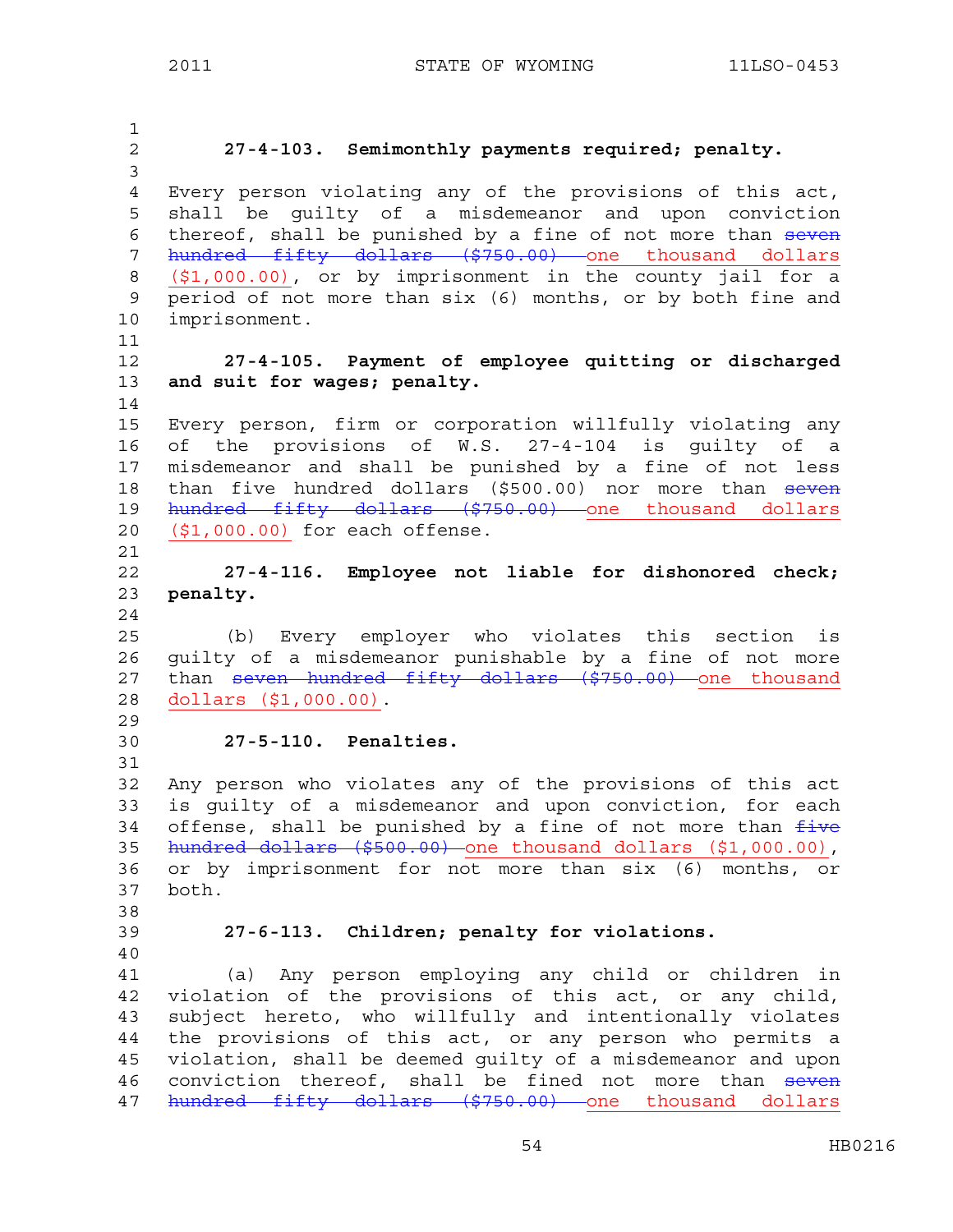1 (\$1,000.00) or imprisoned in the county jail not more than 2 one hundred (100) days, or both, in the discretion of the 3 court. 4 5 **27-6-116. Penalties for violations of certain**  6 **provisions.** 7 8 Any person, firm or corporation, employing any child in 9 violation of the provisions of this act, or permitting, or 10 conniving at such violation, shall be deemed guilty of a 11 misdemeanor, and upon conviction thereof, shall be fined 12 not less than twenty-five dollars (\$25.00) nor more than 13 <del>one hundred dollars (\$100.00)</del> one thousand dollars 14 (\$1,000.00) or imprisoned in the county jail not less than 15 thirty (30) days nor more than ninety (90) days, or by both 16 such punishments, in the discretion of the court. 17 18 **27-8-111. Penalty.** 19 20 Any person violating any of the provisions of this act 21 shall be deemed guilty of a misdemeanor, and upon 22 conviction thereof shall be punished by a fine of not less 23 than fifty dollars (\$50.00) nor more than one hundred 24 dollars (\$100.00) one thousand dollars (\$1,000.00), or by 25 imprisonment in the county jail for a period not exceeding 26 six (6) months, or by both such fine and imprisonment as 27 the court may direct. 28 29 **27-14-506. Employer's injury report; penalty for**  30 **failure to report.**  31 32 (c) Willful failure or gross negligence to report 33 occurrences causing injury to any of his employees by an 34 employer is a misdemeanor, punishable by a fine of not more 35 than seven hundred fifty dollars (\$750.00) one thousand 36 dollars (\$1,000.00), imprisonment for not more than six (6) 37 months, or both. 38 39 **27-14-510. Misrepresentations or false statements;**  40 **failure of employer to establish account or furnish payroll**  41 **report.**  42 43 (a) Any person who knowingly makes, authorizes or 44 permits any misrepresentation or false statement to be made 45 for the purpose of him or another person receiving payment 46 of any kind under this act is guilty of: 47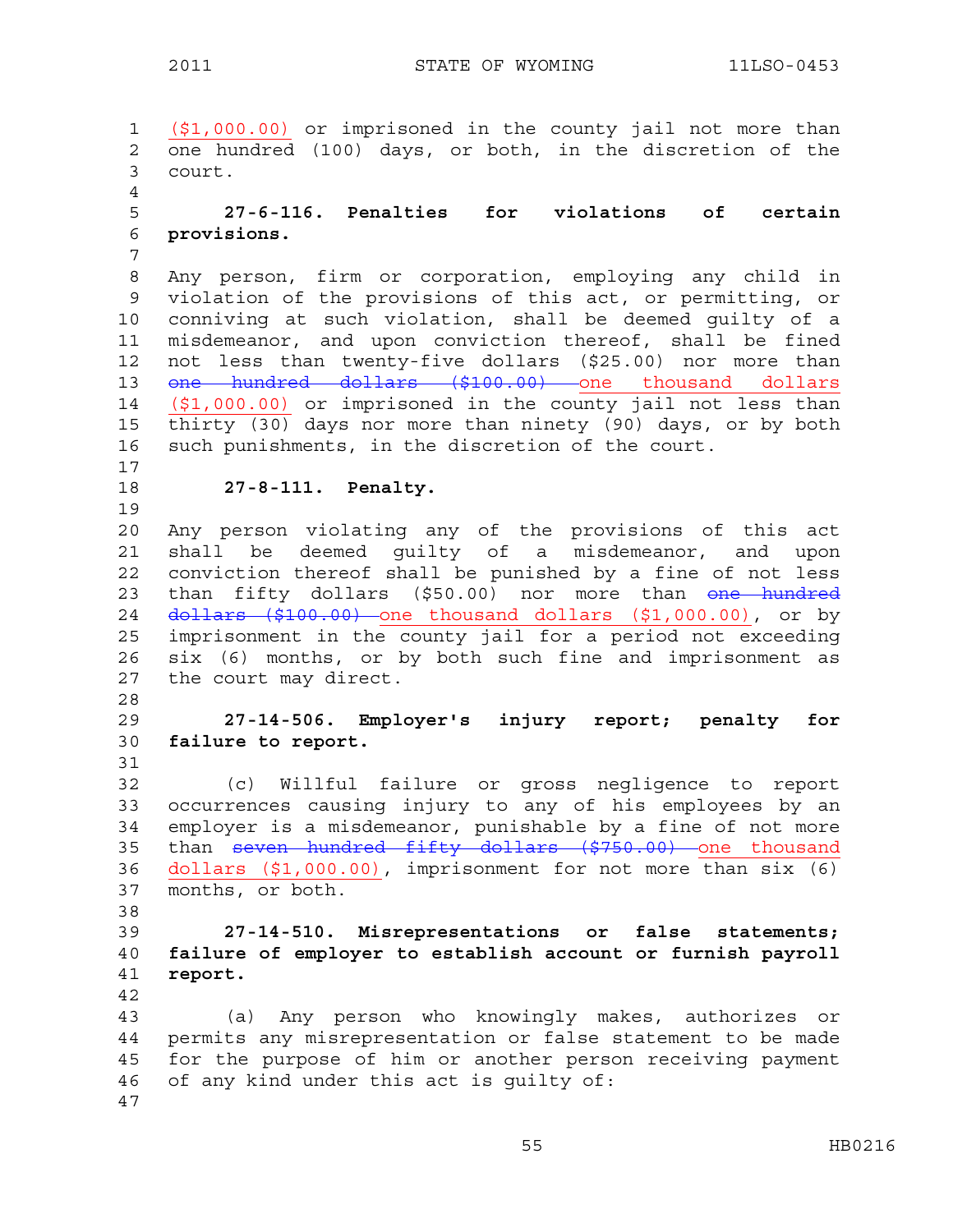2011 STATE OF WYOMING 11LSO-0453

1 (i) A misdemeanor punishable by a fine of not 2 more than seven hundred fifty dollars (\$750.00) one 3 thousand dollars (\$1,000.00), imprisonment for not more 4 than six (6) months, or both, if the value of the payment 5 is less than five hundred dollars (\$500.00); 6 7 (b) Any employer who knowingly makes a false 8 statement in a payroll report or reports resulting in the 9 avoidance of or reduction in the employer's premium 10 obligation within a one (1) year period is guilty of: 11 12 (i) A misdemeanor punishable by a fine of not 13 more than <del>seven hundred fifty dollars (\$750.00) one</del> 14 thousand dollars (\$1,000.00), imprisonment for not more 15 than six (6) months, or both, if the avoided premium or 16 reduction in premium is less than five hundred dollars 17 (\$500.00); or 18 19 (c) Any employer who knowingly makes a false 20 statement in an injury report with the intention of denying 21 a worker benefits due under this act is guilty of: 22 23 (i) A misdemeanor punishable by a fine of not 24 more than seven hundred fifty dollars (\$750.00) one 25 thousand dollars (\$1,000.00), imprisonment for not more 26 than six (6) months, or both, if the value of the benefits 27 is less than five hundred dollars (\$500.00); 28 29 (d) Any employer who knowingly fails to establish an 30 account or knowingly fails to furnish a payroll report as 31 required by this act is guilty of: 32 33 (i) A misdemeanor punishable by a fine of not 34 more than seven hundred fifty dollars (\$750.00) one 35 thousand dollars (\$1,000.00), imprisonment for not more 36 than six (6) months, or both, for a first conviction; or 37 38 **27-14-608. Attorney fees; penalty for violation.**  39 40 (b) Any person violating this section is guilty of a 41 misdemeanor and upon conviction shall be fined not more 42 than seven hundred fifty dollars (\$750.00) one thousand 43 dollars (\$1,000.00), imprisonment in the county jail for a 44 term not to exceed six (6) months, or both. 45 46 **27-14-805. Confidentiality of information; unlawful**  47 **disclosure; exception.**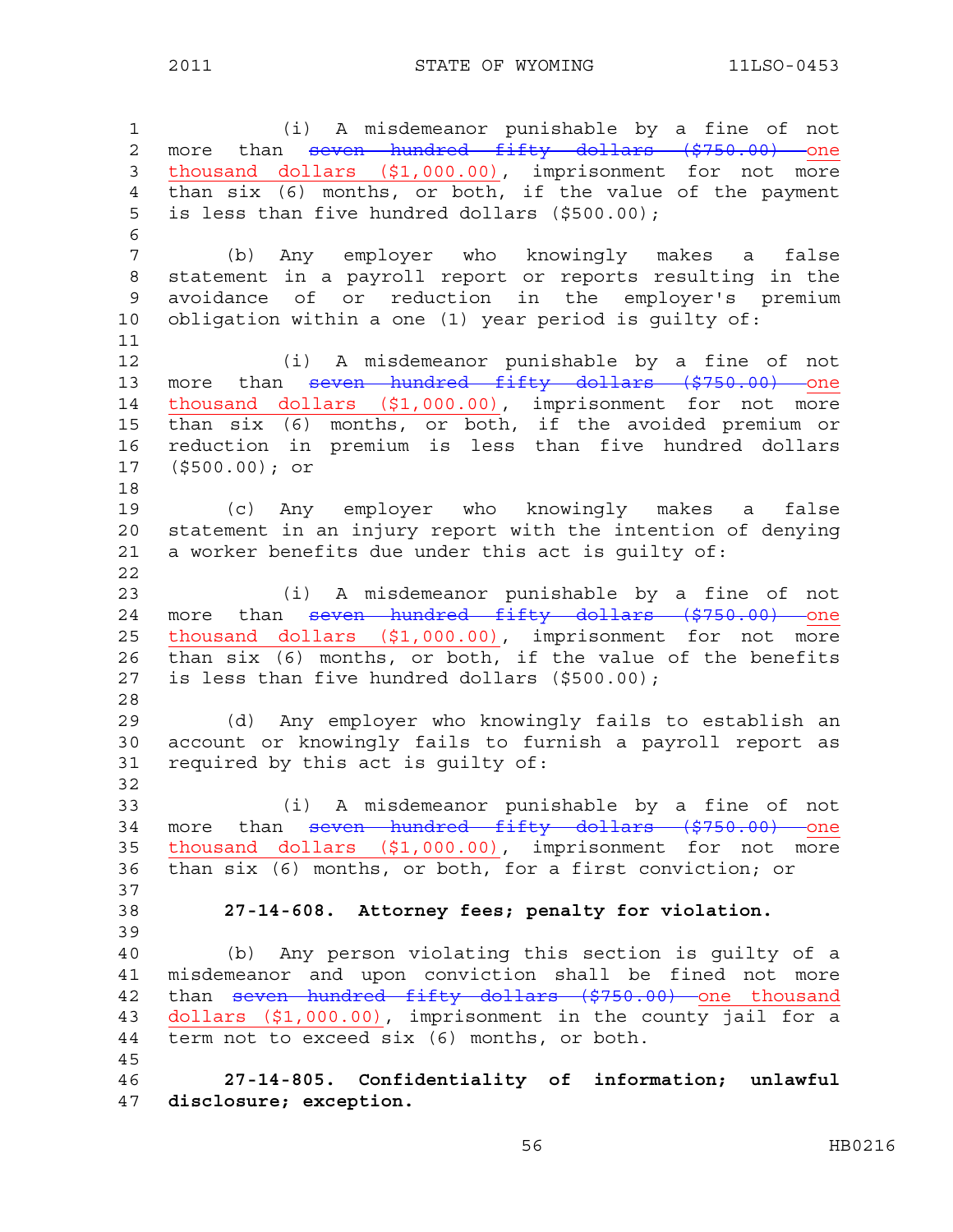1 2 (c) Notwithstanding subsection (a) of this section 3 and any other provision of law to the contrary, and for 4 purposes of ensuring any medical or disability benefit 5 payment under this act does not duplicate any benefit 6 payment made by another state agency, insurer, group health 7 plan, third party administrator, health maintenance 8 organization or similar entity, the department may upon 9 request of the state agency, insurer or similar entity, 10 disclose information limited to a recipient's name, social 11 security number, amount of benefit payment, charge for 12 services, date of services and services rendered relating 13 to the benefit payment made under this act. A state 14 agency, insurer, group health plan, third party 15 administrator, health maintenance organization or similar 16 entity shall, upon request of the department, disclose the 17 same limited information to the department. Information 18 received under this subsection shall be used only for the 19 purpose authorized by this subsection and shall otherwise 20 be confidential and the recipient entity shall be subject 21 to the confidentiality restrictions imposed by law upon 22 information received to the extent required of the 23 department. Any violation of this subsection is a 24 misdemeanor punishable by imprisonment for not more than 25 six (6) months, a fine of not more than seven hundred fifty 26 dollars (\$750.00) one thousand dollars (\$1,000.00), or 27 both. 28 29 **28-7-102. Penalties.**  30 31 (a) Any person or individual failing to register as a 32 lobbyist with the secretary of state shall be guilty of a 33 misdemeanor subject to a fine of not more than two hundred 34 dollars (\$200.00) one thousand dollars (\$1,000.00). 35 36 (b) Any person or organization failing to file a 37 lobbyist activity report required under this section or who 38 files a lobbyist activity report containing information 39 which the lobbyist knows to be false is guilty of a

40 misdemeanor punishable by a fine of not more than seven 41 hundred fifty dollars (\$750.00) one thousand dollars 42 (\$1,000.00). Upon a second or subsequent conviction under 43 this section, any person or organization shall have his 44 right to be a registered lobbyist revoked by the secretary 45 of state for a period of up to two (2) years in addition to 46 any fine.

47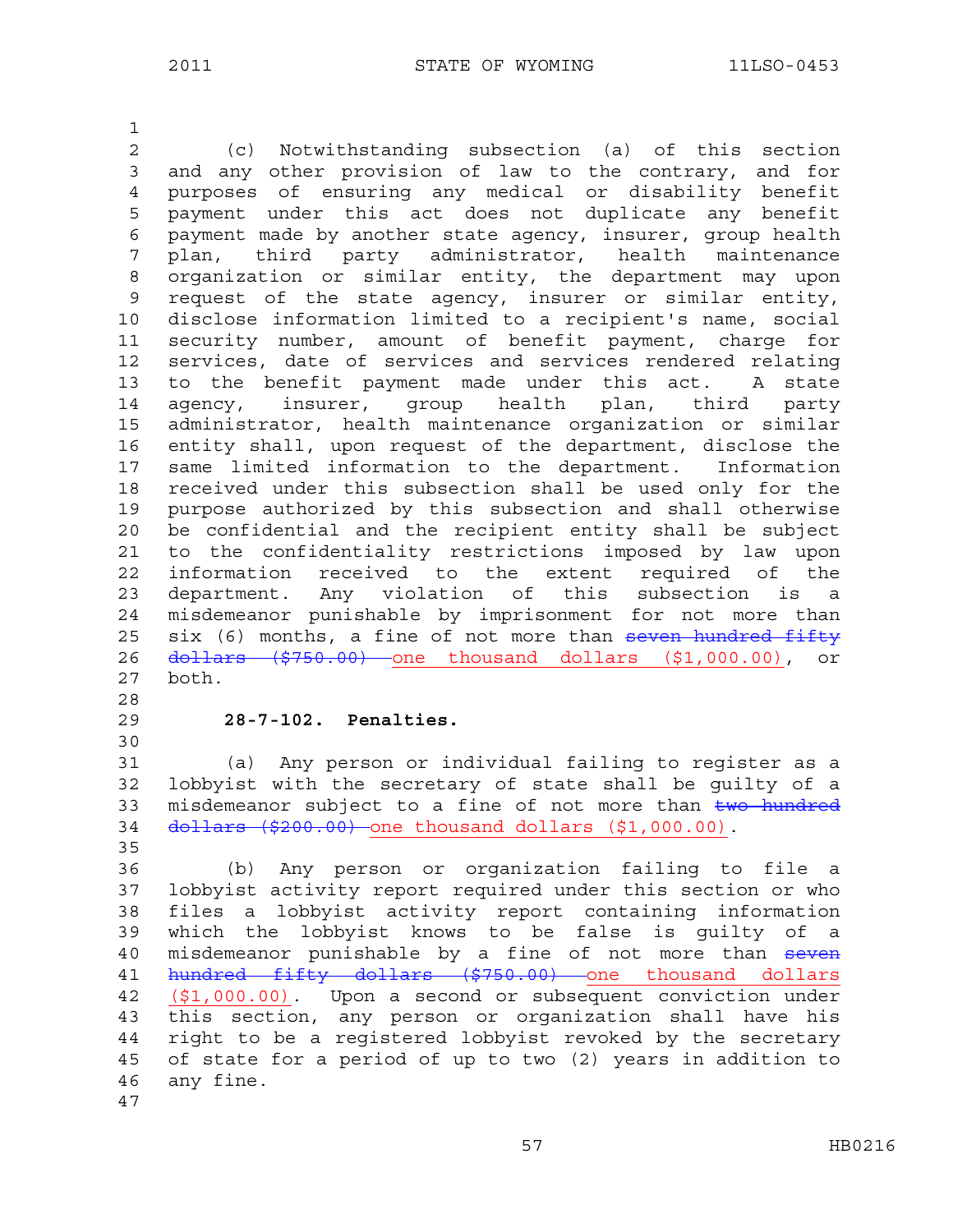1 **29-1-601. False or frivolous liens; damages;**  2 **penalties.**  3 4 (c) Any person who offers to have recorded or filed a 5 forged or groundless lien in violation of this section with 6 the intent to threaten, harass or intimidate a public 7 official or employee in the performance or nonperformance 8 of his official duties is guilty of a misdemeanor 9 punishable by a fine of not more than seven hundred fifty 10 <del>dollars (\$750.00)</del> one thousand dollars (\$1,000.00), 11 imprisonment for not more than six (6) months, or both. 12 13 **29-3-108. Fraudulent violation of section 29-3-107;**  14 **penalty.**  15 16 If any person removes any property covered by the lien 17 created by this chapter from its location when the lien is 18 filed and recorded without the written consent of the 19 holder of the lien and with intent to defraud the 20 lienholder, either originally or by transfer, the person 21 removing or causing the property to be removed is guilty of 22 a misdemeanor. On conviction he shall be punished by a fine 23 of not more than seven hundred fifty dollars (\$750.00) one 24 thousand dollars (\$1,000.00). 25 26 **29-5-106. Removal of encumbered property without**  27 **lienholder's consent; penalty.**  28 29 If any person removes any property covered by the lien 30 created by this chapter from the place where the property 31 is located when the lien statement is filed without the 32 written consent of the holder of the lien, either 33 originally or by transfer, the person causing the property 34 to be removed is guilty of a misdemeanor. On conviction he 35 may be fined not more than seven hundred fifty dollars 36 (\$750.00) one thousand dollars (\$1,000.00). 37 38 **29-7-102. Right of possession by lien claimant;**  39 **termination thereof; removal of property without**  40 **lienholder's consent; penalty therefor; filing of lien**  41 **statement in lieu of possession.**  42 43 (b) If any person causes to be removed from the 44 possession of a lien claimant any property or part thereof 45 which is subject to the lien created by W.S. 29-7-101 46 through 29-7-106 from the place where the property was 47 located when the lien is perfected, without the written

58 HB0216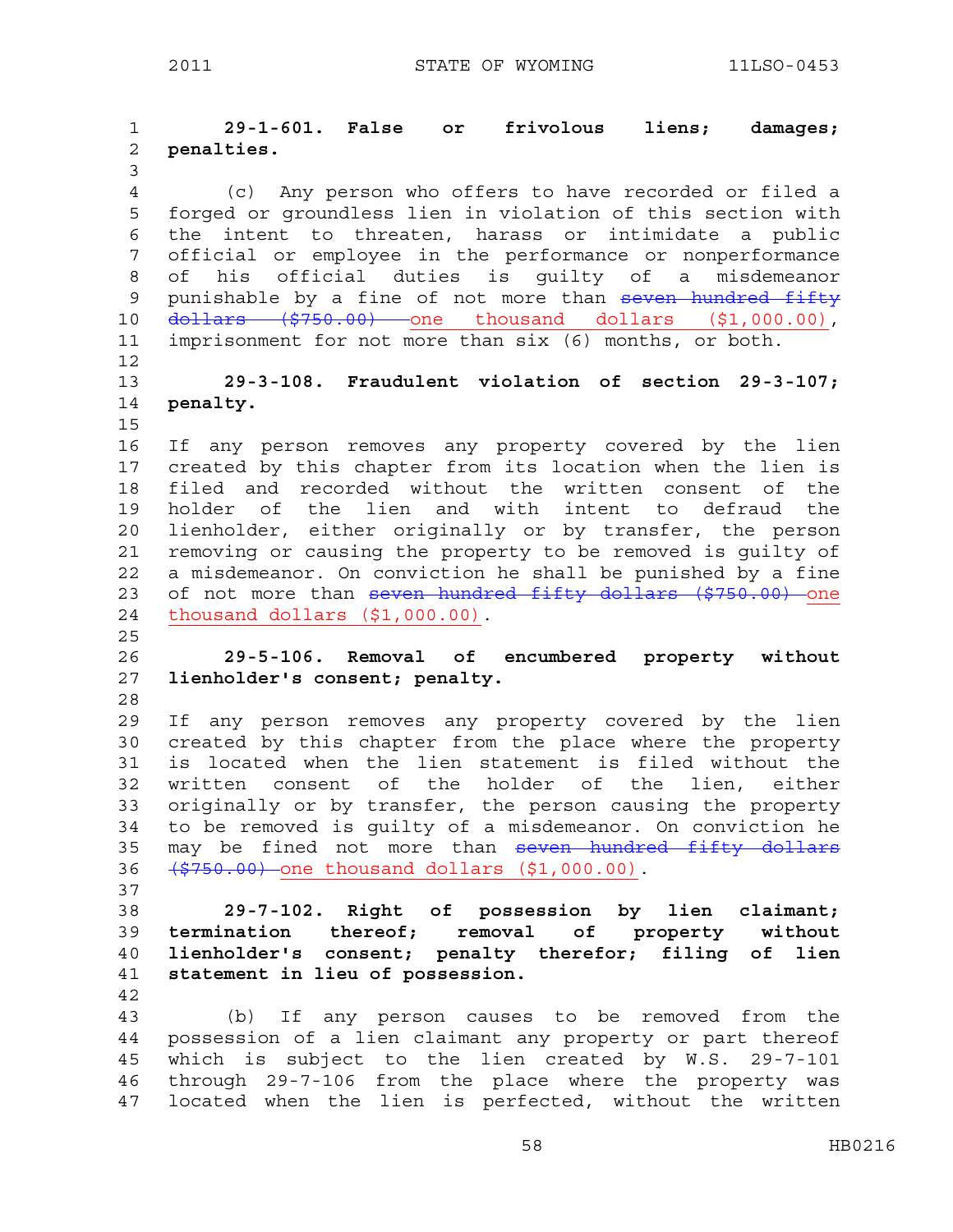1 consent of the owner and the holder of the lien or his 2 agent, either originally or by transfer, the person so 3 removing the property affected by the lien is guilty of a 4 misdemeanor. On conviction he may be punished by a fine of 5 not more than seven hundred fifty dollars (\$750.00) one 6 thousand dollars (\$1,000.00). 7 8 **29-7-207. Selling or removing encumbered property**  9 **without lienholder's consent; penalty.**  10 11 Any owner of a female animal or offspring on which a lien 12 exists under W.S. 29-7-201 through 29-7-207 who disposes of 13 any female animal or offspring before the lien expires or 14 is satisfied or who removes the female animal or offspring 15 with intent to deprive a lien claimant of his lien or with 16 intent to damage an innocent purchaser, and does so without 17 first having obtained the consent of the lienholder to the 18 disposition is guilty of a misdemeanor. On conviction he 19 may be fined not more than seven hundred fifty dollars 20 (\$750.00) one thousand dollars (\$1,000.00). 21 22 **30-1-123. Protection of livestock from mining shafts.**  23 24 Every person, persons, company or corporation, who have 25 already sunk mining shafts, pits, holes, inclines, upon any 26 mining claim, or upon any mineral property, ground or 27 premises, or who may hereafter sink such openings 28 aforesaid, shall forthwith secure such shafts and openings 29 against the injury or destruction of livestock running at 30 large upon the public domain, by securely covering such 31 shafts and other openings as aforesaid, in a manner to 32 render them safe against the possibility of livestock 33 falling into them or in any manner becoming injured or 34 destroyed thereby; or by forthwith making a strong, secure 35 and ample fence around such shafts and other openings 36 aforesaid. Any person, persons, corporation or company who 37 shall fail or refuse to fully comply with the provisions of 38 this section shall be guilty of a misdemeanor, and on 39 conviction thereof shall be subject to imprisonment in a 40 county jail for not more than ninety (90) days or fine of 41 not more than one hundred dollars (\$100.00) one thousand 42 dollars (\$1,000.00) or both such imprisonment and fine in 43 the discretion of the court imposing sentence. Any person, 44 persons, corporation or company who shall fail or refuse to 45 fully comply with the provisions of this section shall also 46 be liable to the owner thereof for any damages sustained by 47 injury or loss of livestock thereby.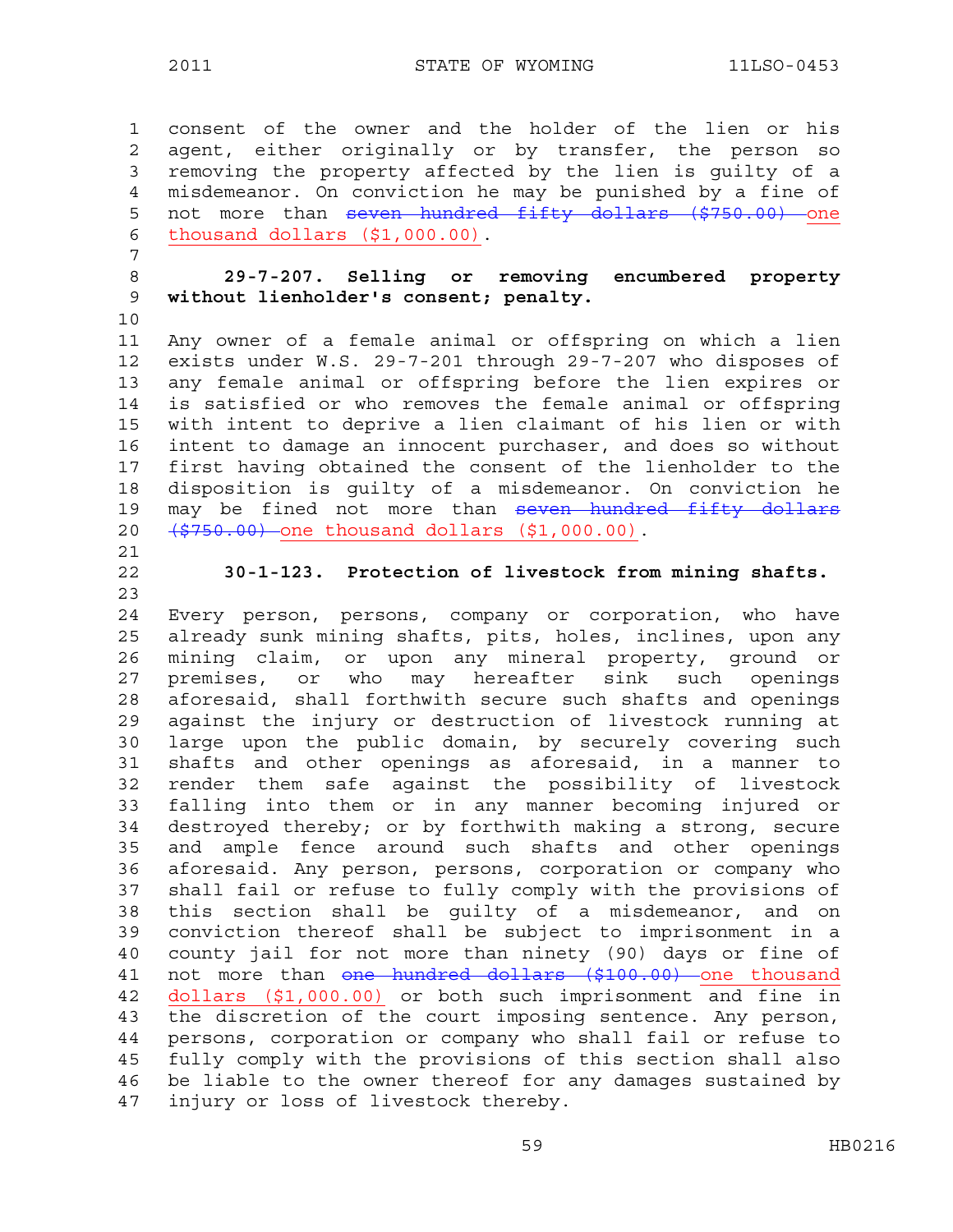|                                     | 2011                                | STATE OF WYOMING                                                                                                   | 11LSO-0453 |
|-------------------------------------|-------------------------------------|--------------------------------------------------------------------------------------------------------------------|------------|
|                                     |                                     |                                                                                                                    |            |
| $\mathbf{1}$<br>$\overline{2}$<br>3 | 30-2-103. General penalty.          |                                                                                                                    |            |
| $\overline{4}$<br>5                 |                                     | Any person who willfully and knowingly violates any<br>provision of this act or rules and regulations adopted      |            |
| 6<br>7                              | it for<br>under                     | which another penalty has not<br>specifically provided is guilty of a misdemeanor punishable                       | been       |
| 8                                   |                                     | by a fine of not more than seven hundred fifty dollars                                                             |            |
| 9                                   |                                     | <del>(\$750.00)</del> one thousand dollars (\$1,000.00) or                                                         | by         |
| 10                                  |                                     | imprisonment of not more than six (6) months, or both.                                                             |            |
| 11                                  |                                     |                                                                                                                    |            |
| 12                                  |                                     | 30-2-108. Bathhouses; when required; specifications;                                                               |            |
| 13                                  |                                     | requirements as to use; penalty for failure to provide.                                                            |            |
| 14<br>15                            |                                     | (d) A mine owner or operator violating this section                                                                |            |
| 16                                  |                                     | is guilty of a misdemeanor punishable by a fine of not less                                                        |            |
| 17                                  |                                     | than fifty dollars (\$50.00), nor more than one hundred                                                            |            |
| 18                                  |                                     | dollars (\$100.00) one thousand dollars (\$1,000.00). Each                                                         |            |
| 19                                  |                                     | day there is a violation of this section constitutes a                                                             |            |
| 20                                  | separate offense.                   |                                                                                                                    |            |
|                                     |                                     |                                                                                                                    |            |
| 21                                  |                                     |                                                                                                                    |            |
| 22                                  |                                     | 30-2-203. Arbitrary action prohibited; information                                                                 |            |
| 23                                  |                                     | confidential; exception; interest in mining operations                                                             |            |
| 24                                  |                                     | prohibited; discharge for violation of section; additional                                                         |            |
| 25                                  | penalty.                            |                                                                                                                    |            |
| 26                                  |                                     |                                                                                                                    |            |
| 27                                  |                                     | Neither the inspector nor any deputy inspector shall, in                                                           |            |
| 28                                  |                                     | any of his functions, act arbitrarily or without just                                                              |            |
| 29                                  |                                     | cause. Information obtained in the course of inspections is                                                        |            |
| 30                                  |                                     | confidential except where disclosure may be required in                                                            |            |
| 31<br>32                            |                                     | enforcement of this act. Grossly negligent release of                                                              |            |
| 33                                  |                                     | confidential information acquired in the course of duty,<br>willful discrimination between operators, or knowingly |            |
| 34                                  |                                     | applying to his own material gain knowledge acquired in the                                                        |            |
| 35                                  |                                     | course of duty by the inspector or any deputy inspector, is                                                        |            |
| 36                                  |                                     | justification for discharge and, in addition, is a                                                                 |            |
| 37                                  |                                     | misdemeanor punishable upon conviction by a fine not to                                                            |            |
| 38                                  |                                     | exceed five hundred dollars (\$500.00) one thousand dollars                                                        |            |
| 39                                  |                                     | (\$1,000.00) or by imprisonment for a period of not more                                                           |            |
| 40                                  | than six (6) months, or both.       |                                                                                                                    |            |
| 41                                  |                                     |                                                                                                                    |            |
| 42                                  |                                     | 30-2-205. Rules and regulations; uniform code of                                                                   |            |
| 43<br>44                            | signals; penalty for false signals. |                                                                                                                    |            |

45 (c) Any person giving or causing to be given false 46 signals, or riding upon any cage, skip or bucket upon 47 signals that designate to the engineer that no employees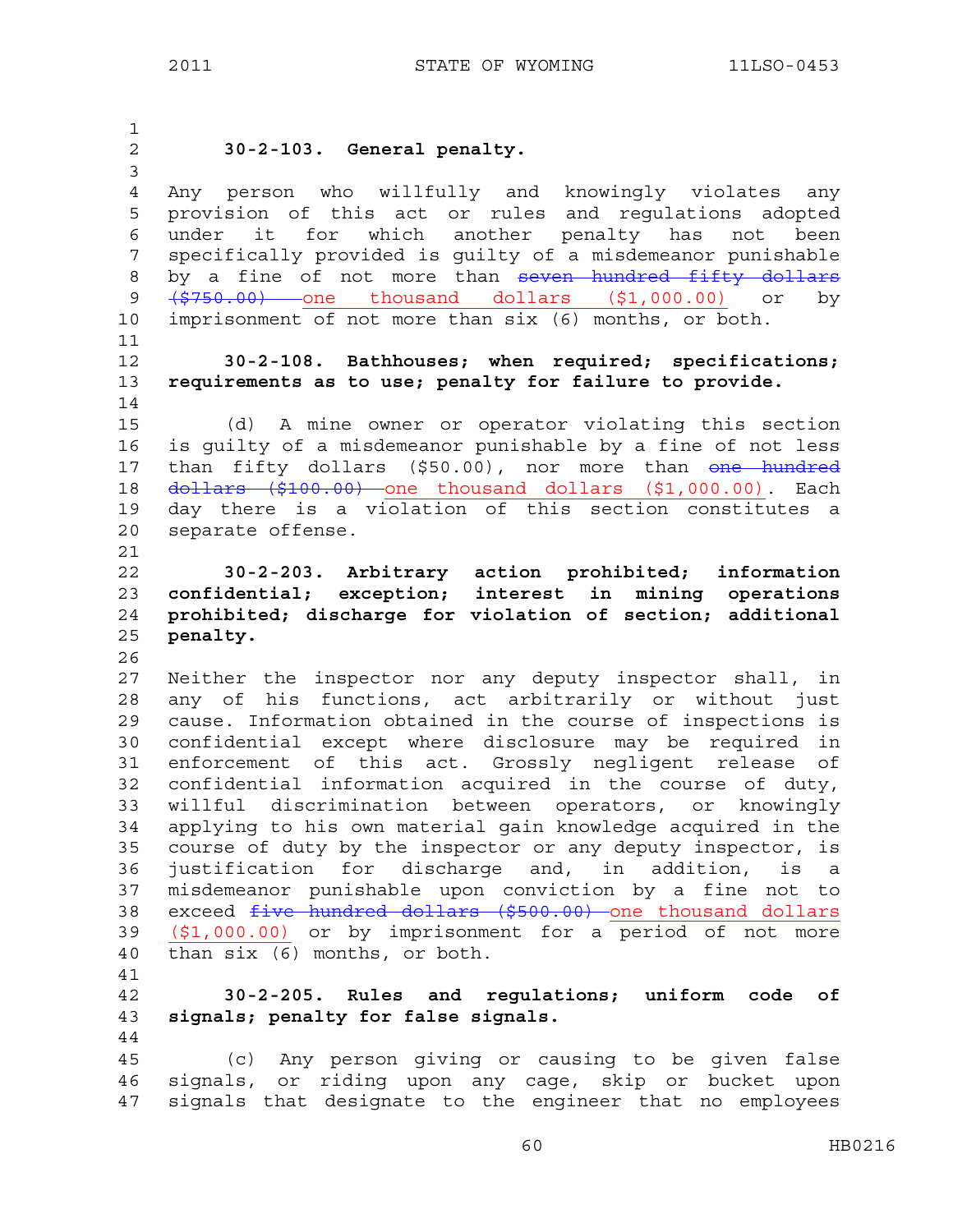1 are aboard, is guilty of a misdemeanor punishable by a fine 2 of not less than fifty dollars (\$50.00) nor more than one 3 hundred dollars (\$100.00) one thousand dollars (\$1,000.00). 4 5 **31-2-104. Transfer of ownership.**  6 7 (f) Any person knowingly providing false or 8 incomplete information on any statement required by this 9 act is guilty of a misdemeanor and upon conviction shall be 10 fined not more than seven hundred fifty dollars (\$750.00) 11 one thousand dollars (\$1,000.00), imprisoned for not more 12 than six (6) months, or both. 13 14 **31-2-110. Violations; penalties.**  15 16 (a) Any dealer or a person holding legal certificate 17 of title to a motor vehicle who fails to obtain a proper 18 certificate of title for a salvage vehicle as required 19 under W.S. 31-2-107 within thirty (30) days of the receipt 20 of the transferor's correctly endorsed title is guilty of a 21 misdemeanor punishable by a fine of not more than seven 22 hundred fifty dollars (\$750.00) one thousand dollars 23 (\$1,000.00), imprisonment for not more than six (6) months, 24 or both. 25 26 (b) Any dealer or a person who holds legal 27 certificate of title to a nonrepairable, rebuilt salvage or 28 flood vehicle who knowingly fails to disclose to a 29 potential buyer that the vehicle being sold is a 30 nonrepairable, rebuilt salvage or flood vehicle is guilty 31 of a misdemeanor punishable by a fine of not more than 32 seven hundred fifty dollars (\$750.00) one thousand dollars 33 (\$1,000.00), imprisonment for not more than six (6) months, 34 or both. A second or subsequent violation under this 35 subsection shall be subject to a fine of not more than one 36 thousand five hundred dollars (\$1,500.00), imprisonment for 37 not more than one (1) year, or both. In addition, if a 38 dealer is convicted of a second or subsequent violation 39 under this subsection within two (2) years, he may be 40 subject to an injunction. The department or the district 41 attorney of the county in which the violation occurred may 42 petition the court for an injunction to prohibit the dealer 43 from selling vehicles in this state for a period of not 44 more than one (1) year. 45 46 **31-2-507. Prohibited acts; penalties.**  47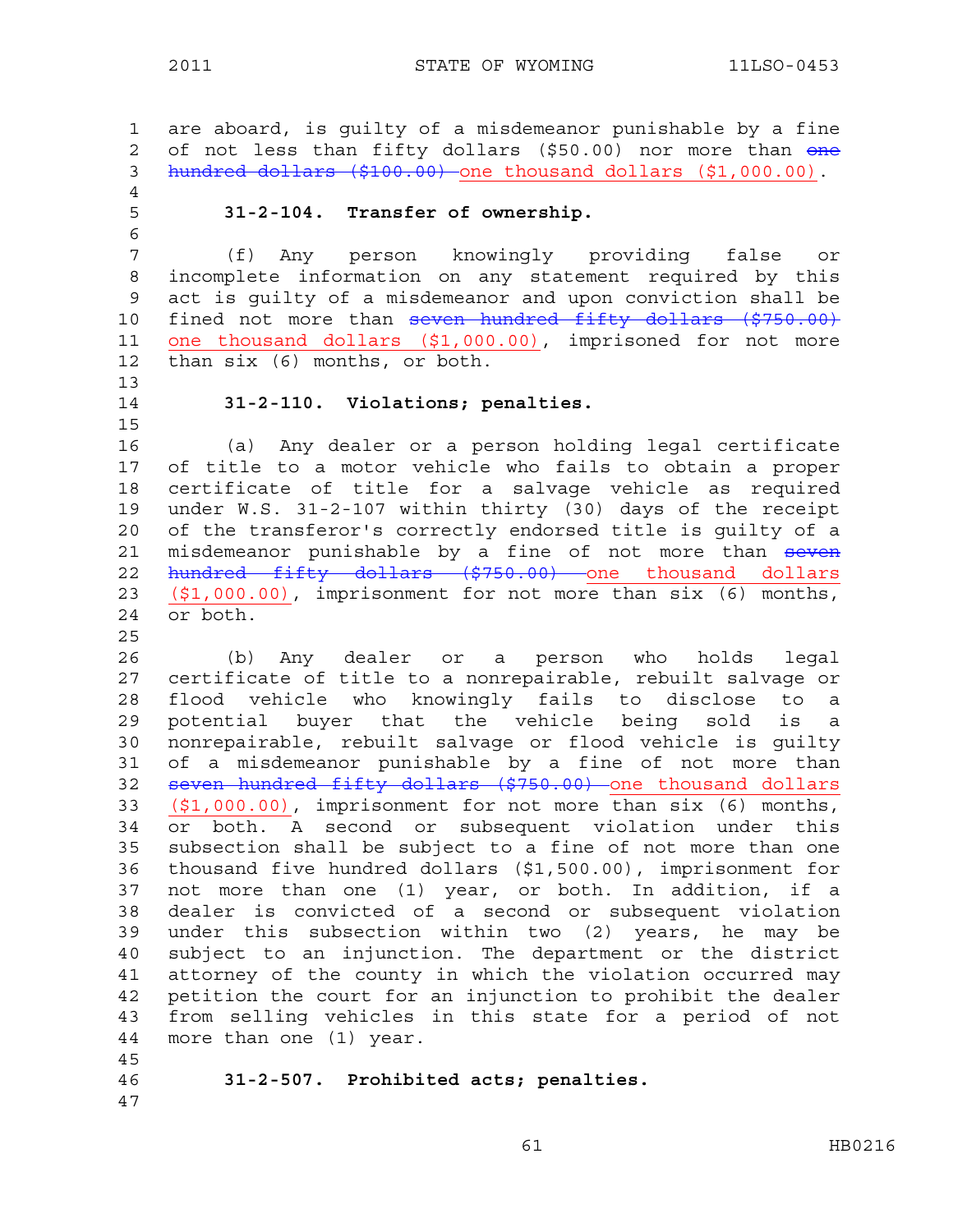1 (c) Any person who violates any provision of W.S. 2 31-2-503 through 31-2-505 and this section is guilty of a 3 felony punishable by a fine of not more than five thousand 4 dollars (\$5,000.00), imprisonment for not more than two (2) 5 years, or both. Any person who violates W.S. 31-2-508 is 6 guilty of a misdemeanor punishable by a fine of not more 7 than seven hundred fifty dollars (\$750.00) one thousand 8 dollars (\$1,000.00), imprisonment for not more than six (6) 9 months, or both.

10

14

## 11 **31-2-702. Registration selling agents; application**  12 **for trail user registration decal; affidavit required if**  13 **vehicle serial number not visible; penalty.**

15 (c) Any person who operates an off-road recreational 16 vehicle on any Wyoming off-road recreational vehicle trail 17 without a decal required under this article or in violation 18 of the provisions of W.S. 31-5-1601 is guilty of a 19 misdemeanor and upon conviction, shall be fined not more 20 than one hundred dollars (\$100.00) one thousand dollars 21 (\$1,000.00).

- 22
- 

# 23 **31-4-103. Failure to maintain liability coverage;**  24 **penalties; exceptions.**

25

26 (a) No owner of a motor vehicle currently required to 27 be registered or which is required to be registered within 28 a period of time, shall operate or permit the operation of 29 his motor vehicle without having in full force and effect a 30 motor vehicle liability policy in amounts provided by W.S. 31 31-9-405(b) or a bond in amounts provided by W.S. 32 31-9-102(a)(xi). Violation of this subsection is a 33 misdemeanor punishable by imprisonment for not more than 34 six (6) months, a fine of not less than two hundred fifty 35 dollars (\$250.00) nor more than seven hundred fifty dollars 36 (\$750.00) one thousand dollars (\$1,000.00), or both. On a 37 second or subsequent violation of this subsection, the 38 person may be fined not less than five hundred dollars 39 (\$500.00) nor more than one thousand five hundred dollars 40 (\$1,500.00), imprisoned for not more than six (6) months, 41 or both. In addition to the fine or imprisonment imposed 42 for a second or subsequent violation of this subsection, 43 the judge shall require the defendant to deliver the 44 registration and license plates of the vehicle involved to 45 the county treasurer for the county where the citation was 46 issued, and the registration and license plates shall be 47 held by the county treasurer until such time as the judge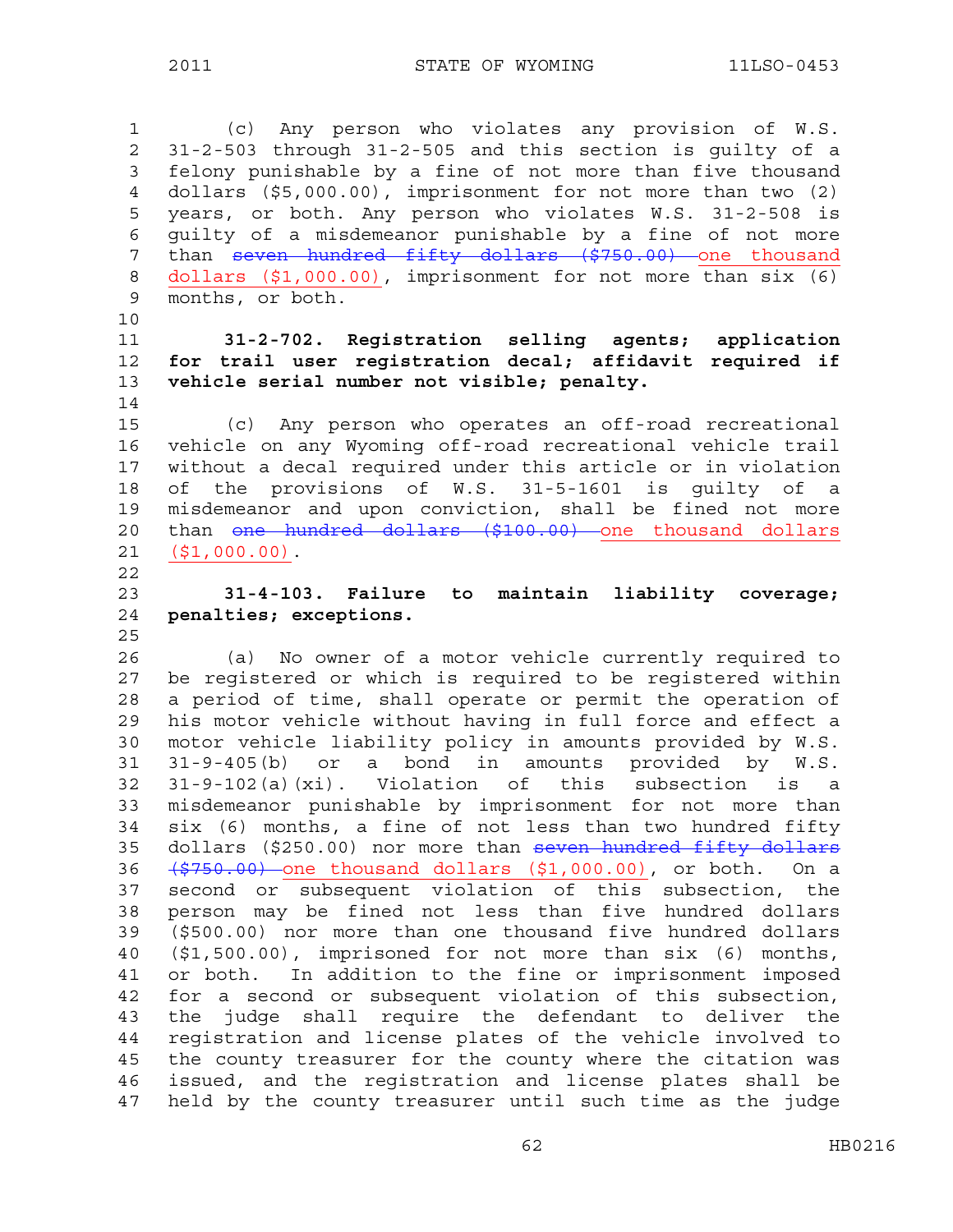1 determines that the defendant has met all obligations 2 imposed by law. Excusable neglect or mistake by another is 3 a defense for any violation of this subsection. If evidence 4 of excusable neglect or mistake by another is presented and 5 the defendant is convicted, the court may consider this 6 evidence in imposing a penalty under this subsection. The 7 judge may suspend part or all of the sentence under this 8 subsection and place the defendant on probation subject to 9 conditions imposed by the judge which shall include a 10 condition that the defendant shall deliver the registration 11 and license plates of the vehicle involved to the county 12 treasurer for the county where the citation was issued. 13 This subsection does not apply to a vehicle owned by a 14 nonresident and registered in a state requiring insurance 15 if a vehicle insurance policy meeting requirements of the 16 laws and regulations of that state is in effect or unless 17 it otherwise complies with the laws of that state 18 concerning compulsory financial responsibility. The 19 department shall report any violation of this subsection to 20 the motor vehicle administrator in the state wherein the 21 vehicle is registered. A vehicle owned by a nonresident 22 and registered in a state not requiring insurance is exempt 23 from this subsection. 24

- 25 **31-5-233. Driving or having control of vehicle while**  26 **under influence of intoxicating liquor or controlled**  27 **substances; penalties.**
- 28

29 (e) Except as otherwise provided, a person convicted 30 of violating this section shall be ordered to or shall 31 receive a substance abuse assessment conducted by a 32 substance abuse provider certified by the department of 33 health pursuant to W.S. 9-2-2701(c) at or before 34 sentencing. The cost of the substance abuse assessment 35 shall be assessed to and paid by the offender. Except as 36 otherwise provided in this subsection or subsection (h) or 37 (m) of this section, a person convicted of violating this 38 section is guilty of a misdemeanor punishable by 39 imprisonment for not more than six (6) months, a fine of 40 not more than seven hundred fifty dollars (\$750.00) one 41 thousand dollars (\$1,000.00), or both. On a second offense 42 resulting in a conviction within ten (10) years after a 43 conviction for a violation of this section or other law 44 prohibiting driving while under the influence, he shall be 45 punished by imprisonment for not less than seven (7) days 46 nor more than six (6) months, he shall be ordered to or 47 shall receive a substance abuse assessment conducted by a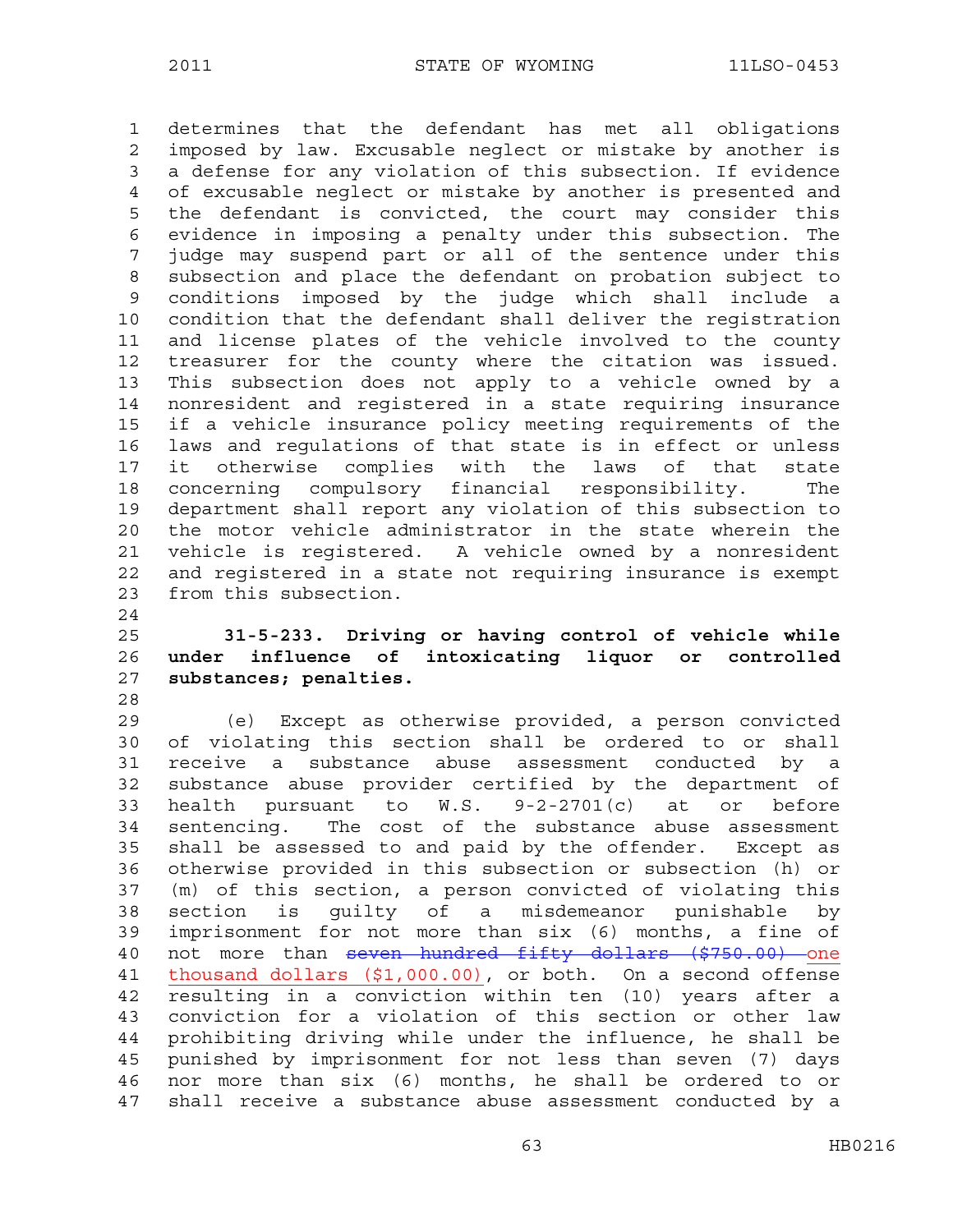1 substance abuse provider certified by the department of 2 health pursuant to W.S. 9-2-2701(c) before sentencing and 3 shall not be eligible for probation or suspension of 4 sentence or release on any other basis until he has served 5 at least seven (7) days in jail. In addition, the person 6 may be fined not less than two hundred dollars (\$200.00) 7 nor more than seven hundred fifty dollars (\$750.00) one 8 thousand dollars (\$1,000.00). On a third offense resulting 9 in a conviction within ten (10) years after a conviction 10 for a violation of this section or other law prohibiting 11 driving while under the influence, he shall be punished by 12 imprisonment for not less than thirty (30) days nor more 13 than six (6) months, shall receive a substance abuse 14 assessment pursuant to W.S. 7-13-1302 and shall not be 15 eligible for probation or suspension of sentence or release 16 on any other basis until he has served at least thirty (30) 17 days in jail except that the court shall consider the 18 substance abuse assessment and may order the person to 19 undergo outpatient alcohol or substance abuse treatment 20 during any mandatory period of incarceration. The minimum 21 period of imprisonment for a third violation shall be 22 mandatory, but the court, having considered the substance 23 abuse assessment and the availability of public and private 24 resources, may suspend up to fifteen (15) days of the 25 mandatory period of imprisonment if, subsequent to the date 26 of the current violation, the offender completes an 27 inpatient treatment program approved by the court. In 28 addition, the person may be fined not less than seven 29 hundred fifty dollars (\$750.00) nor more than three 30 thousand dollars (\$3,000.00). The judge may suspend part 31 or all of the discretionary portion of an imprisonment 32 sentence under this subsection and place the defendant on 33 probation on condition that the defendant pursues and 34 completes an alcohol education or treatment program as 35 prescribed by the judge. Notwithstanding any other 36 provision of law, the term of probation imposed by a judge 37 under this section may exceed the maximum term of 38 imprisonment established for the offense under this 39 subsection provided the term of probation together with any 40 extension thereof, shall not exceed three (3) years for up 41 to and including a third conviction. On a fourth offense 42 resulting in a conviction or subsequent conviction within 43 ten (10) years for a violation of this section or other law 44 prohibiting driving while under the influence, he shall be 45 guilty of a felony and fined not more than ten thousand 46 dollars (\$10,000.00), punished by imprisonment for not more 47 than two (2) years, or both.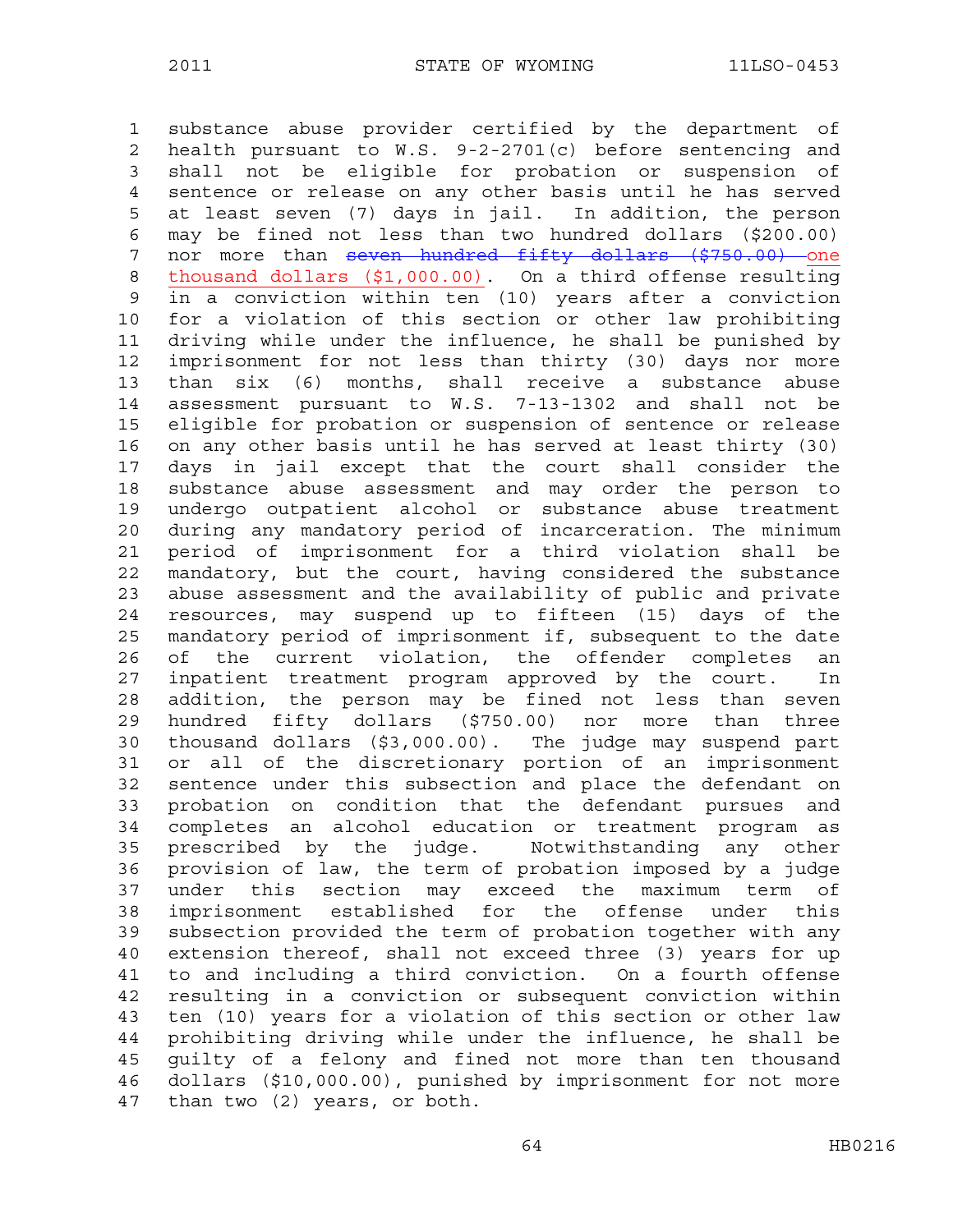1

- 
- 4
- 2 **31-5-234. Unlawful operation of vehicle by youthful**  3 **driver with detectable alcohol concentration; penalty.**
- 5 (e) A person convicted of violating this section 6 shall be guilty of a misdemeanor punishable by a fine of 7 not more than seven hundred fifty dollars (\$750.00) one 8 thousand dollars (\$1,000.00). A person convicted of 9 violating this section a second time within one (1) year of 10 the first conviction is guilty of a misdemeanor punishable 11 by imprisonment for not more than one (1) month, a fine of 12 not more than seven hundred fifty dollars (\$750.00) one 13 thousand dollars (\$1,000.00), or both. A person convicted 14 of a third or subsequent conviction under this section 15 within two (2) years shall be guilty of a misdemeanor 16 punishable by imprisonment for not more than six (6) 17 months, a fine of not more than seven hundred fifty dollars 18  $(\frac{2750.00}{\pi})$  one thousand dollars  $(\frac{21}{\pi}, 000.00)$ , or both. The 19 court may order the person to undergo a substance abuse 20 assessment and complete any recommended treatment for any 21 conviction under this section as a condition of probation. 22 Notwithstanding any other provision of law, the term of 23 probation imposed by a judge under this section may exceed 24 the maximum term of imprisonment established for the 25 offense under this subsection provided the term of 26 probation together with any extension thereof, shall in no 27 case exceed three (3) years.
- 28
- 29 **31-5-956. Tires; restriction of travel under**  30 **hazardous conditions; penalties.**  31
- 32 (j) Any person who operates a motor vehicle in 33 violation of restrictions imposed by the department or the 34 highway patrol under subsection (e) of this section is 35 guilty of a misdemeanor and upon conviction shall be 36 subject to a penalty of not more than two hundred fifty 37 dollars (\$250.00) one thousand dollars (\$1,000.00). Any 38 person who operates a motor vehicle in violation of 39 restrictions imposed by the department or the highway 40 patrol under subsection (e) of this section, where the 41 result of the violation is an incident that causes the 42 closure of all lanes in one (1) or both directions of the 43 highway, is guilty of a misdemeanor and upon conviction 44 shall be subject to a penalty of not more than seven 45 hundred fifty dollars (\$750.00) one thousand five hundred 46 dollars (\$1,500.00). 47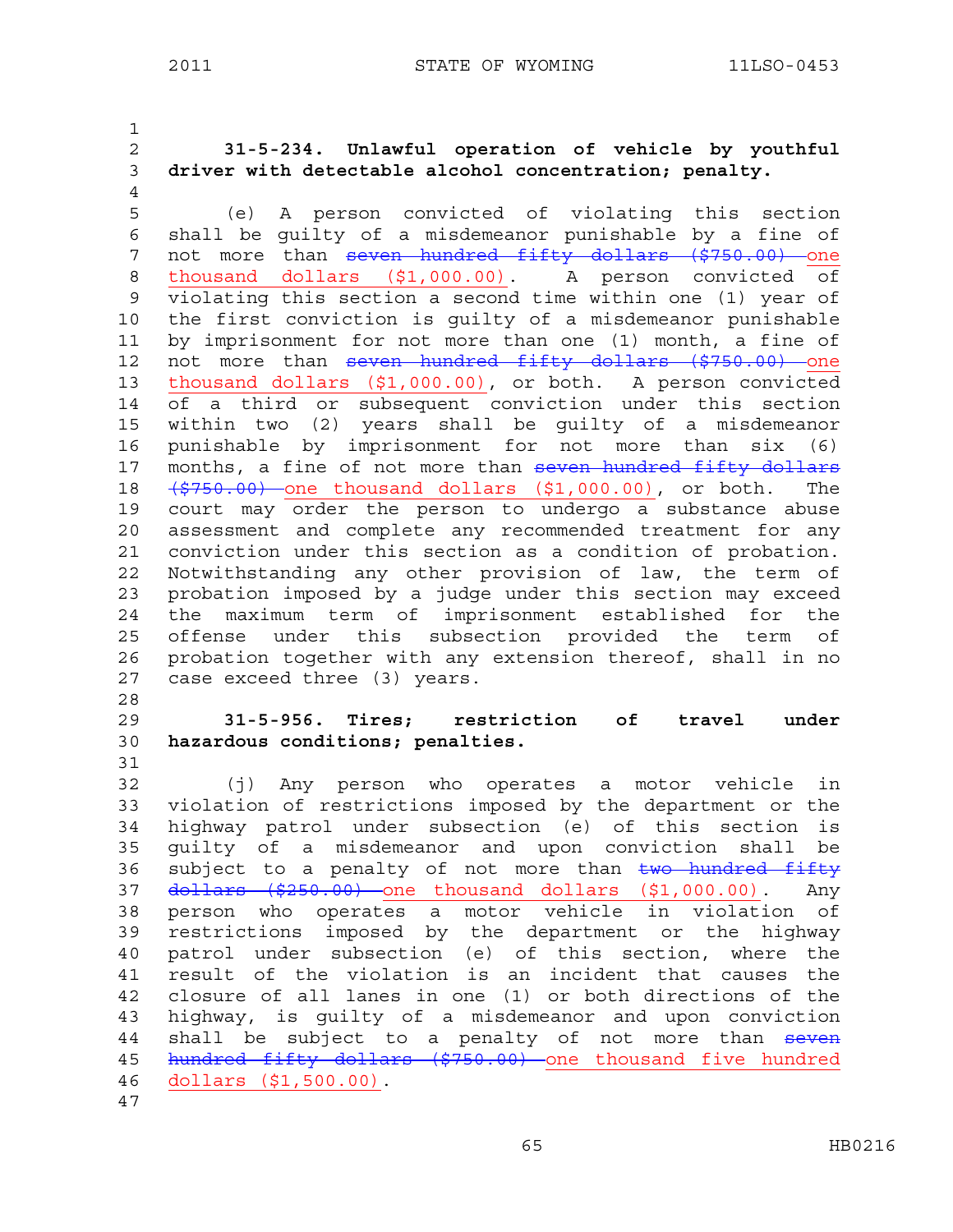| 1              | 31-5-959. Vehicles transporting hazardous materials.              |
|----------------|-------------------------------------------------------------------|
| $\overline{c}$ |                                                                   |
| 3              | (c) Any person convicted of willfully violating                   |
| $\overline{4}$ | subsection (b) of this section is guilty of a felony              |
| 5              | punishable by a fine of not more than ten thousand dollars        |
| 6              | $(\text{$}10,000.00)$ , imprisonment for not more than five $(5)$ |
| 7              | years, or both. Any person convicted of recklessly, as            |
| 8              | defined by W.S. 6-1-104(a)(ix), violating subsection (b) of       |
| 9              | this section is quilty of a felony punishable by a fine of        |
| 10             | not more than five thousand dollars (\$5,000.00),                 |
| 11             | imprisonment for not more than three (3) years, or both.          |
| 12             | Any person convicted of criminal negligence, as defined by        |
| 13             | W.S. 6-1-104(a)(iii), in violating subsection (b) of this         |
| 14             | section is guilty of a misdemeanor punishable by a fine of        |
| 15             | not more than one thousand dollars (\$1,000.00) one thousand      |
| 16             | five hundred dollars (\$1,500.00), imprisonment for not more      |
| 17             | than one (1) year, or both.                                       |
| 18             |                                                                   |
| 19             | 31-5-1201. Violation of provisions to constitute                  |
| 20             | misdemeanor; penalties.                                           |
| 21             |                                                                   |
| 22             | (e) Any person convicted of a violation of W.S.                   |
| 23             | 31-5-507(a) or convicted of exceeding the posted speed            |
| 24             | limit in a school zone as provided in W.S. 31-5-301(b)(i)         |
| 25             | by more than ten (10) miles per hour shall be fined not           |
| 26             | less than two hundred dollars (\$200.00) nor more than seven      |
| 27             | hundred fifty dollars (\$750.00) one thousand dollars             |
| 28             | (\$1,000.00). Upon any subsequent conviction of either a          |
| 29             | violation of W.S. 31-5-507(a) or a conviction of exceeding        |
| 30             | the posted speed limit in a school zone as provided in W.S.       |
| 31             | 31-5-301(b)(i) by more than ten (10) miles per hour within        |
| 32             | one (1) year, a person shall be fined not less than four          |
| 33             | hundred dollars (\$400.00) nor more than <del>one thousand</del>  |
| 34             | dollars (\$1,000.00) one thousand five hundred dollars            |
| 35             | $( $1, 500.00)$ .                                                 |
| 36             |                                                                   |
| 37             | 31-5-1206. Violation of promise to appear; appearance             |
| 38             | by counsel.                                                       |
| 39             |                                                                   |
| 40             | (c) Failure to appear as defined in this section is a             |
| 41             | misdemeanor punishable by a fine of not less than twenty-         |
| 42             | five dollars (\$25.00) nor more than seven hundred fifty          |
| 43             | $d$ ollars $(5750.00)$ one thousand dollars $(51,000.00)$ ,       |
| 44             | imprisonment for not more than six (6) months, or both.           |
| 45             |                                                                   |
| 46<br>47       | 31-7-119. Expiration and renewal; required tests;<br>extension.   |
|                |                                                                   |

66 HB0216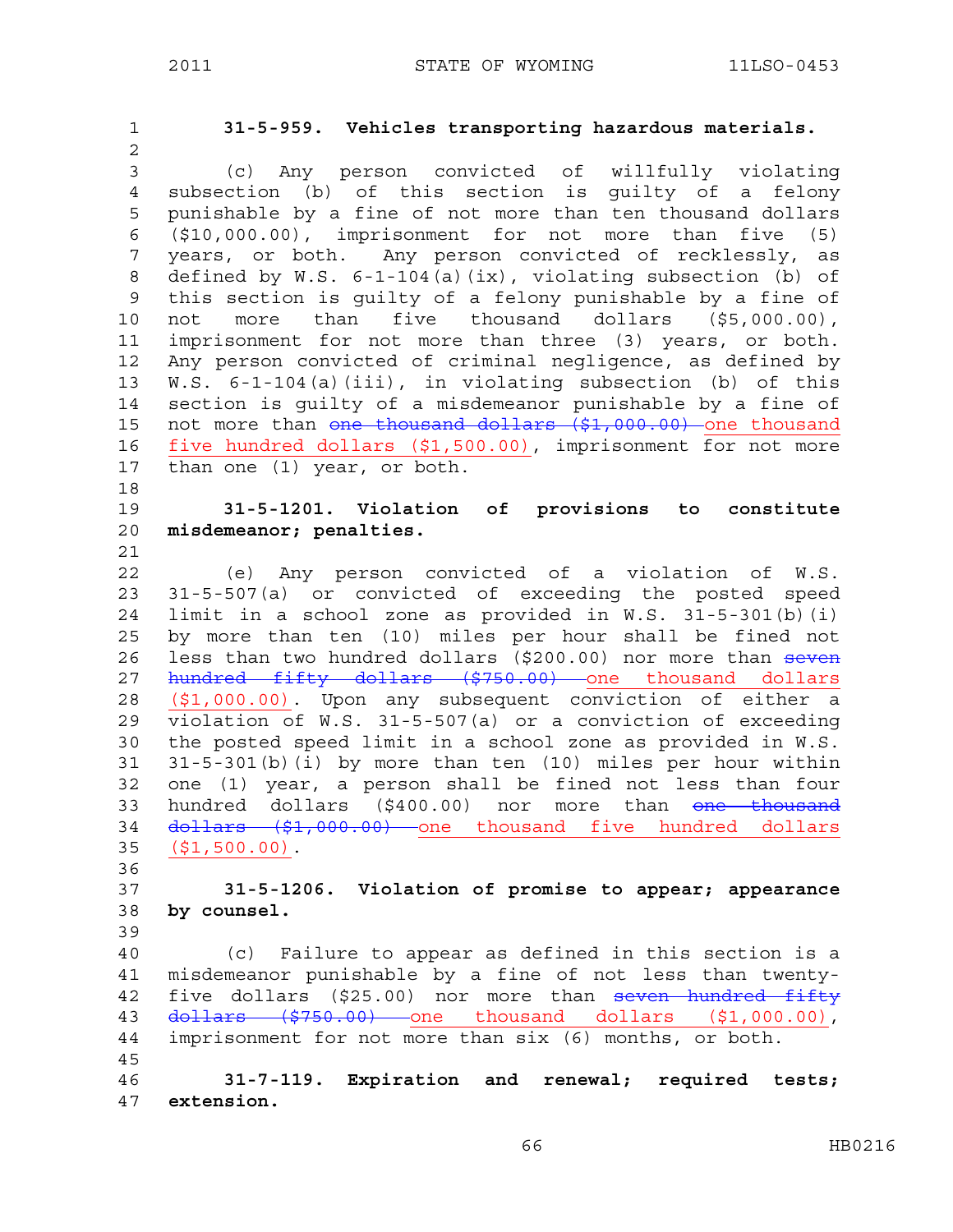2 (d) Except as provided in article 4 of this chapter, 3 any person whose license or privilege to drive a motor 4 vehicle on the public highways has been revoked is not 5 entitled to apply for a new license until the expiration of 6 the period of revocation. Any person making false 7 application for a new license before the expiration of the 8 period of revocation is guilty of a misdemeanor punishable 9 by imprisonment for not more than six (6) months, a fine of 10 not more than seven hundred fifty dollars (\$750.00) one 11 thousand dollars (\$1,000.00), or both. 12

13 **31-7-134. Driving while license cancelled, suspended**  14 **or revoked.** 

15

1

16 (a) No person shall drive a motor vehicle on any 17 public highway in this state at a time when his driver's 18 license, from this or any other jurisdiction, or 19 nonresident operating privileges are cancelled, suspended 20 or revoked under this act or any other law. Except as 21 provided in subsection (c) of this section, a person 22 convicted of violating this section is guilty of a 23 misdemeanor punishable by a fine of not more than seven 24 hundred fifty dollars (\$750.00) one thousand dollars 25 (\$1,000.00), by imprisonment for not more than six (6) 26 months, or both.

27

28 (c) A person convicted of a subsequent violation of 29 subsection (a) of this section for driving during the same 30 period of cancellation, suspension or revocation giving 31 rise to the previous conviction, or a person convicted of 32 driving during a period of cancellation, suspension or 33 revocation arising from a previous conviction under W.S. 34 31-5-229 or 31-5-233, is guilty of a misdemeanor and shall 35 be imprisoned for not less than seven (7) days nor more 36 than six (6) months and shall not be eligible for probation 37 or suspension of sentence or release on any other basis 38 until he has served at least seven (7) days in jail. In 39 addition, the person shall be fined not less than two 40 hundred dollars (\$200.00) nor more than seven hundred fifty 41 <del>dollars (\$750.00)</del> one thousand dollars (\$1,000.00). 42 Notwithstanding any other provision of law, any person 43 under the age of twenty-one (21) years convicted of being 44 in control of a vehicle in this state with an alcohol 45 concentration of between two one-hundredths of one percent 46 (0.02%) and the amount specified in W.S. 31-5-233(b)(i) 47 shall not be punished by imprisonment of at least seven (7)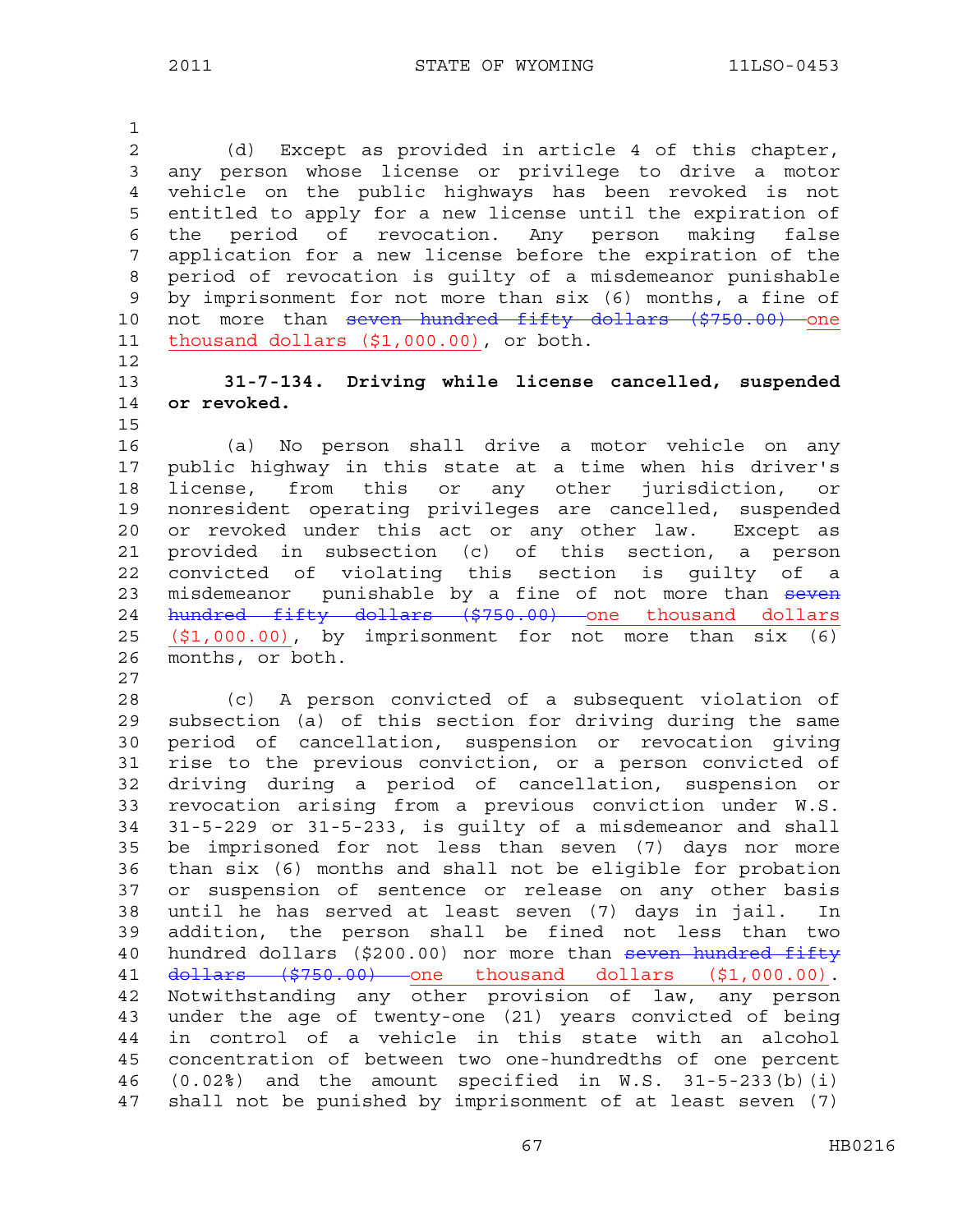```
1 days in jail as otherwise provided under this section, but 
2 shall have his license administratively suspended for 
3 thirty (30) days. 
4 
5 31-7-136. General penalties. 
6 
7 Except as otherwise provided by this act any person who 
8 violates any provision of this act is guilty of a 
9 misdemeanor and may be punished by a fine of not more than 
10 seven hundred fifty dollars ($750.00) one thousand dollars
11 ($1,000.00), by imprisonment for not more than ninety (90) 
12 days, or both. On conviction for a second or subsequent 
13 violation, the person may be fined not more than seven
14 hundred fifty dollars ($750.00) one thousand dollars 
15 ($1,000.00), imprisoned for not to exceed six (6) months, 
16 or both. 
17 
18 31-7-404. Driving without interlock device. 
19 
20 (c) A person holding a restricted license under this 
21 article who violates subsection (a) or (b) of this section 
22 is guilty of a misdemeanor and shall: 
23 
24 (i) For a first offense, be imprisoned for not 
25 less than seven (7) days nor more than six (6) months, and 
26 shall not be eligible for probation or suspension of 
27 sentence or release on any other basis until serving at 
28 least seven (7) days in jail. In addition, the person 
29 shall be fined not less than two hundred dollars ($200.00) 
30 nor more than seven hundred fifty dollars ($750.00) one
31 thousand dollars ($1,000.00); 
32 
33 (ii) For a second or subsequent violation of 
34 subsection (a) or (b) of this section during the same 
35 license period is guilty of a misdemeanor and shall be 
36 imprisoned for not less than thirty (30) days nor more than 
37 six (6) months and shall not be eligible for probation, 
38 suspension of sentence or release on any other basis until 
39 serving at least thirty (30) days in jail. In addition, 
40 the person shall be fined not less than two hundred dollars 
41 ($200.00) nor more than seven hundred fifty dollars
42 ($750.00) one thousand dollars ($1,000.00); 
43 
44 31-8-105. Prohibited acts; penalties. 
45 
46 (b) Any person who violates any provision of 
47 subsection (a) of this section is guilty of a misdemeanor
```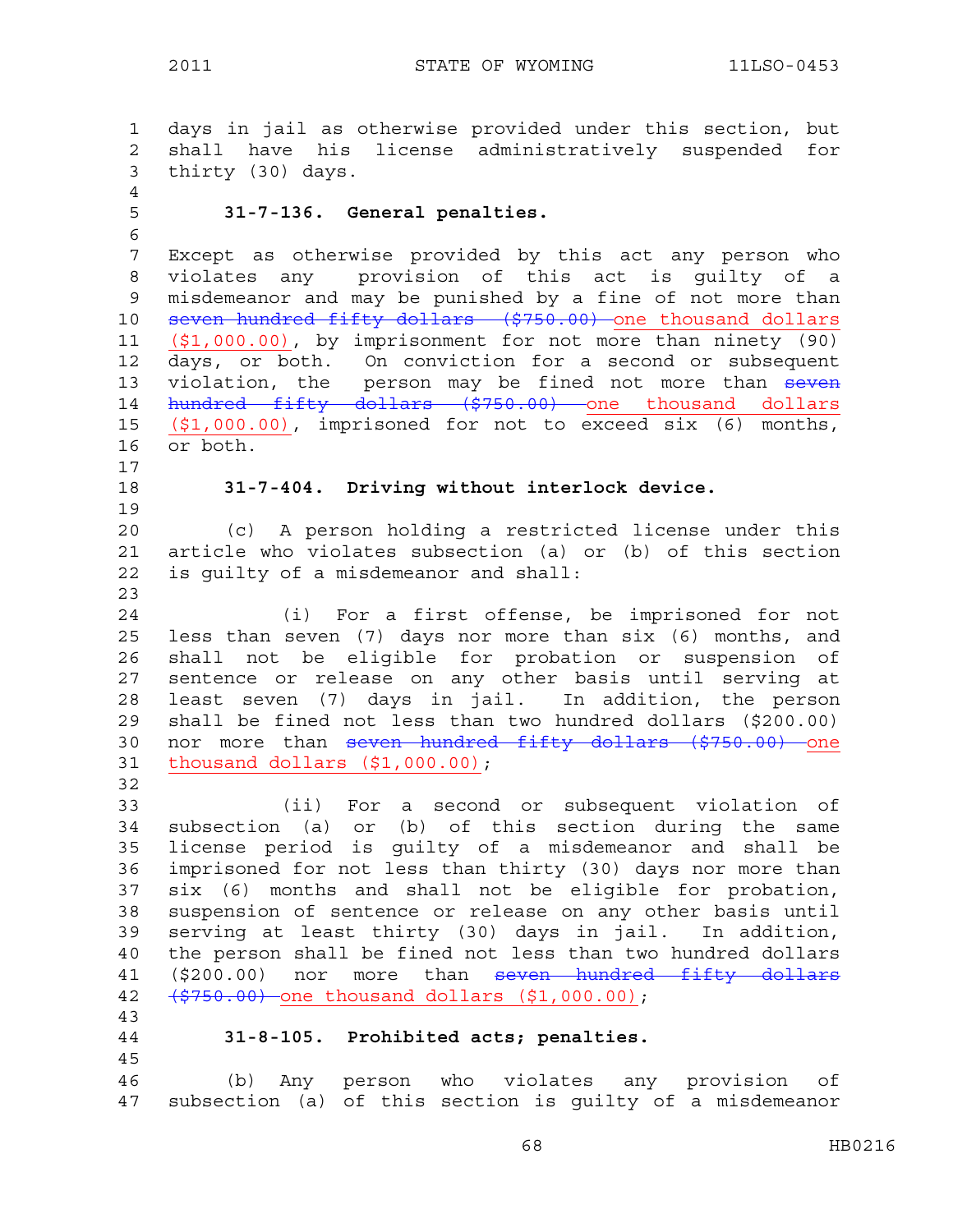```
1 punishable by a fine of not more than seven hundred fifty
2 <del>dollars ($750.00)</del> one thousand dollars ($1,000.00), by
3 imprisonment for not more than ninety (90) days, or both. 
4 
5 31-11-102. Unauthorized use of vehicle; penalty. 
6 
7 Any person who without specific authority of the owner or 
8 his authorized and accredited agent willfully, wantonly, or 
9 maliciously takes possession of, or drives, propels or 
10 takes away, or attempts to take possession of, drive, 
11 propel, or take away a vehicle, the property of another, 
12 for the purpose of temporarily making use of the vehicle, 
13 or who knowingly aids, abets or assists another in so 
14 doing, upon conviction, is guilty of a misdemeanor 
15 punishable by imprisonment for not more than one (1) year, 
16 a fine of not more than one thousand dollars ($1,000.00)
17 one thousand five hundred dollars ($1,500.00), or both. 
18 
19 31-11-106. General penalties. 
20 
21 Any person violating any provision of this act unless 
22 otherwise specifically provided for in this act, is guilty 
23 of a misdemeanor punishable by a fine of not more than 
24 seven hundred fifty dollars ($750.00) one thousand dollars
25 ($1,000.00), imprisonment for not more than six (6) months, 
26 or both. 
27 
28 31-12-102. Penalties. 
29 
30 Any person violating W.S. 31-12-101 is guilty of a 
31 misdemeanor and upon conviction thereof, shall be punished 
32 by a fine of not more than one hundred dollars ($100.00)
33 one thousand dollars ($1,000.00), by imprisonment in the 
34 county jail for not more than thirty (30) days, or both. 
35 
36 31-16-112. Penalty. 
37 
38 (a) Any person, Wyoming based manufacturer, vehicle 
39 dealer, salesperson or agent who violates this act or any 
40 rule or regulation promulgated under this act is guilty of 
41 a misdemeanor punishable by a fine of not more than seven
42 hundred fifty dollars ($750.00) one thousand dollars
43 ($1,000.00), imprisonment for not more than six (6) months, 
44 or both. 
45 
46 31-18-208. Prohibited act; penalties. 
47
```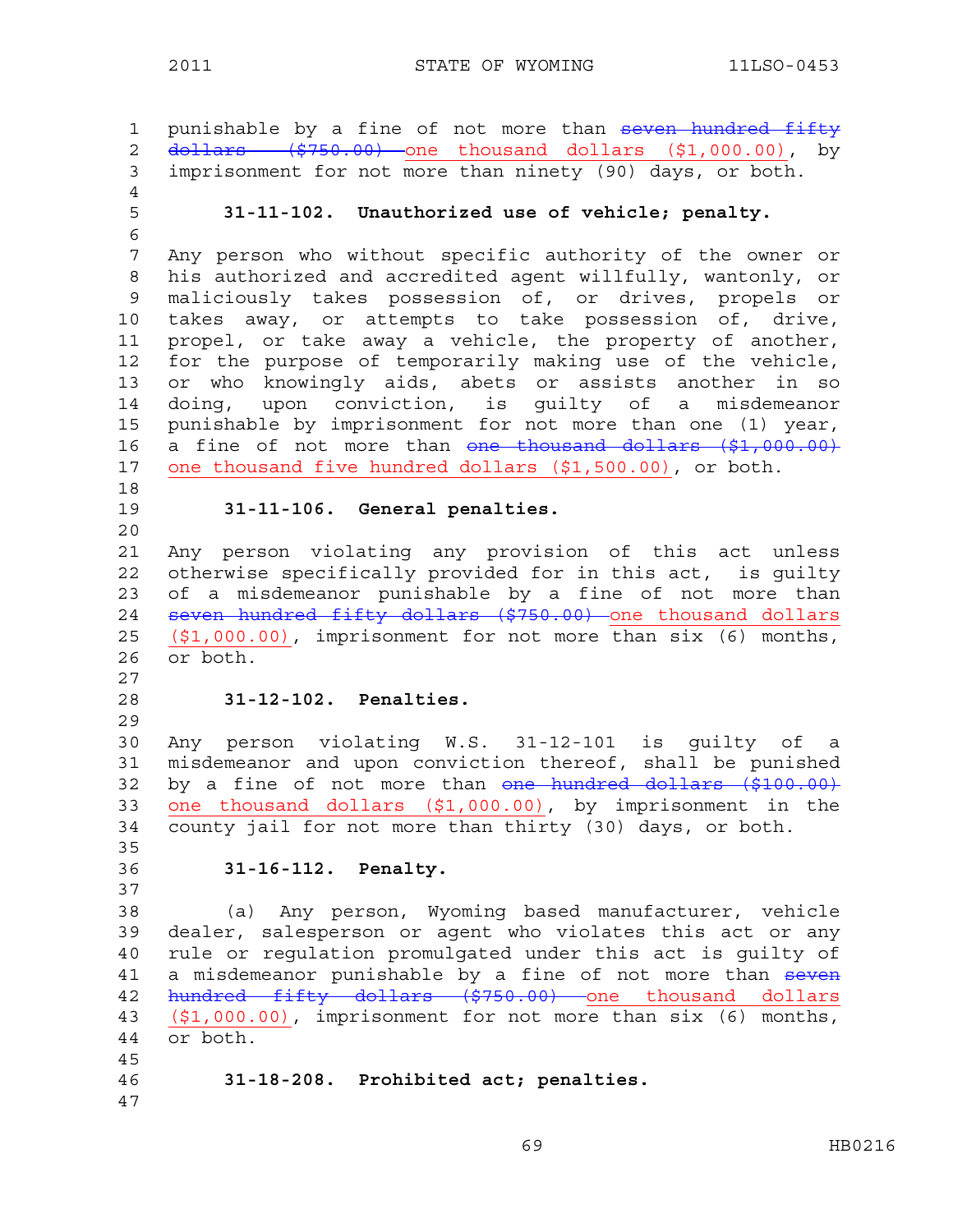1 (b) Any person who violates any provision of W.S. 2 31-18-203 through 31-18-208 is guilty of a misdemeanor 3 punishable by a fine of not more than seven hundred fifty 4 dollars (\$750.00) one thousand dollars (\$1,000.00), 5 imprisonment for not more than six (6) months, or both for 6 each violation. 7 8 **31-18-701. Specific crimes and penalties;**  9 **enforcement.**  10 11 (a) Any person who violates any provision of this act 12 or rule and regulation of the department, who fails to 13 comply with any order, decision, rule or regulation of the 14 department or who procures, aids or abets any person in the 15 violation or noncompliance is guilty of a misdemeanor and 16 subject to a fine of not more than seven hundred fifty 17 dollars (\$750.00) one thousand dollars (\$1,000.00), 18 imprisonment for not more than six (6) months, or both. 19 20 **31-18-703. Closing or restricting use; failure to**  21 **observe signs, markers.**  22 23 Any operator of a commercial vehicle who willfully fails to 24 observe any sign, marker, warning, notice, or direction, 25 placed or given under W.S. 24-1-108 is guilty of a 26 misdemeanor, and upon conviction thereof by any court of 27 competent jurisdiction, shall be subject to a fine of not 28 more than one hundred dollars (\$100.00) one thousand 29 dollars (\$1,000.00) or to imprisonment for a period not to 30 exceed thirty (30) days, or both. 31 32 **31-18-805. Penalties for violations; permit where**  33 **vehicle or load cannot be dismantled; enforcement; fines.**  34 35 (a) Any person who violates this article, rules and 36 regulations promulgated under it or the conditions of any 37 permit issued under it is guilty of a misdemeanor 38 punishable except where otherwise provided in this article, 39 by a fine of not less than fifty dollars (\$50.00) nor more <sup>1</sup> than <del>five hundred dollars (\$500.00)</del> one thousand dollars 41 (\$1,000.00), imprisonment for not more than thirty (30) 42 days, or both. 43 44 **31-19-107. Enforcement.**  45 46 (a) Any person who knowingly or intentionally 47 violates any provision of this chapter or who knowingly or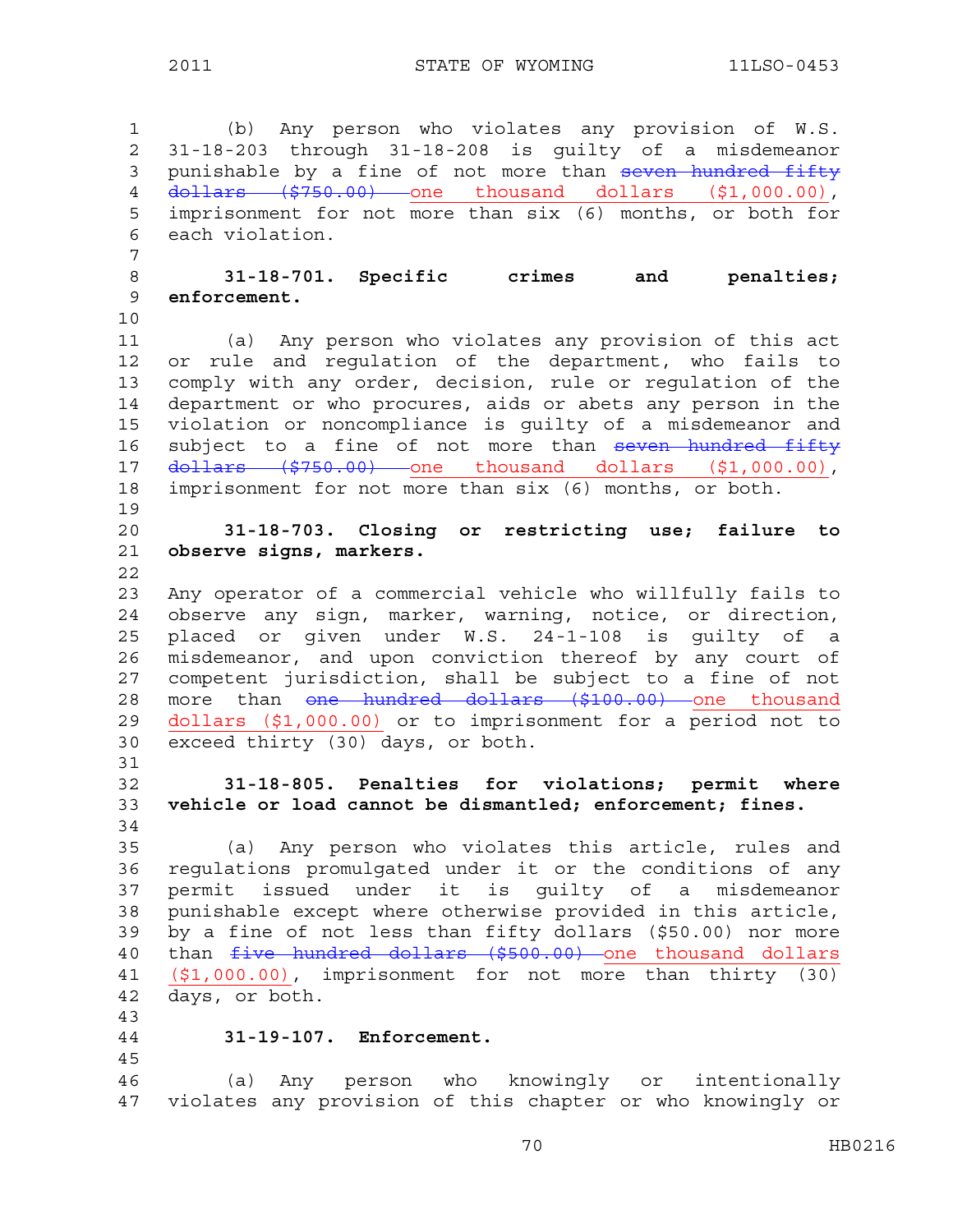1 intentionally procures, aids, or abets any person in 2 violation or noncompliance, is guilty of a misdemeanor and 3 upon conviction is subject to a fine of not more than seven 4 hundred fifty dollars (\$750.00) one thousand dollars 5 (\$1,000.00), imprisonment for not more than six (6) months, 6 or both. Each rental vehicle transaction occurring while 7 in violation of the provisions of this chapter constitutes 8 a separate offense. In addition, the department may revoke 9 any rental agency certificate for violation of this chapter 10 and deny issuance of any subsequent rental vehicle agency 11 certificate for a period not to exceed ten (10) years. 12 13 **33-3-130. Violation; penalty.**  14 15 Any person who violates any provision of W.S. 33-3-125 16 through 33-3-127 is guilty of a misdemeanor, and upon 17 conviction shall be fined not more than one thousand 18 <del>dollars (\$1,000.00)</del> one thousand five hundred dollars 19 (\$1,500.00) or be imprisoned not more than twelve (12) 20 months, or both. 21 22 **33-6-103. Carnivals and circuses; penalty.**  23 24 Any person or persons, company or corporation opening or 25 maintaining such an exhibition as specified in W.S. 26 33-6-101, without having complied with W.S. 33-6-102, shall 27 be deemed guilty of a misdemeanor and fined not less than 28 two hundred dollars (\$200.00), nor more than four hundred 29 <del>dollars (\$400.00)</del> one thousand dollars (\$1,000.00). Each 30 day of the continuance of such violation shall constitute a 31 separate offense. 32 33 **33-6-107. Penalty for violation of section 33-6-106.**  34 35 Any pawnbroker failing to comply with the requirements of 36 W.S. 33-6-106 shall be guilty of a misdemeanor and upon 37 conviction shall be fined not to exceed one hundred dollars 38 (\$100.00) one thousand dollars (\$1,000.00) or by 39 imprisonment in the county jail not to exceed six (6) 40 months or by both fine and imprisonment, together with 41 costs of prosecution. 42 43 **33-7-112. Penalty.**  44 45 Any violation of this act constitutes a misdemeanor 46 punishable by a fine of not less than one hundred dollars 47 (\$100.00) nor more than seven hundred fifty dollars

71 HB0216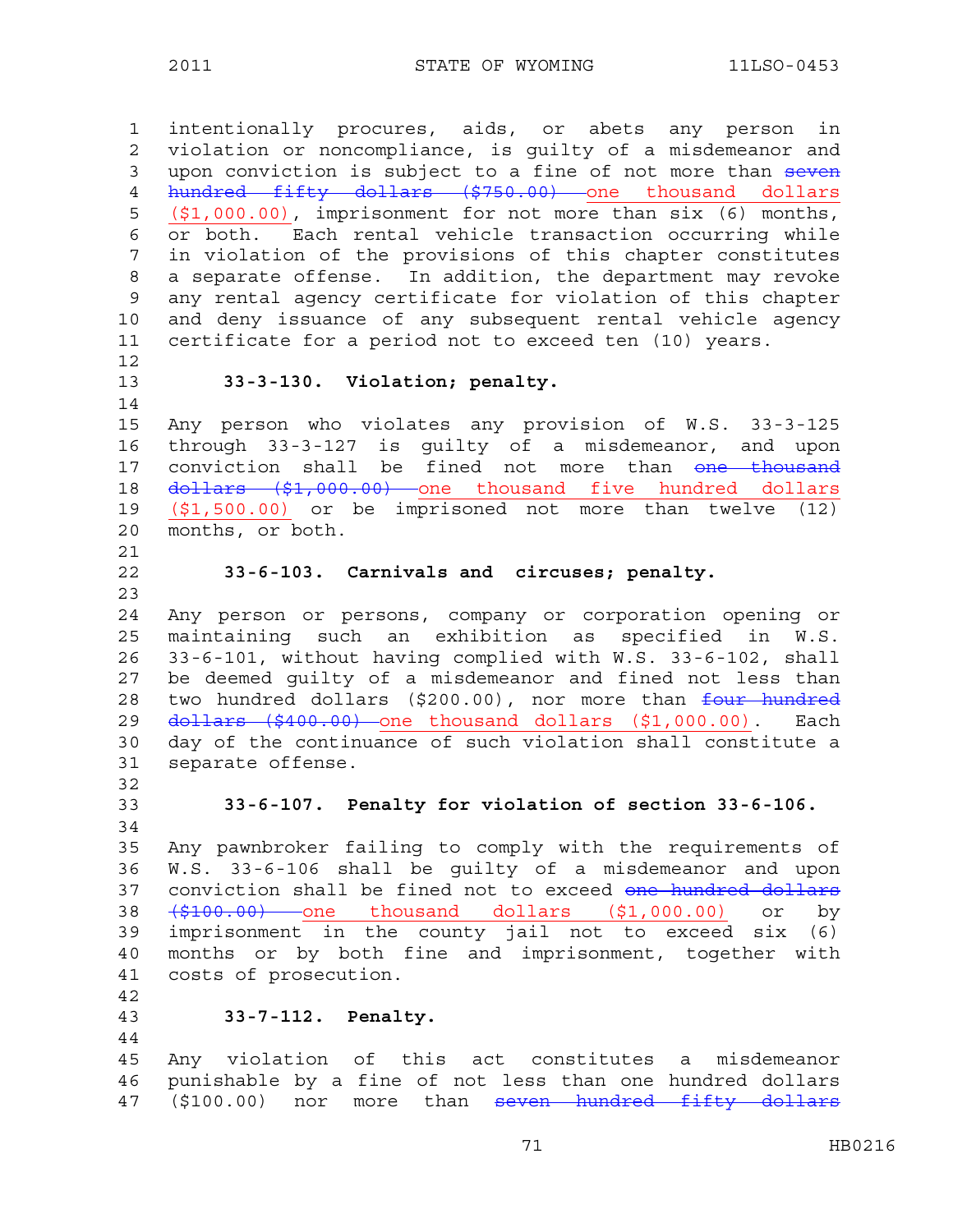1 (\$750.00) one thousand dollars (\$1,000.00), imprisonment 2 for not more than ninety (90) days, or both. 3 4 **33-9-113. Penalties.**  5 6 Any person violating any of the provisions of this act is 7 guilty of a misdemeanor and upon conviction, shall be 8 punished by a fine of not more than one hundred dollars 9 (\$100.00) one thousand dollars (\$1,000.00) or imprisonment 10 for not more than six (6) months, or both, for each 11 offense. 12 13 **33-10-116. Violation of W.S. 33-10-101 through**  14 **33-10-117.**  15 16 (a) Any person, corporation or association who shall 17 practice, or attempt to practice, chiropractic, or any 18 person who shall buy, sell, or fraudulently obtain any 19 diplomas or licenses to practice chiropractic, or who shall 20 use the title "doctor of chiropractic", or any word or 21 title to influence belief that he is engaged in the 22 practice of chiropractic, without first complying with the 23 provisions of this act, shall be guilty of a misdemeanor, 24 and upon conviction thereof, shall be punished by a fine of 25 not less than one hundred dollars (\$100.00) nor more than 26 five hundred dollars (\$500.00) one thousand dollars 27 (\$1,000.00), or by imprisonment in the county jail for not 28 less than thirty (30) days nor more than six (6) months, or 29 by both fine and imprisonment. 30 31 (b) The attorney general, the state board of 32 chiropractic examiners, any county attorney, or any 33 licensed doctor of chiropractic in the state of Wyoming, 34 may obtain an injunction in the name of the state of 35 Wyoming upon the relation of such complainant enjoining any 36 person, corporation or association and the officer and 37 directors and employees of such corporation or association 38 from engaging in the practice of chiropractic without a 39 license and certificate or violation of any of the 40 provisions of this chapter. The district court of the 41 district in which the offending party resides or the 42 district court of Laramie county shall have original 43 jurisdiction of any such injunction proceedings. Any 44 defendant who has been so enjoined who shall violate such

45 injunction shall be punished for contempt of court by a 46 fine of not less than two hundred dollars (\$200.00) or more 47 than one thousand dollars (\$1,000.00) one thousand five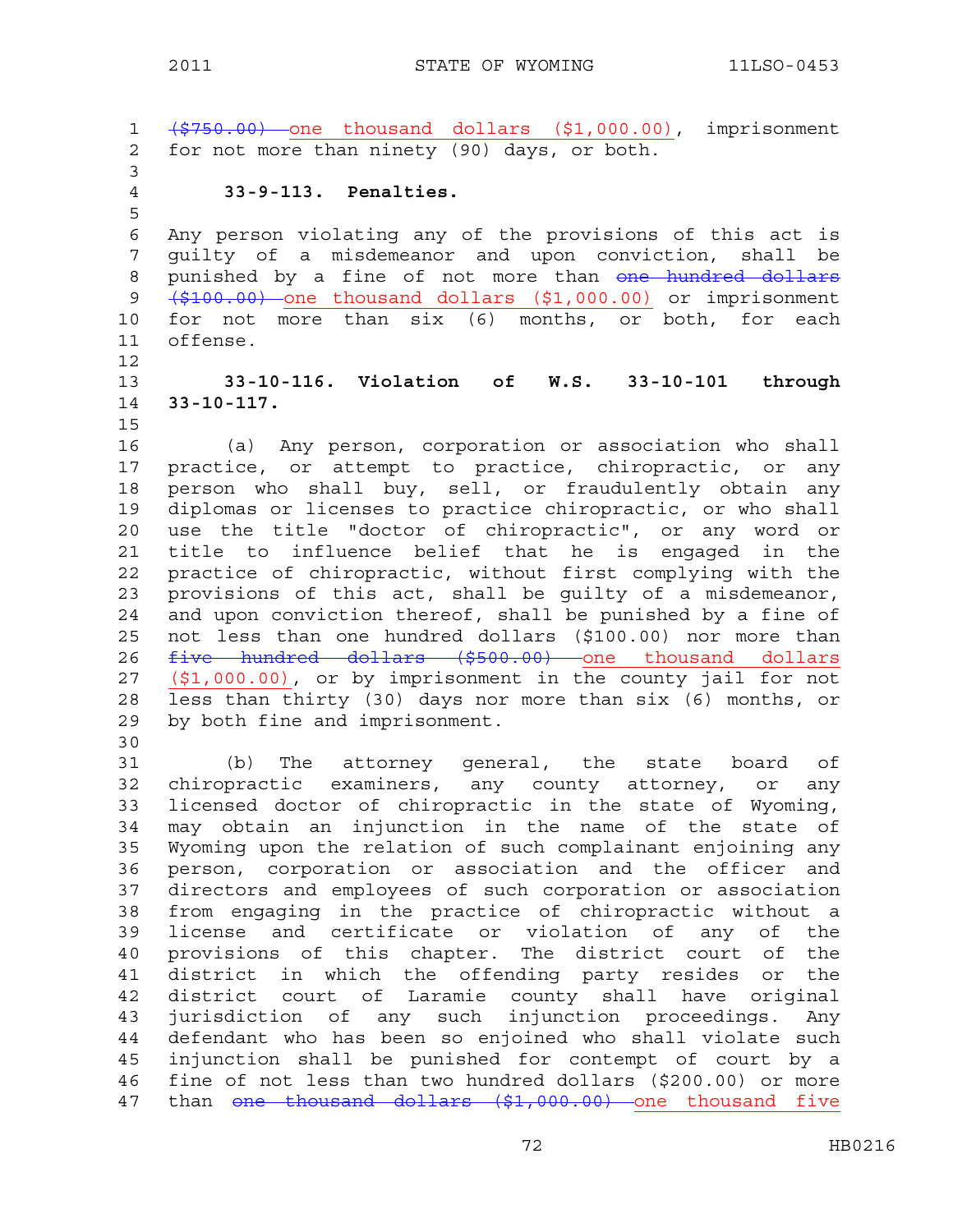1 hundred dollars (\$1,500.00) or by imprisonment in the 2 county jail for not less than six (6) months or not more 3 than one (1) year, or both. An injunction may be issued 4 without proof of actual damage sustained and upon proof of 5 one (1) or more acts constituting practice of chiropractic 6 without a license or in violation of any provision of this 7 chapter. 8 9 **33-11-115. Prohibited acts; penalty for violations;**  10 **injunctive relief.**  11 12 (a) In addition to other penalties, any person who 13 carries on the business of a collection agency without 14 first having obtained a license, or who carries on a 15 collection agency business after the termination, 16 suspension, revocation or expiration of a license, is 17 guilty of a misdemeanor and upon conviction shall be fined 18 not less than fifty dollars (\$50.00) nor more than seven 19 hundred fifty dollars (\$750.00) one thousand dollars 20 (\$1,000.00), imprisoned in the county jail not more than 21 six (6) months, or both. 22 23 **33-12-127. Licenses required; failure to comply;**  24 **fines.**  25 26 (d) Any person who practices or teaches cosmetology, 27 manicuring or nail technology, esthetics or hair styling 28 for compensation, or who carries on any business, practice 29 or operation governed by this act, without the applicable 30 license when a license is required, is guilty of a 31 misdemeanor punishable, upon conviction, by a fine of not 32 more than seven hundred fifty dollars (\$750.00) one 33 thousand dollars (\$1,000.00). 34 35 **33-14-103. Penalty.**  36 37 Whoever, either individually or as an officer, director or 38 employee of any person, firm, association, partnership, 39 corporation or other legal entity, violates any of the 40 provisions of this act shall upon conviction, be guilty of 41 a misdemeanor and shall be punished by a fine of not more 42 than one hundred dollars (\$100.00) one thousand dollars 43 (\$1,000.00) or by confinement in the county jail of not 44 more than six (6) months or both, for each such violation. 45 46 **33-16-108. When coroner's permission to embalm**  47 **required; penalty.**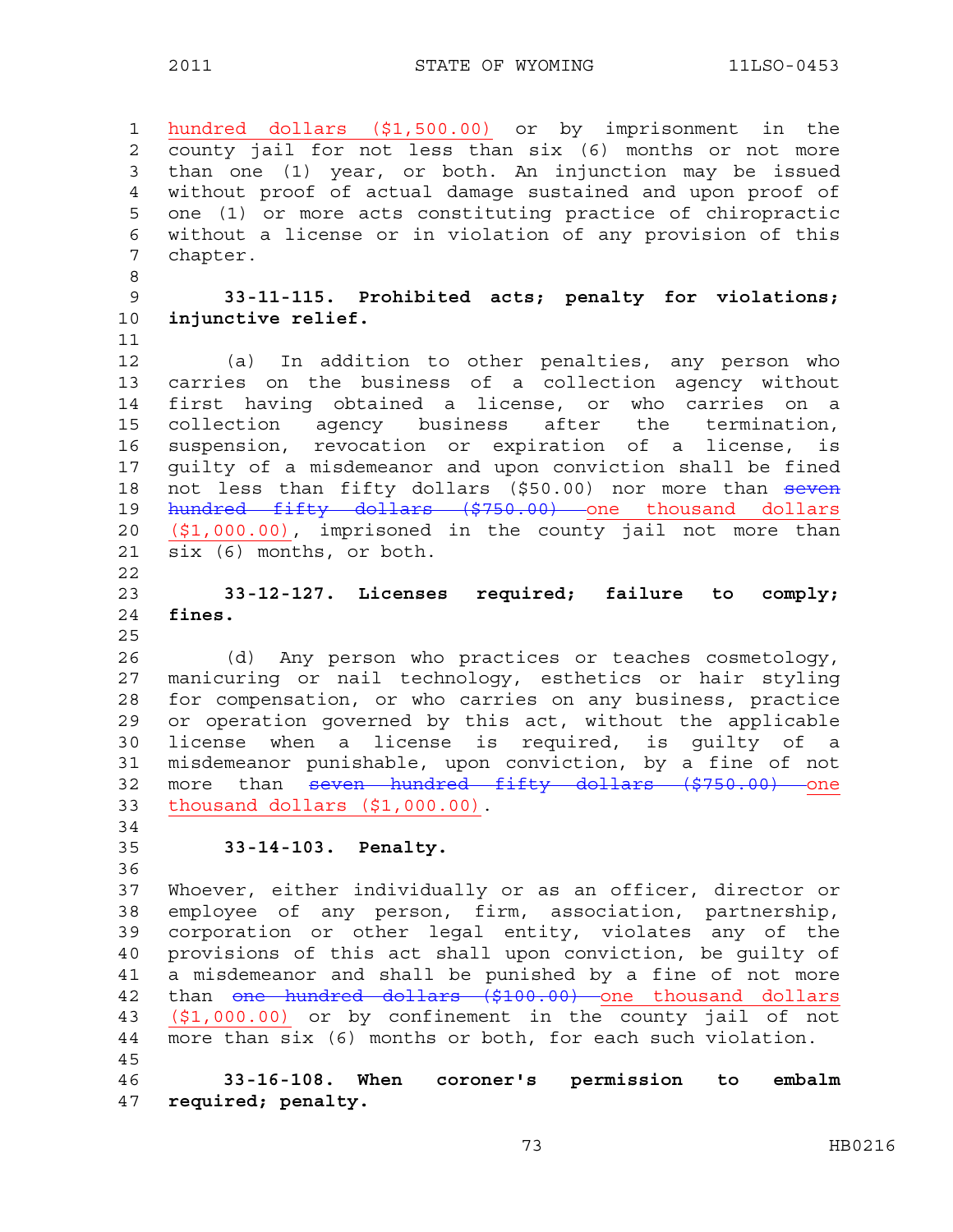1 2 It is unlawful to embalm a dead human body when any fact 3 within the knowledge or brought to the attention of the 4 embalmer is sufficient to arouse suspicion of crime in 5 connection with the cause of death of the deceased, until 6 permission of the coroner is obtained. Any person knowingly 7 violating this section is guilty of a misdemeanor 8 punishable by imprisonment for not more than one (1) year, 9 a fine of not more than one thousand dollars (\$1,000.00) 10 one thousand five hundred dollars (\$1,500.00), or both. 11

13

12 **33-16-110. Prohibited acts; penalty for violations.** 

14 Any person who shall advertise, practice or hold himself or 15 herself as practicing the science of embalming without 16 having complied with the provisions of this act shall be 17 guilty of a misdemeanor and upon conviction thereof before 18 any court, shall be sentenced to pay a fine of not less 19 than fifty dollars (\$50.00) nor more than one hundred 20 dollars (\$100.00) one thousand dollars (\$1,000.00) for each 21 and every offense; and any person, railroad, express 22 company or common carrier, who shall violate the provisions 23 of this act shall be guilty of a misdemeanor, and shall pay 24 a fine of not less than one hundred dollars (\$100.00) nor 25 more than  $five$  hundred dollars (\$500.00) one thousand 26 dollars (\$1,000.00) for each and every offense.

27

28 **33-16-206. Rules and regulations; penalty for**  29 **violation.** 

30

31 The state board of embalming shall, from time to time, 32 adopt rules and regulations, not inconsistent with the laws 33 of the state of Wyoming or of the United States, whereby 34 the performance of the duties of this board and the 35 practice of embalming dead human bodies and transportation 36 of the same shall be regulated. All companies or 37 individuals operating or controlling railroads, express 38 companies, electric railways, coaches, public and private 39 conveyances, and all licensed embalmers in the state of 40 Wyoming shall obey the rules and regulations when made; and 41 any licensed embalmer, or any person or owner having in 42 charge any railroad train, passenger coach, electric 43 railway, public or private conveyance, who shall refuse or 44 neglect to obey such rules and regulations when made, shall 45 be guilty of a misdemeanor and for each offense shall be 46 punished by a fine of not less than fifty dollars (\$50.00)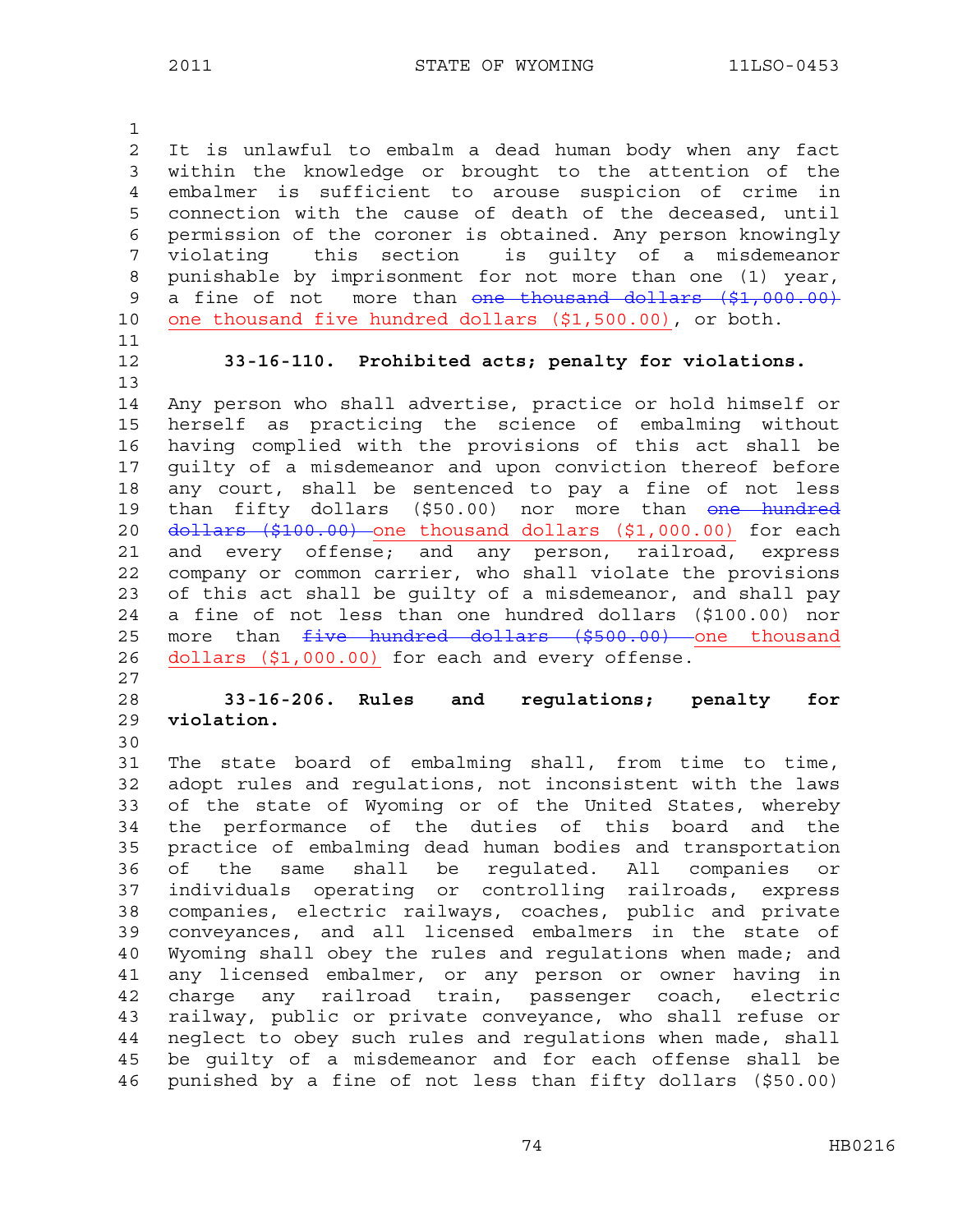1 nor more than two hundred dollars (\$200.00) one thousand 2 dollars (\$1,000.00). 3 4 **33-16-317. Prohibited acts; penalty for violations;**  5 **continuing offenses.**  6 7 Any person, firm or corporation who shall engage, directly 8 or indirectly, in the business of funeral directing or 9 undertaking or hold himself or itself out as a funeral 10 director or undertaker or attempt to take care of the 11 disposition of dead human bodies without having complied 12 with the provisions of this chapter and without being 13 licensed so to do, as herein provided, or who shall 14 continue in the business of a funeral director or 15 undertaker, after his or its license has been revoked, 16 shall be guilty of a misdemeanor, and upon conviction 17 thereof, shall be fined not less than fifty dollars 18 (\$50.00) and not more than five hundred dollars (\$500.00) 19 one thousand dollars (\$1,000.00); and each day that he or 20 it is so engaged in such business shall be deemed a 21 separate offense and every funeral director or undertaker 22 or any person acting for him, who pays or causes to be 23 paid, directly or indirectly, any money or other thing of 24 value as a commission or gratuity for the securing of 25 business as such funeral director or undertaker and every 26 person who accepts or offers to accept any money or other 27 thing of value as a commission or gratuity from a funeral 28 director or undertaker in order to secure business for him 29 shall be deemed guilty of a misdemeanor, and, upon 30 conviction thereof, shall be fined not more than  $f$ ive 31 hundred dollars (\$500.00) one thousand dollars (\$1,000.00), 32 or shall be imprisoned in the county jail for not less than 33 thirty (30) days or punished by both such fine and 34 imprisonment. 35 36 **33-16-409. Violation declared public nuisance;**  37 **enforcement; penalties.**  38

39 Maintenance or operation of a building or structure within 40 the state of Wyoming as a crematorium in violation of the 41 provisions of this act or the rules and regulations of the 42 state board of embalming is a public nuisance and may be 43 abated as provided by law. Any person who violates any of 44 the provisions of this act is guilty of a misdemeanor and 45 upon conviction thereof shall be fined not exceeding one 46 hundred dollars (\$100.00) one thousand dollars (\$1,000.00)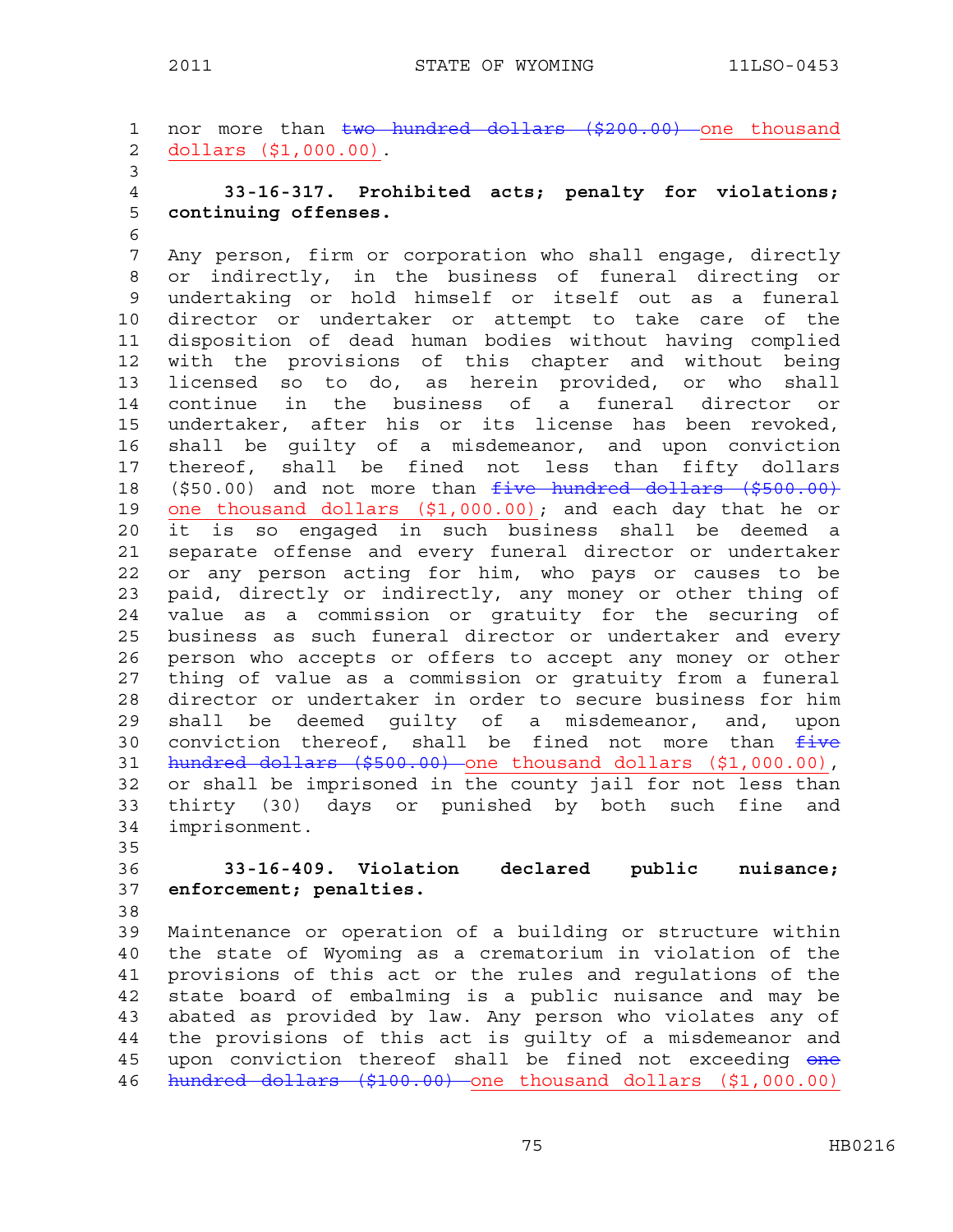1 or imprisoned in the county jail for a period not exceeding 2 thirty (30) days, or both. 3 4 **33-17-105. Penalty for violation of W.S. 33-17-104.**  5 6 Any hotel keeper or inn keeper violating the provisions of 7 this act shall be guilty of a misdemeanor and on conviction 8 thereof shall be fined not less than ten dollars (\$10.00) 9 or not to exceed one hundred dollars (\$100.00) one thousand 10 dollars (\$1,000.00). 11 12 **33-20-209. Penalty.**  13 14 Any person, firm or corporation violating the provisions of 15 this act shall be deemed guilty of a misdemeanor, whether 16 he or it be the owner of such goods, wares and merchandise 17 sold or carried by him or it or not, and on conviction 18 thereof shall be fined not less than fifty dollars (\$50.00) 19 nor more than four hundred dollars (\$400.00) one thousand 20 dollars (\$1,000.00), or imprisoned in the county jail not 21 less than ten (10) days nor more than ninety (90) days, or 22 both. 23 24 **33-21-145. Violations; penalties.**  25 26 (b) Violation of any of the provisions of this act 27 constitutes a misdemeanor and upon conviction, the person 28 is subject to a fine of not more than one thousand dollars 29  $(\frac{1}{2}, 000.00)$  one thousand five hundred dollars (\$1,500.00), 30 imprisonment for not more than one (1) year, or both. 31 32 **33-23-115. Penalty; injunction; civil penalty; jury**  33 **trial.**  34 35 (a) Any person who violates any provision of W.S. 36 33-23-101 through 33-23-117 is guilty of a misdemeanor and 37 upon conviction shall be fined not more than seven hundred 38 fifty dollars (\$750.00) one thousand dollars (\$1,000.00) or 39 imprisoned not more than six (6) months in the county jail, 40 or both. 41 42 **33-25-114. Penalties.**  43 44 Each violation of any provision of this act is a 45 misdemeanor and is punishable by fine of not more than 46 seven hundred fifty dollars (\$750.00) one thousand dollars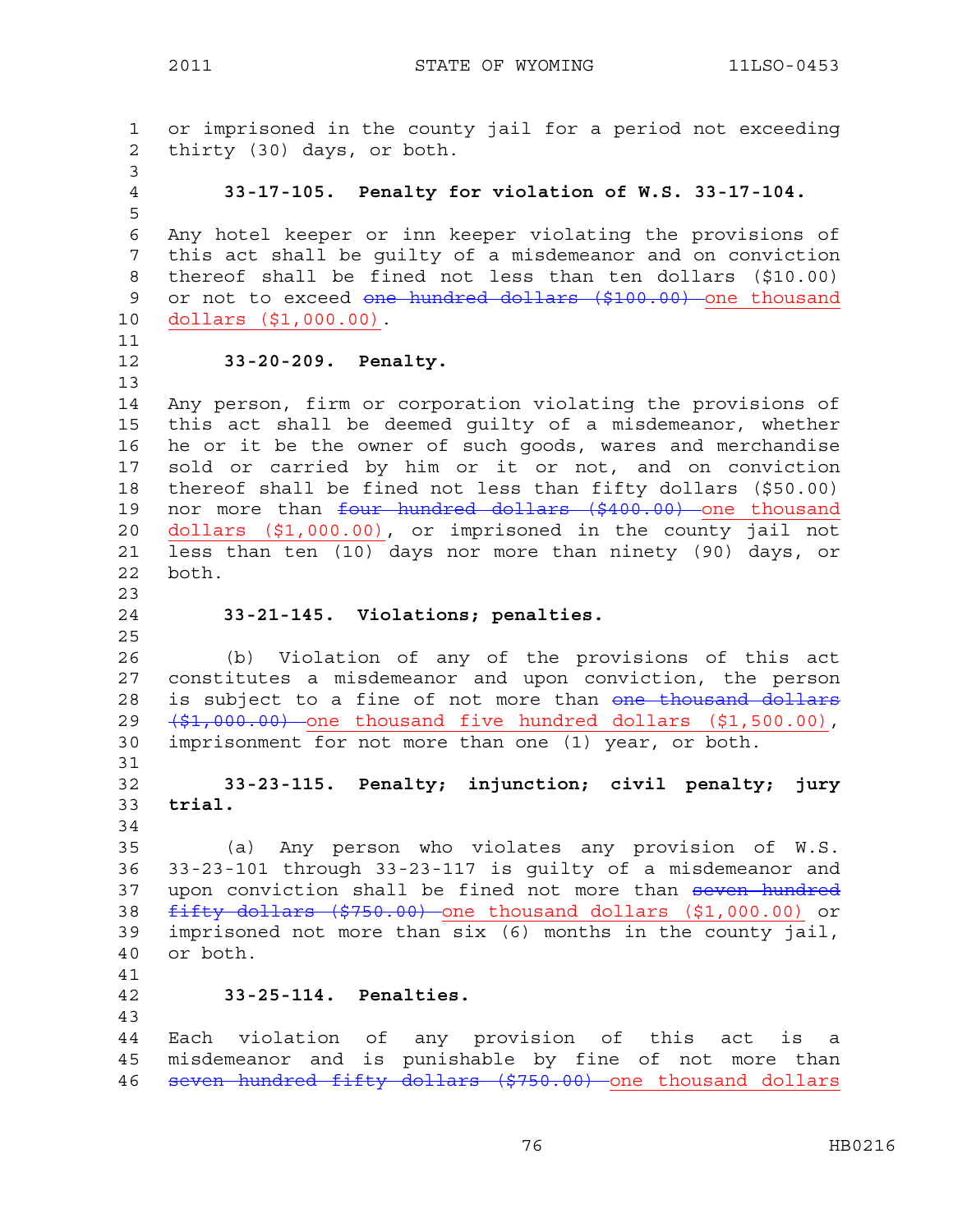1 (\$1,000.00) or by imprisonment for not more than six (6) 2 months, or both. 3 4 **33-26-410. Effect of violation.**  5 6 (a) Any person engaged in the practice of medicine or 7 aiding and abetting another in the practice of medicine 8 without a license granted by the board is guilty of a 9 misdemeanor and upon conviction shall be punished by a fine 10 of not more than one thousand dollars (\$1,000.00) one 11 thousand five hundred dollars  $($1,500.00)$  or by 12 imprisonment in the county jail for not more than one (1) 13 year, or both. Each violation constitutes a separate 14 offense for which the penalty in this subsection may be 15 assessed. 16 17 (c) The attorney general, the board, any county or 18 district attorney or any citizen may obtain an injunction 19 in the name of the state of Wyoming upon the relation of a 20 complainant enjoining any person from engaging in the 21 practice of medicine without a license. The district court 22 of the district in which the offending person resides or 23 the district court of Laramie county has original 24 jurisdiction of any such injunction proceedings. Any 25 defendant who is enjoined and who thereafter violates the 26 injunction shall be punished for contempt of court by a 27 fine of not less than two hundred dollars (\$200.00) or more 28 than <del>one thousand dollars (\$1,000.00)</del> one thousand five 29 hundred dollars (\$1,500.00) or by imprisonment in the 30 county jail for not less than six (6) months or not more 31 than one (1) year, or both. An injunction may be issued 32 without proof of actual damage sustained and upon proof of 33 one (1) or more acts constituting practice of medicine 34 without a license. The standard of proof of any violation 35 of this subsection shall be by a preponderance of the 36 evidence. 37 38 **33-26-511. Penalties.**  39 40 Any person practicing as a physician assistant or 41 representing that he is a physician assistant without a 42 license or any person employing an unlicensed person to 43 practice as a physician assistant is guilty of a 44 misdemeanor and upon conviction shall be punished by a fine 45 of not more than one thousand dollars (\$1,000.00) one 46 thousand five hundred dollars (\$1,500.00) or by

47 imprisonment in the county jail for not more than one (1)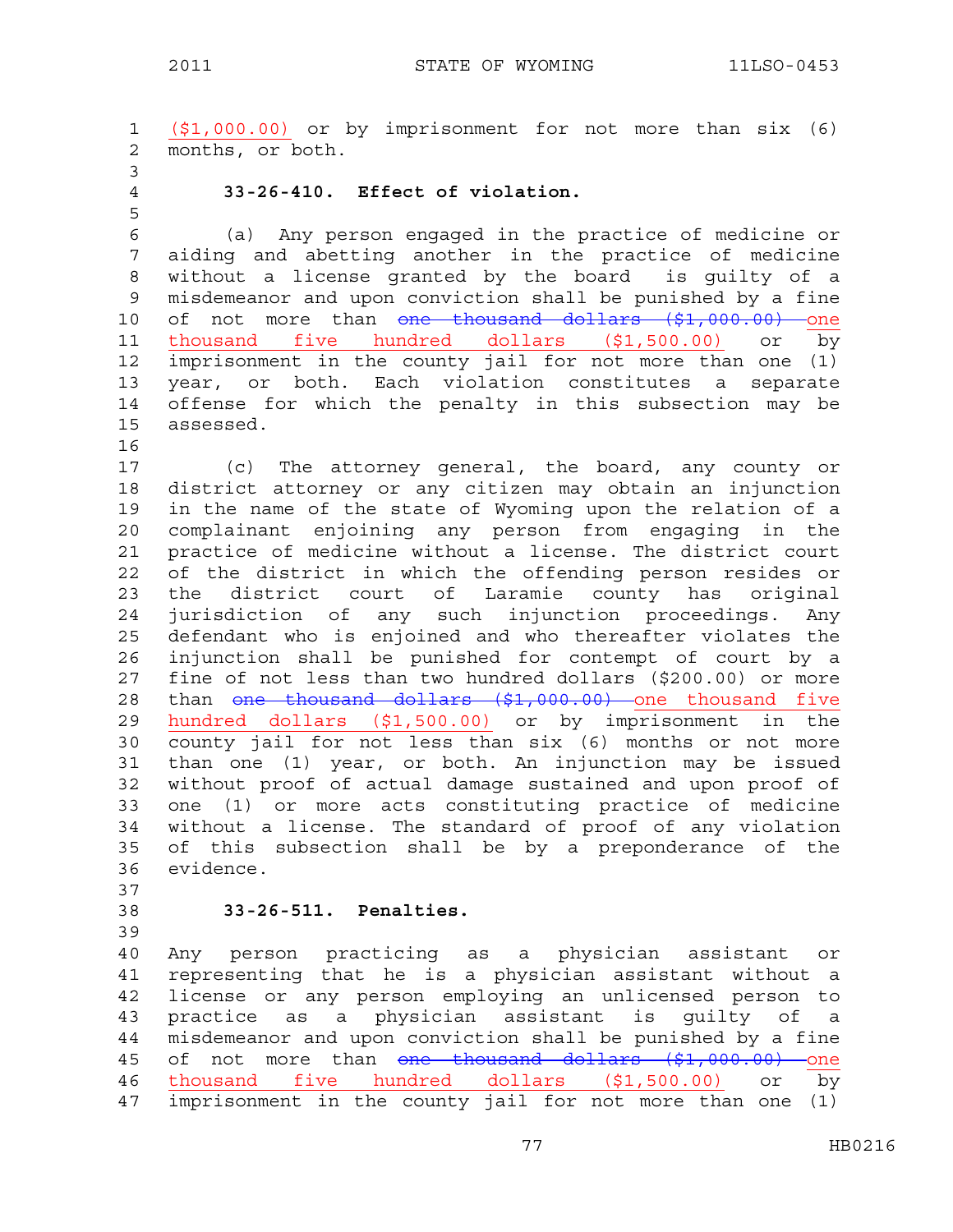1 year, or both. Each violation constitutes a separate 2 offense for which the penalty in this section may be 3 assessed. 4 5 **33-27-119. Practice without license.**  6 7 (b) Unless exempt under W.S. 33-27-114, any person 8 who represents himself as a psychologist and who engages in 9 the practice of psychology in violation of this act, is 10 guilty of a misdemeanor punishable by a fine of not more 11 that seven hundred fifty dollars (\$750.00) one thousand 12 dollars (\$1,000.00), imprisonment for not more than six (6) 13 months, or both. Each violation shall constitute a 14 separate offense. 15 16 **33-28-114. Conducting business without license**  17 **prohibited; penalties; civil liability.**  18 19 (a) Any person acting as a broker, associate broker or 20 salesman without first obtaining a license is guilty of a 21 misdemeanor and upon conviction shall be punished by a fine 22 of not more than one thousand dollars (\$1,000.00) or by 23 imprisonment in the county jail for a term not to exceed 24 six (6) months. Upon conviction of a subsequent violation 25 the person shall be punished by a fine of not more than one 26 thousand dollars (\$1,000.00) one thousand five hundred 27 dollars (\$1,500.00) or by imprisonment in the county jail 28 for a term not to exceed one (1) year or both. If a 29 corporation is convicted it shall be punished by a fine of 30 not more than five thousand dollars (\$5,000.00). 31 32 **33-29-137. Violations.**  33 34 (b) Anyone found guilty of a violation of this section 35 shall be punished by a fine of not more than one thousand 36 <del>dollars (\$1,000.00)</del> one thousand five hundred dollars 37 (\$1,500.00), by imprisonment of not more than one (1) year, 38 or both. 39 40 **33-30-214. Penalty for violation; injunction.**  41 42 (a) Any person who shall practice veterinary medicine 43 without a currently valid license or temporary permit shall 44 be guilty of a misdemeanor and upon conviction for a first 45 offense shall be fined not more than one hundred dollars 46 (\$100.00) one thousand dollars (\$1,000.00), or imprisoned 47 for no more than ninety (90) days, or both fined and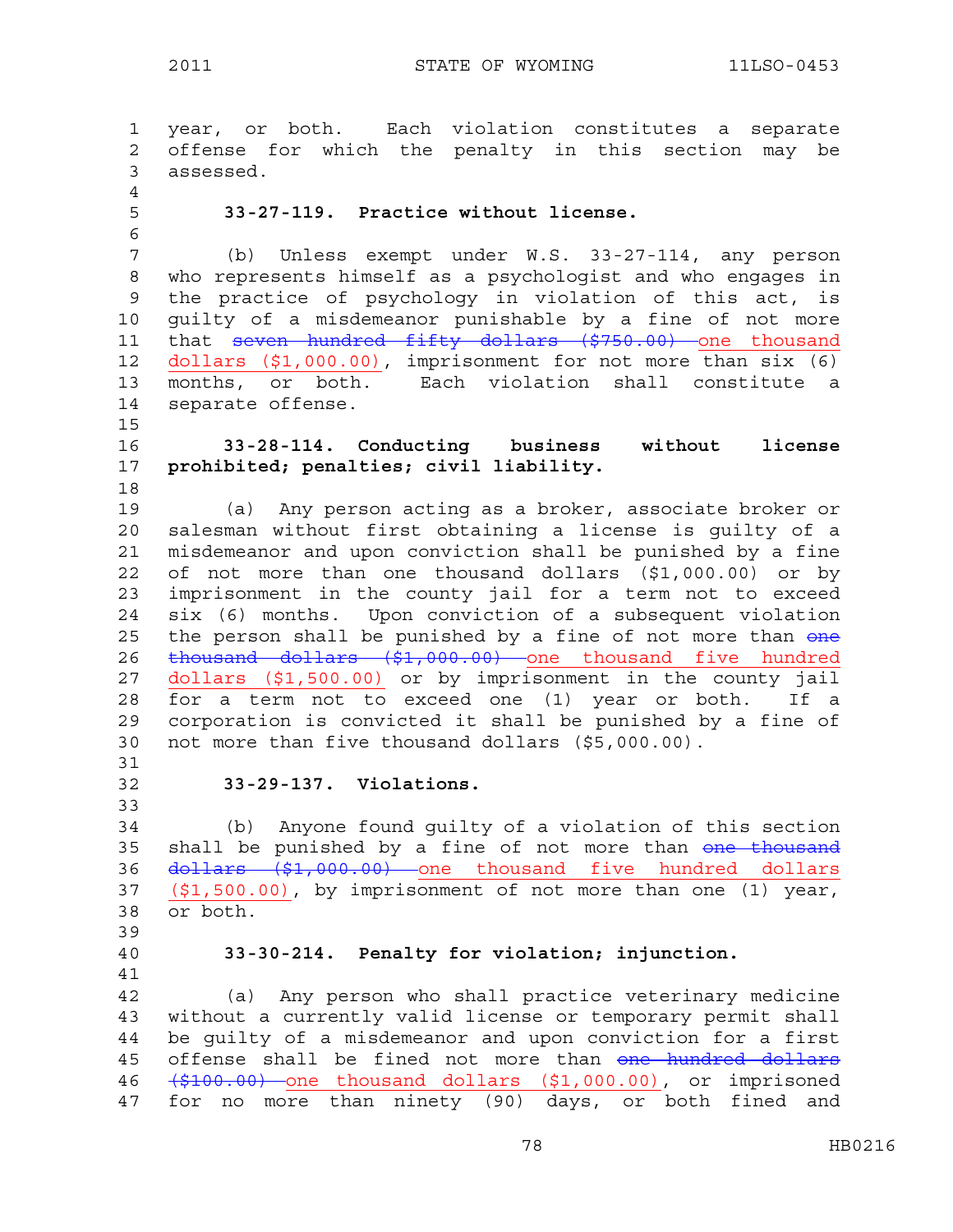2011 STATE OF WYOMING 11LSO-0453

1 imprisoned; provided that each act of such unlawful 2 practice shall constitute a distinct and separate offense. 3 4 **33-30-221. Prohibited acts; penalties.**  5 6 Any person employed or sponsored by a law enforcement 7 agency who euthanizes an animal by injection of euthanizing 8 drugs as defined in this act without being certified 9 according to the provisions of this act is guilty of a 10 misdemeanor punishable by a fine of not more that seven 11 hundred fifty dollars (\$750.00) one thousand dollars 12 (\$1,000.00), imprisonment for not more than six (6) months, 13 or both. 14 15 **33-33-308. Penalties.**  16 17 Any person who violates any provision of this act is guilty 18 of a misdemeanor and upon conviction shall be punished by a 19 fine of not more than seven hundred fifty dollars (\$750.00) 20 one thousand dollars (\$1,000.00) or imprisoned in the 21 county jail for a period not exceeding six (6) months, or 22 both. 23 24 **33-34-109. Penalties.**  25 26 (a) Any person who violates the provisions of this 27 act is guilty of a misdemeanor, and upon conviction may be 28 punished by imprisonment for not more than six (6) months, 29 or by a fine of not more than seven hundred fifty dollars 30  $(\frac{2750.00}{\sqrt{2750.00}})$  one thousand dollars (\$1,000.00), or both. 31 32 **33-36-113. Violations; penalties; proceedings.**  33 34 Any person who violates any of the provisions of W.S. 35 33-36-103 or 33-36-111 is guilty of a misdemeanor and upon 36 conviction shall be fined not more than four hundred 37 dollars (\$400.00) one thousand dollars (\$1,000.00) or 38 imprisoned in the county jail not more than six (6) months, 39 or both. If the division has reason to believe that any 40 individual is liable to punishment under this section, it 41 may certify the facts to the attorney general of Wyoming 42 who may take appropriate action. 43 44 **33-37-113. Violations; penalties.**  45 46 (a) Any person who applies ionizing radiation or 47 radiopharmaceutical agents to humans without a valid

79 HB0216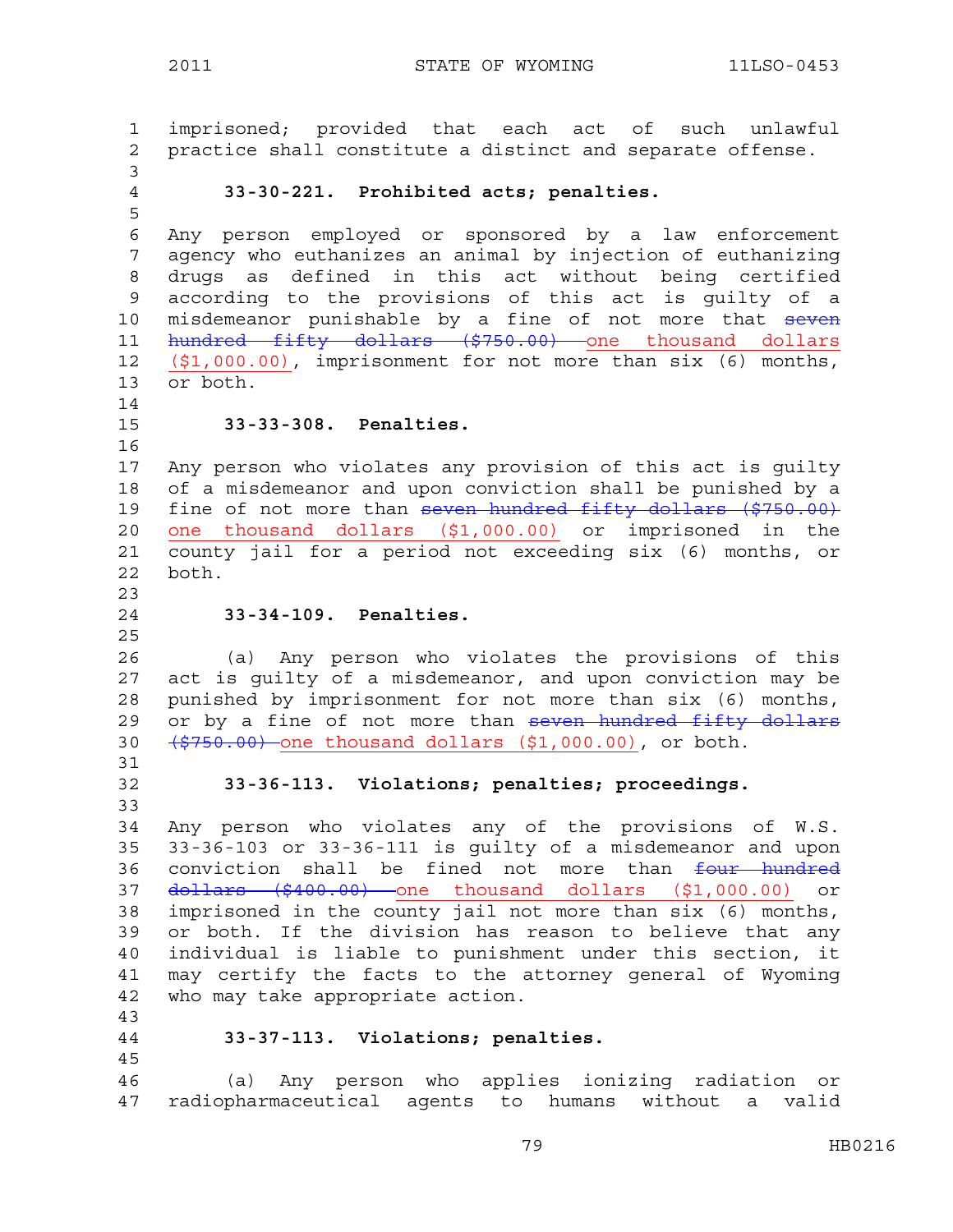1 license to do so shall be guilty of a misdemeanor 2 punishable by imprisonment for not more than six (6) 3 months, a fine of not more than seven hundred fifty dollars 4 (\$750.00) one thousand dollars (\$1,000.00), or both. 5 6 (b) Any person licensed pursuant to this act who 7 violates the provisions of this act is guilty of a 8 misdemeanor punishable by imprisonment for not more than 9 six (6) months, a fine of not more than seven hundred fifty 10 dollars (\$750.00) one thousand dollars (\$1,000.00), or 11 both. 12 13 **33-38-110. Prohibited acts; penalties.**  14 15 (e) Persons violating this act are guilty of a 16 misdemeanor punishable by a fine of not more than seven 17 hundred fifty dollars (\$750.00) one thousand dollars 18 (\$1,000.00), by imprisonment for not more than six (6) 19 months, or both. A third or subsequent conviction for 20 violation of this section during a thirty-six (36) month 21 period shall constitute a felony punishable by imprisonment 22 for not more than two (2) years, a fine of not more than 23 two thousand dollars (\$2,000.00), or both. Each violation 24 shall constitute a separate offense. 25 26 **33-39-129. Penalties.**  27 28 (a) Any person acting or purporting to act as a 29 certified real estate appraiser without first obtaining a 30 permit to practice under this act is guilty of a 31 misdemeanor and upon conviction shall be punished by a fine 32 of not more than one thousand dollars (\$1,000.00) or by 33 imprisonment in the county jail for a term not to exceed 34 six (6) months or both. Upon conviction of a subsequent 35 violation the person shall be punished by a fine of not 36 more than <del>one thousand dollars (\$1,000.00)</del> one thousand 37 five hundred dollars (\$1,500.00) or by imprisonment in the 38 county jail for a term not to exceed one (1) year or both. 39 Charges may be initiated by the office of the attorney 40 general with the board as the complainant. 41 42 **33-40-117. Penalties.**  43

44 Any person who violates any provision of W.S. 33-40-103 is 45 guilty of a misdemeanor punishable by imprisonment of not 46 more than six (6) months, a fine of not more than seven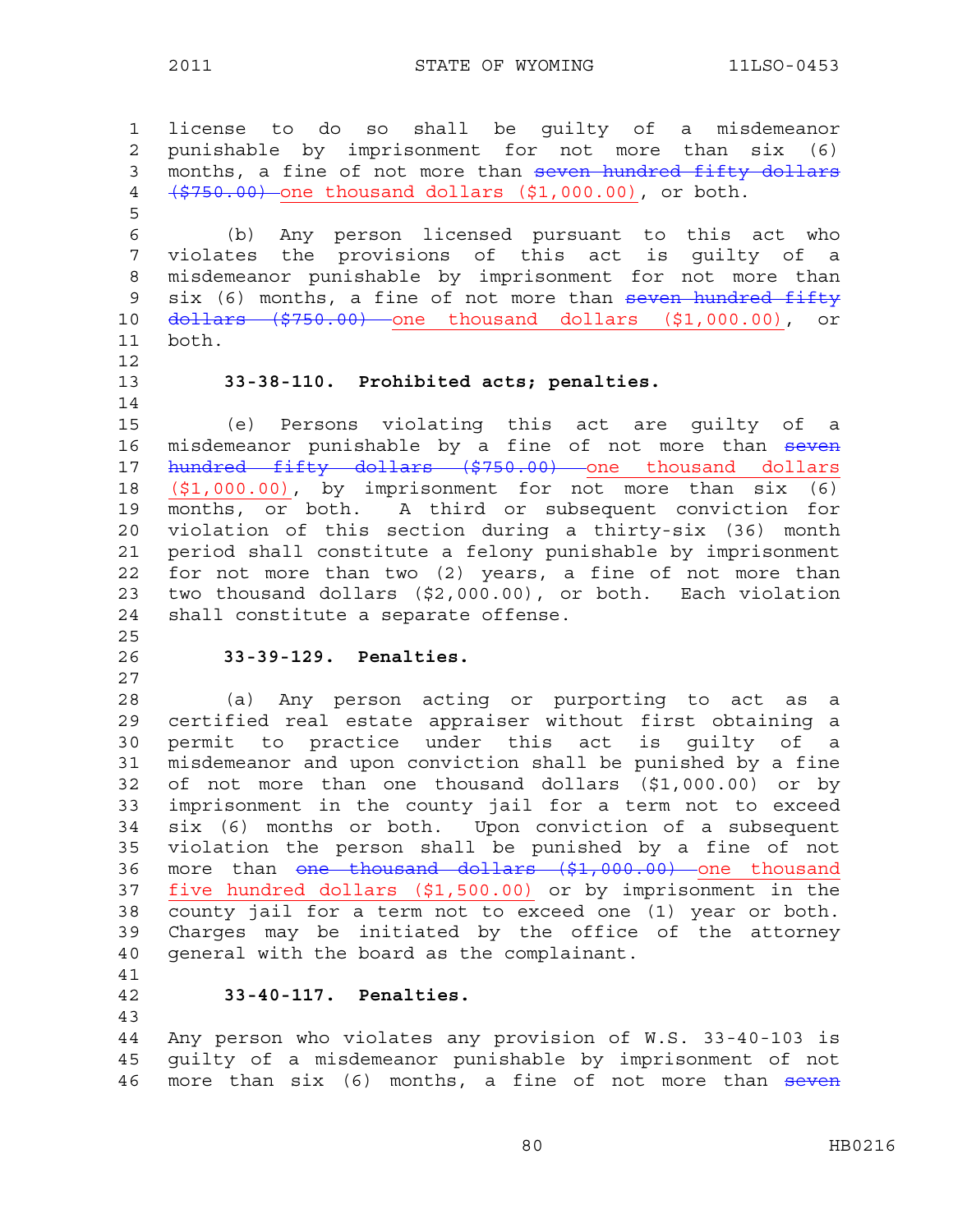1 hundred fifty dollars (\$750.00) one thousand dollars 2 (\$1,000.00), or both. 3 4 **33-41-120. Violations; grounds for discipline.**  5 6 (a) Any individual who holds himself out to the 7 public as a professional geologist in this state without 8 being licensed or exempted in accordance with the 9 provisions of this act, or any individual presenting or 10 attempting to use as his own the license or the seal or 11 another, or any person who shall knowingly give any false 12 or forged evidence of any kind to the board or to any 13 member thereof in obtaining a license or certificate, or 14 any individual who shall violate any of the provisions of 15 this act is guilty of a misdemeanor and upon conviction may 16 be fined not to exceed seven hundred fifty dollars 17 (\$750.00) one thousand dollars (\$1,000.00), imprisoned up 18 to six (6) months, or both. A conviction in a court of law 19 for any of these offenses shall be grounds for the 20 revocation of the license or certificate. 21 22 **33-45-112. Penalties.**  23 24 (a) Any person who violates any provision of W.S. 25 33-45-107 is guilty of a misdemeanor punishable by 26 imprisonment of not more than six (6) months, a fine of not 27 more than <del>seven hundred fifty dollars (\$750.00) </del>one 28 thousand dollars (\$1,000.00), or both. Each violation 29 shall constitute a separate offense. 30 31 **33-46-106. Penalties.**  32 33 Any person violating any provision of this act is guilty of 34 a misdemeanor punishable by a fine of not more than one 35 thousand dollars (\$1,000.00) one thousand five hundred 36 dollars (\$1,500.00), imprisonment for not more than one (1) 37 year, or both. 38 39 **34-1-144. Penalty for falsifying statement.**  40 41 It is a misdemeanor for a person to willfully falsify or 42 publicly disclose, except as specifically authorized by 43 law, any information on the statement of consideration 44 required by W.S. 34-1-142 and 34-1-143. Upon conviction 45 the offender is subject to a fine of not more than seven 46 hundred fifty dollars (\$750.00) one thousand dollars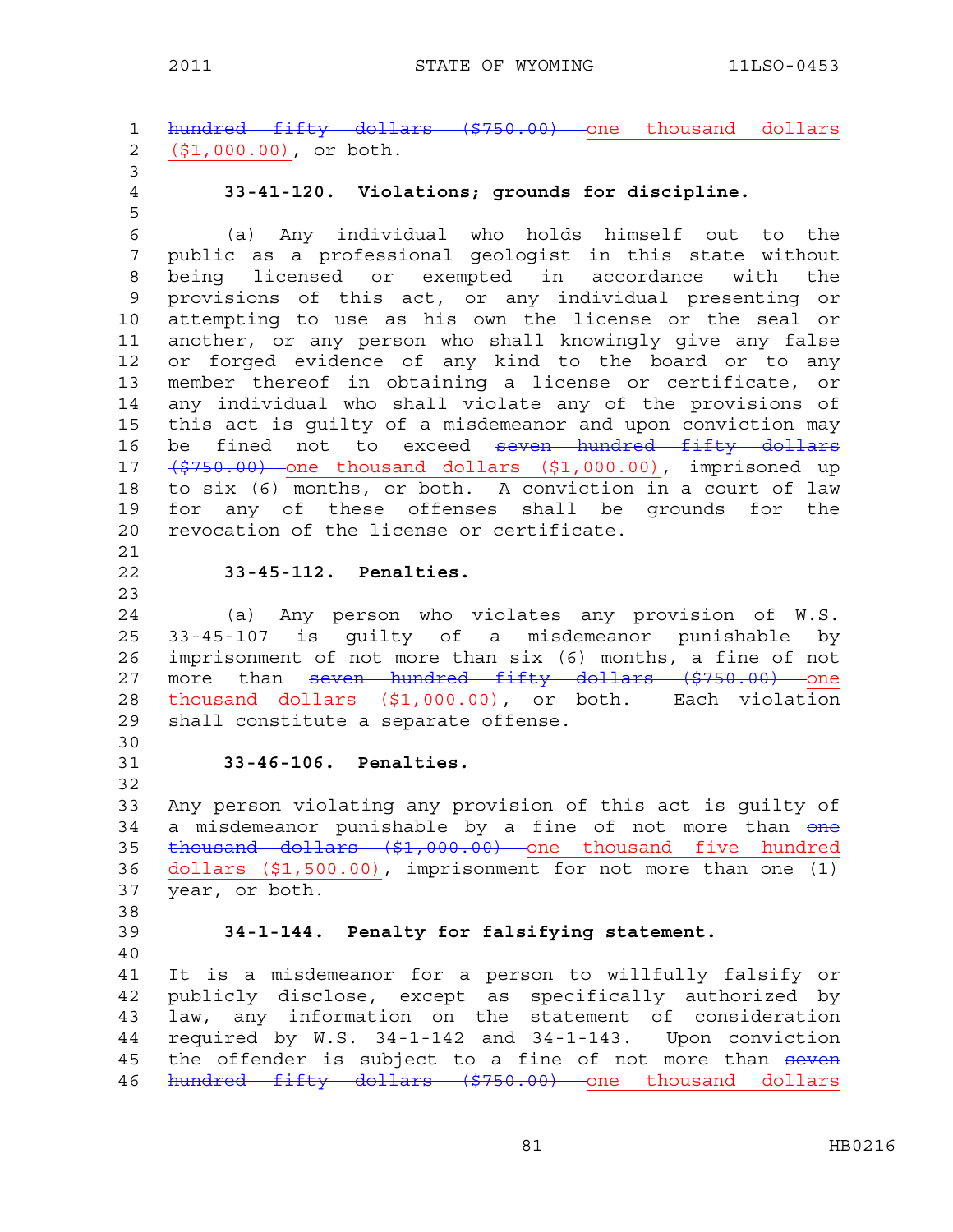```
1 ($1,000.00), imprisonment for not more than six (6) months, 
2 or both. 
3 
4 34-16-103. Penalty for violation of W.S. 34-16-101 and 
5 34-16-102. 
6 
7 Every carrier or officer, agent or servant of a carrier, 
8 who shall knowingly violate any of the requirements stated 
9 in W.S. 34-16-101(a)(i) through (v) and 34-16-102(a)(i) 
10 through (iii), shall be guilty of a misdemeanor and 
11 punishable by a fine of not more than one thousand dollars
12 (\frac{1}{2}, 000.00) one thousand five hundred dollars (1, 500.00)13 or imprisonment not more than one (1) year, or both. 
14 
15 34-17-102. Issue of receipt containing false 
16 statement. 
17 
18 A warehouseman, or any officer, agent or servant of a 
19 warehouseman, who fraudulently issues or aids in 
20 fraudulently issuing a receipt for goods knowing that it 
21 contains any false statement, shall be guilty of a crime, 
22 and upon conviction shall be punished for each offense by 
23 imprisonment not exceeding one (1) year, or by a fine not 
24 exceeding one thousand dollars ($1,000.00) one thousand
25 five hundred dollars ($1,500.00), or by both. 
26 
27 34-17-104. Issue of receipts fraudulently stating 
28 ownership. 
29 
30 Where there are deposited with or held by a warehouseman 
31 goods of which he is owner, either solely or jointly or in 
32 common with others, such warehouseman, or any of his 
33 officers, agents, or servants who, knowing this ownership, 
34 issues or aids in issuing a negotiable receipt for such 
35 goods which does not state such ownership, shall be guilty 
36 of a crime, and upon conviction shall be punished for each 
37 offense by imprisonment not exceeding one (1) year, or by a 
38 fine not exceeding one thousand dollars ($1,000.00) one
39 thousand five hundred dollars ($1,500.00), or by both. 
40 
41 34-17-105. Delivery of goods without obtaining 
42 negotiable receipt. 
43 
44 A warehouseman, or any officer, agent, or servant of a 
45 warehouseman who delivers goods out of the possession of 
46 such warehouseman, knowing that a negotiable receipt the 
47 negotiation of which would transfer the right to the
```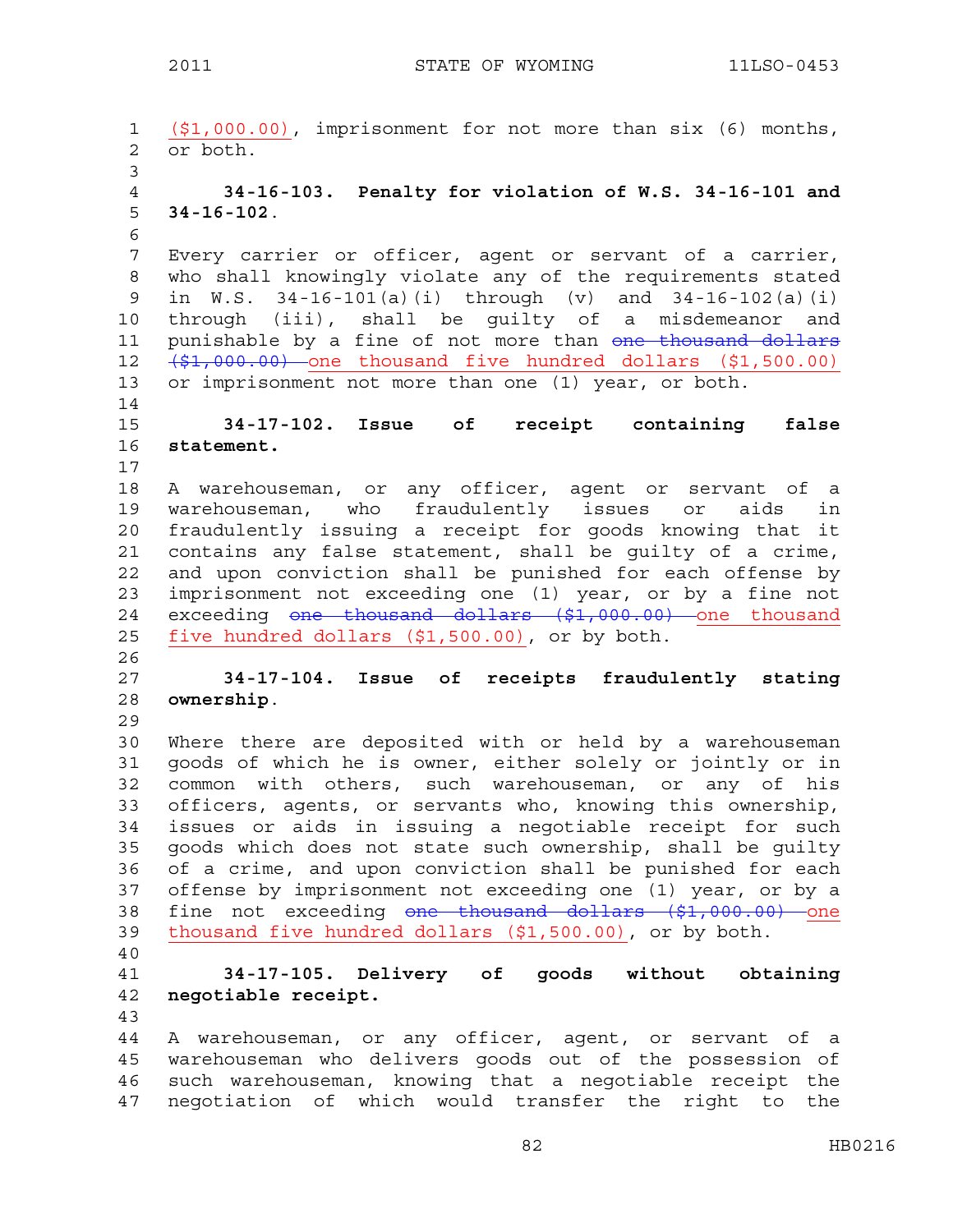1 possession of such goods, is outstanding and uncancelled, 2 without obtaining the possession of such receipt at or 3 before the time of such delivery, shall, except in the 4 cases provided for in sections 14 and 36, be guilty of a 5 crime, and upon conviction shall be punished for each 6 offense by imprisonment not exceeding one (1) year, or by a 7 fine not exceeding one thousand dollars (\$1,000.00) one 8 thousand five hundred dollars (\$1,500.00), or by both. 9 10 **34-17-106. Fraudulent negotiation of receipt for**  11 **mortgaged goods.**  12 13 Any person who deposits goods to which he has no title, or 14 upon which there is a lien or mortgage, and who takes for 15 such goods a negotiable receipt which he afterwards 16 negotiates for value with intent to deceive and without 17 disclosing his want of title or the existence of the lien 18 or mortgage shall be guilty of a crime, and upon conviction 19 shall be punished for each offense by imprisonment not 20 exceeding one (1) year, or by a fine not exceeding one 21 thousand dollars (\$1,000.00) one thousand five hundred 22 dollars (\$1,500.00) or by both. 23 24 **35-1-103. Neglect or failure of officials to perform**  25 **duty.**  26 27 Any member of the department of health, any county health 28 officer, or any officer, superintendent, or principal of 29 any city, town, county or institution named in this act, 30 who shall fail or neglect to perform any of the duties 31 herein required of them, shall be guilty of a misdemeanor 32 and upon conviction thereof shall be fined in the sum of 33 not less than one hundred dollars (\$100.00) nor more than 34 one thousand dollars (\$1,000.00) one thousand five hundred 35 dollars (\$1,500.00), or shall be confined in the county 36 jail for a period of not less than six (6) months, nor more 37 than a year, or both. 38 39 **35-1-106. Penalty for violations.**  40 41 Any person who shall violate any of the provisions of this 42 act, or any lawful rule or regulation made by the state 43 department of health pursuant to the authority herein 44 granted, or who shall fail or refuse to obey any lawful

45 order issued by any state, county or municipal health 46 officer pursuant to the authority granted in this act shall 47 be deemed guilty of misdemeanor, and shall be punished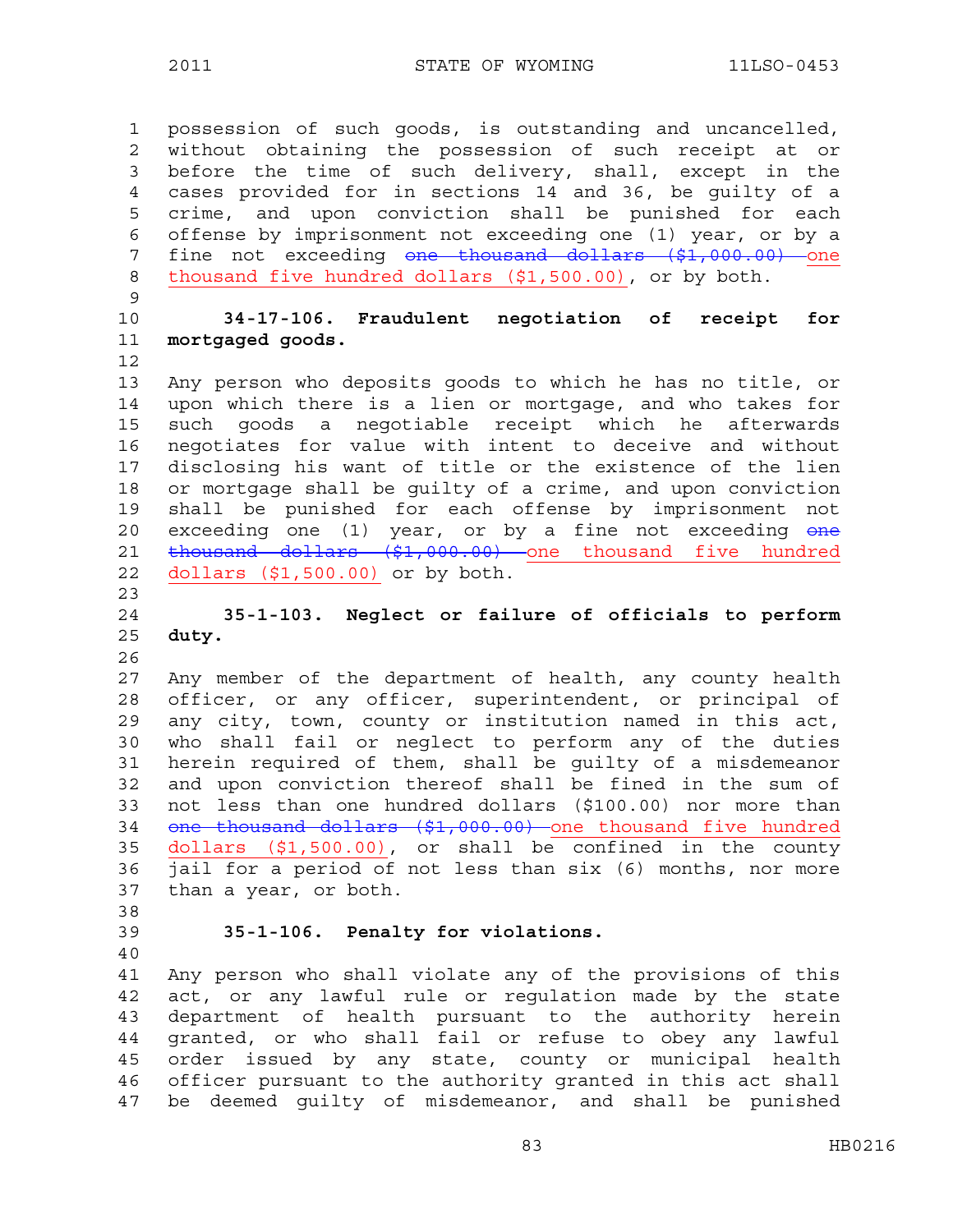1 except as otherwise provided therein by a fine of not more 2 than one thousand dollars (\$1,000.00) one thousand five 3 hundred dollars (\$1,500.00), or by imprisonment for not 4 more than one (1) year or by both such fine and 5 imprisonment. 6 7 8 **35-2-909. Penalties for violations.**  9 10 Except for violations otherwise punishable as a felony 11 under the laws of this state, any person establishing or 12 operating a facility or providing a service without first 13 obtaining a license as required in this act is guilty of a 14 misdemeanor punishable by a fine of not to exceed seven 15 hundred fifty dollars (\$750.00) one thousand dollars 16 (\$1,000.00), by imprisonment for not more than six (6) 17 months, or both. Each calendar week or portion thereof 18 during which a violation continues is a separate offense. 19 20 **35-4-101. Department of health to prescribe rules and**  21 **regulations; penalty for violation; resisting or**  22 **interfering with enforcement.**  23 24 The state department of health shall have the power to 25 prescribe rules and regulations for the management and 26 control of communicable diseases. Any persons violating or 27 refusing to obey such rules and regulations or resisting or 28 interfering with any officer or agent of the state 29 department of health while in the performance of his duties 30 shall be deemed guilty of a misdemeanor and upon conviction 31 thereof, shall be punished by the imposition of such 32 penalty as may be provided by law. Or in the discretion of 33 the court said person may be punished by a fine of not more 34 than <del>one hundred dollars (\$100.00)</del> one thousand dollars 35 (\$1,000.00) or imprisonment not exceeding thirty (30) days, 36 or both such fine and imprisonment. 37 38 **35-4-109. Spreading contagious disease; prohibited.**  39 40 Any person who shall knowingly have or use about his 41 premises, or who shall convey or cause to be conveyed into 42 any neighborhood, any clothing, bedding or other substance 43 used by, or in taking care of, any person afflicted with 44 the smallpox or other infectious or contagious disease, or 45 infected thereby, or shall do any other act with intent to, 46 or necessarily tending to the spread of such disease, into 47 any neighborhood or locality, shall be deemed guilty of a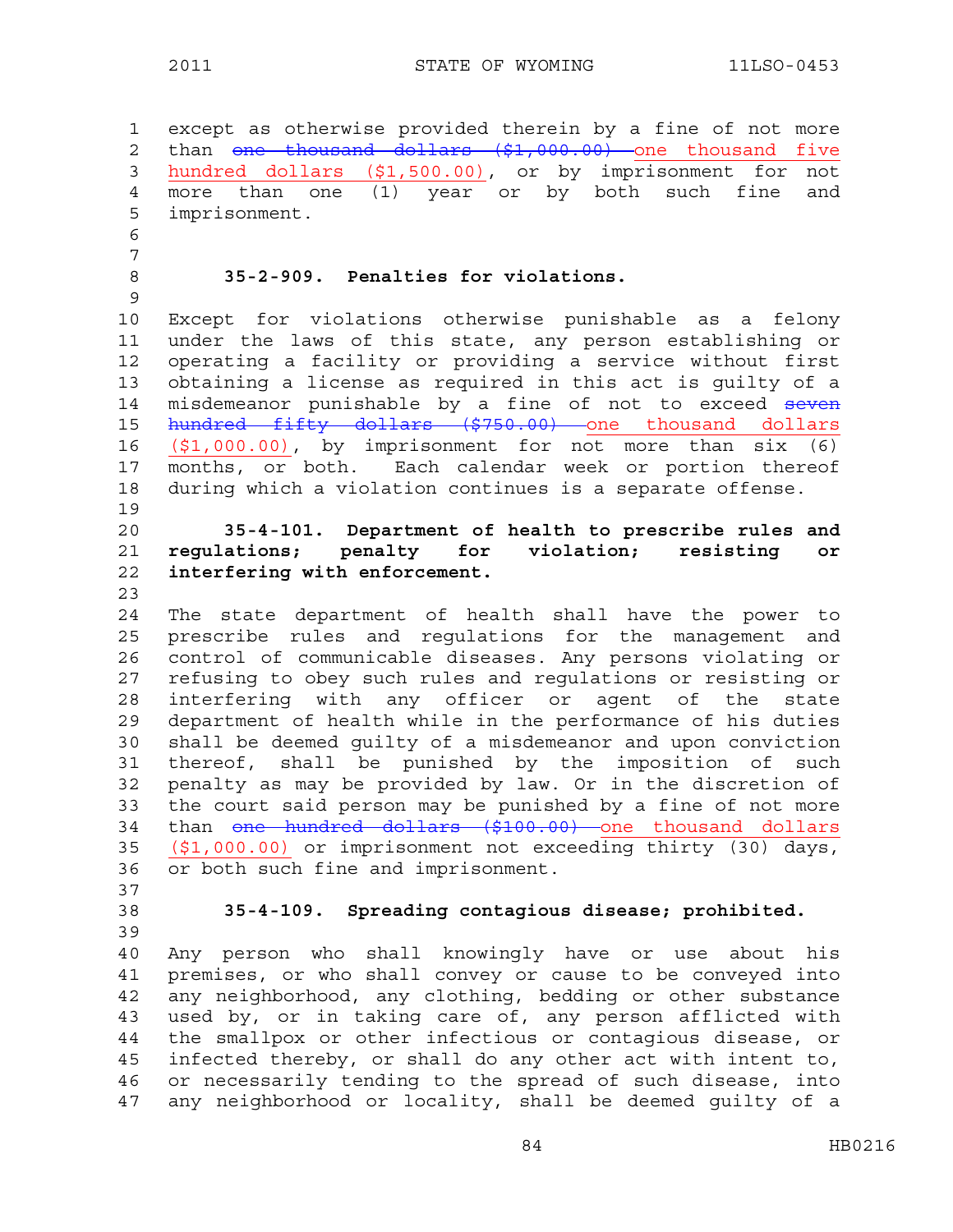1 misdemeanor, and upon conviction thereof before any court 2 of competent jurisdiction shall be fined in any sum not 3 more than  $f$ ive hundred dollars (\$500.00) one thousand 4 dollars (\$1,000.00), or imprisoned in the county jail not 5 exceeding six (6) months, or by both fine and imprisonment; 6 and the court trying any such offender may also include in 7 any judgment rendered, an order to the effect that the 8 clothing or other property infected be burned or otherwise 9 destroyed, and shall have power to carry such order into 10 effect.

**35-4-130. Declared contagious and dangerous to health; list of reportable diseases established by department of health; violation of W.S. 35-4-130 through 35-4-134; penalty.** 

16

11

17 (c) Any person violating W.S. 35-4-130 through 18 35-4-134 or failing or refusing to comply with any order 19 lawfully issued under W.S. 35-4-130 through 35-4-134 is 20 guilty of a misdemeanor punishable by a fine of not more 21 than seven hundred fifty dollars (\$750.00) one thousand 22 dollars (\$1,000.00), imprisonment for not more than six (6) 23 months, or both. 24

# 25 **35-4-202. Contamination of streams by sawmills,**  26 **mining operations, or other manufacturing or industrial**  27 **works prohibited; penalty; exceptions; special permits.**  28

29 Any owner or owners of any sawmill, reduction works, 30 smelter, milling, refining or concentration works, or other 31 manufacturing or industrial works, or any agent, servant or 32 employee thereof, or any person or persons whomsoever, who 33 shall throw or deposit in, or in any way permit to pass 34 into any natural stream or lake within the state, wherein 35 are living fish, any sawdust, chemicals, mill-tailing, or 36 other refuse matter of deleterious substance or poisons of 37 any kind or character whatsoever, that will or may tend to 38 the destruction or driving away from such waters any fish, 39 or kill or destroy any fish therein, or that will or may 40 tend to pollute, contaminate, render impure or unfit for 41 domestic, irrigation, stock or other purposes for which 42 appropriated and used, the waters of any such natural 43 streams or lake, or that will or may tend to obstruct, fill 44 in or otherwise interfere with the flow, channel or 45 condition of such streams, lake or waters, shall be deemed 46 guilty of a misdemeanor and upon conviction thereof shall 47 be fined not less than fifty dollars (\$50.00) or more than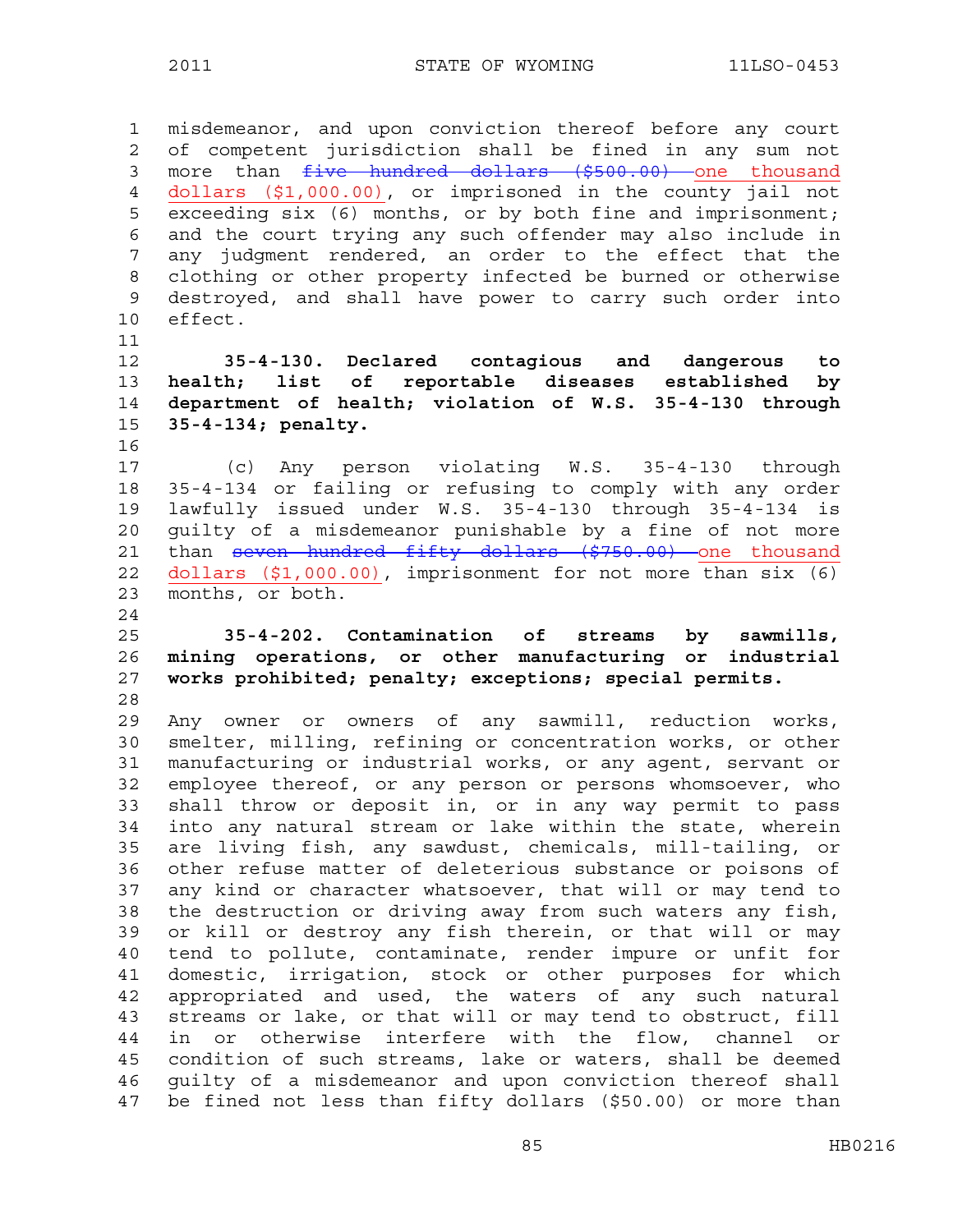1 one hundred dollars (\$100.00) one thousand dollars 2 (\$1,000.00) or shall be imprisoned in the county jail for 3 not less than thirty (30) days nor more than six (6) 4 months, or by both such fine and imprisonment for each 5 offense; and where any of the foregoing unlawful acts are 6 committed continuously, each of the days upon which 7 committed shall be treated and considered as a separate and 8 distinct offense; provided, that nothing in this section or 9 W.S. 23-3-204 shall apply to the slag from smelter 10 furnaces; provided further, that nothing in this section 11 nor in any of the other laws of this state shall prevent 12 the owner or owners of any mill, concentration works, 13 reduction works or tailings pond or basin used in 14 connection therewith, in this state, now or hereafter to be 15 located upon any natural stream, or lake, from operating 16 said mill, concentration works, reduction works or tailings 17 pond or basin used in connection therewith, where the said 18 owner or owners thereof shall build or cause to be built a 19 dam or dams for settling purposes; provided however that 20 before any dam or dams shall be built for any such 21 purposes, the director of the state department of health, 22 the state game and fish commissioner [director of the game 23 and fish department] and the state engineer, acting as a 24 joint committee and each member casting a vote of his 25 department, shall review such plans and according to their 26 findings shall approve or disapprove such plans for 27 preventing any deleterious substances from entering any 28 waters beyond the project area; provided, that whenever a 29 majority of the landowners on any irrigation stream shall 30 petition the state game and fish commissioner to allow 31 sawdust to be put in any stream that does not reach a main 32 body of water or living stream he shall have the power to 33 grant such permits.

- 34
- 36

# 35 **35-4-504. Penalty.**

37 Any licensed physician and surgeon, or other person, 38 engaged in attendance upon a pregnant woman during the 39 period of gestation and/or at delivery, or any 40 representative of a laboratory who violates the provisions 41 of this act shall be guilty of a misdemeanor, and upon 42 conviction thereof shall be fined not to exceed one hundred 43 dollars (\$100.00) one thousand dollars (\$1,000.00); 44 provided, however, every licensed physician and surgeon or 45 other person engaged in attendance upon a pregnant woman 46 during the period of gestation or at delivery, who requests 47 such specimen in accordance with the provisions of W.S.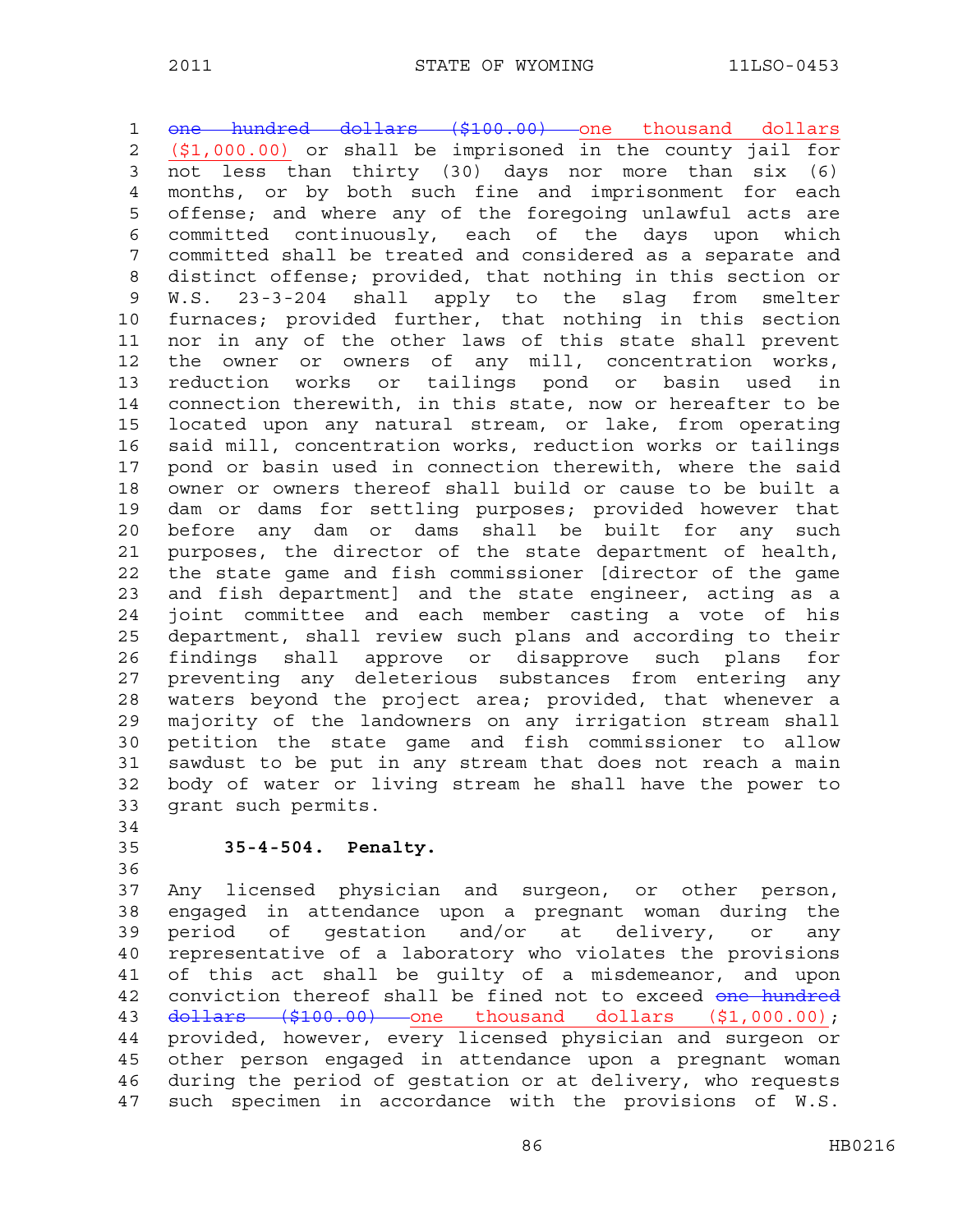1 35-4-502, and whose request is refused, shall not be guilty 2 of a misdemeanor. 3

- 4 **35-4-603. Restriction upon use of bodies; bond**  5 **required of applicant; prohibited acts.**
- 6

7 It shall not be lawful for any person so receiving dead 8 bodies to use the same, except for the prosecution of 9 anatomical science, or elsewhere than in this state; and 10 the state department of health in its rules and regulations 11 in regard to the distribution of the same, may require each 12 applicant to furnish a good and sufficient bond that the 13 provisions of this act will be observed. Whosoever shall 14 use said body for any other purpose, or shall remove the 15 same beyond the limits of the state, or whosoever shall 16 traffic, trade or deal with said bodies for a commercial 17 purpose shall be deemed guilty of a misdemeanor and shall 18 be fined, on conviction, not less than one hundred dollars 19 (\$100.00) nor more than one thousand dollars (\$1,000.00) 20 and be imprisoned in the county jail for a period of not 21 less than thirty (30) days or more than one (1) year; the 22 fine accruing from said conviction to be paid to the school 23 fund of the county, wherein such offense was committed. 24

#### 25 **35-4-702. Penalty.**

26

27 It shall be unlawful for any person to use any building in 28 this state for the exhibition of motion pictures on or 29 after the first day of October, 1933, without having 30 complied with the provisions of W.S. 35-4-701, and any 31 person so using such building after said date shall be 32 deemed guilty of a misdemeanor and upon conviction thereof 33 shall be fined not less than twenty-five dollars (\$25.00), 34 nor more than one hundred dollars (\$100.00) one thousand 35 dollars (\$1,000.00) for each offense. Each day during which 36 any person shall so use any building in violation of the 37 provisions of W.S. 35-4-701 shall be deemed a separate 38 offense.

# 39

41

#### 40 **35-5-216. Other prohibited acts.**

42 A person who, in order to obtain a financial gain, 43 intentionally falsifies, forges, conceals, defaces or 44 obliterates a document of gift, an amendment or revocation 45 of a document of gift, or a refusal commits a misdemeanor 46 punishable by imprisonment for not more than one (1) year,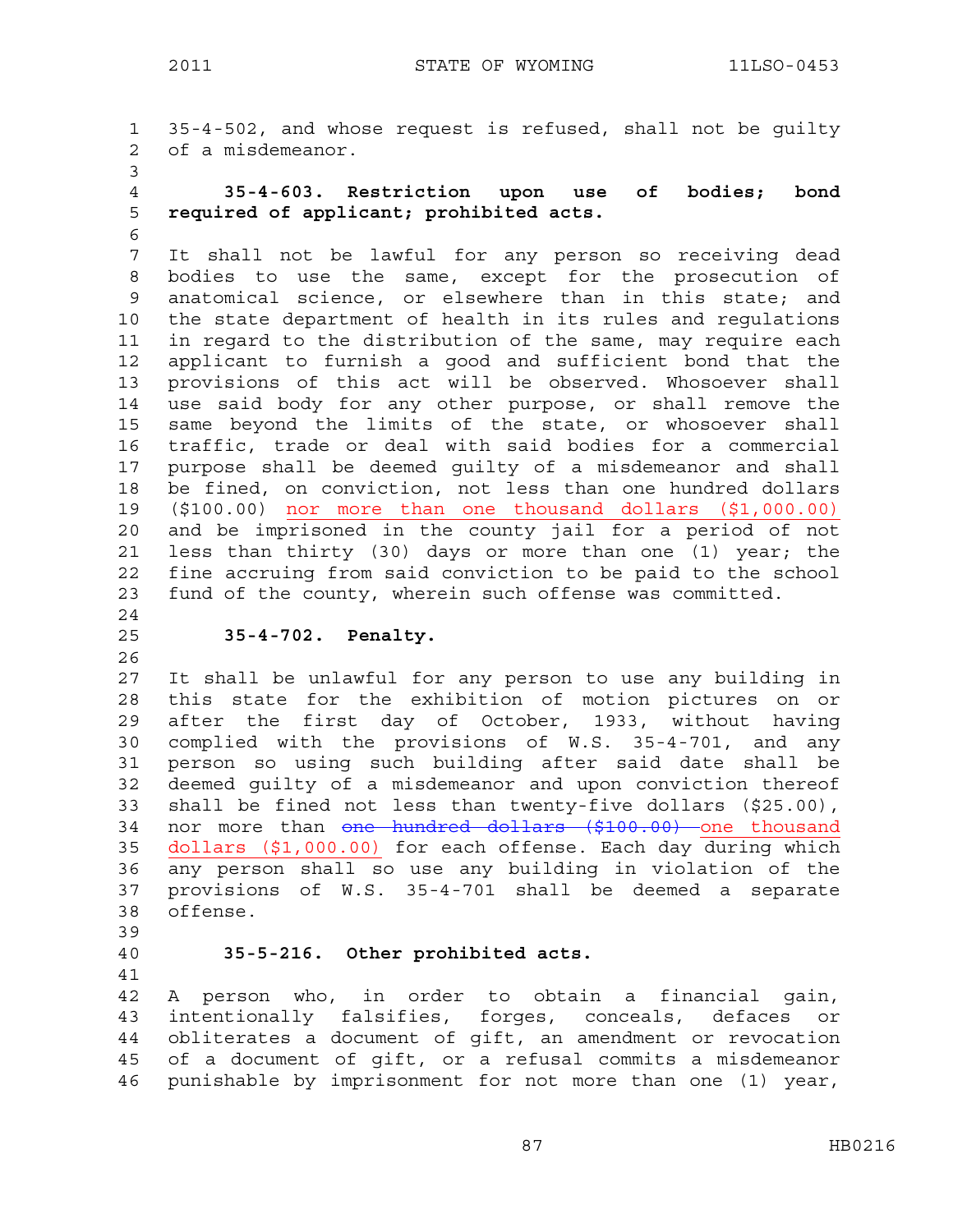1 a fine of not more than one thousand dollars (\$1,000.00) 2 one thousand five hundred dollars (\$1,500.00) or both. 3 4 **35-6-118. Procedure governing abortion performed upon**  5 **minor.**  6 7 (f) Any physician or other person who knowingly 8 performs an abortion on a minor in violation of W.S. 9 35-6-118 is guilty of a misdemeanor punishable by a fine of 10 not more than one thousand dollars (\$1,000.00) one thousand 11 five hundred dollars (\$1,500.00), imprisonment for not more 12 than one (1) year, or both. 13 14 **35-7-113. Penalties and guaranty.**  15 16 (a) Any person who knowingly and intentionally 17 violates W.S. 35-7-111 is guilty of a misdemeanor 18 punishable by imprisonment for not more than six (6) 19 months, a fine of not more than seven hundred fifty dollars 20  $(5750.00)$  one thousand dollars  $(51,000.00)$ , or both. Upon a 21 subsequent conviction under W.S. 35-7-111, the person may 22 be punished by imprisonment for not more than one (1) year, 23 a fine of not more than one thousand five hundred dollars 24 (\$1,500.00), or both. 25 26 **35-7-366. Penalties.**  27 28 (a) Any person violating any provision of W.S. 29 35-7-350 through 35-7-375 or regulation thereunder is 30 guilty of a misdemeanor and upon conviction shall be fined 31 not more than five hundred dollars (\$500.00) one thousand 32 dollars (\$1,000.00) or imprisoned in the county jail for 33 not more than one (1) year, or both, for the first offense, 34 and upon conviction for a subsequent offense shall be fined 35 not more than one thousand dollars (\$1,000.00) one thousand 36 five hundred dollars (\$1,500.00) or imprisoned in the 37 county jail for not more than one (1) year, or both. Any 38 offense committed more than three (3) years after a 39 previous conviction shall be considered a first offense. 40 41 **35-7-1031. Unlawful manufacture or delivery;**  42 **counterfeit substance; unlawful possession.**  43 44 (a) Except as authorized by this act, it is unlawful 45 for any person to manufacture, deliver, or possess with 46 intent to manufacture or deliver, a controlled substance. 47 Any person who violates this subsection with respect to: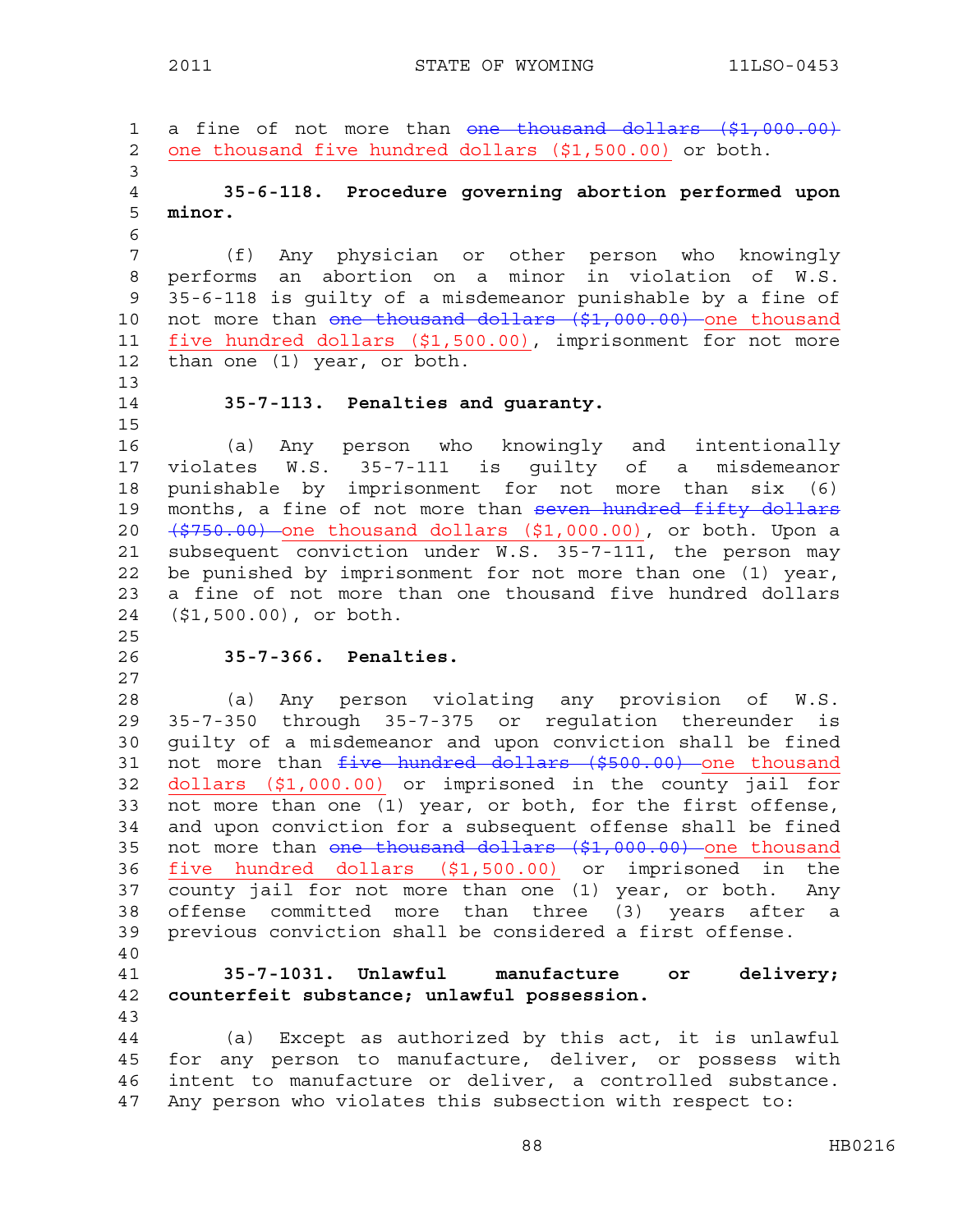1 2 (iv) A substance classified in Schedule V, is 3 guilty of a crime and upon conviction may be imprisoned for 4 not more than one (1) year, fined not more than one 5 thousand dollars (\$1,000.00) one thousand five hundred 6 dollars (\$1,500.00), or both. 7 8 (b) Except as authorized by this act, it is unlawful 9 for any person to create, deliver, or possess with intent 10 to deliver, a counterfeit substance. Any person who 11 violates this subsection with respect to: 12 13 (iv) A counterfeit substance classified in 14 Schedule V, is guilty of a crime and upon conviction may be 15 imprisoned for not more than one (1) year, fined not more 16 than one thousand dollars (\$1,000.00) one thousand five 17 hundred dollars (\$1,500.00), or both. 18 19 (c) It is unlawful for any person knowingly or 20 intentionally to possess a controlled substance unless the 21 substance was obtained directly from, or pursuant to a 22 valid prescription or order of a practitioner while acting 23 in the course of his professional practice, or except as 24 otherwise authorized by this act. Any person who violates 25 this subsection: 26 27 (i) And has in his possession a controlled 28 substance in the amount set forth in this paragraph is 29 guilty of a misdemeanor punishable by imprisonment for not 30 more than twelve  $(12)$  months, a fine of not more than  $\theta$  and 31 thousand dollars (\$1,000.00) one thousand five hundred 32 dollars (\$1,500.00), or both. Any person convicted for a 33 third or subsequent offense under this paragraph, including 34 convictions for violations of similar laws in other 35 jurisdictions, shall be imprisoned for a term not more than 36 five (5) years, fined not more than five thousand dollars 37 (\$5,000.00), or both. For purposes of this paragraph, the 38 amounts of a controlled substance are as follows: 39 40 (v) And has in his possession a controlled 41 substance classified in Schedule V, is guilty of a 42 misdemeanor punishable by imprisonment for not more than 43 one (1) year, a fine of not more than one thousand dollars 44 (\$1,000.00) one thousand five hundred dollars (\$1,500.00), 45 or both. 46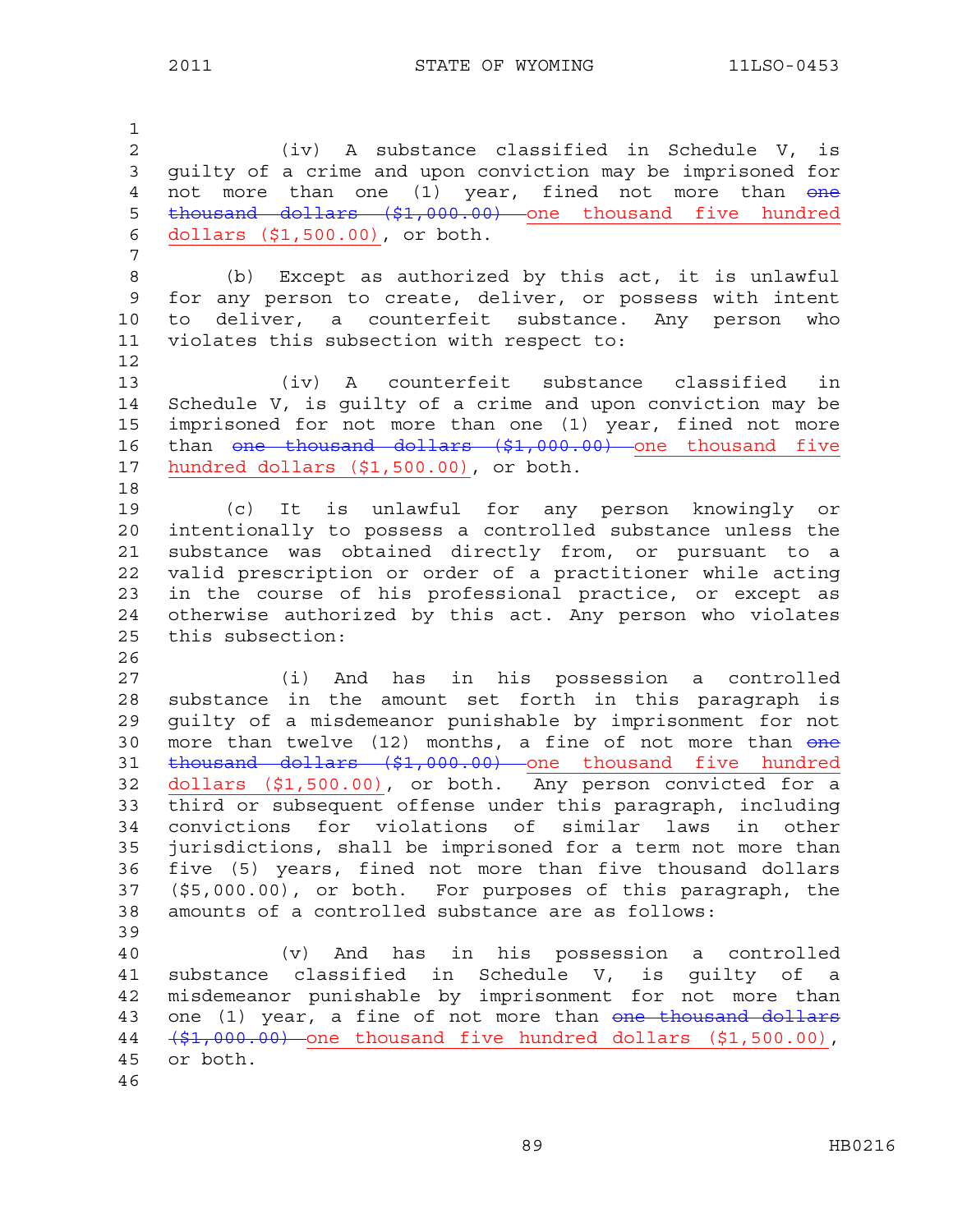2011 STATE OF WYOMING 11LSO-0453

1 **35-7-1033. Unlawful acts; distribution; registration;**  2 **possession; records; counterfeiting; punishment.**  3 4 (b) Except for a violation of subparagraph 5 (a)(iii)(B) of this section and except as otherwise 6 provided: 7 8 (i) A person who is convicted upon a plea of 9 guilty or no contest or found guilty of violating paragraph 10 (a)(iii) of this section is guilty of a misdemeanor 11 punishable by imprisonment for not more than six (6) 12 months, a fine of not more than seven hundred fifty dollars 13  $(\frac{2750.00}{\pi})$  one thousand dollars  $(\frac{21}{\pi})$  000.00), or both, and 14 the person may be ordered to receive a substance abuse 15 assessment conducted by a substance abuse provider 16 certified by the department of health pursuant to W.S. 17 9-2-2701(c) before sentencing; 18 19 (ii) A person convicted upon a plea of guilty or 20 no contest or found guilty of a second offense of violating 21 paragraph (a)(iii) of this section is guilty of a 22 misdemeanor punishable by imprisonment for not more than 23 one (1) year, a fine of not more than one thousand dollars 24  $(\frac{1}{2},000.00)$  one thousand five hundred dollars (\$1,500.00), 25 or both, and the person shall be ordered to receive a 26 substance abuse assessment conducted by a substance abuse 27 provider certified by the department of health pursuant to 28 W.S. 9-2-2701(c) before sentencing; 29 30 **35-7-1039. Person using or under influence of**  31 **controlled substance.**  32 33 Any person who knowingly or intentionally uses or is under 34 the influence of a controlled substance listed in Schedules 35 I, II or III except when administered or prescribed by or 36 under the direction of a licensed practitioner, shall be 37 guilty of a misdemeanor and shall be punished by 38 imprisonment in the county jail not to exceed six (6) 39 months or a fine not to exceed seven hundred fifty dollars 40  $(\frac{2750.00}{\sqrt{750.00}})$  one thousand dollars  $(\frac{21}{\sqrt{750.00}})$ , or by both. 41 42 **35-7-1041. Distribution of liquid, substance or**  43 **material in lieu of controlled substance.**  44 45 Any person who in any manner offers to unlawfully sell, 46 furnish, transport, administer, or give any controlled 47 substance to any person, or offers, arranges, or negotiates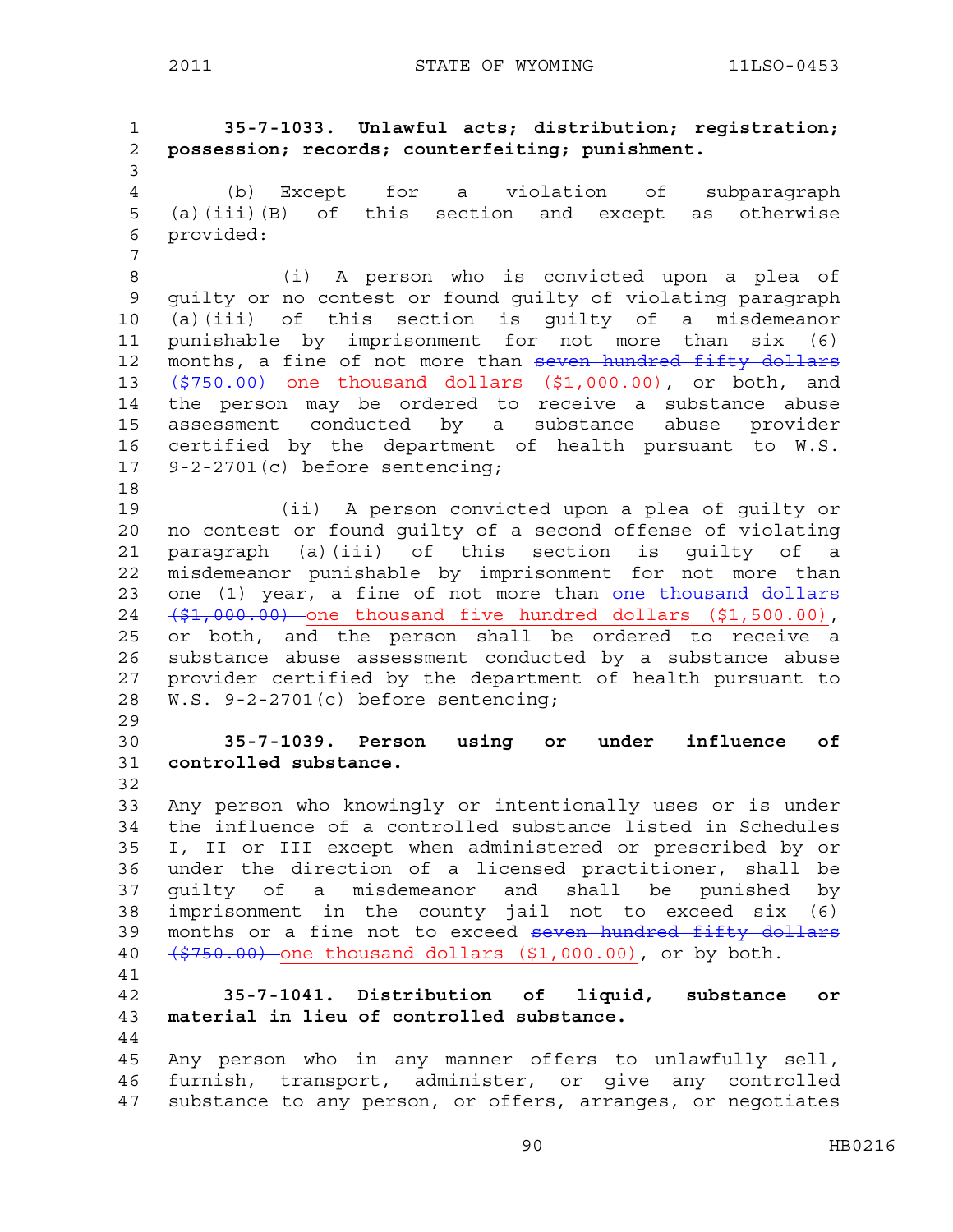1 to have any controlled substance unlawfully sold, 2 delivered, transported, furnished, administered, or given 3 to any person and then sells, delivers, furnishes, 4 transports, administers, or gives, or offers, arranges, or 5 negotiates to have sold, delivered, transported, furnished, 6 administered or given to any person any other liquid, 7 substance, or material in lieu of any controlled substance 8 shall be punished by imprisonment for not more than (1) 9 year, or fined not more than <del>one thousand dollars</del> 10 (\$1,000.00) one thousand five hundred dollars (\$1,500.00) 11 or by both such fine and imprisonment.

12

**35-7-1059. Unlawful clandestine laboratory operations; methamphetamine precursors; presumptively illegal amount; methamphetamine precursor sales limitations; registration requirements; reports; penalties.**  17

18 (k) A person who intentionally or knowingly violates 19 subsection (g), (h) or (j) of this section is guilty of a 20 misdemeanor punishable by a fine of one hundred dollars 21  $(\frac{1}{2100.00})$  one thousand dollars  $(\frac{1}{21000.00})$  for a first 22 offense, five hundred dollars (\$500.00) one thousand five 23 hundred dollars (\$1,500.00) for a second offense within two 24  $(2)$  years and one thousand dollars  $(\frac{2}{7}, 000.00)$  one thousand 25 five hundred dollars (\$1,500.00) and up to six (6) months 26 imprisonment, or both, for a third offense within three (3) 27 years.

- 28
- 30

#### 29 **35-8-105. Prohibited acts; penalty for violation.**

31 Any person, firm, or the managing officer or officers of 32 any corporation or municipality that sells, contracts for 33 sale, or in any other manner disposes of any lot, block or 34 parcel of land for interment or burial of deceased persons 35 therein, either for money or other thing of value, without 36 having complied with all of the provisions of this act, and 37 any person, firm, or the managing officer or officers of 38 any corporation or municipality that uses any of the 39 proceeds, income, revenue or profits from the sale of any 40 lot, block or parcel of land for the interment or burial of 41 deceased persons therein, for his private gain or benefit, 42 excepting only those operating reserve or endowment fund 43 cemeteries as provided in this act, shall be deemed guilty 44 of a misdemeanor, and upon conviction thereof such person 45 or firm or the managing officer or officers of such 46 corporation or municipality shall be fined any sum not to 47 exceed one hundred dollars (\$100.00) one thousand dollars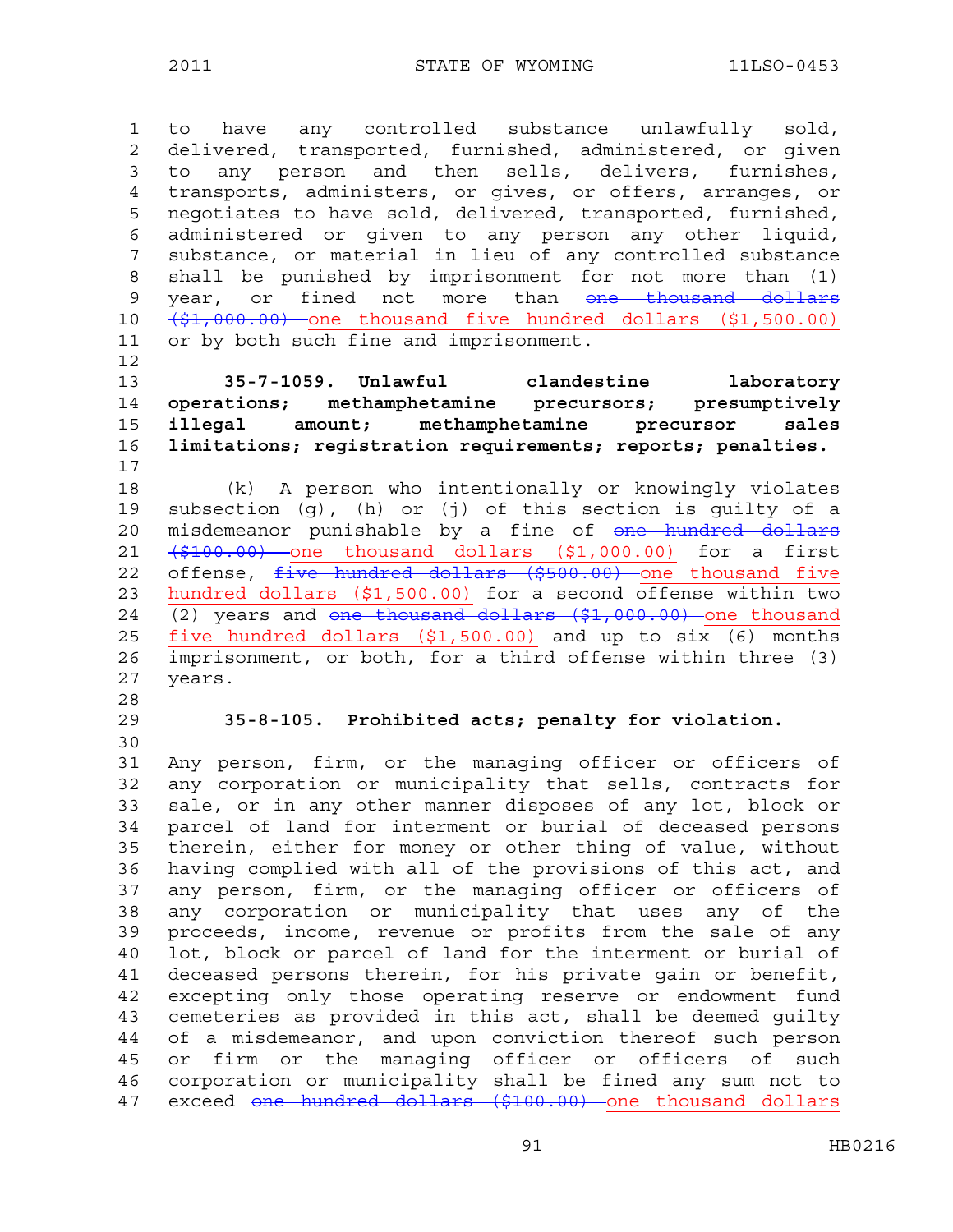1 (\$1,000.00), or be imprisoned in the county jail for not to 2 exceed three (3) months, or both. 3 4 **35-9-304. Illegal entry or use.**  5 6 Any entry into or use of any area in violation of this act 7 shall be a misdemeanor and shall be punished by a fine of 8 not to exceed one hundred dollars (\$100.00) one thousand 9 dollars (\$1,000.00) or imprisonment in the county jail for 10 not to exceed thirty (30) days or both the fine and 11 imprisonment. 12 13 **35-9-506. Penalty.**  14 15 Every person, firm or corporation, or his or its agents, 16 officers, directors or trustees, owning or having the 17 management or control of any such buildings or structures 18 herein mentioned or described, who shall fail, neglect or 19 refuse to comply with the provisions of this act not later 20 than October first, nineteen hundred seventeen, shall be 21 deemed guilty of a misdemeanor and on conviction thereof 22 shall be punishable by imprisonment in the county jail for 23 not less than three (3), nor more than six (6) months, or 24 by a fine of not less than one hundred dollars (\$100.00) 25 nor more than *five* hundred dollars (\$500.00) one thousand 26 dollars (\$1,000.00) or by both such fine and imprisonment. 27 Each month or fraction thereof in which any building 28 designated in this act shall remain in violation thereof 29 shall constitute a separate offense. 30 31 **35-10-102. Penalty for violation of W.S. 35-10-101.**  32 33 Any person violating the provisions of this act shall be 34 guilty of a misdemeanor and upon conviction thereof shall 35 be punished by a fine of not less than fifty dollars 36 (\$50.00) nor more than two hundred dollars (\$200.00) one 37 thousand dollars (\$1,000.00) or shall be imprisoned in the 38 county jail not to exceed six (6) months, or shall be 39 punishable by both such fine and imprisonment. 40 41 **35-10-207. Penalties.**  42 43 Any person violating any provision of W.S. 35-10-201 44 through 35-10-208 is guilty of a misdemeanor and upon 45 conviction thereof shall be punished by a fine of not more 46 than seven hundred fifty dollars (\$750.00) one thousand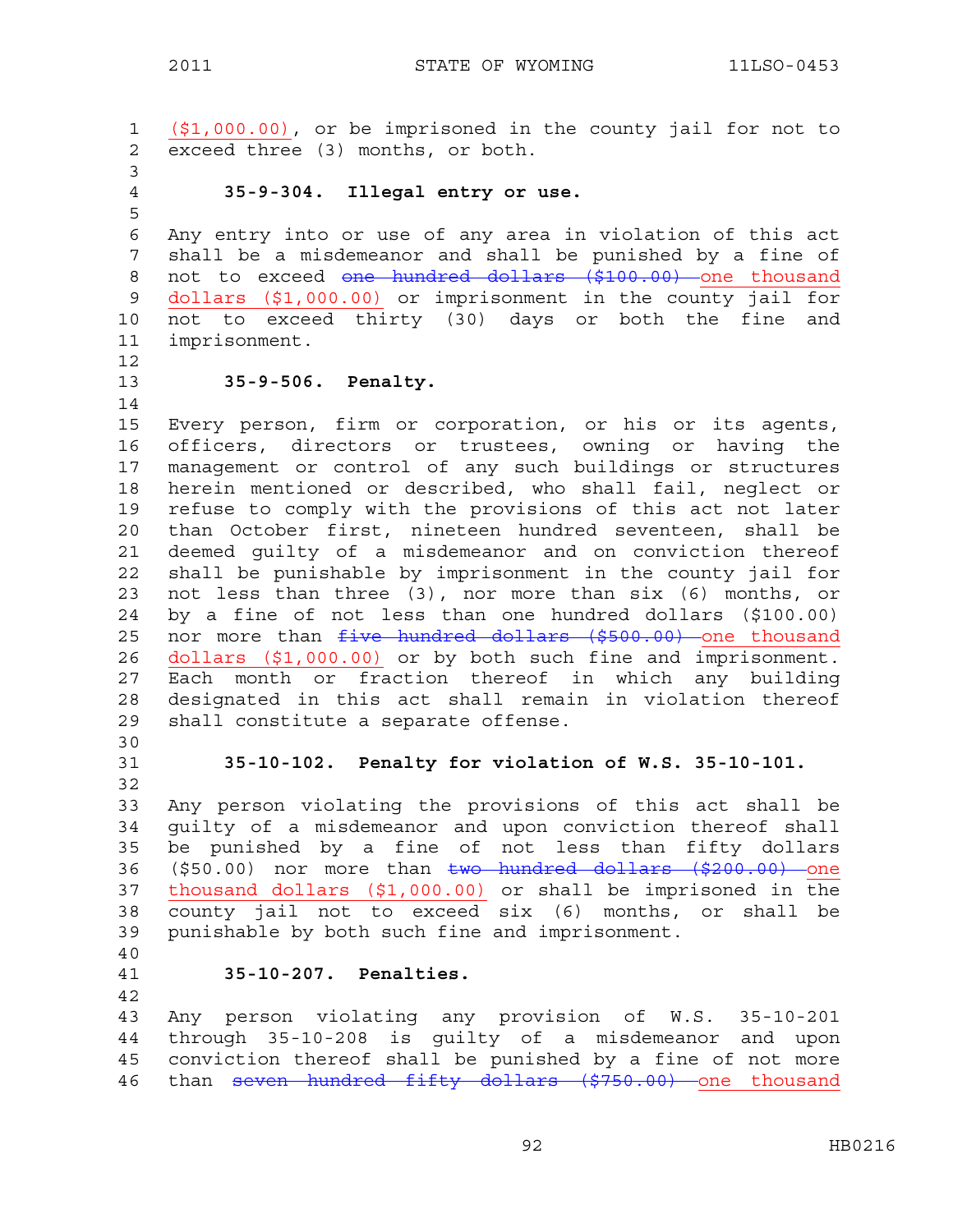1 dollars (\$1,000.00), or by imprisonment not exceeding sixty 2 (60) days, or by both such fine and imprisonment. 3 4 **35-10-402. Entering mines, metallurgical works or**  5 **sawmills while intoxicated; taking intoxicants into related**  6 **structures.**  7 8 Whoever shall, while under the influence of intoxicating 9 liquor, enter any mine, smelter, metallurgical works, 10 machine shops or sawmills, or any of the buildings 11 connected with the operation of the same in Wyoming where 12 miners or workmen are employed or whoever shall carry or 13 haul any intoxicating liquor into the same or any logging 14 or grading camp shall be deemed guilty of a misdemeanor and 15 upon conviction shall be fined in any sum not exceeding 16 five hundred dollars (\$500.00) one thousand dollars 17 (\$1,000.00) to which may be added imprisonment in the 18 county jail for a term not exceeding one (1) year. 19 20 **35-10-403. Boats for hire required to have life**  21 **preservers.**  22 23 Any person who shall keep for hire boats, not equipped with 24 life preservers for the protection of every occupant, shall 25 be guilty of a misdemeanor and upon conviction thereof 26 shall be fined not more than one hundred dollars (\$100.00) 27 one thousand dollars (\$1,000.00). 28 29 **35-10-405. Life jackets for occupants of boats and**  30 **rafts; penalty.**  31 32 Any person violating the provisions of the act shall be 33 guilty of a misdemeanor and upon conviction thereof shall 34 be fined not more than one hundred dollars (\$100.00) one 35 thousand dollars (\$1,000.00). 36 37 **35-10-407. Abandoned iceboxes or refrigerators.**  38 39 Whoever abandons or stores any refrigeration unit or icebox 40 in such a place as to be easily accessible to children 41 without first having made adequate provision to prevent 42 entry into such refrigeration unit or icebox or without 43 having removed all latches, catches, locking devices or the 44 door thereof, so that escape from the interior may be had, 45 shall be deemed guilty of a misdemeanor; and upon 46 conviction thereof shall be fined in a sum of not less than 47 fifteen dollars (\$15.00) nor more than <del>one hundred dollars</del>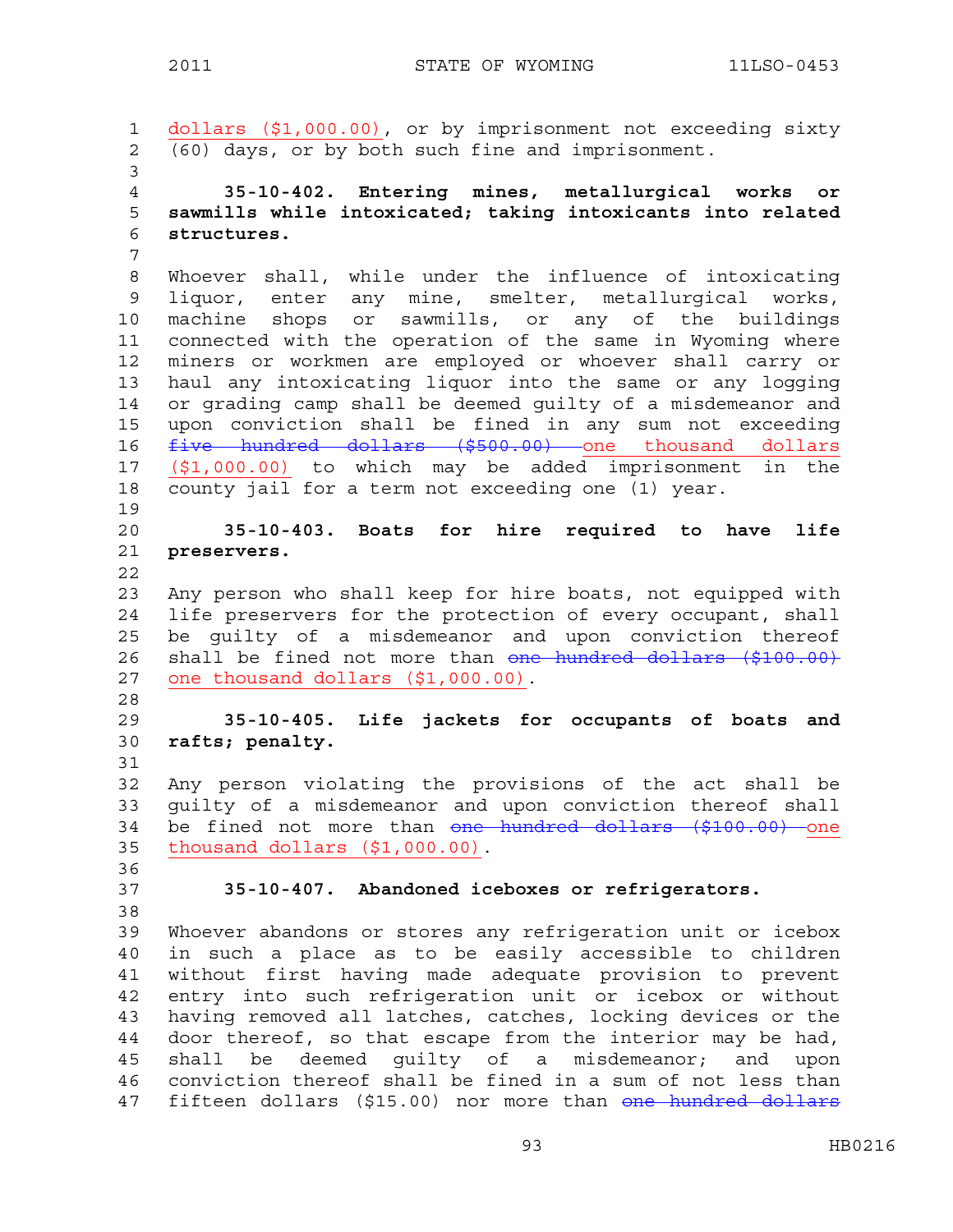1 (\$100.00) one thousand dollars (\$1,000.00), or be 2 imprisoned for not more than ninety (90) days or both. 3 4 **35-10-409. Sale of metal beverage containers which**  5 **are severable upon opening prohibited; penalty;**  6 **definitions.**  7 8 (b) Any person violating this section is guilty of a 9 misdemeanor punishable by a fine of not more than one 10 hundred dollars (\$100.00) one thousand dollars (\$1,000.00). 11 12 **35-11-509. Lead acid batteries; land disposal**  13 **prohibited.**  14 15 (d) Each violation of this section is a misdemeanor 16 subject to a fine not to exceed one hundred dollars 17 (\$100.00) one thousand dollars (\$1,000.00). 18 19 **35-13-203. Interfering with rights; penalty.**  20 21 Any person denying or interfering with admittance to or 22 enjoyment of the public facilities enumerated in W.S. 23 35-13-201 or otherwise interfering with the rights of the 24 blind, partially blind, deaf, hearing impaired person or 25 other person with a disability is guilty of a misdemeanor 26 and may be fined not more than seven hundred fifty dollars 27 (\$750.00) one thousand dollars (\$1,000.00). 28 29 **35-13-206. Injuring or killing a service dog**  30 **prohibited; penalties.**  31 32 (a) Any person who knowingly, willfully and without 33 lawful cause or justification inflicts, or permits or 34 directs any animal under his control or ownership to 35 inflict, serious bodily harm, permanent disability or death 36 upon any service dog as defined in W.S. 35-13-205(a)(i) is 37 guilty of a misdemeanor punishable by imprisonment for not 38 more than six (6) months, a fine of not more than seven 39 hundred fifty dollars (\$750.00) one thousand dollars 40 (\$1,000.00), or both. 41 42 **35-18-109. Penalties.**  43 44 (b) Any person who knowingly and willfully violates 45 this act in a manner which threatens the health or safety 46 of any purchaser shall be guilty of an aggravated offense 47 and may additionally be fined not more than one thousand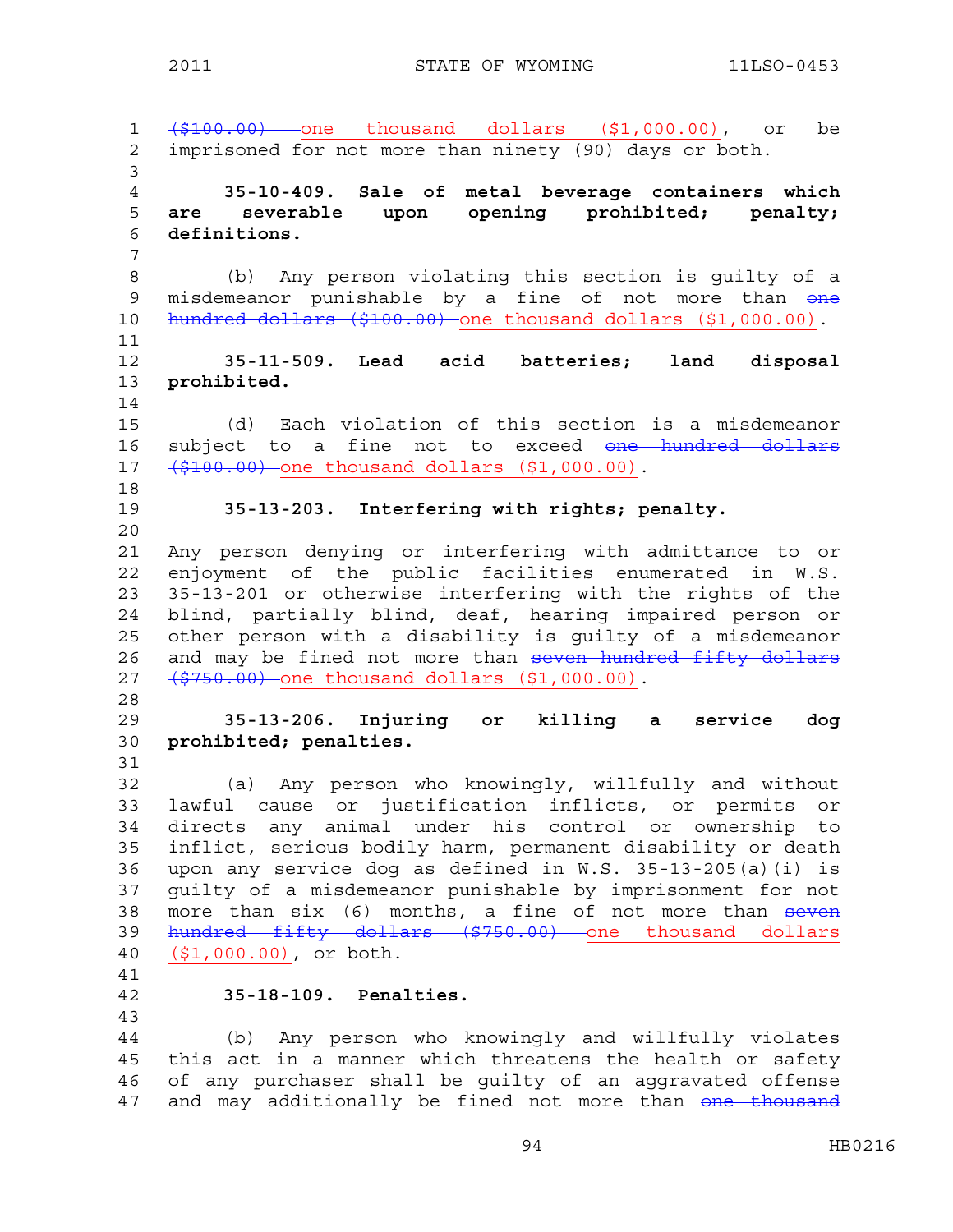1 dollars (\$1,000.00) one thousand five hundred dollars 2 (\$1,500.00) or imprisoned not more than one (1) year, or 3 both, and each violation is a separate offense. 4 5 **35-20-111. Duty to report.**  6 7 (b) Any person or agency who knows or has sufficient 8 knowledge which a prudent and cautious man in similar 9 circumstances would have to believe that a vulnerable adult 10 is being or has been abused, neglected, exploited, 11 intimidated or abandoned, or is committing self neglect, 12 and knowingly fails to report in accordance with this act 13 is guilty of a misdemeanor punishable by imprisonment for 14 not more than one (1) year, a fine of not more than one 15 thousand dollars (\$1,000.00) one thousand five hundred 16 dollars (\$1,500.00), or both. 17 18 **35-20-112. Confidentiality of records; penalties;**  19 **access to information.**  20 21 (a) All records concerning reports and investigations 22 of vulnerable adult abuse, neglect, exploitation, 23 intimidation, abandonment or self neglect are confidential 24 except as provided by W.S. 35-20-116. Any person who 25 intentionally violates this subsection is guilty of a 26 misdemeanor punishable by imprisonment for not more than 27 six (6) months, a fine of not more than seven hundred fifty 28 <del>dollars (\$750.00)</del> one thousand dollars (\$1,000.00), or 29 both. 30 31 **35-20-113. False report; penalty.**  32 33 A person commits a misdemeanor punishable by imprisonment 34 for not more than one (1) year, a fine of not more than one 35 <del>thousand dollars (\$1,000.00)</del> one thousand five hundred 36 dollars (\$1,500.00), or both, if he reports information 37 pursuant to this act and knows or has reason to know the 38 information is false or lacks factual foundation. 39 40 **35-28-105. Penalties.**  41 42 Any person who knowingly and intentionally violates any 43 provision of this act or regulation adopted pursuant to 44 this act is guilty of a misdemeanor punishable by 45 imprisonment for not more than six (6) months, a fine of 46 not more than seven hundred fifty dollars (\$750.00) one 47 thousand dollars (\$1,000.00), or both.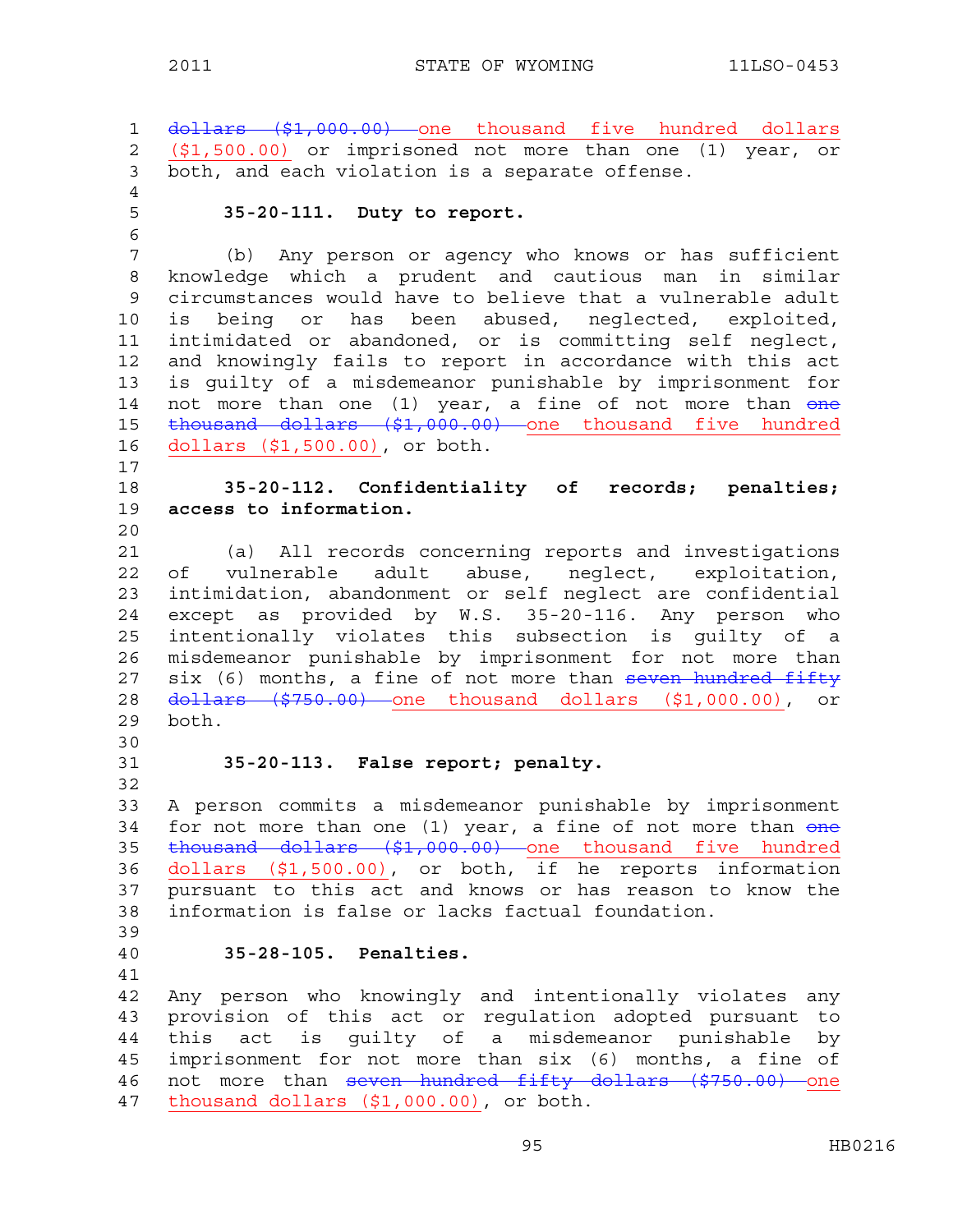1 2 **36-1-112. Cutting of timber by lessee of state lands**  3 **prohibited; general penalty for violations; damages.**  4 5 (b) Removal of forest products from state lands is 6 permitted only under a valid contract or small sale permit. 7 Any person who knowingly or with reckless disregard removes 8 forest products from state lands without proper 9 authorization is guilty of a misdemeanor and shall be fined 10 not more than seven hundred fifty dollars (\$750.00) one 11 thousand dollars (\$1,000.00), imprisoned for not more than 12 six (6) months, or both. In addition to these penalties, a 13 person removing forest products from state lands without 14 proper authorization is liable for damages up to the amount 15 of three (3) times the bid value of the most recent auction 16 of similar species and product, or the appraised value 17 whichever is greater, plus actual restoration and 18 administrative costs. 19 20 **36-1-116. Protection of prehistoric ruins; penalty.**  21 22 (a) Except as provided by subsection (d) of this 23 section, any person violating any of the provisions of this 24 act shall be guilty of a misdemeanor and shall be fined not 25 less than twenty-five dollars (\$25.00) or more than one 26 hundred dollars (\$100.00) one thousand dollars (\$1,000.00), 27 or imprisoned in the county jail not more than  $six$  (6) 28 months, or by both fine and imprisonment, and shall forfeit 29 to the state all articles and materials discovered by or 30 through his efforts. 31 32 **36-1-119. Posting notice of restrictions to public**  33 **lands; restrictions; penalties.**  34 35 (c) The governing body or its authorized 36 representative having jurisdiction over the public land 37 shall issue a written demand to any person who unlawfully 38 posts a notice in violation of subsection (a) of this 39 section directing that the notice be removed within three 40 (3) days following receipt of the notice. The demand shall 41 be delivered in person by a peace officer or mailed by both 42 first class mail and certified mail return receipt 43 requested to the person's last known mailing address. Any 44 person who knowingly posts an illegal notice or who fails 45 to remove an illegal notice within three (3) days after 46 receiving the demand from the governing body is guilty of a 47 misdemeanor. If the person cannot be personally served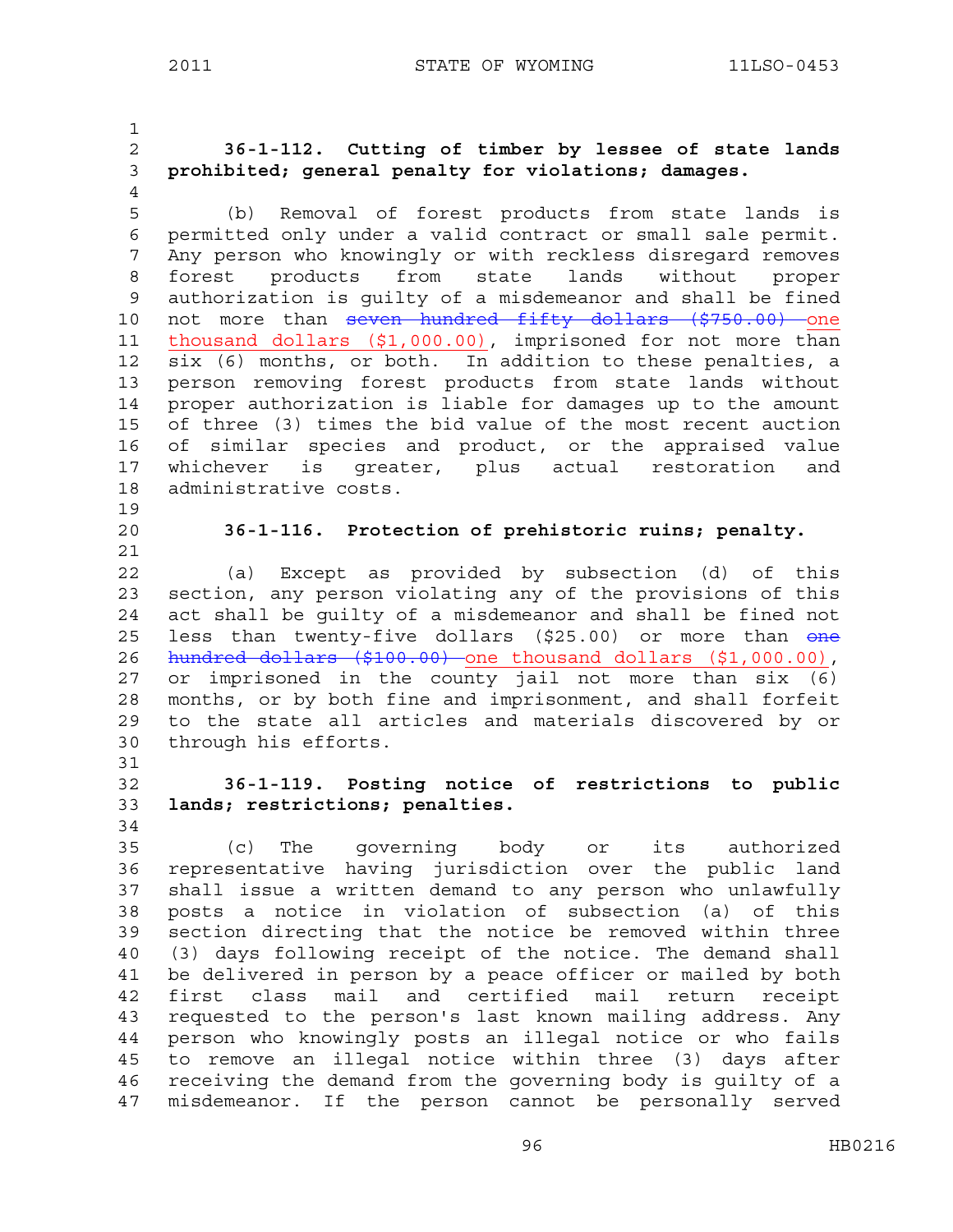1 because he deliberately made himself unavailable for 2 service, or refused to accept delivery of the demand by 3 certified mail, then he shall be guilty of a misdemeanor if 4 he fails to remove the illegal notice within five (5) days 5 after the demand was mailed to him by the governing body. 6 Any person convicted of a misdemeanor under this section 7 shall be punished by a fine up to six hundred dollars 8  $(\frac{2600.00}{\pi})$  one thousand dollars  $(\frac{21}{\pi})$ 000.00) for each day the 9 person fails to remove the illegal notice. For a second or 10 subsequent offense, the penalty shall be a fine of not more 11 than  $six$  hundred dollars (\$600.00) one thousand dollars 12 (\$1,000.00) per day, and up to six (6) months in jail, or 13 both. 14 15 **36-2-107. Rules and regulations; general penalty for**  16 **violations; enforcement.**  17 18 (b) Any person who knowingly violates any provision 19 of this subsection is guilty of a misdemeanor and shall be 20 fined not more than seven hundred fifty dollars (\$750.00) 21 one thousand dollars (\$1,000.00), imprisoned for not more 22 than six (6) months, or both. The acts prohibited under 23 this subsection are: 24 25 **36-4-115. Rules and regulations; general penalty for**  26 **violations.**  27 28 (d) Any person violating this act or any rule and 29 regulation promulgated by the department under subsection 30 (b) of this section is guilty of a misdemeanor and shall be 31 fined not more than seven hundred fifty dollars (\$750.00) 32 one thousand dollars (\$1,000.00), imprisoned for not more 33 than six (6) months, or both. 34 35 **36-4-121. Permits to use state parks, recreation**  36 **areas and historic sites.**  37 38 (j) Any person using state parks, recreation areas 39 and historic sites and failing to obtain a permit required 40 by this section and any person otherwise violating this 41 section is guilty of a misdemeanor punishable by a fine of 42 not more than seven hundred fifty dollars (\$750.00) one 43 thousand dollars (\$1,000.00), imprisonment for not more 44 than six (6) months, or both. 45 46 **36-8-105. Penalty for violating W.S. 36-8-103 through**  47 **36-8-105.**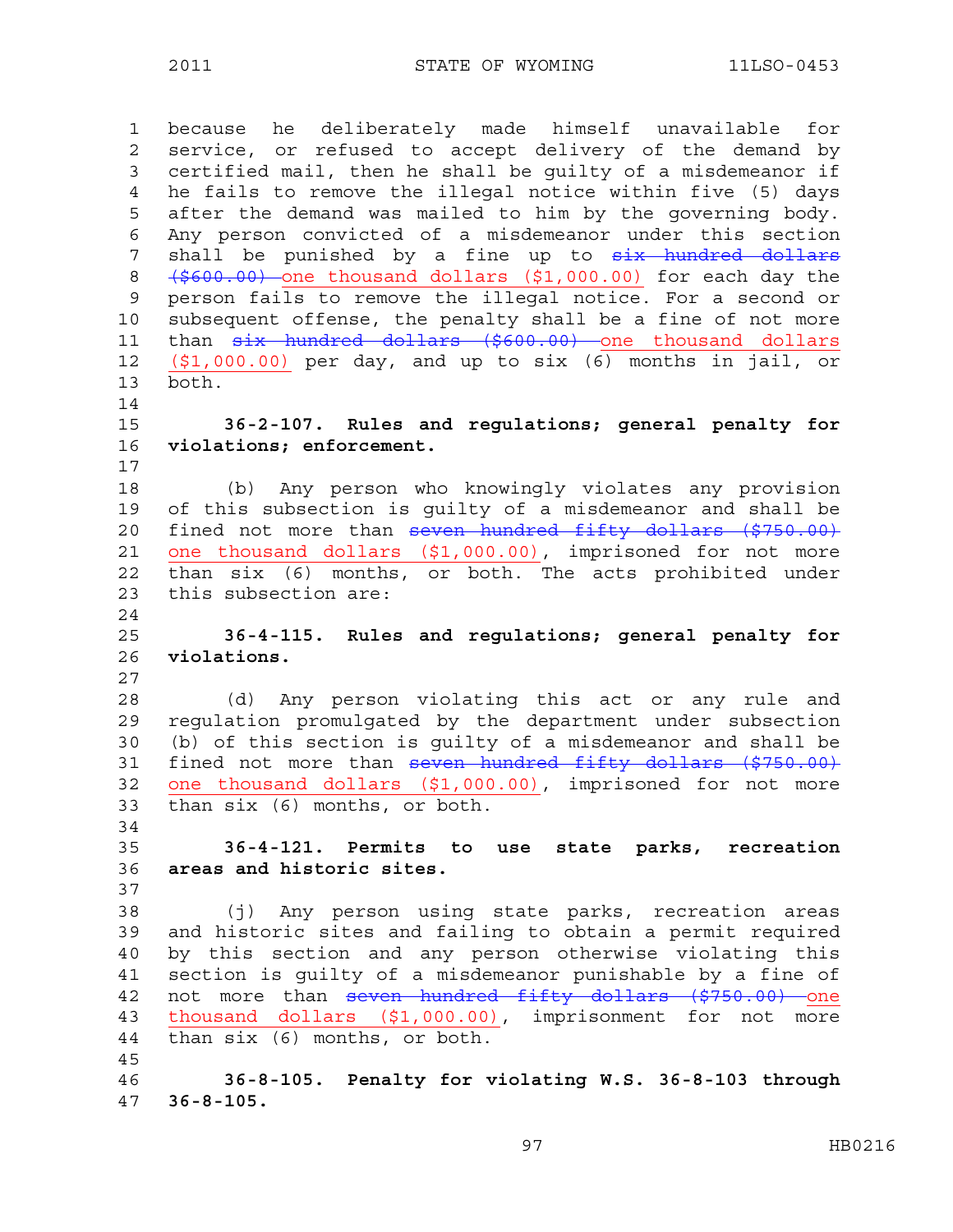1

2 Any person violating the provisions of this law shall be 3 guilty of a misdemeanor and upon the conviction thereof 4 shall be fined not more than one hundred dollars (\$100.00) 5 one thousand dollars (\$1,000.00). Each and every county and 6 state law enforcement officer, game wardens, deputy game 7 wardens of the Wyoming game and fish commission and the 8 director of the department of state parks and cultural 9 resources shall enforce the provisions of this act.

- 10
- 

13

### 11 **36-8-309. Rules and regulations; adoption, penalty**  12 **for violation and cancellation of leases.**

14 The department of state parks and cultural resources has 15 full power, control and supervision over the Big Horn Hot 16 Springs State Park, located in Hot Springs county, and all 17 property thereon. The department may adopt rules and 18 regulations for the government of the state park for the 19 conservation of peace and good order within the park, and 20 for the preservation of the property of the state therein, 21 and of the property and people situated and residing or 22 being therein, and to promote the well being of the people, 23 and to declare what constitutes a nuisance within the state 24 park. Any person who violates any rule or regulation 25 adopted and published by the department is guilty of a 26 misdemeanor and shall be fined not less than five dollars 27 (\$5.00) and not more than one hundred dollars (\$100.00) one 28 thousand dollars (\$1,000.00) or imprisoned for not more 29 than six (6) months or both. Any offender convicted under 30 this act may be permitted, in lieu of cash payment of a 31 fine thus imposed, to work out the fine within the state 32 park, at the rate of five dollars (\$5.00) an hour until the 33 amount of the fine is satisfied. Any circuit judge in the 34 fifth judicial district has jurisdiction of all offenses 35 under this article. A defendant convicted under this 36 article has a right to appeal to the district court as 37 provided for appeals from convictions in circuit courts and 38 municipal courts. If any lessee of the state or of the 39 department shall refuse to comply with the order, 40 direction, rule or regulation of the department, or to obey 41 any law of the state defining and punishing nuisances the 42 department may immediately cancel the lease. 43

44 **36-8-315. Penalty for public health violations.**  45

46 Any person who maintains a filthy, unwholesome or offensive 47 house, hotel, bathhouse, sanitarium, dwelling, stable,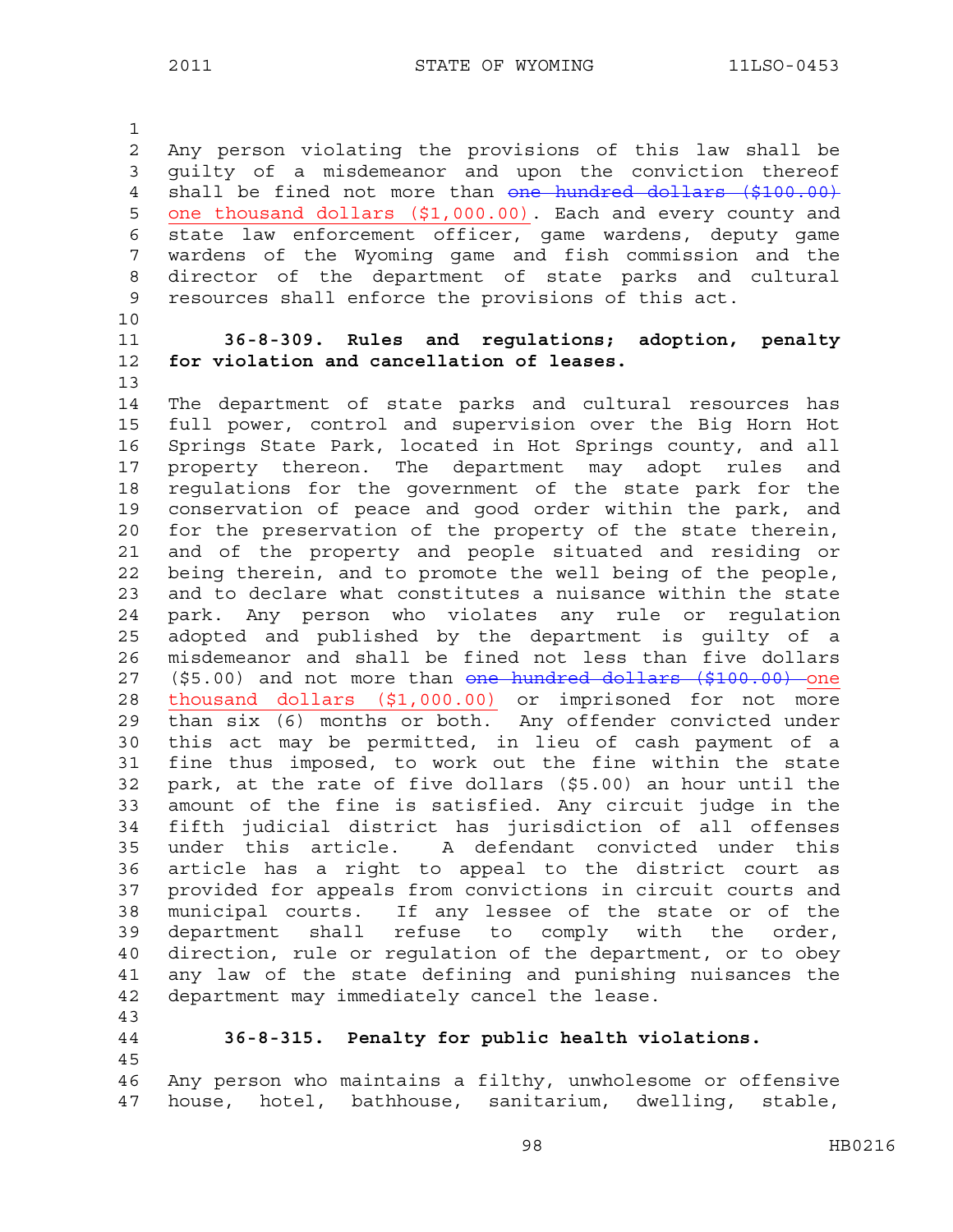1 privy or privy vault, drainpipe or sewer, which is a menace 2 to the public health, or who fails to comply with any 3 order, rule, direction or regulation of the department of 4 state parks and cultural resources, the state department of 5 agriculture or the state department of health is guilty of 6 a misdemeanor, and upon conviction shall be fined in any 7 sum not exceeding seven hundred fifty dollars (\$750.00) one 8 thousand dollars (\$1,000.00) or imprisoned in the county 9 jail for not more than six (6) months, or both.

10

# 11 **36-8-316. Liability and penalty for livestock roaming**  12 **at will.**

13

14 It shall be unlawful for any person, owner or custodian of 15 any livestock to permit the same to roam at will over, upon 16 or across any portion of the lands owned by the state in 17 Hot Springs county and known as the Hot Springs State 18 Reserve. Any owner, drover or other person or persons in 19 charge of loose animals or livestock of any description who 20 shall drive or trail the same upon, across or through any 21 portion of said reserve, shall be liable for any and all 22 damage resulting therefrom. Any person violating the 23 provisions of this section shall be guilty of a misdemeanor 24 and upon conviction thereof shall be punished by a fine of 25 not less than ten dollars (\$10.00) nor more than one 26 hundred dollars (\$100.00) one thousand dollars (\$1,000.00). 27 In addition to the foregoing penalty the owner of any such 28 loose animals or livestock shall be liable for any damage 29 caused on said reserve by any such animals or livestock, 30 and the superintendent of said reserve is hereby authorized 31 to seize and restrain at some suitable place any such 32 animals or livestock, and the state shall have a lien 33 thereon for the amount of any fine imposed against the 34 owner and for all damages and costs, including the care of 35 such loose animals or livestock, to be collected in a civil 36 action to be brought in the name of the state in any court 37 of competent jurisdiction. The judgment awarding 38 foreclosure of any such lien shall direct the sale of said 39 loose animals or livestock in the manner now provided by 40 law for the sale of personal property upon execution. 41

#### 42 **37-5-109. Confidential information.**

43

44 All information obtained by the authority in connection 45 with any hearing or investigation under this act which 46 contains or which might reveal proprietary data shall be 47 considered as confidential for the purpose of this act.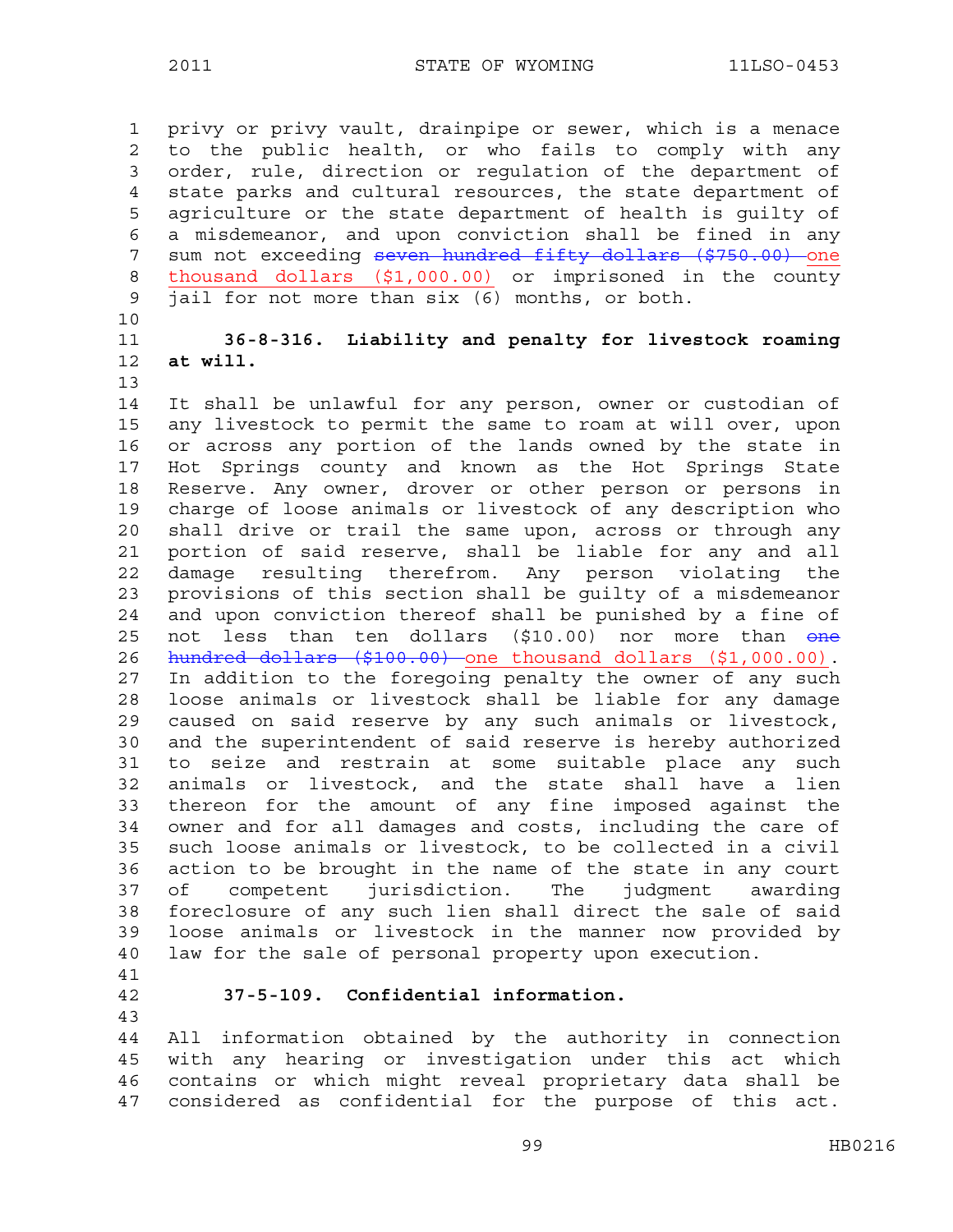1 The authority shall not disclose confidential information 2 to any person, governmental entity or agency without prior 3 written consent from the owner of the confidential 4 information. Any board or staff member who discloses or 5 causes to be disclosed any confidential information is 6 guilty of a misdemeanor punishable by imprisonment for not 7 more than one (1) year, a fine of not more than one 8 thousand dollars (\$1,000.00) one thousand five hundred 9 dollars (\$1,500.00), or both. 10 11 **37-9-406. Sale of tickets; penalty for violating W.S.**  12 **37-9-405.**  13 14 Any person or persons violating the provisions of the 15 preceding section shall be deemed guilty of a misdemeanor, 16 and shall be liable to be punished by a fine of not 17 exceeding five hundred dollars (\$500.00) one thousand 18 dollars (\$1,000.00) and by imprisonment not exceeding one 19 (1) year, or either or both, in the discretion of the court 20 in which such person or persons shall be convicted. 21 22 **37-9-505. Two-way radios required; penalty.**  23 24 (c) Violation of this section is a misdemeanor 25 punishable by a fine of not more than seven hundred fifty 26 dollars (\$750.00) one thousand dollars (\$1,000.00). Each 27 train operating without the required radios is a separate 28 violation. 29 30 **37-9-802. Penalty; exceptions.**  31 32 Any owner or operator of a railroad running through or 33 within this state as a common carrier of persons or 34 property or both, for compensation, who either operates for 35 its employees, or who furnishes to its employees for their 36 transportation to or from the place or places where they 37 are required to labor, a rail track motor car that has not 38 been fully equipped as required by W.S. 37-9-801, shall be 39 deemed guilty of a misdemeanor and fined not less than one 40 hundred dollars (\$100.00) nor more than five hundred 41 dollars (\$500.00) one thousand dollars (\$1,000.00) for each 42 offense, and each day or part of a day it operates or 43 furnishes each of the rail track motor cars not so equipped 44 as provided in W.S. 37-9-801, to its employees for 45 operation to or from the place or places where they are 46 required to work shall constitute a separate offense, 47 provided that any common carrier that has not been able to

100 HB0216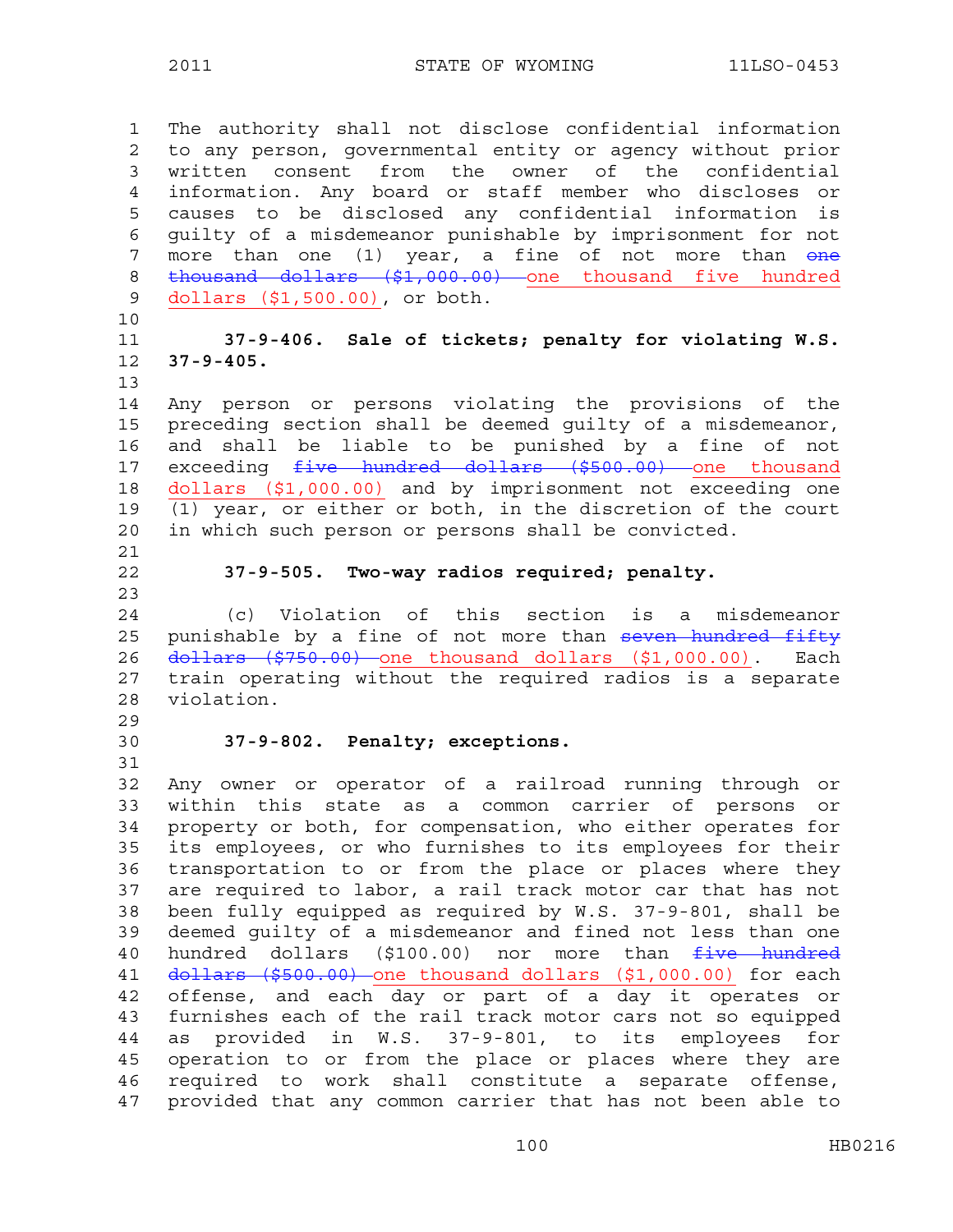1 equip its rail track motor cars as required by the 2 provisions of W.S. 37-9-801, on or before the effective 3 date can, by applying to the department of transportation, 4 which is authorized to, and upon good cause shown, grant by 5 order, additional time to any owner or operator of a common 6 carrier by railroad, in which to equip the cars, not to 7 exceed one (1) year from the effective date of this act. 8 When an order has been granted by the department to the 9 carrier, the provisions of W.S. 37-9-801 and 37-9-802 10 penalizing rail carriers who do not equip their cars shall 11 not be applicable to those carriers securing an order for 12 additional time in which to equip their cars during the 13 period granted to them only by order of the department. 14

#### 15 **37-12-105. Unlawful riding on railroad trains;**  16 **penalty.**  17

18 Every person violating the provisions of 32-818 shall be 19 guilty of a misdemeanor, and upon conviction thereof shall 20 be punished by a fine not less than five dollars (\$5.00), 21 nor more than one hundred dollars (\$100.00) one thousand 22 dollars (\$1,000.00), or by imprisonment in the county jail 23 for a period not less than ten (10) days, nor more than six 24 (6) months, or by both such fine and imprisonment.

# 26 **37-12-124. Sale of equipment designed to conceal**  27 **source or avoid charges for telecommunication service;**  28 **prohibited.**

29

37

25

30 (a) Any individual, corporation or other person who 31 under circumstances evincing an intent to defraud, makes, 32 possesses, sells, gives, or otherwise transfers to another, 33 or who offers or advertises for sale, any instrument, 34 apparatus, equipment or device, or any plans or 35 instructions for making or assembling the same, and which 36 is designed or adapted, or which can be used:

38 (ii) To conceal, or to assist another to conceal, 39 from any supplier of telecommunication service or from any 40 lawful authority, the existence or place of origin or of 41 destination of any telecommunication, shall be guilty of a 42 misdemeanor and upon conviction shall be punished by 43 imprisonment for not more than one (1) year or by a fine of 44 not more than one thousand dollars (\$1,000.00) one thousand 45 five hundred dollars (\$1,500.00), or by both such fine and 46 imprisonment. 47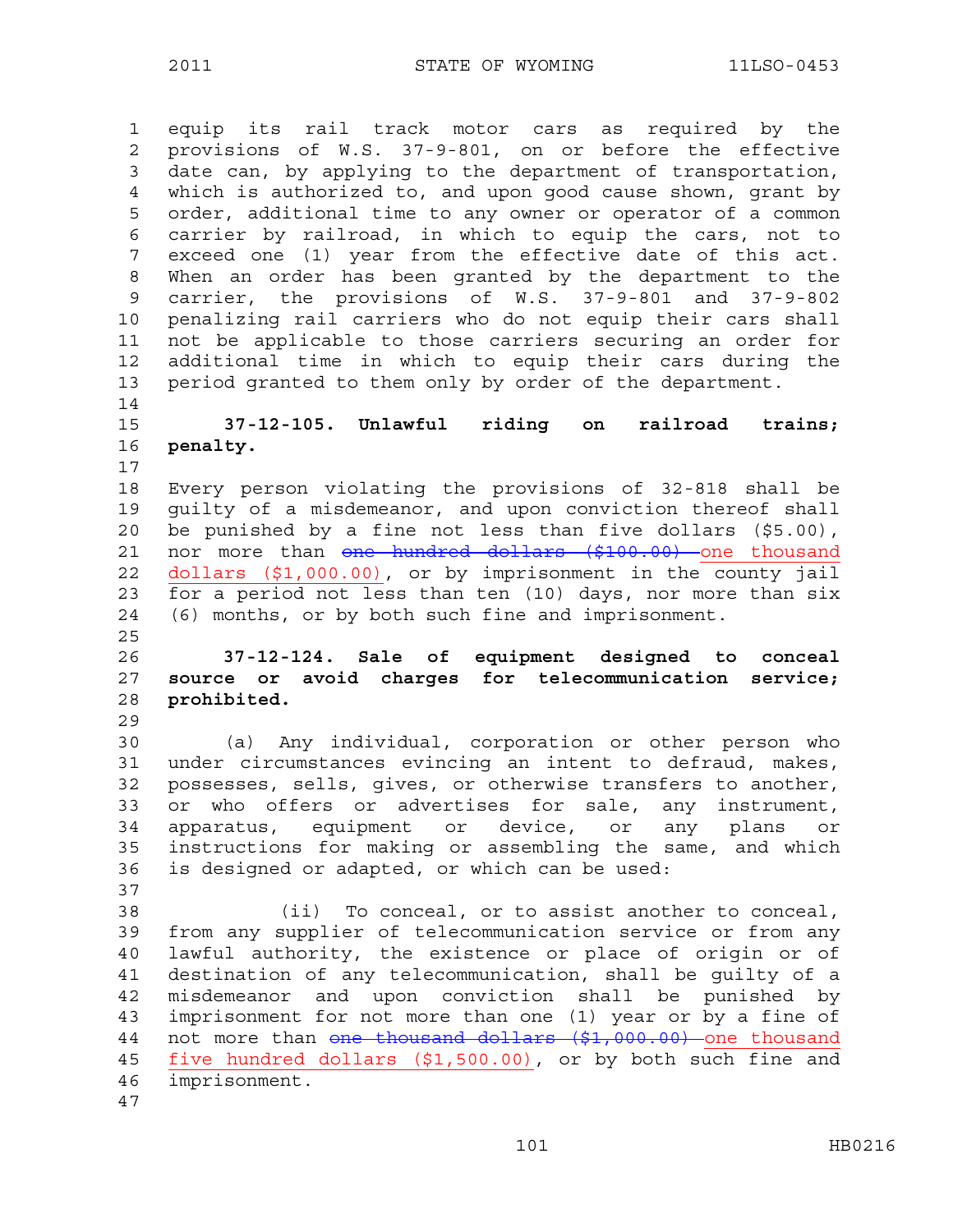1 **37-12-202. Public utility personnel violating or**  2 **aiding or abetting in violations.** 

3

4 (a) Every officer, agent or employee of any public 5 utility, who shall violate, or who shall procure, aid or 6 abet any violation by any public utility of any provision 7 of this act, or who shall fail to obey, observe and comply 8 with any lawful order of the commission, or any provision 9 of any lawful order of the commission, or who shall 10 procure, aid, or abet any public utility in its failure to 11 obey, observe and comply with any such order or provision, 12 shall be guilty of a misdemeanor, and on conviction thereof 13 shall be fined not less than one hundred dollars (\$100.00) 14 or more than five hundred dollars (\$500.00) one thousand 15 dollars (\$1,000.00) for each offense.

16

17 (b) Every officer, agent or employee of any public 18 utility who violates or fails to comply with, or procures, 19 aids or abets any violation by any public utility of any 20 provision of this act, or who fails to obey, observe or 21 comply with any order, decision, rule, direction, demand or 22 requirement, or any part or provision thereof, of the 23 commission, or who procures, aids or abets any public 24 utility in its failure to obey, observe and comply with any 25 such order, decision, rule, direction, demand or 26 requirement, or any part or provision thereof, in a case in 27 which a penalty has not hereinbefore been provided for, 28 such officer, agent or employee is guilty of a misdemeanor, 29 and upon conviction thereof is punishable by a fine not 30 exceeding one thousand dollars (\$1,000.00) one thousand 31 five hundred dollars (\$1,500.00), or by imprisonment in a 32 county jail not exceeding one (1) year, or both such fine 33 and imprisonment.

34

36

# 35 **37-12-203. Giving or receiving preferences.**

37 Any natural person who knowingly authorizes, gives or 38 affords any benefit, preference or advantage, or who 39 knowingly receives or participates directly or indirectly 40 in any benefit, preference or advantage from such offense, 41 shall be guilty of a misdemeanor, and on conviction shall 42 be fined not less than one hundred dollars (\$100.00), or 43 more than  $five$  hundred dollars (\$500.00) one thousand 44 dollars (\$1,000.00) for each offense.

46 **37-12-207. Divulging information; exception.** 

47

45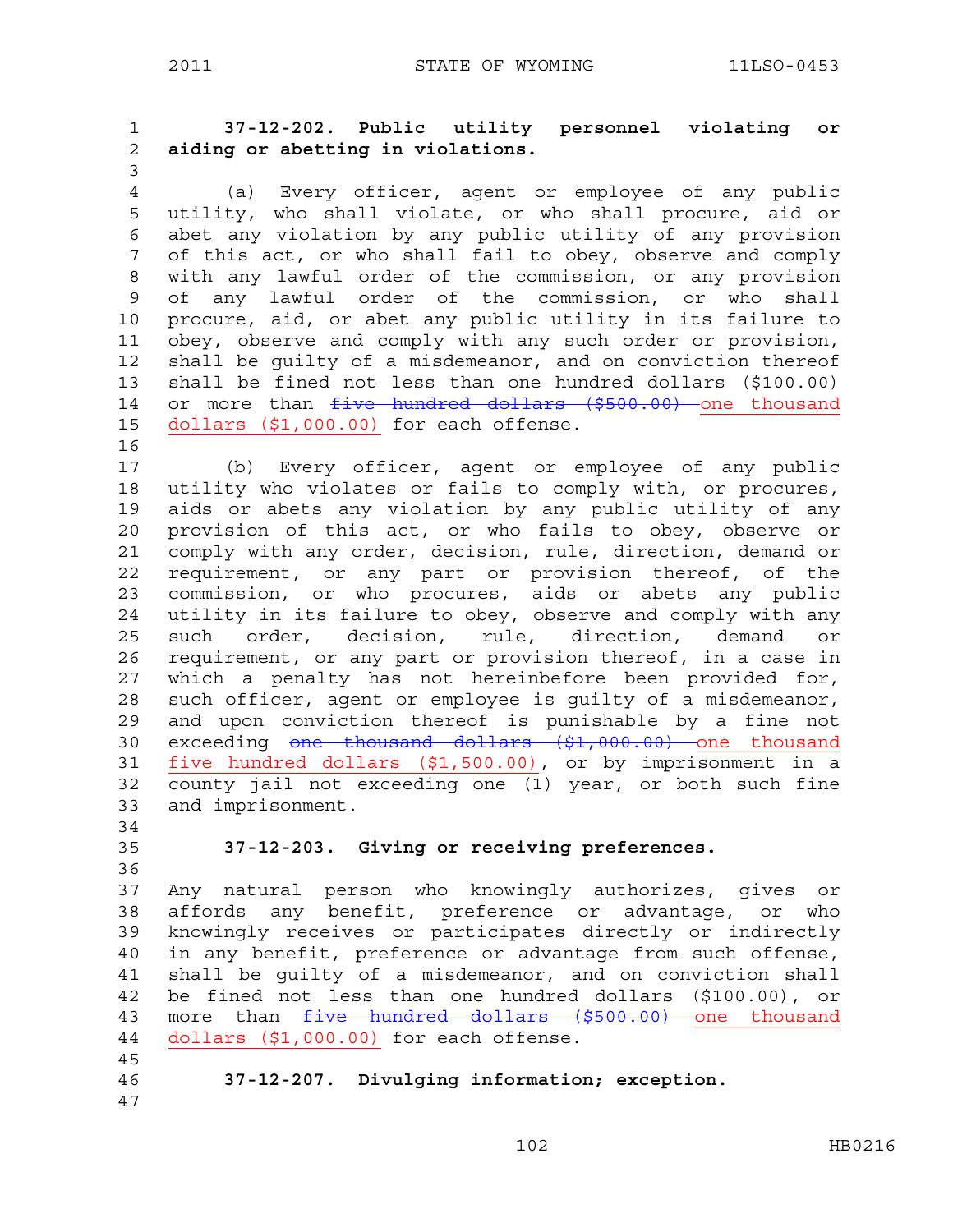2011 STATE OF WYOMING 11LSO-0453

1 Any regular or special employee of the commission who 2 divulges any facts or information coming to his knowledge 3 respecting an inspection, examination or investigation of 4 any account, record, memoranda, book or paper or of the 5 property and facilities of a public utility, except insofar 6 as he may be authorized by the commission or by a court of 7 competent jurisdiction, or the judge thereof, is guilty of 8 a misdemeanor and upon conviction shall be fined not less 9 than fifty dollars (\$50.00) nor more than five hundred 10 dollars (\$500.00) one thousand dollars (\$1,000.00). 11 12 **39-13-108. Enforcement.**  13 14 (c) Offenses and penalties. The following shall 15 apply: 16 17 (i) Offenses. The following shall apply: 18 19 (B) Any county treasurer, or person acting 20 in his behalf, failing to comply with any provision of 21 paragraph (e)(ii) of this section is guilty of a 22 misdemeanor and upon conviction thereof may be fined not to 23 exceed one hundred dollars (\$100.00) one thousand dollars 24 (\$1,000.00); 25 26 **39-15-108. Enforcement.**  27 28 (c) Penalties. The following shall apply: 29 30 (iv) Any vendor who under the pretense of 31 collecting the taxes imposed by this article collects and 32 retains an excessive amount or who intentionally fails to 33 remit to the department the full amount of taxes when due 34 is guilty of: 35 36 (A) A misdemeanor if the amount of taxes 37 collected is five hundred dollars (\$500.00) or less 38 punishable by a fine of not more than seven hundred fifty 39 dollars (\$750.00) one thousand dollars (\$1,000.00), or 40 imprisonment in the county jail for not more than six (6) 41 months, or both; or 42 43 **39-17-102. Administration; confidentiality.**  44 45 (c) Any person who violates subsection (b) of this 46 section is guilty of a misdemeanor and upon conviction 47 shall be fined not more than one thousand dollars

103 HB0216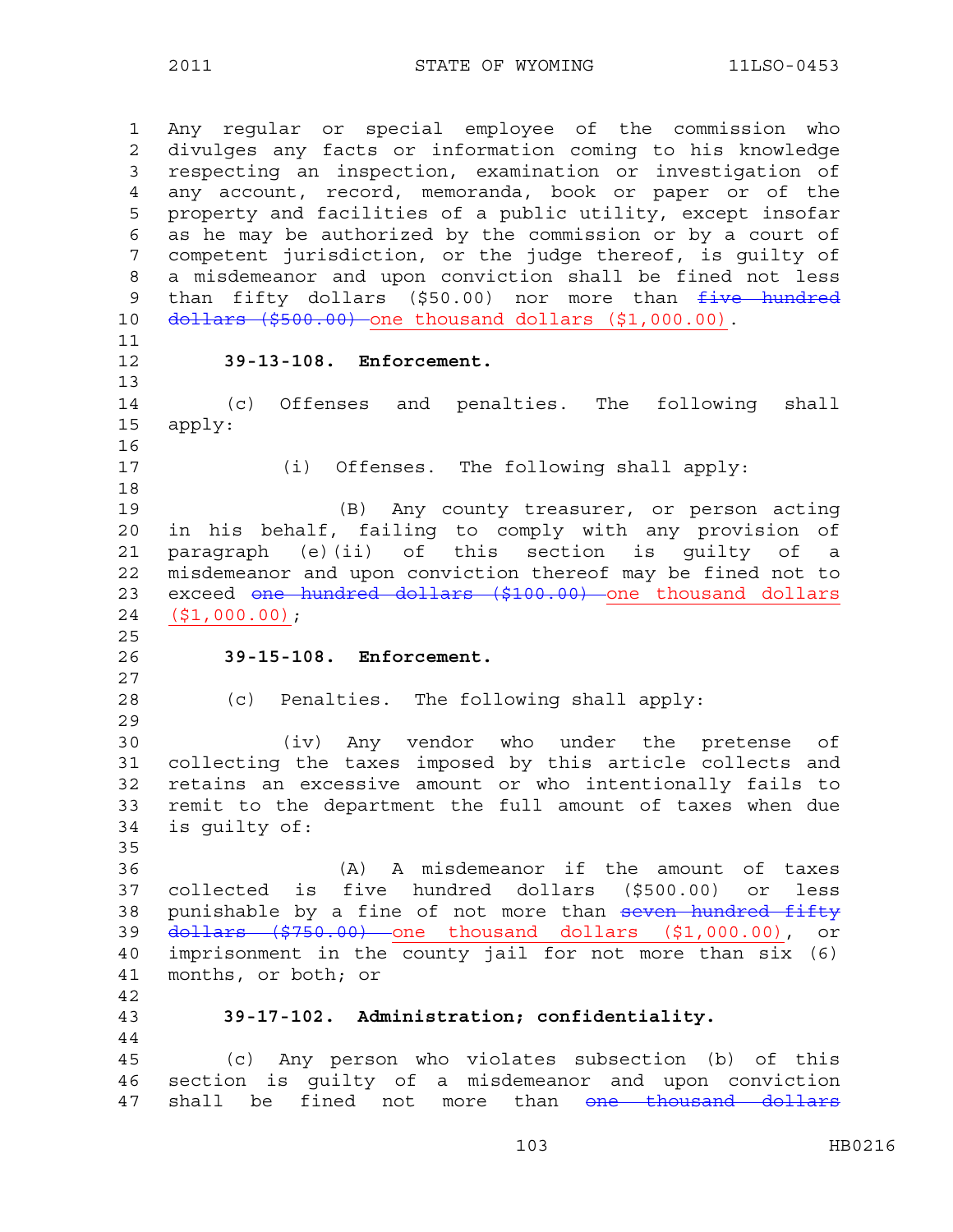1 (\$1,000.00) one thousand five hundred dollars (\$1,500.00), 2 imprisoned for not more than one (1) year, or both. 3 4 **39-17-202. Administration; confidentiality**. 5 6 (c) Any person who violates subsection (b) of this 7 section is guilty of a misdemeanor and upon conviction 8 shall be fined not more than <del>one thousand dollars</del> 9  $(\frac{1}{2}, 000.00)$  one thousand five hundred dollars (\$1,500.00), 10 imprisoned for not more than one (1) year, or both. 11 12 **39-17-208. Enforcement.**  13 14 (c) Penalties. The following shall apply: 15 16 (vii) Any person violating any provision of this 17 article, or who procures, aids or abets any person in a 18 violation or noncompliance is guilty of a misdemeanor 19 punishable by a fine of not more than seven hundred fifty 20 dollars (\$750.00) one thousand dollars (\$1,000.00), 21 imprisonment for not more than six (6) months, or both; 22 23 **39-19-102. Administration; confidentiality; fees;**  24 **compensation; disposition of tax; disclosure; penalty.**  25 26 (e) Any person who violates subsection (d) of this 27 section is guilty of a misdemeanor and upon conviction 28 shall be fined not more than <del>one thousand dollars</del> 29  $(1,000.00)$  one thousand five hundred dollars  $(1,500.00)$ , 30 imprisoned for not more than one (1) year, or both. 31 32 **40-7-104. Penalty for violations.**  33 34 Any person violating any of the provisions of this act is 35 guilty of a misdemeanor punishable by a fine of not more 36 than seven hundred fifty dollars (\$750.00) one thousand 37 dollars (\$1,000.00). 38 39 **40-10-133. Criminal penalties.**  40 41 Any person who commits any of the acts enumerated in W.S. 42 40-10-132 is guilty of a misdemeanor, and upon a first 43 conviction thereof shall be punished by a fine of not more 44 than  $five$  hundred dollars (\$500.00) one thousand dollars 45 (\$1,000.00) or imprisonment for not more than three (3) 46 months, or both. Upon a subsequent conviction within any 47 five (5) year period, he shall be punished by a fine of not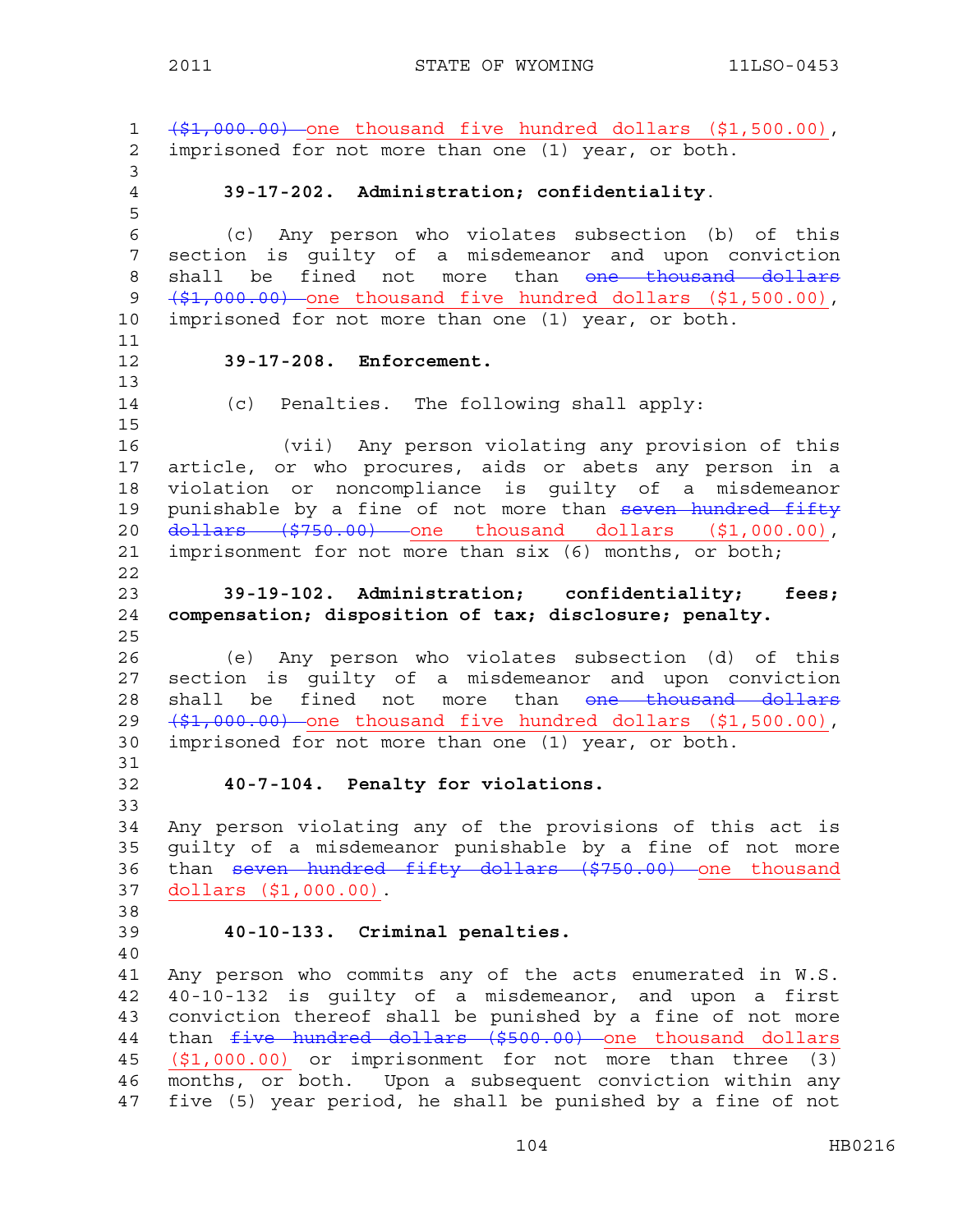1 less than five hundred dollars (\$500.00) nor more than 2 seven hundred fifty dollars (\$750.00) one thousand dollars 3 (\$1,000.00) or by imprisonment for up to six (6) months, or 4 both. 5 6 **40-12-206. Penalties.**  7 8 (a) Except as provided by subsection (b) of this 9 section, any individual who violates this article is guilty 10 of a misdemeanor punishable by a fine of not more than 11 seven hundred fifty dollars (\$750.00) one thousand dollars 12 (\$1,000.00), imprisonment for not more than six (6) months, 13 or both, for each violation. 14 15 **40-13-113. Penalty for violations.**  16 17 A person or music licensing agency who violates this act is 18 guilty of a high misdemeanor and upon conviction is 19 punishable for each violation by a fine of not to exceed 20 <del>one thousand dollars (\$1,000.00)</del> one thousand five hundred 21 dollars (\$1,500.00), or by imprisonment in the state prison 22 for a period of one (1) year, or both. 23 24 **40-14-604. Powers of administrator; harmony with**  25 **federal regulations; reliance on rules; duty to report and**  26 **cooperate.**  27 28 (f) Any person refusing or obstructing access to the 29 administrator or representatives designated by the 30 administrator to any accounts, books, records or papers, 31 refusing to furnish any required information, or hindering 32 a full examination or investigation of the accounts, books, 33 records or papers, is guilty of a misdemeanor punishable by 34 a fine of not more than seven hundred fifty dollars 35 (\$750.00) one thousand dollars (\$1,000.00), imprisonment 36 for a period of not more than six (6) months, or both. 37 38 (g) Any person who wrongfully fails or refuses to 39 comply with an order of the administrator as may be 40 provided for under this act is guilty of a misdemeanor 41 punishable by a fine of not more than one hundred dollars 42 (\$100.00) one thousand dollars (\$1,000.00) per day for each 43 day the order is not complied with. 44 45 **40-16-103. Penalty for violation; continuing offense;**  46 **liability of officers and agents; enjoining or ousting**  47 **violators.**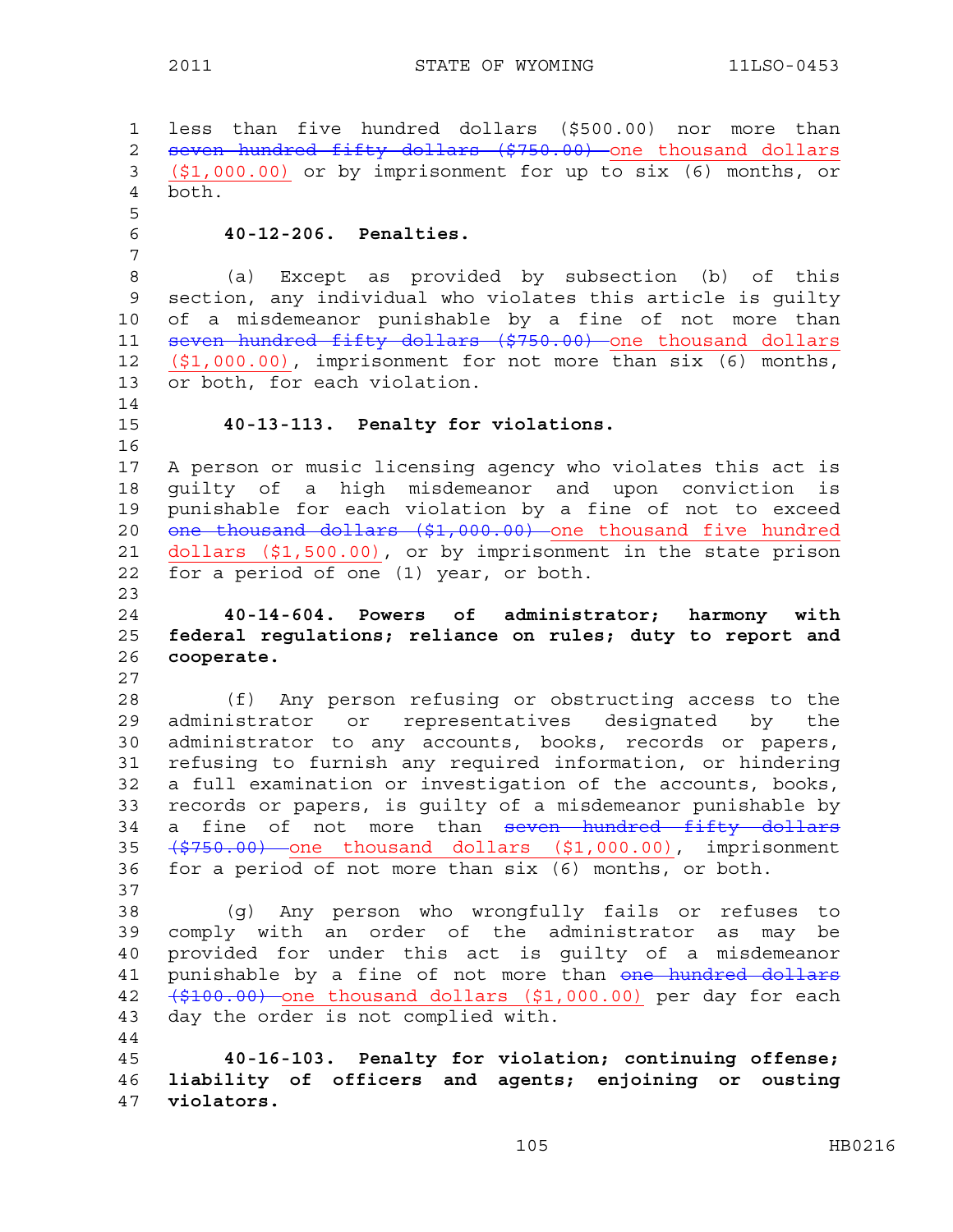1

2 Any person, firm, association or corporation violating any 3 provision of this act shall be guilty of a misdemeanor and, 4 upon conviction, shall be punished by a fine not to exceed 5 one hundred dollars (\$100.00) one thousand dollars 6 (\$1,000.00), or by imprisonment not to exceed sixty (60) 7 days, or by both such fine and imprisonment. Each day said 8 person, firm, association or corporation is in violation of 9 this act shall constitute a separate and distinct offense. 10 Whenever a firm, association or corporation shall violate 11 any provision of this act, such violation shall be deemed 12 to be also that of the individual directors, officers, or 13 agents of such firm, association or corporation who shall 14 have authorized, ordered, or done any of the acts 15 constituting in whole or in part such violation. A firm, 16 association or corporation and its different officers, 17 agents, and servants may each be prosecuted separately for 18 violation of any provision of this act, and the acquittal 19 or conviction of one such officer, agent or servant shall 20 not abate the prosecution of the others. Violators of any 21 provision of this act may also be enjoined or ousted from 22 the continuing of such violation by proceedings brought by 23 the district attorney of the proper district, or by the 24 attorney general, regardless of whether criminal 25 proceedings have been instituted. 26

27 **40-19-118. Powers and functions of the administrator;**  28 **enforcement; penalties.** 

30 (e) Any merchant refusing or obstructing access to the 31 administrator or his representative to any account, books, 32 records or papers, refusing to furnish any required 33 information or hindering a full examination or 34 investigation of the accounts, books, records or papers is 35 guilty of a felony punishable by a fine of not less than 36 one thousand dollars (\$1,000.00) one thousand five hundred 37 dollars (\$1,500.00), imprisonment for a period of not less 38 than one (1) year, or both.

39

29

40 (f) Any merchant who wrongfully fails or refuses to 41 comply with an order of the administrator as may be 42 provided under this act is guilty of a misdemeanor 43 punishable by a fine of not more than one hundred dollars 44 (\$100.00) one thousand dollars (\$1,000.00) per day for each 45 day the order is not obeyed.

46

47 **41-13-111. Prohibited acts; penalties.**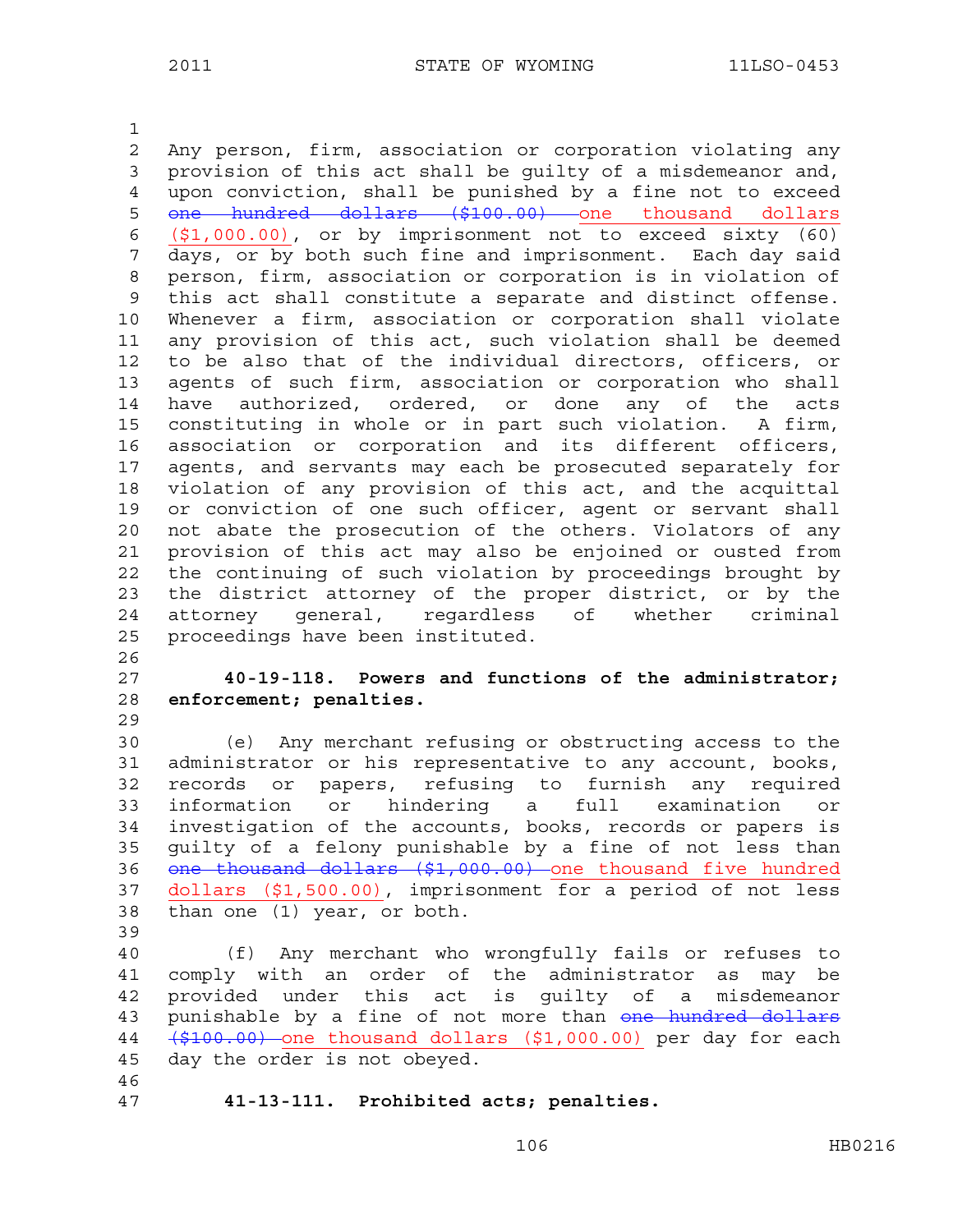1 2 (c) Any person who fails to register and affix an 3 assigned registration number to a motorboat as required by 4 this act, operates an unregistered or unnumbered motorboat 5 unless authorized by this act or fails to report a 6 watercraft accident as required by W.S. 41-13-105 is guilty 7 of a misdemeanor and shall be fined not more than one 8 hundred dollars (\$100.00) one thousand dollars (\$1,000.00) 9 for each violation. 10 11 **41-13-216. Penalties for violations; suspension of**  12 **privilege to operate; operating while privilege suspended.**  13 14 (a) Any person who violates or fails to comply with 15 W.S. 41-13-207 through 41-13-212, 41-13-219 or 16  $41-13-220$  (b)  $\frac{1}{1}$  is guilty of a misdemeanor punishable by a 17 fine of not more than two hundred dollars (\$200.00), 18 imprisonment for not more than thirty (30) days, or both, 19 and may be refused the privilege of operating any 20 watercraft on any of the waterways of this state for not 21 more than two  $(z)$  years. Any person who violates W.S. 22 41-13-105, 41-13-111(a) or (b), 41-13-203, 41-13-204, 23 41-13-206 or 41-13-220(a) is guilty of a misdemeanor 24 punishable by a fine of not more than seven hundred fifty 25 dollars (\$750.00) one thousand dollars (\$1,000.00), 26 imprisonment for not more than six (6) months, or both, and 27 may be refused the privilege of operating any watercraft on 28 any of the waterways of this state for not more than two 29 (2) years. 30 31 (b) Any person who violates or fails to comply with 32 any provision of this act for which no separate penalty is 33 provided or a valid rule or regulation of the commission is 34 guilty of a misdemeanor and shall be fined not more than 35 <del>one hundred dollars (\$100.00)</del> one thousand dollars 36 (\$1,000.00). 37 38 (c) Any person who operates any watercraft during the 39 period when he has been denied this privilege under 40 subsection (a) of this section is guilty of a misdemeanor 41 and upon conviction shall be fined not more than seven 42 hundred fifty dollars (\$750.00) one thousand dollars 43 (\$1,000.00), imprisoned not more than six (6) months, or 44 both, and may be refused the privilege of operating any 45 watercraft on any of the waterways of this state for not

46 more than two (2) years.

47

107 HB0216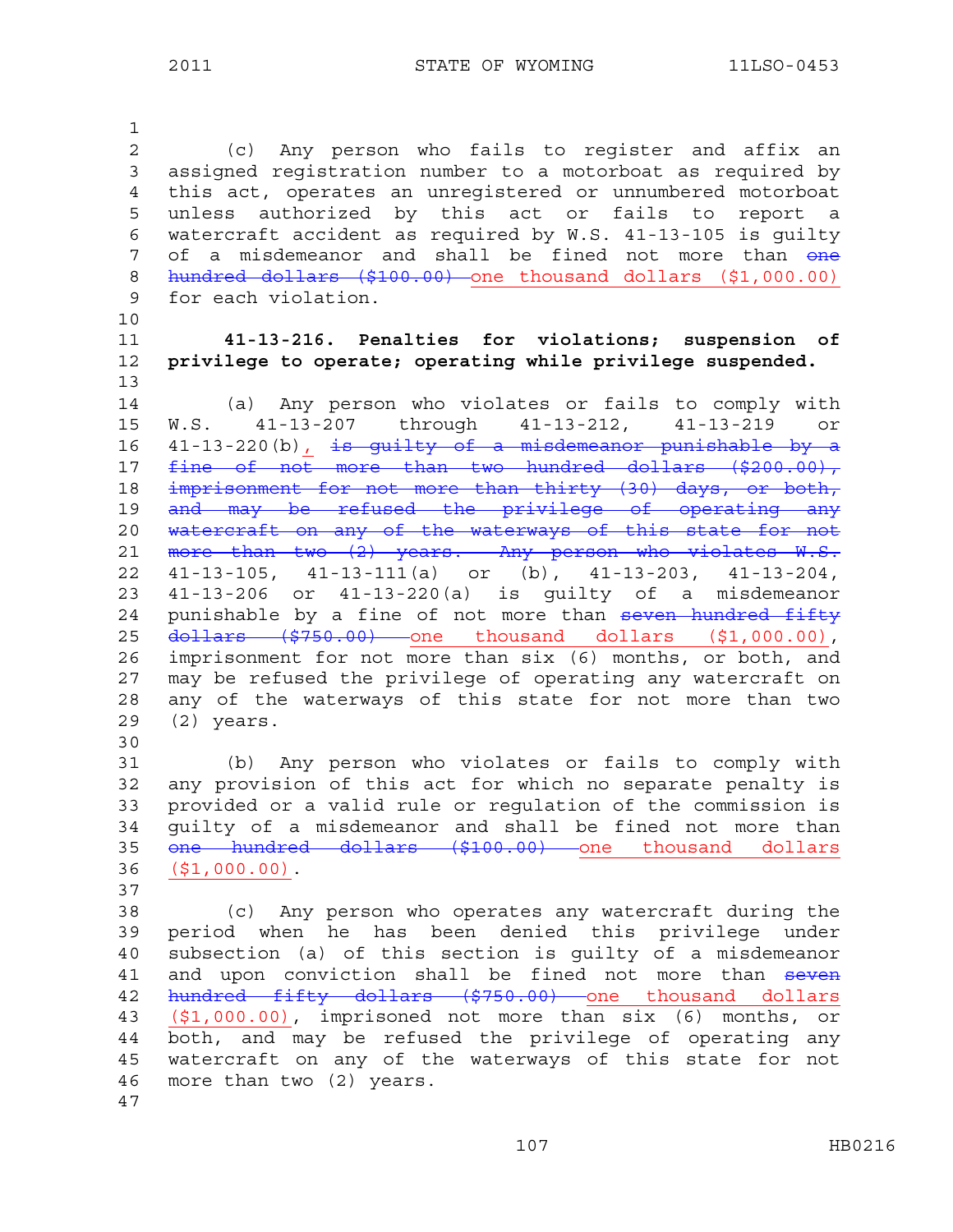2011 STATE OF WYOMING 11LSO-0453

1 **42-2-112. Misrepresentation; penalties; recovery,**  2 **termination or modification of assistance and services.**  3 4 (k) Any person violating this section is guilty of: 5 6 (ii) A misdemeanor punishable by imprisonment 7 for not more than six (6) months, a fine of not more than 8 seven hundred fifty dollars (\$750.00) one thousand dollars 9 (\$1,000.00), or both, if the value of the commodity, food 10 stamp benefit or other public welfare benefit under this 11 article is less than five hundred dollars (\$500.00). 12 13 **42-4-111. Providing or obtaining assistance by**  14 **misrepresentation; penalties.**  15 16 (b) A person violating subsection (a) of this section 17 is guilty of: 18 19 (ii) A misdemeanor punishable by imprisonment 20 for not more than six (6) months, a fine of not more than 21 seven hundred fifty dollars (\$750.00) one thousand dollars 22 (\$1,000.00), or both, if the value of medical assistance is 23 less than five hundred dollars (\$500.00). 24 25 (c) No person shall knowingly make a false statement 26 or misrepresentation or knowingly fail to disclose a 27 material fact in obtaining medical assistance under this 28 chapter. A person violating this subsection is guilty of a 29 misdemeanor punishable by imprisonment for not more than 30  $six$  (6) months, a fine of not more than  $seven$  hundred fifty 31 dollars (\$750.00) one thousand dollars (\$1,000.00), or 32 both. 33 34 **42-4-112. Confidentiality of records; penalty for**  35 **disclosure; authorized disclosure.**  36 37 (c) Notwithstanding subsection (a) of this section 38 and any other provision of law to the contrary, and for 39 purposes of ensuring any medical assistance under this act 40 does not duplicate any benefit payment made by another 41 state agency, insurer, group health plan, third party 42 administrator, health maintenance organization or similar 43 entity, the department may upon request of the state 44 agency, insurer or similar entity, disclose information 45 limited to a recipient's name, social security number, 46 amount of payment, charge for services, date of services 47 and services rendered relating to medical assistance